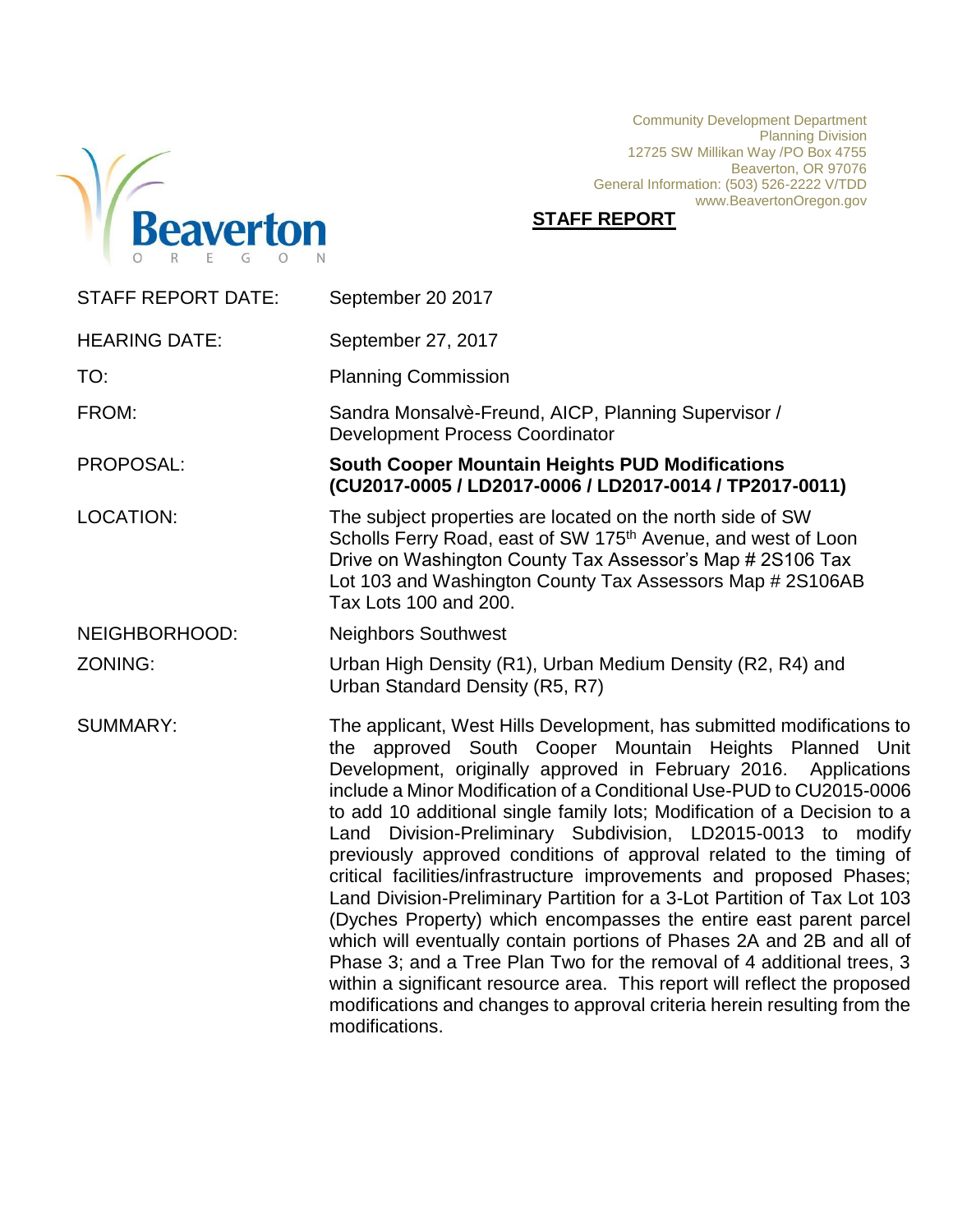| APPLICANT/<br>REPRESENTATIVE: | West Hills Development /<br>735 SW 158th Avenue<br>Beaverton, OR 97006 | Otak, Inc.<br>800 SW Third Avenue, Suite 300<br>Portland, OR 97204                         |
|-------------------------------|------------------------------------------------------------------------|--------------------------------------------------------------------------------------------|
| <b>PROPERTY OWNERS:</b>       | Dyches Family, LLC<br>13784 SW Fern St.<br><b>Tigard, OR 97223</b>     | <b>Crescent Grove Cemetery Assoc.</b><br>9925 SW Greenburg Road<br><b>Tigard, OR 97223</b> |
|                               | Arbor Cooper Mtn. LLC                                                  |                                                                                            |

732 SW 158th Ave Beaverton, OR 97006

# **STAFF RECOMMENDATIONS**:

#### **CU2017-0005 (South Cooper Mountain Heights PUD): Approval** subject to conditions identified at the end of this report.

#### **LD2017-0006 (South Cooper Mountain Heights PUD):**

**Approval** subject to conditions identified at the end of this report.

#### **LD2017-0014 (South Cooper Mountain Heights PUD):**

**Approval** subject to conditions identified at the end of this report.

# **TP2017-0011 (South Cooper Mountain Heights PUD):**

**Approval** subject to conditions identified at the end of this report.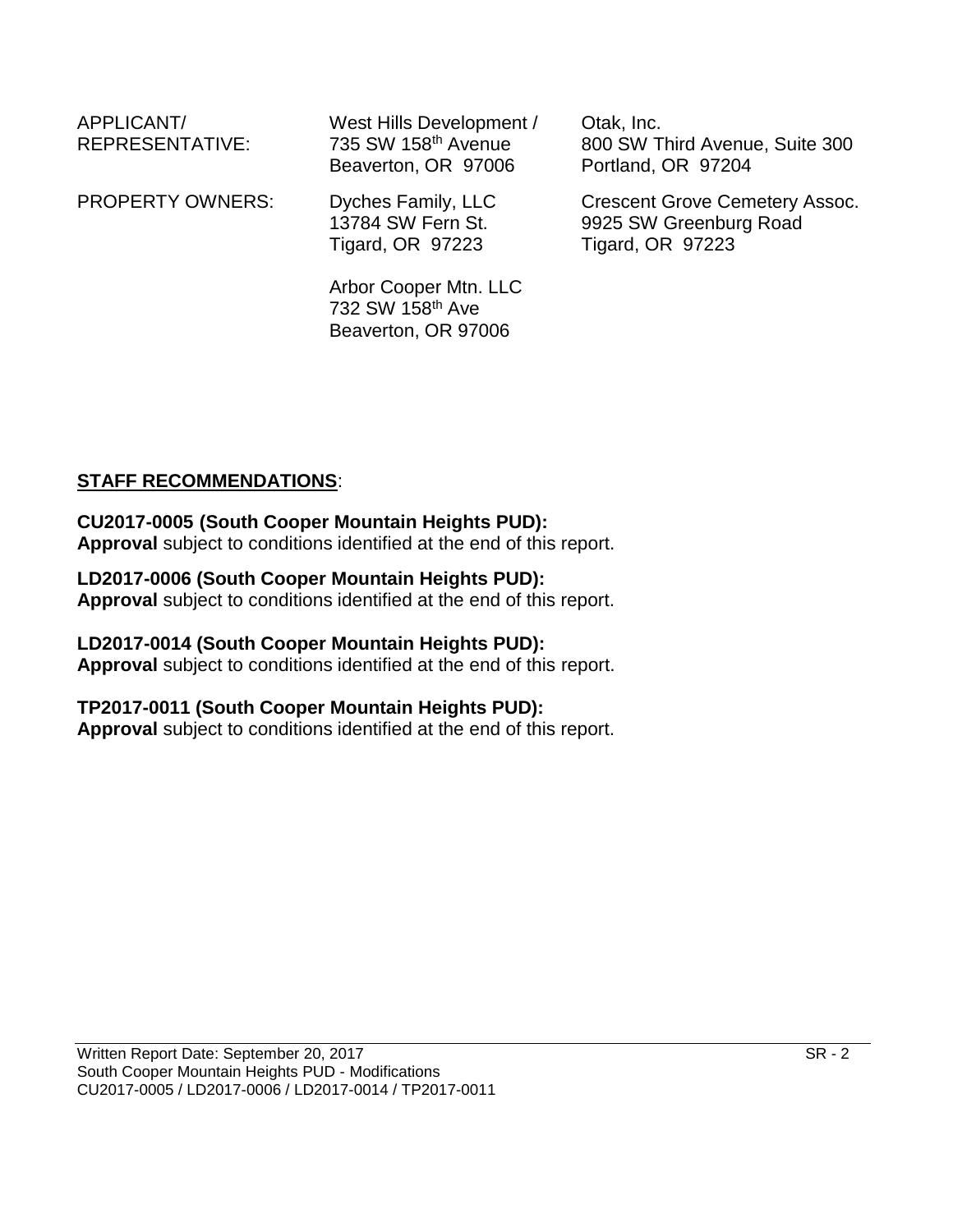# **DESCRIPTION OF APPLICATION AND TABLE OF CONTENTS**

| <b>Attachment A:</b>                                                   |                |
|------------------------------------------------------------------------|----------------|
| <b>Facilities Review Committee Technical Review and Recommendation</b> | $FR1 - FR23$   |
| Report                                                                 |                |
|                                                                        |                |
| <b>Attachment B: CU2017-0005</b>                                       | $CU1 - CU4$    |
| (Minor Modification of a Conditional Use) Type 2                       |                |
|                                                                        |                |
| Attachment C: LD2017-0006                                              | LD2017-0006:   |
| Preliminary Subdivision Modification of a Decision (Type 2)            | $1 - 11$       |
|                                                                        |                |
| Attachment D: LD2017-0014                                              | LD2017-0014    |
| <b>Preliminary Partition (Type 2)</b>                                  | 1-4            |
|                                                                        |                |
| <b>Attachment E: TP2017-0011</b>                                       |                |
| Tree Plan Two (Type 2)                                                 | $TP1 - TP8$    |
|                                                                        |                |
| <b>Attachment G:</b>                                                   | $COA1 - COA20$ |
| Proposed Conditions of Approval                                        |                |
|                                                                        |                |

| <b>Exhibit 1.1 Zoning Map</b><br><b>Exhibit 1.2 Aerial Map</b>                                                                                                                                                                     | Page Number:<br>$SR4 - SR5$   |
|------------------------------------------------------------------------------------------------------------------------------------------------------------------------------------------------------------------------------------|-------------------------------|
| <b>Exhibit 2: Exhibits by Applicant</b><br><b>Exhibit 2.1</b> Applicant Materials                                                                                                                                                  | Combined<br>materials package |
|                                                                                                                                                                                                                                    |                               |
| <b>Exhibit 3: Public Testimony / Comments</b>                                                                                                                                                                                      |                               |
| <b>Exhibit 3.1</b> Letter received from Metropolitan Land Group -<br>09/15/17<br><b>Exhibit 3.2</b> Letter Received from Dr. Gross - 9/19/2017<br><b>Exhibit 3.3</b> Letter received from Beaverton School District -<br>9/15/2017 | Exhibits by #                 |

Written Report Date: September 20, 2017 SR - 3 South Cooper Mountain Heights PUD - Modifications CU2017-0005 / LD2017-0006 / LD2017-0014 / TP2017-0011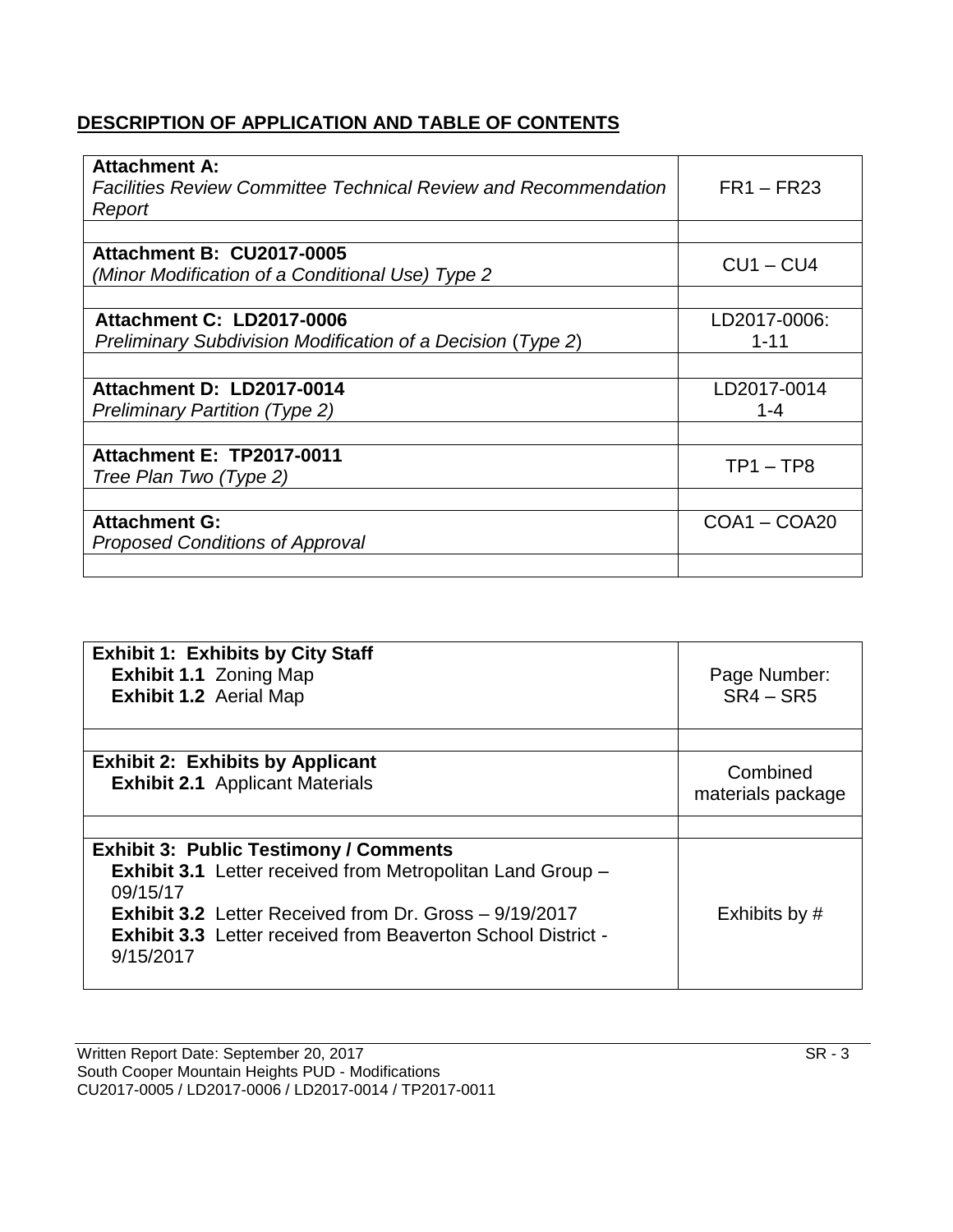

# **South Cooper Mountain Heights PUD CU2017-0005, LD2017-0006, LD2017-0014, TP2017-0011**

Written Report Date: September 20, 2017 SR - 4 South Cooper Mountain Heights PUD - Modifications CU2017-0005 / LD2017-0006 / LD2017-0014 / TP2017-0011

**Exhibit 1.1**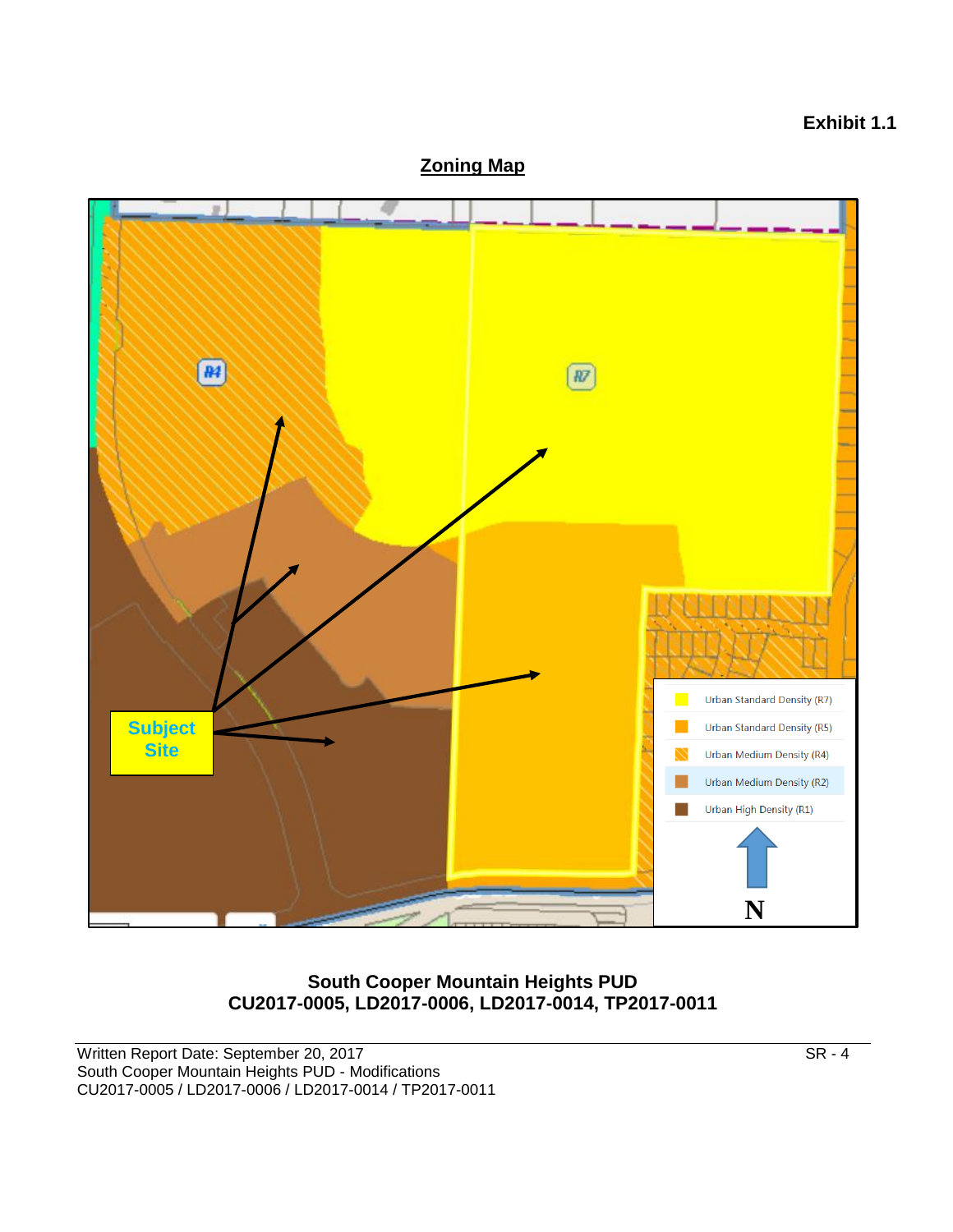#### **Exhibit 1.2**

# **Aerial Map**



#### **South Cooper Mountain Heights PUD CU2017-0005 / LD2017-0006 / LD2017-0014 / TP2017-0011**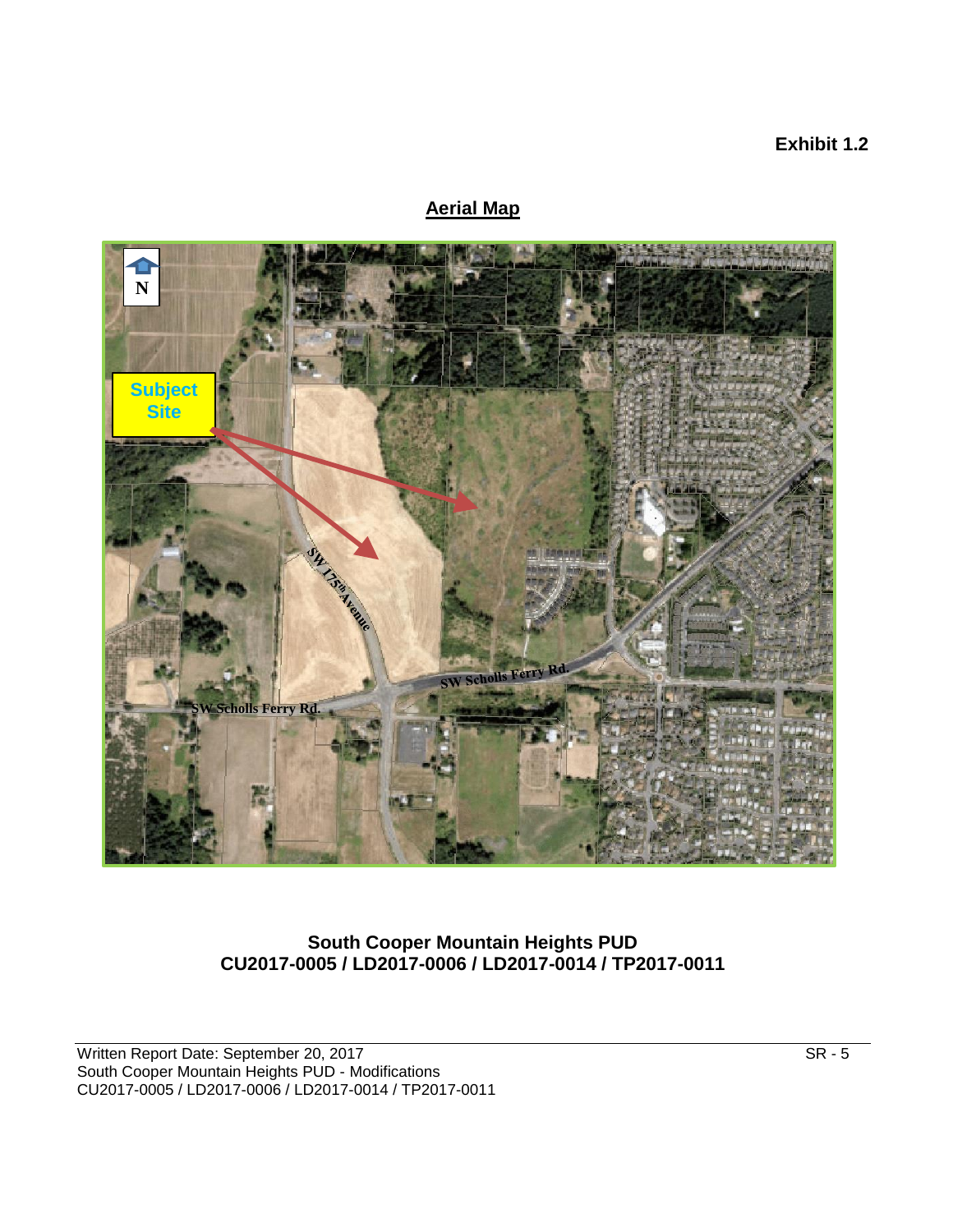# **BACKGROUND FACTS**

# **Key Application Dates**

| <b>Application</b> | <b>Submittal Date</b> | <b>Deemed</b><br><b>Complete</b> | $120$ -Day       | $240$ -Day*   |
|--------------------|-----------------------|----------------------------------|------------------|---------------|
| CU2017-0005        | May 3, 2017           | August 9, 2017                   | December 7, 2017 | April 6, 2018 |
| LD2017-0006        | May 3, 2017           | August 9, 2017                   | December 7, 2017 | April 6, 2018 |
| LD2017-0014        | July 12, 2017         | August 9, 2017                   | December 7, 2017 | April 6, 2018 |
| TP2017-0011        | July 12, 2017         | August 9, 2017                   | December 7, 2017 | April 6, 2018 |

\*Pursuant to Section 50.25.8 of the Development Code this is the latest date, without a continuance, by which a final written decision on the proposal can be made.

# **Existing Conditions Table**

| Zoning                               | Urban High Density Residential (R1); Urban Medium Density Residential<br>(R2, R4); Urban Standard Density Residential (R5, R7) |                                                                             |  |  |  |
|--------------------------------------|--------------------------------------------------------------------------------------------------------------------------------|-----------------------------------------------------------------------------|--|--|--|
| <b>Current</b><br><b>Development</b> | The site is currently undeveloped and consists of three tax lots.                                                              |                                                                             |  |  |  |
| Site Size &<br>Location              | 109 Acres                                                                                                                      |                                                                             |  |  |  |
| <b>NAC</b>                           | <b>Neighbors Southwest</b>                                                                                                     |                                                                             |  |  |  |
| Surrounding<br><b>Uses</b>           | Zoning:<br>North: Washington County Rural<br>Residential (AF5/AF10)                                                            | Uses:<br>North: Rural Residential                                           |  |  |  |
|                                      | South: Urban Standard Density (R5)                                                                                             | South: Rural Residential                                                    |  |  |  |
|                                      | Urban Medium Density (R4) and<br>East:<br>Urban Standard Density (R5)                                                          | East: Rural Residential                                                     |  |  |  |
|                                      | West: Urban High Density (R1) and<br><b>Washington County Interim</b><br>Zoning                                                | West: New High School<br>and undeveloped land north<br>of High School site. |  |  |  |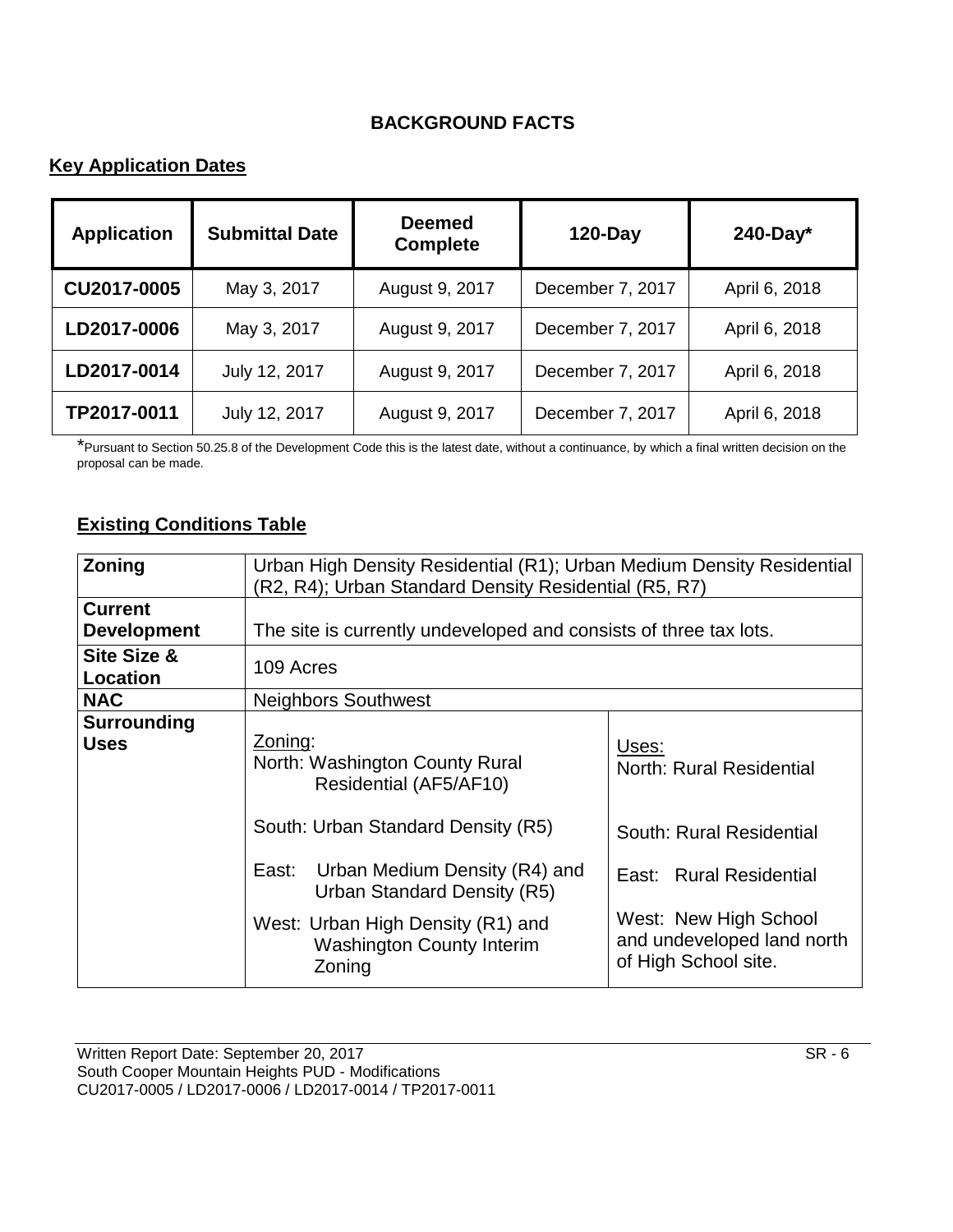### **South Cooper Mountain Heights PUD Summary (CU2015-0006, DR2015-0071, LD2015- 0013, TP2015-0008, ZMA2015-0006)**

The applicant, West Hills / Arbor Homes, was approved in February 2016 to develop a 721 unit residential Planned Unit Development (PUD) on two parcels of land within the South Cooper Mountain Community Planning area. The project site is on the north side of SW Scholls Ferry Road and immediately east of SW 175<sup>th</sup> Avenue, and will extend east to SW Loon Drive, on approximately109 acres of undeveloped land. The proposed development will connect to existing local streets within the neighboring Churchill Forest development, including SW Oystercatcher Lane and SW Moorhen Way.

The approved PUD project will include a mix of housing types ranging from 271 detached singlefamily homes; 110 attached single-family homes (townhomes), and a 340-unit multi-family apartment development at the southeast corner of SW 175th Avenue and SW Scholls Ferry Road. Proposed lot sizes will range from 1,950 square feet (0.04 acres) up to 13,650 square feet (0.31 acres), and include a variety of home styles, as required by the South Cooper Mountain Community Plan and Section 60.35, *Planned Unit Development,* of the Beaverton Development Code

# **Summary of Requested Modifications (CU2017-0005 / LD2017-0006 / LD2017-0014 / TP2017-0011)**

Currently there are site development permits issued for the entire west side of the project site (Tax Lot 100) where earth work is currently underway in order to start construction on the townhomes included in Phase 4. The applicant has submitted applications in order to modify the approved PUD with minor changes and as a result is required to go through the Planning Process for approval of the proposed changes, per Section 50.95 of the Development Code. The submitted land use applications are as follows:

- 1. Minor Modification of a Conditional Use-PUD to CU2015-0006 to add 10 additional single family lots and split Phase 2 into 2A and 2B;
- 2. Modification of a Decision to a Land Division-Preliminary Subdivision to LD2015-0013 to modify previously approved conditions of approval related to the timing of critical facilities/infrastructure improvements and proposed Phases;
- 3. Land Division-Preliminary Partition for a 3-Lot Partition of Tax Lot 103 (Dyches Property) which encompasses the entire east parent parcel which will eventually contain portions of Phases 2A and 2B and all of Phase 3; and
- 4. Tree Plan Two to remove 4 additional trees, 3 from Significant Natural Resource Area (SNRA).

This report will reflect the original PUD review, in addition to the proposed modifications and changes to approval criteria herein resulting from the modifications.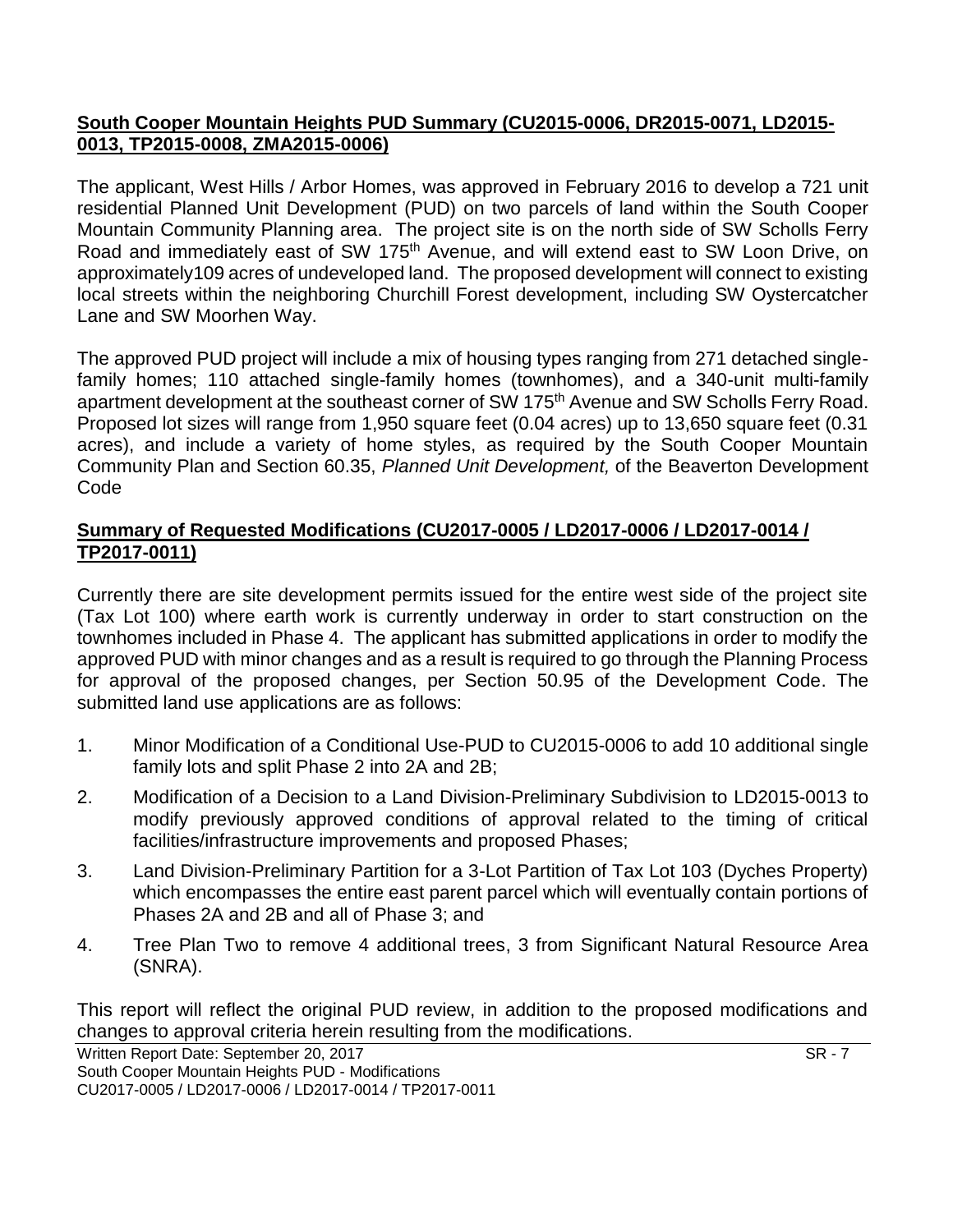# **RECOMMENDATIONS AND CONDITIONS OF APPROVAL BY THE FACILITIES REVIEW COMMITTEE South Cooper Mountain Heights PUD CU2017-0005 / LD2017-0014 / SDM2012-0003 / TP2012-0007/ZMA2015-0006**

# **Brief Project Summary:**

The applicant, West Hills Development, has submitted modifications to the approved South Cooper Mountain Heights Planned Unit Development, originally approved in February 2016. Applications include a Minor Modification of a Conditional Use-PUD to CU2015-0006 to add 10 additional single family lots; Modification of a Decision to a Land Division-Preliminary Subdivision, LD2015-0013 to modify previously approved conditions of approval related to the timing of critical facilities/infrastructure improvements and proposed Phases; Land Division-Preliminary Partition for a 3-Lot Partition of Tax Lot 103 (Dyches Property) which encompasses the entire east parent parcel which will eventually contain portions of Phases 2A and 2B and all of Phase 3; and a Tree Plan Two to remove 4 additional trees from significant resource areas. This report will reflect the original PUD review, in addition to the proposed modifications and changes to approval criteria herein resulting from the modifications.

#### **Section 40.03 Facilities Review Committee:**

The Facilities Review Committee has conducted a technical review of the application, in accordance with the criteria contained in Section 40.03 of the Development Code. The Committee's findings and recommended conditions of approval are provided to the decisionmaking authority. As they will appear in the Staff Report, the Facilities Review Conditions may be re-numbered and placed in different order.

The decision-making authority will determine whether the application, as presented meets, the Facilities Review approval criteria for the subject application and may choose to adopt, not adopt, or modify the Committee's findings below.

**The Facilities Review Committee Criteria for Approval will be reviewed for all criteria that are applicable to the submitted applications as identified below:**

- ●**All twelve (12) criteria are applicable to the submitted Conditional Use, and Land Division (Preliminary Partition and Subdivision) applications as submitted.**
- ●**Facilities Review criteria do not apply to the Tree Plan Two application.**
- *A. All critical facilities and services related to the development have, or can be improved to have, adequate capacity to serve the proposed development at the time of its completion.*

Written Report Date: September 20, 2017 FR - 1 South Cooper Mountain Heights PUD - Modifications CU2017-0005 / LD2017-0006 / LD2017-0014 / TP2017-0011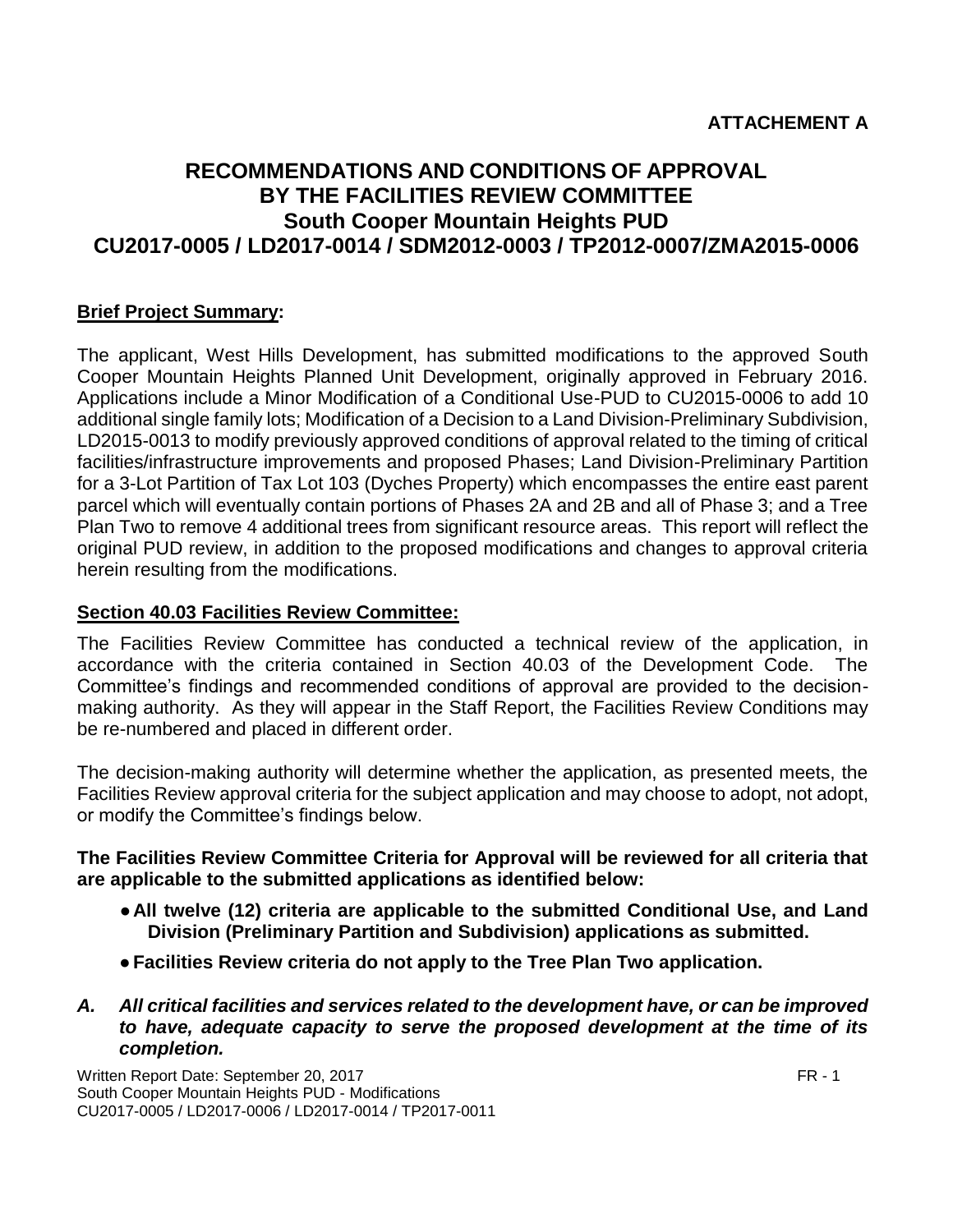Chapter 90 of the Development Code defines "critical facilities" to be services that include public water, public sanitary sewer, storm water drainage and retention, transportation, and fire protection. The Committee finds that the proposal includes necessary on-site and off-site connections and improvements to public water, public sanitary sewer and storm water drainage facilities.

#### **Water (potable and non-potable), Sanitary Sewer and Storm Drainage**:

The applicant indicates that potable water service, which includes water for domestic use and for firefighting, will be provided by the City of Beaverton. Currently, there are two water pressure zones that will serve the project site: the upper pressure zone (675-zone, 675 hydraulic gradeline) and the lower pressure zone (550-zone, 550 hydraulic gradeline). The higher pressure zone water line is to be constructed by the City of Beaverton, beginning at SW Siskin Terrace to the east of the subject site and SW Alvord Lane. In order for that waterline to be continued through the site to serve their development, as well as other developments west of SW 175<sup>th</sup> Avenue, the applicant will be required to provide a water line easement as well as a temporary construction easement for the water line from the planned waterline stub along the north property line, toward the western portion of the site to SW 175<sup>th</sup> Avenue. The easement will be required prior to the recording of any final land division (subdivision or partition) or issuance of any additional site development permits. The development of the high pressure water line and other pressure regulating and flow metering facilities is required to serve the Phase 2B development. The easement is also critical to allow for development of other properties to the west of SW 175<sup>th</sup> Avenue as well as provide a secondary water source for the South Cooper Mountain Community Plan area. Recoding of an easement to the City for the water line would allow the City or another developer to construct the line should it be needed by others prior to completion of phase 2B.

The lower pressure zone water line is currently located in SW Loon Road as well as SW 175<sup>th</sup> Avenue and can serve the development site. This water line will be connected through Road 6C to form a loop.

The South Cooper Mountain (SCM) Community Plan identifies a conceptual future water system plan (Figure 15 of the SCM Community Plan) that consists of the extension of the 24-inch water line to the north, in addition to the construction of a 16-inch water line from SW Loon/SW Barrows, which will then traverse the subject site from east to west, to SW 175<sup>th</sup> Avenue. The South Cooper Mountain Community Plan indicates that the new 24inch water line is planned to ultimately connect to a future 5.5-million gallon water storage reservoir to be constructed next to an existing 5.5-million gallon reservoir and to be located at the top of Cooper Mountain, west of the intersection of SW 175<sup>th</sup> Avenue/SW Kemmer Road, at 18250 SW Kemmer Road.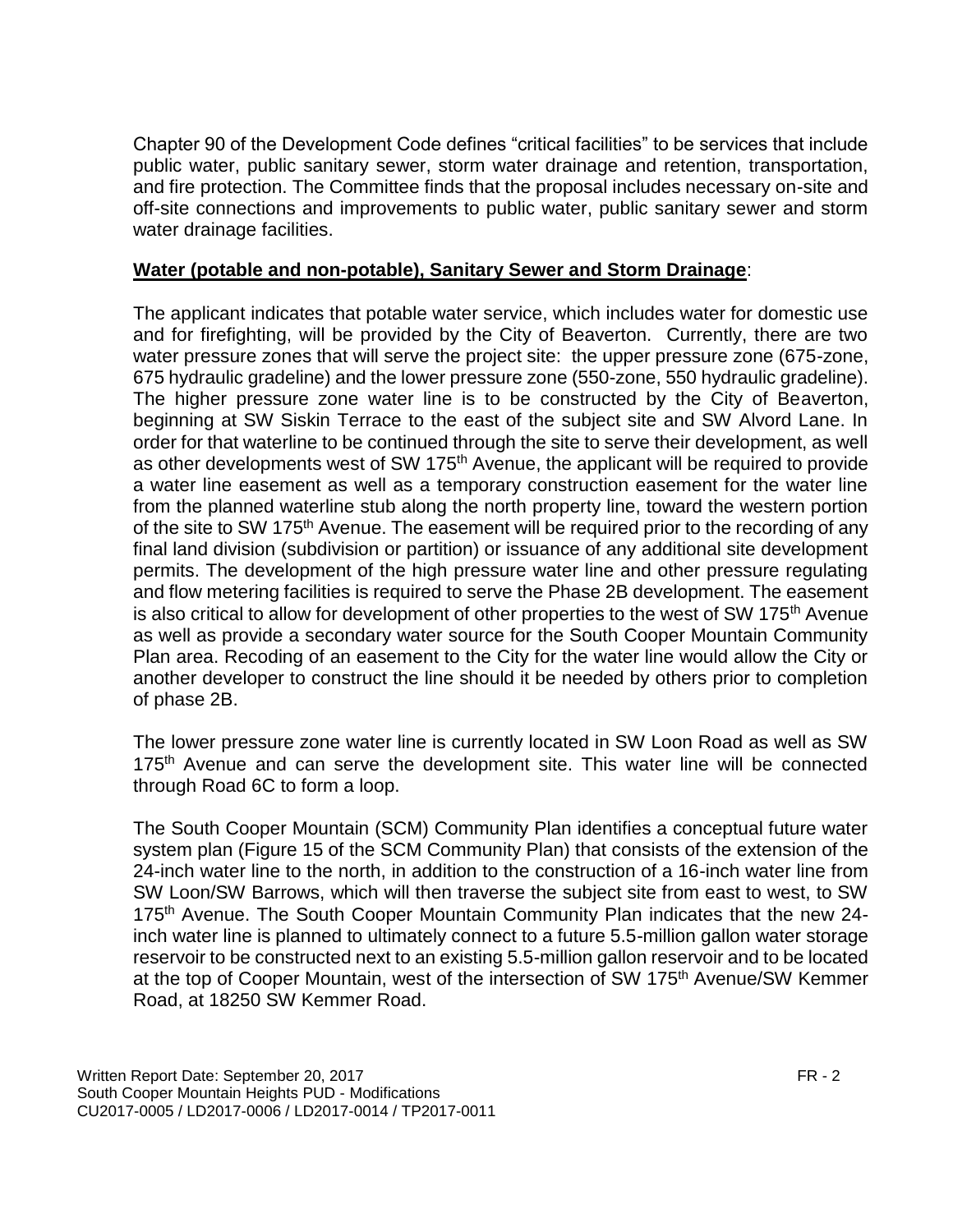A non-potable "purple pipe" water system is part of the non-potable water service required for the development and other properties within the South Cooper Mountain service area, which will provide non-potable water for irrigation and other non-potable water uses, as proposed to and approved by the City. The South Cooper Mountain Heights Site Development permits for Phases 1 and 4 include approved plans and construction of the non-potable purple pipe water system piping. In addition to the purple pipe distribution water system, the non-potable water PRV station (pressure reducing valves and flow metering facility) and the potable to non-potable water system Intertie is required, located on Road 6C, near Tract O, just east of Street F. The PRV station and Intertie are needed to provide water to operate the non-potable purple pipe system for irrigation and other nonpotable water uses until the non-potable water source is completed and operating.

The PRV and Intertie are needed permanently as a redundant supply of water to the purple pipe system in the event interruption or loss of non-potable water supply, or pressure from the City's ASR 3 groundwater well on Loon Drive near SW Scholls Ferry Road, not yet fully complete. The applicant shall be required to construct the purple pipe PRV and Intertie prior to recording of the plat for Phase 1.

#### *Sanitary Sewer:*

Also identified in the South Cooper Mountain Community Plan is a conceptual future sanitary sewer system plan (Figure 16 of the SCM Community Plan). There is an existing 21-inch gravity sanitary sewer line located in SW Scholls Ferry Road that has capacity to serve the development. This line will need to be extended to serve the proposed PUD. The extension will need to tie into the existing 12 inch sewer stub across SW Scholls Ferry Road east of SW 175<sup>th</sup> Avenue. Since the time of original PUD approval, a new 18-inch sewer line on the west side of SW 175<sup>th</sup> Avenue has been added in order to serve the new Mountainside High School, and the City of Beaverton / CWS sewer expansion project has been completed at SW Barrows and SW Scholls Ferry Road.

The applicant's narrative indicates that the proposed sanitary sewer infrastructure will include a network of gravity fed sewer pipes to be located within the future street right-ofways and public easements. Per the City Site Development Engineer, the applicant will be required to provide a revised public utility plan for sanitary sewer that extends the minimum 12 inch diameter sewer guaranteed by the Beaverton School District for the new high school, northward within SW 175<sup>th</sup> Avenue to the northern most point along the development frontage with the site development permit for Phase 1.

#### *Storm Water:*

Proposed stormwater drainage has been identified and described in the applicant's narrative and plans. A preliminary stormwater management plan for the project has been submitted for review by the City of Beaverton Site Development Division. The applicant's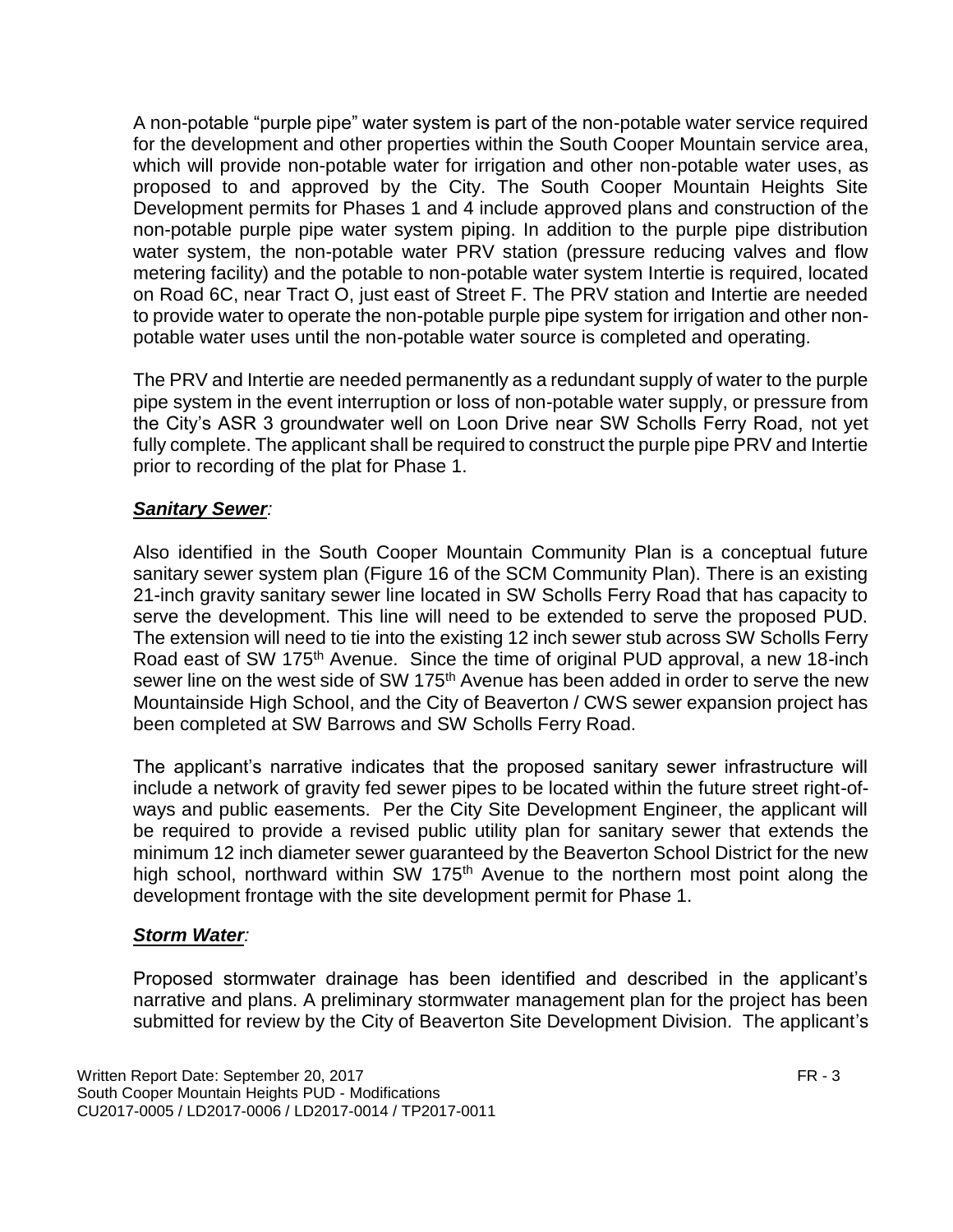narrative indicates that storm drainage will be collected by a system of storm sewers within the public streets within, and adjacent to, the project site.

All proposed residential lots will be graded to direct surface flows to adjacent streets and into public storm sewers. The applicant has proposed storm water management treatment and detention facilities to be located within proposed tracts D, E, I, K, T, X, Y and AA, as shown on Sheets P3.1r and P3.2r.

As a condition of approval, the applicant shall be required to construct with each phase of development, all necessary extensions and connections to all public facilities and services for that phase, consistent with the location and size identified by the SCM Community Plan. Necessary extensions and connections are further described in the Facilities Review conditions of approval as prepared by the City Site Development Engineer. To ensure appropriate design and construction of the critical facilities including but not limited to utility connections, access to manholes and structures, maintenance requirements, and associated construction and utility phasing plans, the Committee recommends conditions of approval for both the Conditional Use and Land Division applications as applicable.

In order to comply with the Oregon Revised Statues for subdivision platting, a condition of approval is recommended for the land division application(s) for each phase, that prior to the final plat approval the applicant/developer must substantially complete the site development improvements for that phase, as determined by the City Engineer, to provide critical facilities to each lot and to allow verification that the location and width of proposed rights-of-way and easements are adequate for the completed infrastructure, per adopted City standards.

Staff find that water, storm and sanitary sewer services can be improved, extended, and/or constructed to have adequate capacity to serve the development as proposed.

#### **Transportation:**

The site is bordered by SW 175<sup>th</sup> Avenue on the west, SW Scholls Ferry Road on the south, both of which are Arterial Streets under the operational and maintenance jurisdiction of Washington County. The eastern boundary of the site is near SW Loon Drive. A new Collector Street, Road 6C (the extension of SW Barrows Road) will extend east to west through the PUD area and connect SW Loon Drive to SW 175<sup>th</sup> Avenue. In the southeast portion of the site, adjacent Local Streets include SW Moorhen Way, SW Oystercatcher Lane, and SW Bittern Terrace.

For the initial review and approval of this project, the applicant submitted a Traffic Impact Analysis (TIA) as required. With the proposed modifications, the applicant requested approval for 10 additional units of detached housing. To support this, the applicant provided an update, dated January 2, 2016, to their earlier TIA. The applicant submitted a TIA dated May 15, 2015, supplemented by an October 14, 2015 memo. The applicant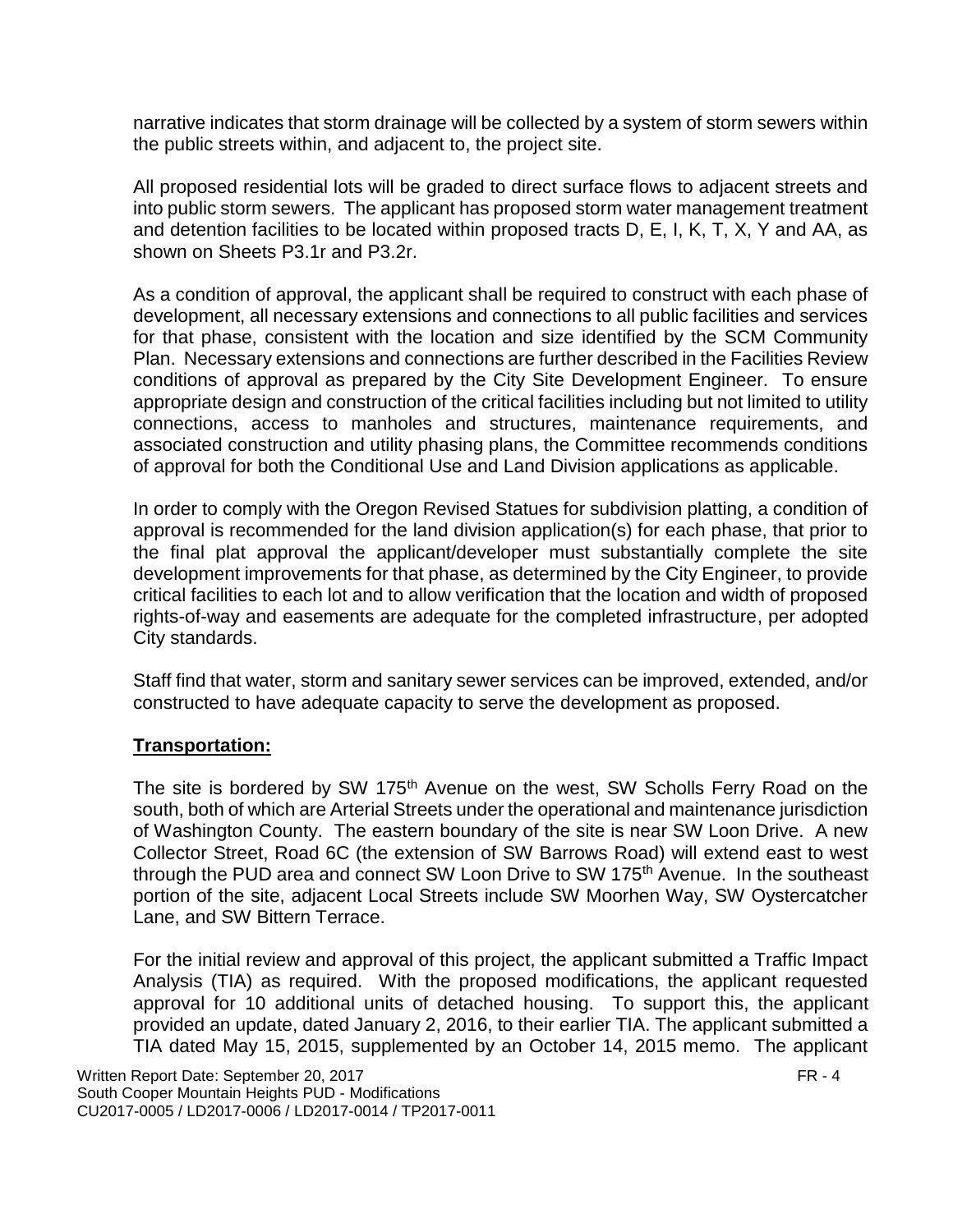also submitted a TIA dated November 17, 2015, supplemented by a memorandum dated December 2, 2015 to respond to staff feedback requesting additional analysis to address the other in-process trips currently under development including, but not limited to, the River Terrace development approvals in Tigard and the new high school located to the west of the proposed PUD site.

The updated analysis shows that even with the trips from the additional units, Street O, Q, and T will remain below the 500 trip per day threshold, and therefore, these streets can continue to use the narrower L2 street standards, as originally approved.

The TIA memo of October 14, 2015 shows that the internal and external circulation systems will operate within applicable performance standards, as long as the traffic infrastructure required for each phase is provided. The revised conditions of approval spell out the required timing for this development's transportation infrastructure.

Based on estimates for land use codes *210 (Single Family Detached Housing), 230 (Residential Condominium/Townhouse),* and *220 (Apartment)* found in the Institute of Transportation Engineers (ITE) *Trip Generation Manual 9th edition*, the development will generate approximately 5,330 total daily trips using the May unit counts or 5,490 total daily trips using the October unit counts. The final documents resubmitted in the December TIA materials show approximately the same unit counts as the October TIA submittal. The only difference is with a potential additional 5 single family detached dwelling units that could be developed within the PUD as a future phase. This potential future phase is dependent on the development of an adjacent property to the north of the PUD boundary and that potential development providing future street connectivity to streets within the PUD. The November 17, 2015 and December 2, 2015 TIA submittals both use 5,490 total trips for the number of trips to be generated by the development, which is based on 271 detached homes, 110 townhomes, and 340 apartments. The Committee recommends a condition of approval for an updated TIA, which will clarify the total number of trips generated with the addition of 10-additional single-family residential lots.

The applicant's original TIA identified the following required improvements to the surrounding transportation system as mitigation measures for the development's expected traffic:

- 1) Provide a proportional share financial contribution toward the installation of a new traffic signal and exclusive northbound and southbound left-turn lanes at the SW 175<sup>th</sup> Avenue and SW Kemmer Road intersection;
- 2) Provide a stop-controlled intersection (with potential to change to a signalized intersection with future growth to the west) at the SW 175<sup>th</sup> Avenue and Road 6C (planned east/west collector) with a 100-foot southbound left turn lane and westbound shared through/right-turn and left-turn lanes;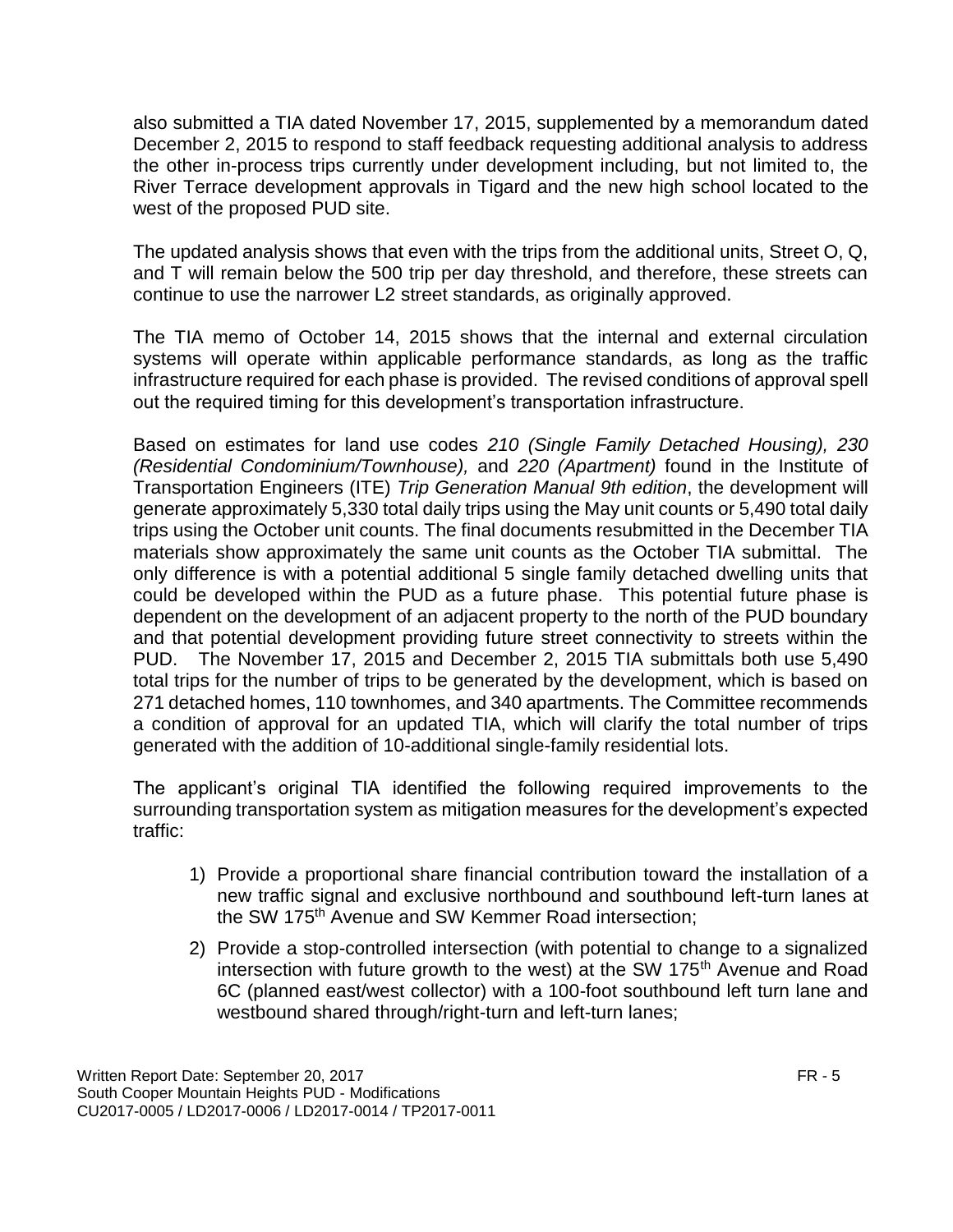3) Provide a traffic signal—or modify the signal installed with the construction of the high school—at the intersection of SW 175<sup>th</sup> Avenue and the high school access/Street F with 100-foot southbound left-turn lane and westbound shared through/right-turn and left-turn lanes;

For the proposed modifications, the applicant will need to pay an additional \$26,662 toward the SW Kemmer Road intersection project, based on the approximately 95 additional trips per day that the added housing units will add to the PUD's totals.

The applicant's initial traffic analysis examined the cumulative impact of the first wave of development in the South Cooper Mountain and River Terrace areas of Beaverton and Tigard on the SW 175<sup>th</sup> Avenue/SW Roy Rogers Rd and SW Scholls Ferry Rd. corridors.

The traffic analysis analyzed the potential traffic from the following nearby developments in Beaverton and the City of Tigard:

- South Cooper Mountain High School (2200 students)
- South Cooper Mountain Heights (731 units)
- River Terrace Northwest (215 units)
- River Terrace East (361 units)
- West River Terrace (138 units)
- Roshak Ridge (244 units)
- South River Terrace (190 units)
- Bull Mountain Dickson (82 units)
- Metropolitan Land Group (studied at 173 units, not yet approved).

The cumulative traffic analysis for the SW Scholls Ferry Road and SW 175<sup>th</sup> Avenue/SW Roy Rogers Road corridors listed the improvements needed to these two streets. The applicant's plans are consistent with these improvements, showing a 5-lane cross-section for the SW 175<sup>th</sup> Avenue frontage, with a 6-lane cross-section north of the SW Scholls Ferry Road intersection, and a 6-lane cross-section for the SW Scholls Ferry Road frontage. As part of Washington County's Major Streets Transportation Improvement Program (MSTIP) Bonding Cost-sharing Program for high-growth residential areas, the County is completing the required improvements to this project's SW 175<sup>th</sup> Avenue frontage.

Written Report Date: September 20, 2017 FR - 6 Washington County's Transportation System Plan (TSP) shows SW 175<sup>th</sup> Avenue as a 5lane Arterial Street, which is consistent with the applicant's submitted plans. In the event that the County's project to widen SW 175<sup>th</sup> Avenue along the subject property's frontage has not been completed when the applicant is ready to occupy the  $126<sup>th</sup>$  unit of Phase 1, the applicant will be responsible for constructing the half-street improvements to the Washington County standards. If the applicant constructs the Arterial Street improvements, they will be eligible for 100% credit against the County's Transportation Development Tax (TDT), which will be collected with the building permit fees for each unit.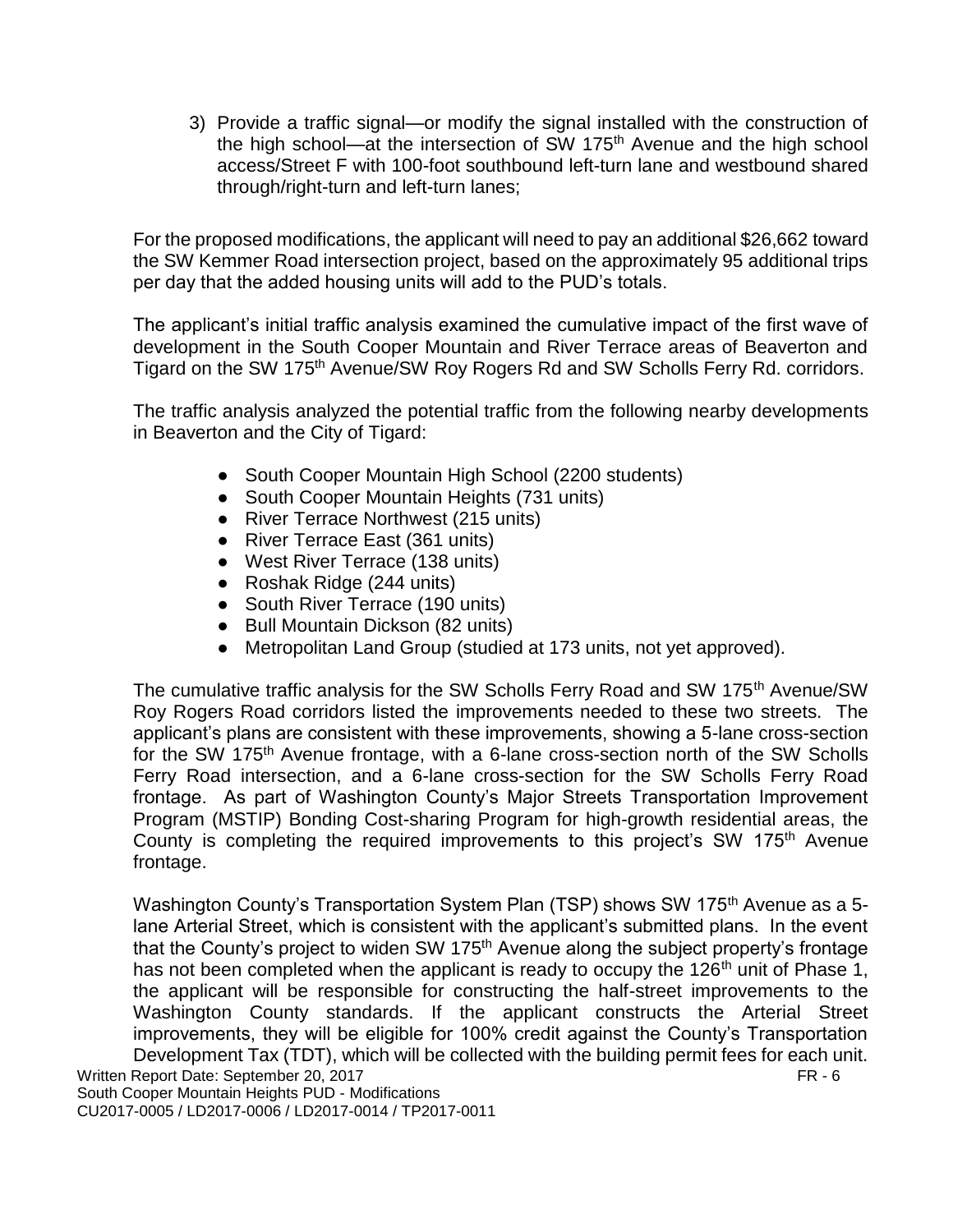According to the applicant's initial TIA, the proposed street improvements, including turn lanes, signals, and right-of-way dedication, as shown on the applicant's previously approved plans, will adequately accommodate the expected traffic from the proposed development.

The grid of Arterial and Collector Streets, as laid out in the South Cooper Mountain Community Plan, is the basic level of critical facilities expected to be provided with each development, along with the Local Streets and Neighborhood Routes needed to support the expected residential growth. The provision of this transportation infrastructure is intended to be provided as development occurs, as documented in the South Cooper Mountain Transportation funding strategy.

With regard to the new Collector Street, designated as Road 6C (SW Barrows Road) on the applicant's plans, the applicant's revised plans show 3-lane cross-section, for most the length of the street, with left-turn pockets where warranted and landscape median islands where appropriate. Given the reduced radius necessary for the east/west collector (Road 6C) extension just west of SW Loon Dr., the added landscape medians will help slow traffic to match the 25 MPH design speed of the curve.

The applicant's May 15, 2015 TIA identifies the need for this development to proportionally participate in the Washington County-led project to improve the safety and functionality of the intersection of SW 175<sup>th</sup> Avenue and SW Kemmer Road. The applicant's October 14, 2015 TIA supplement calculates the applicant's proportional share as \$214,302. The proportional share figure is reaffirmed in the December 2, 2015 supplement.

With the recommended conditions of approval, the Committee finds that the proposal will provide the transportation-related critical facilities necessary for the proposed development and that those facilities will have adequate capacity to serve the development at the time of its completion.

#### **Fire Protection**

Fire protection will be provided to the site by Tualatin Valley Fire and Rescue (TVF&R). Comments and conditions of approval from TVF&R were received as part of the initial review of the development and were incorporated into the initial land use decisions. With the proposed modifications, staff have worked with TVF&R staff to ensure that the development remains in compliance with the prior approvals and continues to meet the applicable fire protection standards.

Where required for fire access, local streets have been designed to meet the City's L1 Local Street standard. On streets that will have expected traffic volumes below 500 vehicles per day, and which are not required for fire apparatus access, the applicant has elected to build to the City's L2 Local Street standard. In conformance with the prior conditions of approval, the following local streets are required to be built to the L1 standard: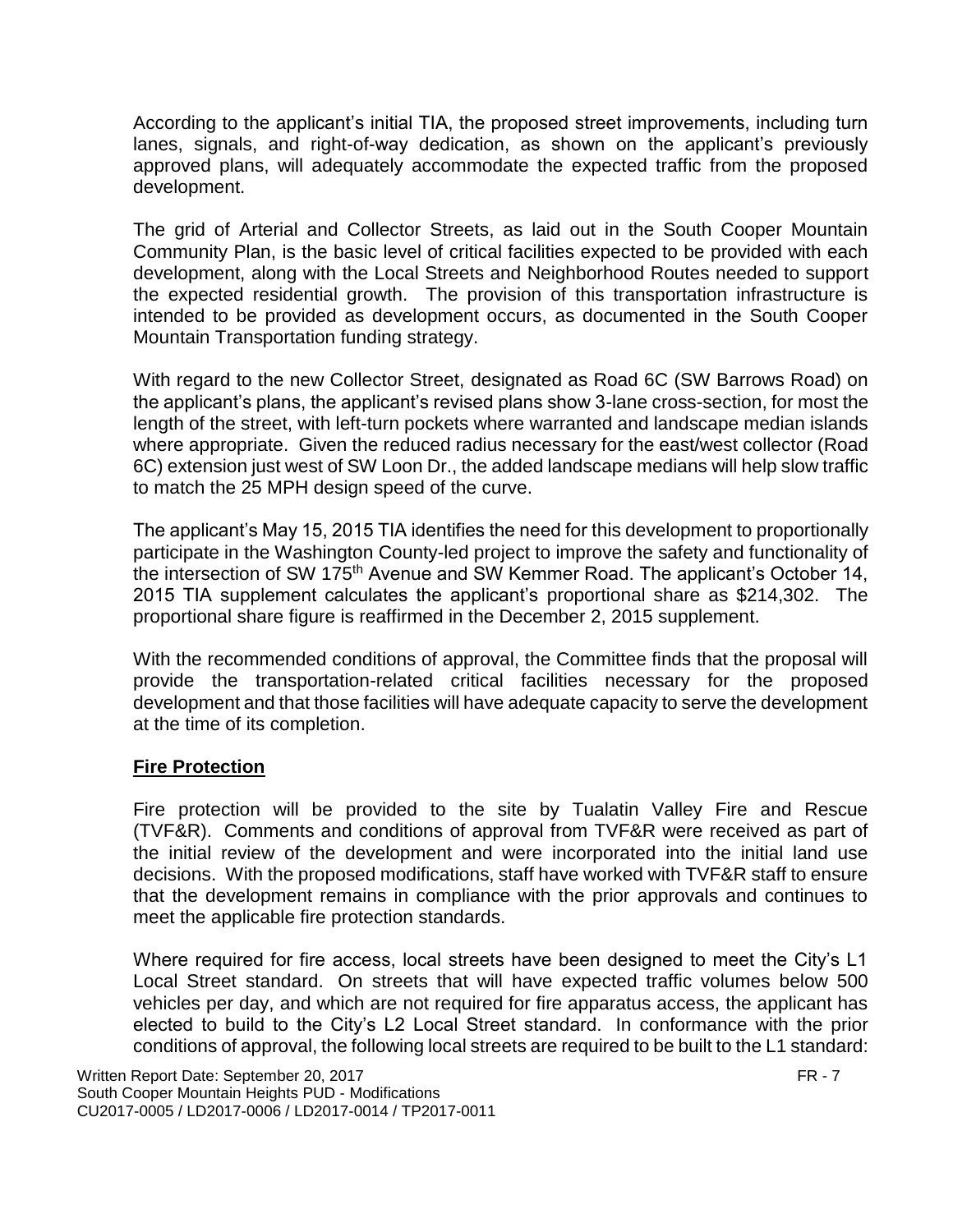Streets C, H, K, L, and P.

With the initial approval, the development was required to provide at least two points of access for fire-fighting equipment. Where secondary fire access was required with the initial approval, it remains in the revised proposal. In addition, as the applicant seeks to modify the phasing for the entire PUD, additional fire accesses may be required. For example, the applicant proposes to build Phase 4 as an initial phase of the larger development. This necessitates a secondary emergency fire access to SW 175<sup>th</sup> Avenue across Phase 5. Staff have added conditions of approval to require that the applicant provide this secondary fire access.

The original approval included a condition of approval that required fire sprinkler systems to be installed in a majority of the homes in the proposed Phase 2B, due to a lack of a secondary access for the homes north and west of the intersection of Street N and Street T. The remaining homes in Phase 2B use the streets within Phase 2A for their secondary means of access. As a condition of approval, *all* of the homes in Phase 2B shall have fire sprinkler systems if Phase 2B is built before the roads in Phase 2A are available for fire access. If Phase 2B follows Phase 2A, the fire sprinkler requirement will only apply to those units as listed in the original condition of approval.

The previous approvals included preliminary street grading profiles that indicated that the proposed streets meet the TVF&R slope standards.

### **Phasing of Critical Facilities Improvements**:

This proposal requests to modify the approved PUD by adding 10 lots to Phase 2, and modify the conditions of approval related to the timing of the critical infrastructure. The proposal also includes a request to modify phase boundaries between Phases 2 and 3 by splitting Phase 2 into Phase 2A and Phase 2B. The applicant also expressed a desire to pursue phases in an order other than from #1 through #5. Certain improvements needed to serve the overall PUD may be required to be completed independent of any specific phase, however staff's goal is to ensure that the critical infrastructure gets built when needed to serve each phase of development, while at the same time allowing flexibility for changes in phase timing for the development.

As a result, staff has created conditions of approval applicable to each phase of development in order for that phase to stand on its own with the necessary critical infrastructure in place, as required in Section 40.45.15.5.C.5 *Land Division* Approval Criteria).

The following is a summary of required critical facilities as they relate to each phase of development for the entire PUD. The phasing, although listed numerically, is not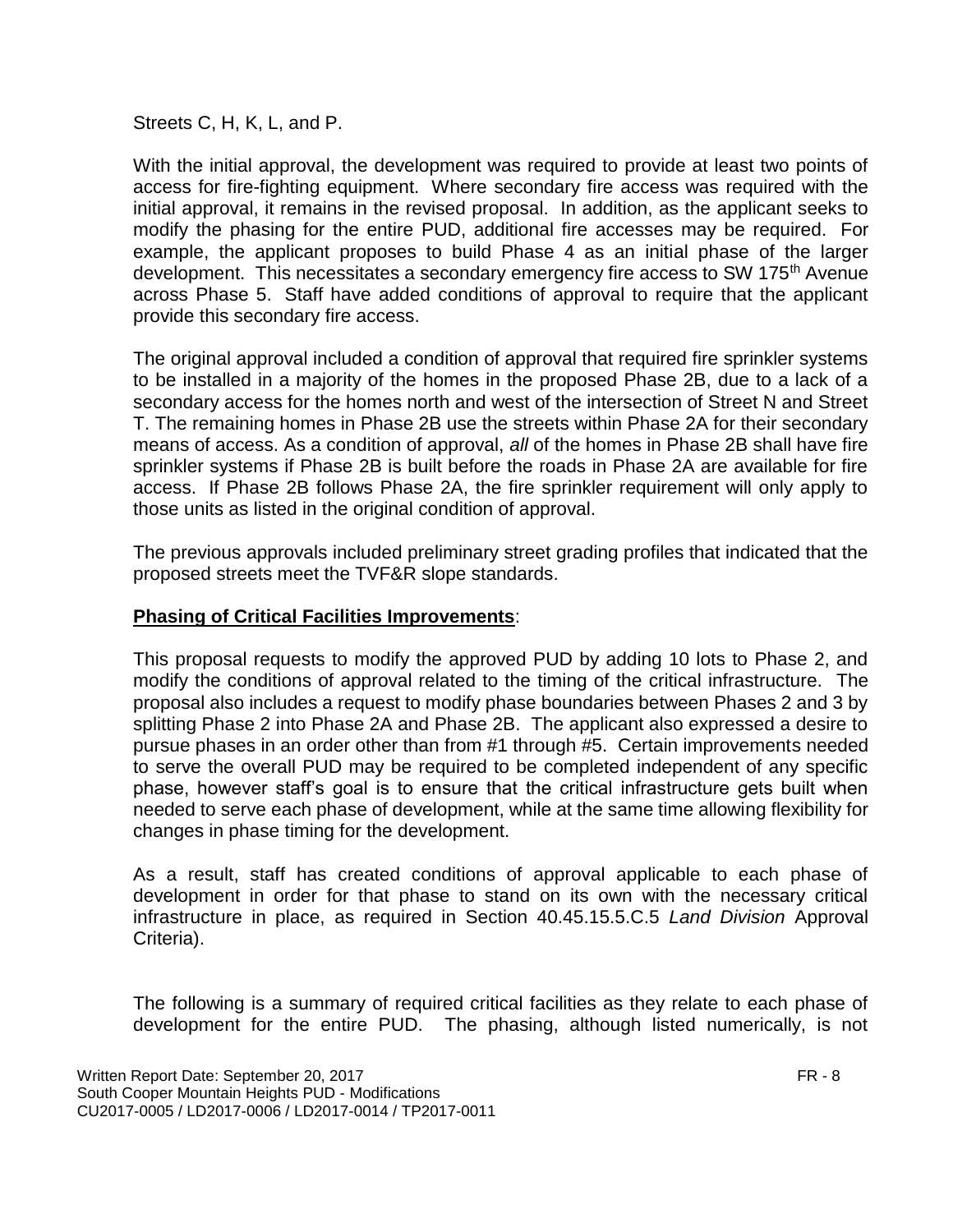representative of the timing of construction for said phase, but rather an attempt to list out the critical infrastructure related to that particular phase.

#### **Phase 5***:*

Phase 5 has already been partitioned and includes only the multi-family portion of the South Cooper Mountain Heights PUD. The specifics of this phase are currently under review as a standalone design review application.

#### **3-Lot Partition of Tax Lot 103:**

As part of this modification request the applicant has submitted a Land Division – Preliminary Partition application in order to partition tax lot 103 (Dyches Property) into 3 lots. Tax lot 103 is currently one (1) 54.43 acre parcel, and will comprise most of Phases 2A, 2B, and all of Phase 3 of the PUD. The proposed partition will substantially follow the proposed phasing boundaries of the east side of the PUD. At some later date the applicant may choose to perform a property line adjustment to incorporate the areas of Phases 2A and 2B that are to the west of the partition on Tax Lot 200.

Parcel I is proposed to be 19.24 acres and is referred to as Phase 2B; designated for standard density residential units. The dividing line between Phases is the rear/southern lot line of properties fronting on Street N.

Parcel II is proposed to be 11.57 acres and is referred to as Phase 2A and designated for standard density residential units, zoned R7. This parcel will be bounded on the south by Road 6C, from the lot at the northeast corner of Street O and Road 6C to the sensitive area crossing to the west.

Parcel III is proposed to be 19.67 acres and is referred to as Phase 3 and designated medium density residential, zoned R5. This parcel will consist of single-family detached homes, and the neighborhood park. The parcel is bounded on the north by Road 6C (SW Barrows Road), to the east by existing residential development, Churchill Forest, to the south by SW Scholls Ferry Road, and to the west by protected sensitive lands.

The Committee finds that the proposed development will provide the required critical facilities, as conditioned. Therefore, the Committee finds the proposal meets the criterion for approval.

#### **FINDING: Therefore, the Committee finds that, by meeting the conditions of approval, the proposal meets this criterion.**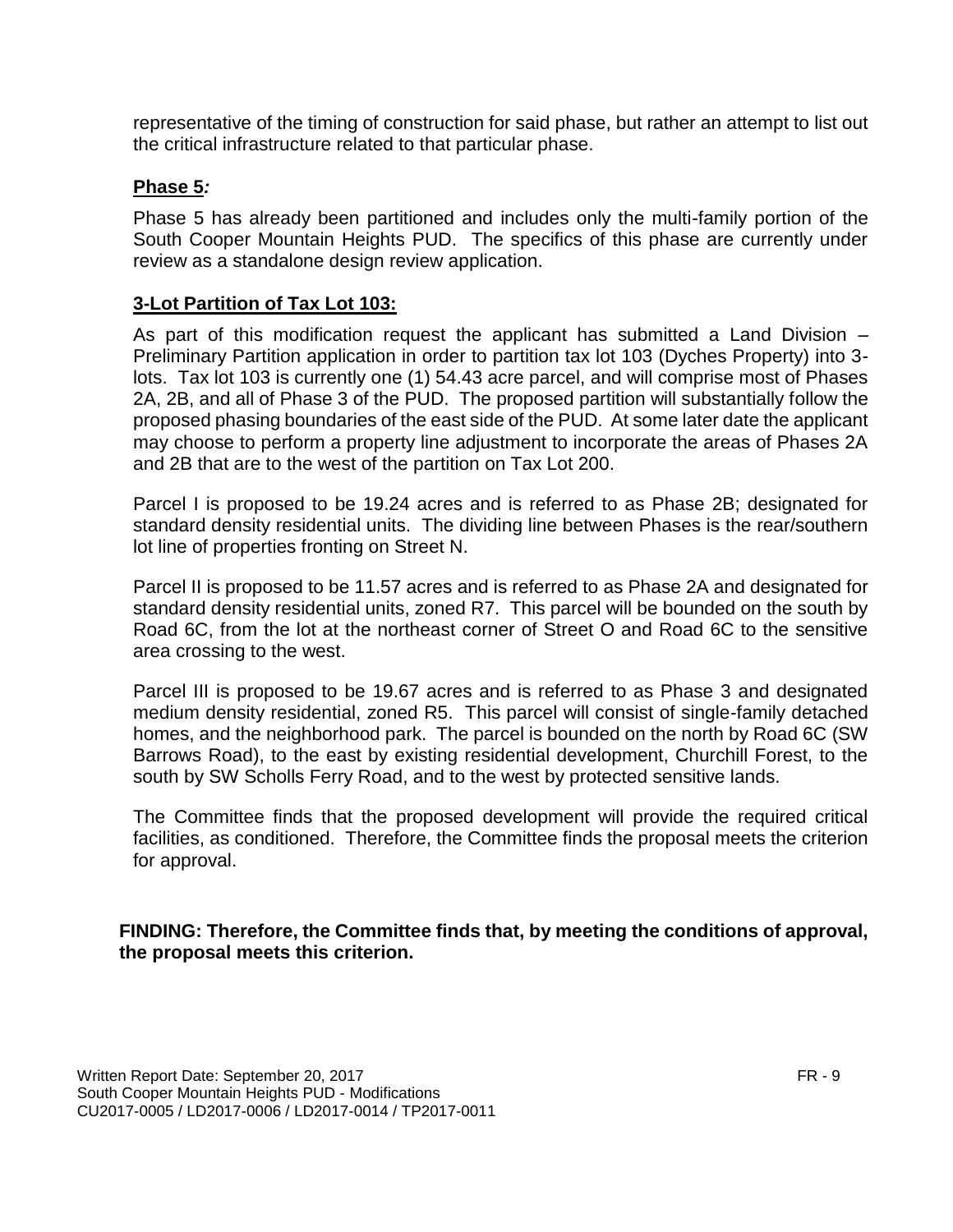*B. Essential facilities and services are available, or can be made available, with adequate capacity to serve the development prior to occupancy. In lieu of providing essential facilities and services, a specific plan may be approved if it adequately demonstrates that essential facilities, services, or both will be provided to serve the proposed development within five years of occupancy.*

Chapter 90 of the Development Code defines "essential facilities" to be services that include schools, transit improvements, police protection, and pedestrian and bicycle facilities in the public right-of-way. The applicant's plans and materials were forwarded to City Transportation staff, City Police Department, and Tualatin Hills Park and Recreation District. The applicant provided a service provider letter from Beaverton School District showing moderate impact of the development on elementary, middle, and high schools.

#### **Parks***:*

The site will be served by the Tualatin Hills Park and Recreation District (THPRD). The applicant has expressed interest in THPRD acquiring the proposed neighborhood park, in addition to the dedication and maintenance of all trails throughout the Planned Unit Development (PUD). Conditions of approval will be provided addressing the future park.

However at this time THPRD has not purchased or obtained the neighborhood park, pocket parks or the public trails located in the PUD project area, therefore staff recommend a condition of approval that the Final Plat identify all open space features such as parks, natural areas, and trails as being the maintenance responsibility of the homeowners association until such time as these features are transferred to a public agency to ensure that these features are adequately maintained.

#### **Active Open Space:**

The project was approved with 4.8 acres identified as Active Open Space in 2015. Modifications to the phasing of the project include calculations (*Figure 1*) of the active open space, distributed appropriately across each phase of development so that each phase enjoys its equal share of active open space. (Note: this section is subject to change given additional information submitted.)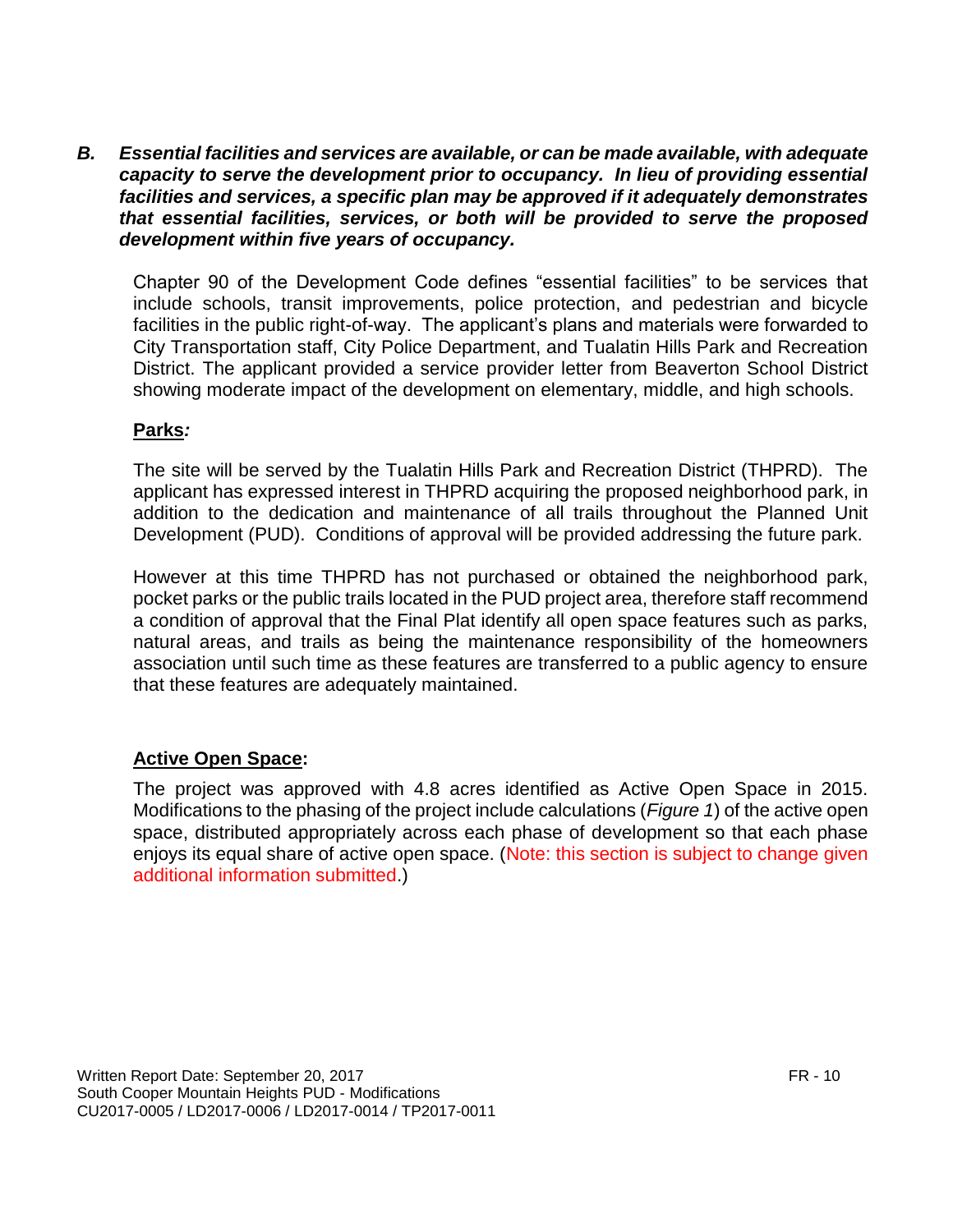| ıaure |
|-------|
|-------|

|                                                 |                            |                                  | <b>Active Open Space</b>                                                                                                                 |                                                 | <b>Passive Open Space</b>             |                                                 |
|-------------------------------------------------|----------------------------|----------------------------------|------------------------------------------------------------------------------------------------------------------------------------------|-------------------------------------------------|---------------------------------------|-------------------------------------------------|
| <b>Open</b><br><b>Space</b><br><b>Provision</b> | <b>Required</b><br>(acres) | <b>Provided</b><br>(acres)       | <b>Cumulative</b><br><b>Required</b><br>(acres)                                                                                          | <b>Cumulative</b><br><b>Provided</b><br>(acres) | <b>Provided</b><br>by Phase<br>(acres | <b>Cumulative</b><br><b>Provided</b><br>(acres) |
| Phase 4                                         | 0.27                       | 0.35                             | 0.27                                                                                                                                     | .035                                            | 2.11                                  | 2.11                                            |
| Phase 1                                         | 0.51                       | 0.65                             | 0.79                                                                                                                                     | 1.0                                             | 5.44                                  | 7.56                                            |
| Phase 2A                                        | 0.35                       | 0.65                             | 1.14                                                                                                                                     | 1.65                                            | 7.22                                  | 14.77                                           |
| Phase 3                                         | 0.14                       | 0.28<br>(no park-<br>trail only) | 1.28                                                                                                                                     | 1.93                                            | 4.05                                  | 18.82                                           |
| <b>Phase 2B</b>                                 | 0.33                       | 0.33                             | 1.6                                                                                                                                      | 2.27                                            | 5.75                                  | 24.57                                           |
| Phase 5<br>(MF)                                 | 1.4                        | 0.87                             | 3.0                                                                                                                                      | 3.14                                            | 1.3                                   | 25.87                                           |
| <b>Total</b>                                    | 3.0                        | 3.14                             | <b>Multi-Family needs to</b><br>provide 0.73 ac of active<br>open space; the Design<br><b>Review application</b><br>proposes 0.87 acres. |                                                 | 25.87                                 |                                                 |

Because Phase 5 does not provide enough Active Open Space as a standalone phase, staff recommends a condition of approval that requires surplus active open space from Phases 1 through 4, be used to achieve the required 0.87 acres of Active Open Space for Phase 5. All Active Open Space must comply with the South Cooper Mountain Community Plan (SCMCP), and Section 60.35.15.3.E and 4.A-E of the Development Code. With the recommended conditions of approval, this proposal will provide the required critical facilities, thereby meeting this criterion for approval.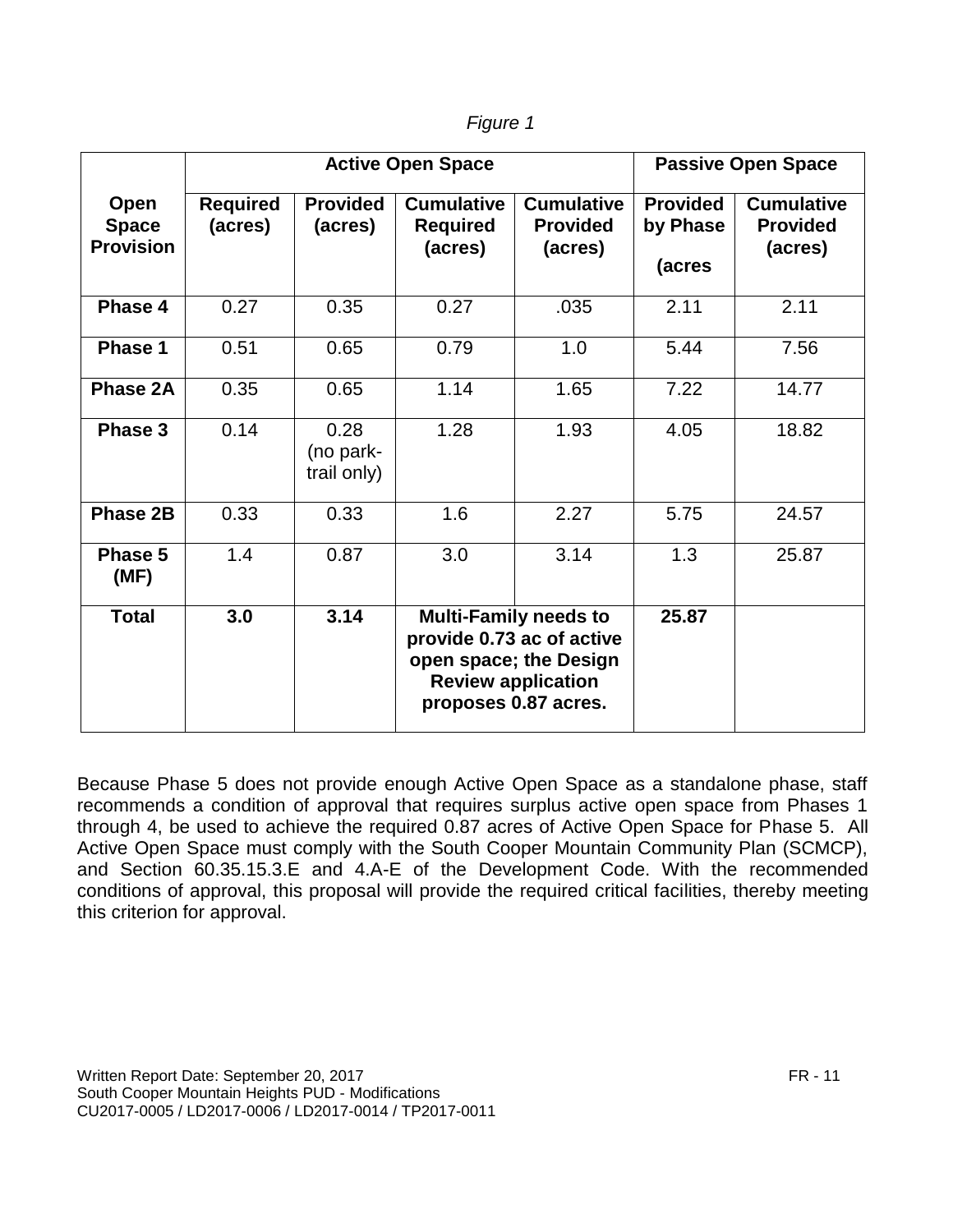### **Police***:*

The City of Beaverton Police will serve the development site. The Police Department has submitted no comments or recommendations to the Facilities Review Committee.

# **Schools:**

At the time of original application review, a Service Provider Letter (dated July 30, 2015), was provided to staff by the Beaverton School District (BSD) which addressed the anticipated impacts of the proposed residential development. With the proposed modifications currently under review, staff has received an updated SPL from the BSD, dated September 15, 2017. In summarizing their comments, the District has indicated that the proposal will result in a moderate impact to schools in the area and anticipates sufficient capacity to accommodate new students from the proposed PUD project. The school district had also provided comments in regard to the construction of the community trail along proposed Road 6C (the East/West Collector), which would connect the eastern most edge of the PUD boundary (Loon Drive/Barrows Rd.) to the western most edge at SW 175<sup>th</sup> Avenue. It is the School District's desire to have a safe route to school for all students attending Scholls Heights Elementary and the new Mountainside High School.

# **Public Transportation***:*

#### Transit Improvements

The site is not currently served by transit. The nearest bus stop is over a mile to the east. As this development and the surrounding ones progress, there may be opportunities for TriMet to extend service to this area. Possible routes could include SW Scholls Ferry Road, SW Barrows Road or SW 175<sup>th</sup> Avenue. Tri-Met has not requested nor has the applicant included any street modifications or design elements to support transit service.

#### On-site pedestrian and bicycle facilities in the public right-of-way

The applicant's submittal shows that the applicant will dedicate sufficient right-of-way to accommodate the Washington County 5-lane Arterial Street, with additional width for necessary turn lanes as required. According to the applicant, Washington County will construct the improvements along SW 175<sup>th</sup> Avenue, which will include 7-foot buffered bike lanes. These improvements are conditioned to be a part of Phase 1 of the development. In the event that the County's project to widen SW 175<sup>th</sup> Avenue along the subject property's frontage has not been completed when the applicant is ready to occupy the 126<sup>th</sup> unit of Phase 1, the applicant will be responsible for constructing the half-street improvements to Washington County standards. If the applicant constructs the Arterial Street improvements, they will be eligible for 100% credit against the County's Transportation Development Tax (TDT), which will be collected with the building permit fees for each unit.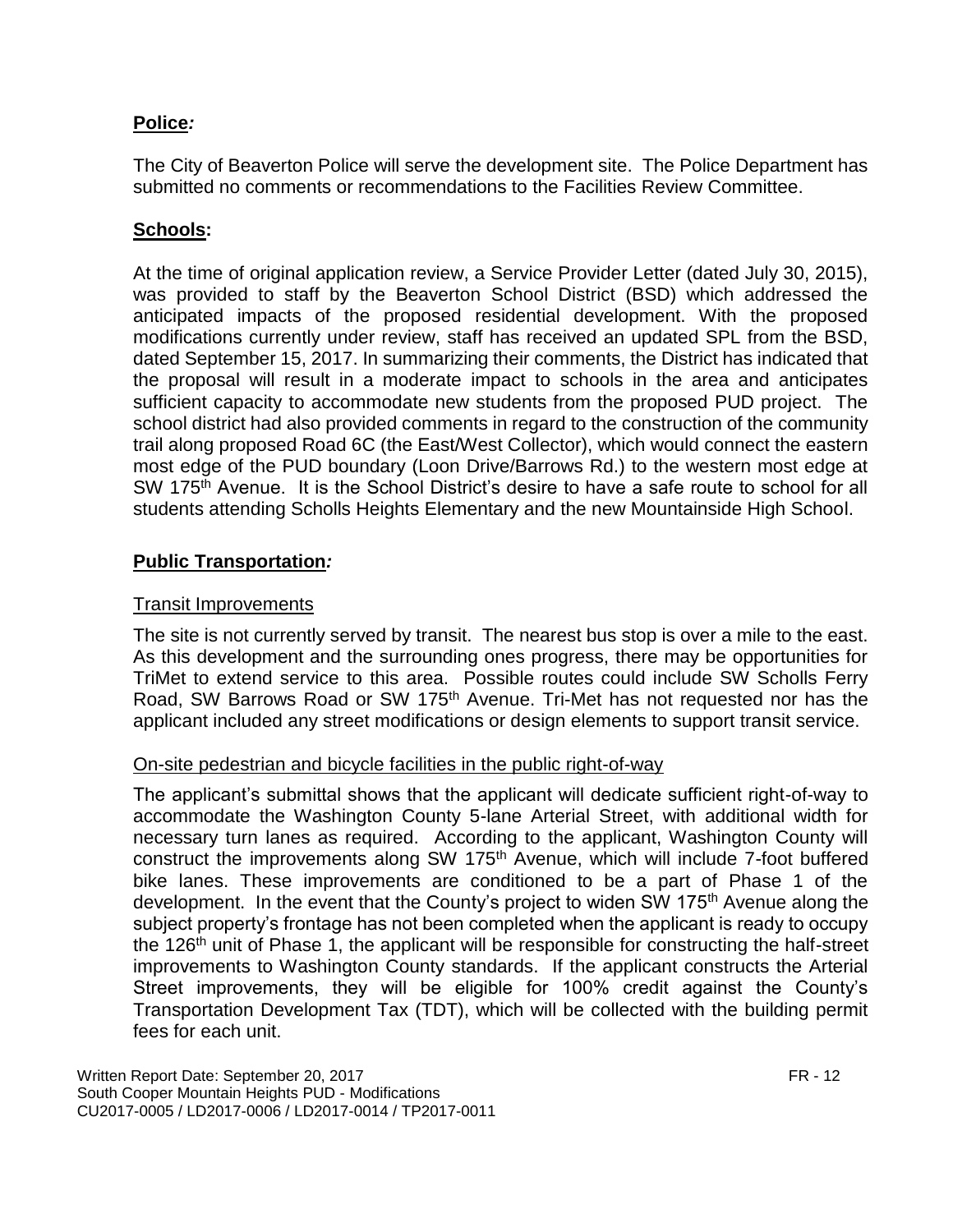This site also includes the Community Trails and Nature Trails as contained within the South Cooper Mountain Community Plan. Where the 12-foot multi-purpose pathway is shown to be alongside the new east/west Collector street crossing the PUD site, City and THPRD standards call for a 12 foot wide shared sidewalk, separated by a planter strip with street trees. The proposed plans show this standard being met. Safe, protected pedestrian crossing opportunities are to be provided near important pedestrian destinations. The trails are also to provide recreational amenities and active transportation options, according to the Community Plan. Trails near the riparian areas and vegetated buffer areas shall be designed to offer visual access to the natural resource areas.

With the recommended conditions of approval, this proposal will provide the required essential facilities, thereby meeting this criterion for approval.

**FINDING: Therefore, the Committee finds that by meeting the conditions of approval, the proposal meets the criterion.** 

#### *C. The proposal is consistent with all applicable provisions of Chapter 20 (Land Uses) unless the applicable provisions are modified by means of one or more applications which shall be already approved or which shall be considered concurrently with the subject proposal.*

Staff cites the Code Conformance Analysis chart at the end of this report, which evaluates the project as it relates the applicable Code requirements of Chapter 20 for the Urban High Density (R1) zone; Urban Medium Density (R2 and R4) zone; and Urban Standard Density (R5 and R7) zone as applicable to the above mentioned criteria. As demonstrated on the chart, the development proposal meets all applicable standards of proposed zones and is evaluated through the Conditional Use-PUD process, which allows for modifications to the site development standards of Chapter 20. No Variance or Adjustment applications were submitted with this proposal. However, through the PUD process the applicant has requested 3-foot minimum side yard setbacks throughout all phases of the development. Due to the nature of a Planned Unit Development, lots sizes and setbacks typically vary in order to develop on land comprised of constrained topography (steep slopes), flood zone areas, or, natural resource areas such as wetlands and riparian habitat areas, for example. In order to preserve as much constrained land as possible, and cluster the overall development, staff supports the 3-foot side setback reduction from the standards in Chapter 20.

# **FINDING: Therefore, the Committee finds that the proposal meets the criterion.**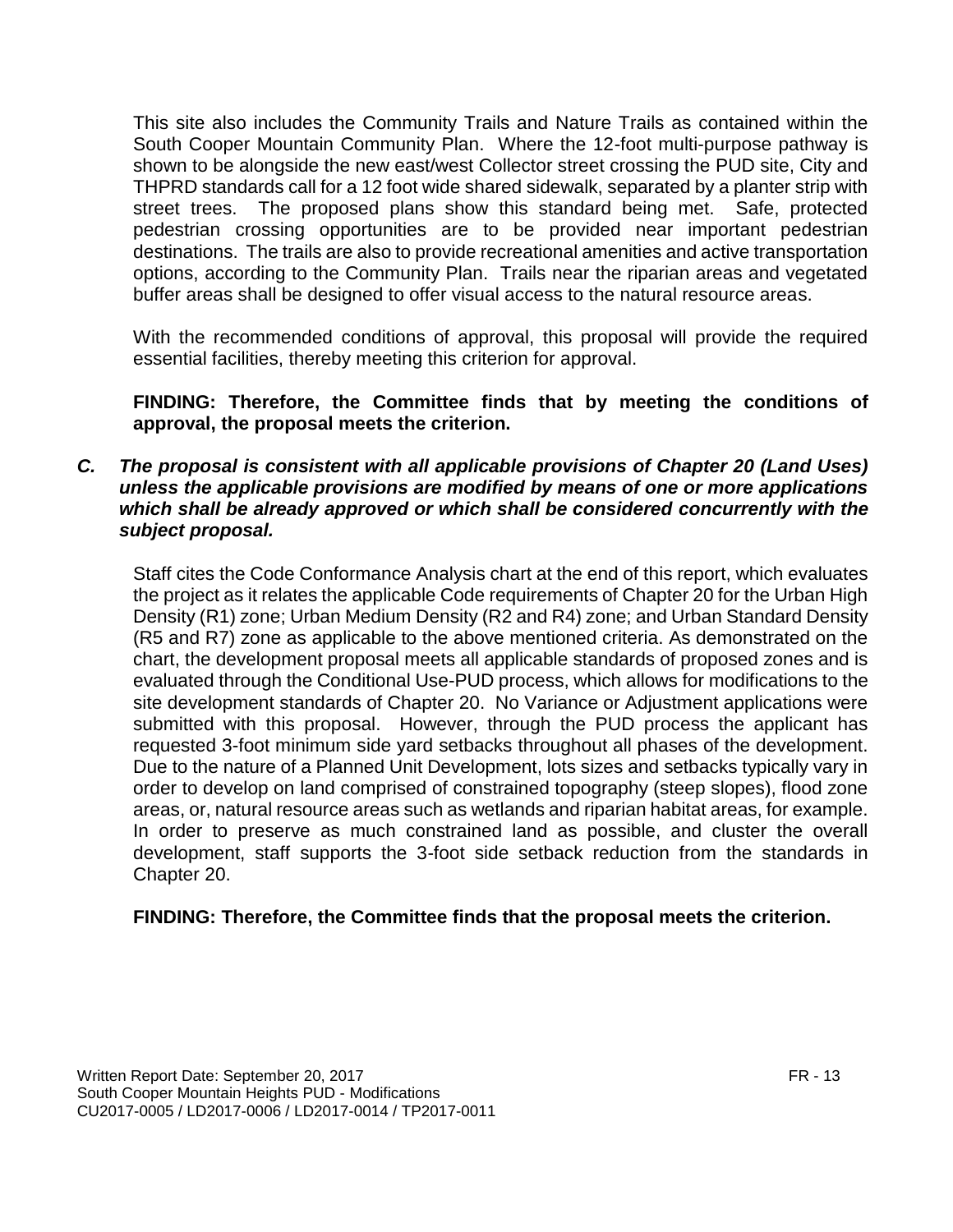*D. The proposed development is consistent with all applicable provisions of Chapter 60 (Special Regulations) and all improvements, dedications, or both, as required by the applicable provisions of Chapter 60 (Special Regulations), are provided or can be provided in rough proportion to the identified impact(s) of the proposal.*

Staff cites the Code Conformance Analysis chart at the end of this report, which evaluates the proposal as it relates the applicable Code requirements of Chapter 60 in response to the above mentioned criteria.

Staff will provide findings for the applicable Land Divisions, and Conditional Use-Planned Unit Development (PUD) Modification of a Decision within the applicable sections of the staff report.

#### **Off-Street Parking (Section 60.30)**

Detached Dwellings require at least one off-street parking space per unit, according to the Development Code. Each proposed unit will have at least the minimum number of offstreet parking spaces. Attached Dwellings have a minimum of 1.25 to 1.75 spaces per unit, depending on the number of bedrooms. The applicant states that all detached units will have 2-car garages and driveway spaces for 1 or 2 cars each and all Single Family Attached units will have 1- or 2-car garages, with some units also having a driveway parking space, for a total of 1-3 spaces per Single Family Attached unit. Bicycle parking for Detached and Single Family Attached (Townhome) units is assumed to be located within each individual unit.

#### **Transportation Facilities (Section 60.55)**

At staff request, the applicant provided an analysis of the potential for Phase 3 of the development, as shown on the applicant's plans, to add more than 20 trips in any hour to the residential streets of SW Oystercatcher Lane and SW Moorhen Way, which is the Traffic Management Plan threshold. Based on the applicant's December 2, 2015 Traffic Impact Analysis, the expected trips from the proposed 33 single family housing units in Phase 3 will likely split between the two affected streets in such a manner as to keep the additional volume below the impact threshold. Therefore, the new development will not have a significant impact on SW Oystercatcher Lane or SW Moorhen Way.

All streets shall provide for safe and efficient circulation and access for motor vehicles, bicycles, pedestrians, and transit. Bicycle and pedestrian connections shall provide for safe and efficient circulation and access for bicycles and pedestrians. Specific findings for this development proposal are provided below under the responses for Section 40.03.F. and G.

As proposed, the pedestrian and bicycle trails and walkways generally converge with streets at traffic-controlled intersections. As future revisions and additions to the off-street network occur, the applicant will need to work with City and THPRD staff to ensure that the crossings are safe and convenient.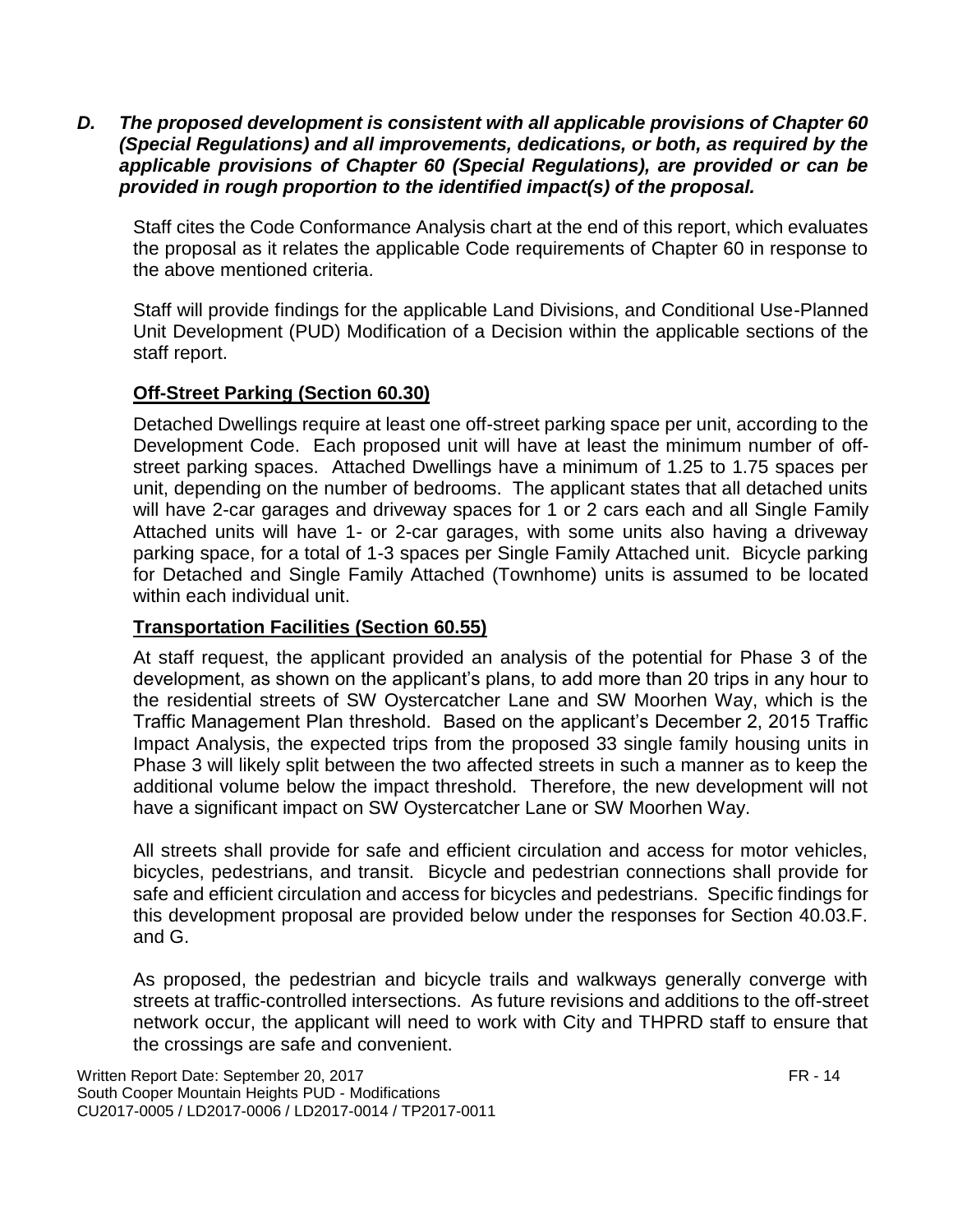Accessways (pedestrian/bicycle connections) are required in any block that is longer than 600 feet. The applicant's plans show one such accessway running north south from Road 6C (east/west collector) extension. The applicant has also added a pedestrian connection to SW Scholls Ferry Road west of the natural resource area.

#### **FINDING: Therefore, the Committee finds that the proposal meets the criterion.**

*E. Adequate means are provided or can be provided to ensure continued periodic maintenance and necessary normal replacement of the following private common facilities and areas, as applicable: drainage ditches, roads and other improved rightsof-way, structures, recreation facilities, landscaping, fill and excavation areas, screening and fencing, ground cover, garbage and recycling storage areas and other facilities not subject to maintenance by the City or other public agency.*

The applicant's narrative states that the proposal does not include a final development plan and maintenance policies have not been established. Staff suggests a condition of approval that states that until such time as maintenance or ownership responsibilities are transferred to CWS, THPRD, or another public agency, the HOA is responsible for maintaining all tracts. Staff finds that the design of the common open spaces and tracts does not preclude adequate maintenance.

**FINDING: Therefore, the Committee finds that by meeting the conditions of approval, the proposal meets the criterion.** 

#### *F. There are safe and efficient vehicular and pedestrian circulation patterns within the boundaries of the development.*

The site will have safe and efficient vehicular and pedestrian circulation patterns, in conformance with Development Code Section 60.55.25 subject to conditions of approval requiring conformance with the EDM or approval of an Engineering Design Modification for areas where the proposal differs from the EDM and Development Code standards. The proposed pedestrian circulation system connects all parts of the development in a safe, efficient, and direct manner.

The applicant's plans show that each of the Local Streets within the development has been designed to meet the City's L1 or L2 Local Street standards, with the exception of Streets A and M, which do not have sidewalks on the north side of the street. Adequate right-ofway width is provided for the missing sidewalk and planter strip. For the most part, the proposed street grid meets the City's minimum and maximum intersection spacing standards (100' and 530', respectively). Where the street spacing standard cannot be met, due to grade constraints, in the near-term, the applicant has provided a potential alignment that can accommodate the required connection in the mid- to long-term future.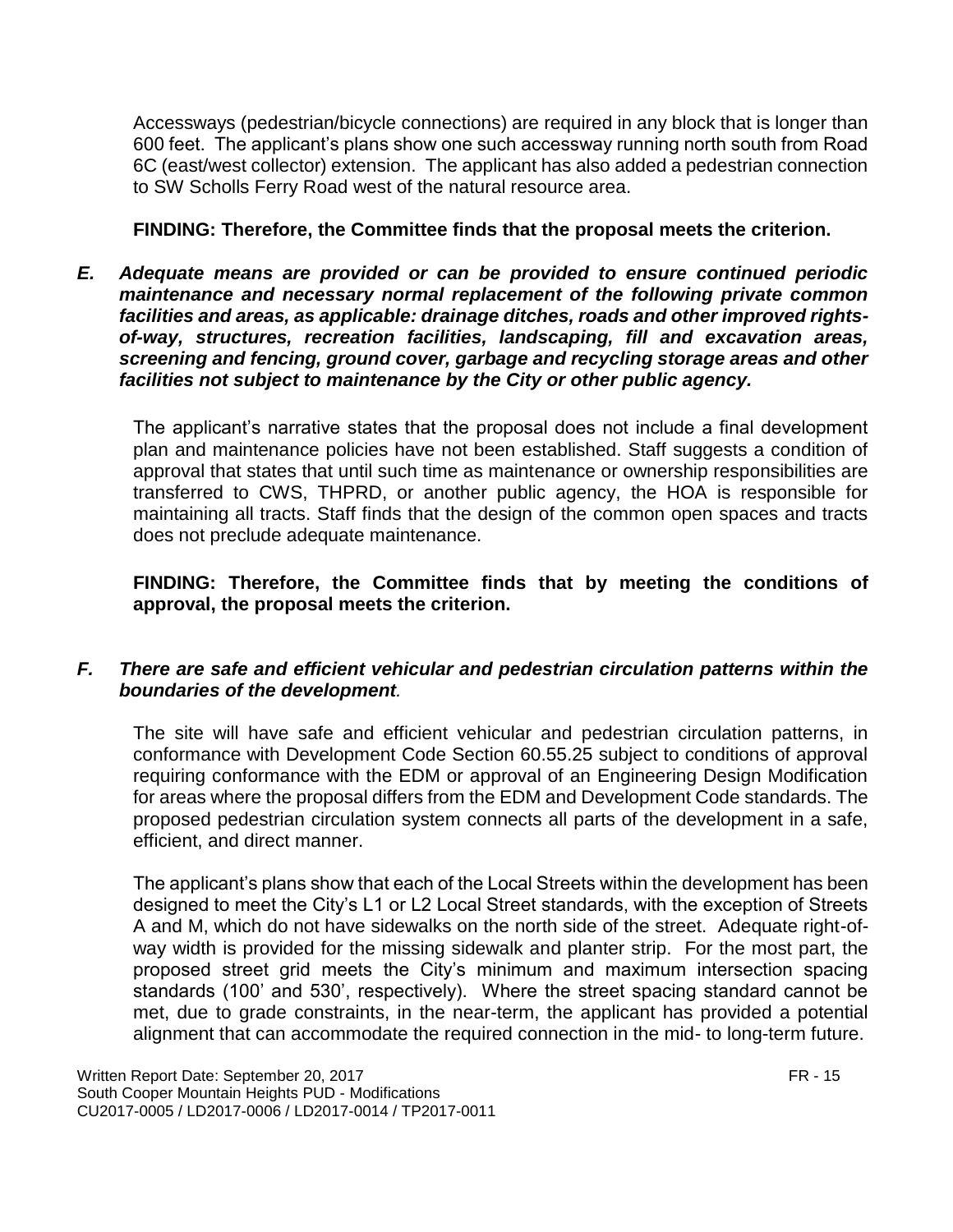As a Condition of Approval, the western terminus of Street O is to have a barricade and sign indicating that the street will be extended with future development, as shown in Drawings # 415 and 435 of the Engineering Design Manual.

Because the portion of the site designated for multiple-family units was only shown in conceptual form at the time of original approval, it was not possible to fully evaluate the internal pedestrian and vehicular connections for Phase 5. However, city staff are currently reviewing a separate Design Review application for this multi-family portion of the PUD.

The Conditions of Approval requiring landscaped medians along the east/west collector (Road 6C) extension is intended to increase the safety for pedestrians using the northsouth pedestrian connection to access the park.

#### **FINDING: Therefore, the Committee finds that by meeting the conditions of approval, the proposal meets the criterion.**

#### *G. The development's on-site vehicular and pedestrian circulation systems connect to the surrounding circulation systems in a safe, efficient, and direct manner.*

The applicant's plans show the following connections to the surrounding circulation systems:

- Pedestrian access and gated emergency vehicle access from the Street A sidewalk to the SW 175<sup>th</sup> Avenue sidewalk.
- Pedestrian access from the Street B sidewalks to the SW 175<sup>th</sup> Avenue sidewalk.
- Pedestrian, bicycle, and vehicle access from Road 6C (east/west collector extension) to SW 175<sup>th</sup> Avenue by way of a new 3-lane Collector Street.
- Pedestrian access from the Street V sidewalk to the SW 175<sup>th</sup> Avenue sidewalk.
- Pedestrian access from the Street E sidewalk to the SW 175<sup>th</sup> Avenue sidewalk.
- Pedestrian, bicycle, and vehicle access from Street F to SW 175<sup>th</sup> Avenue by way of a 2-lane Neighborhood Route with a left turn lane provided in lieu of on-street parking at each end of the street.
- Pedestrian and bicycle access from the north-south Community Trail to the SW Scholls Ferry Road sidewalk.
- Pedestrian and bicycle access from the southeast Community Trail to the existing Community Trail in the adjacent Churchill Forest development.
- Pedestrian, bicycle, and vehicle access from SW Moorhen Way via the extension of a Local Street.
- Pedestrian, bicycle, and vehicle access from SW Oystercatcher Lane via the extension of a Local Street.

Written Report Date: September 20, 2017 **FR** - 16 South Cooper Mountain Heights PUD - Modifications CU2017-0005 / LD2017-0006 / LD2017-0014 / TP2017-0011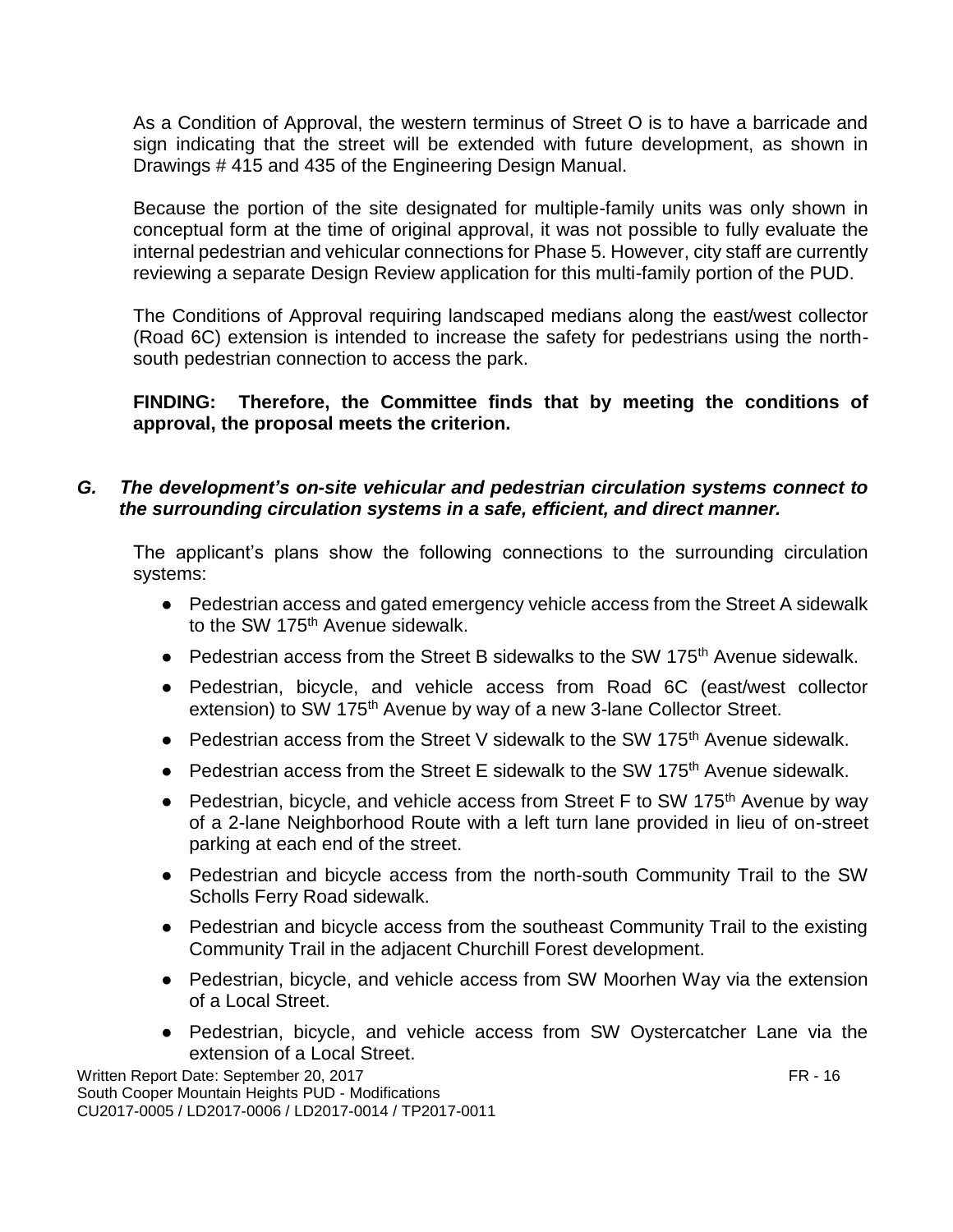- Pedestrian, bicycle, and vehicle access from SW Bittern Terrace via the extension of a Local Street.
- Pedestrian, bicycle, and vehicle access from SW Loon Drive and SW Barrows Road by way of a reconstructed intersection and a new 2-lane Collector Street (just west of the property's eastern boundary, Road 6C (east/west collector) becomes a 3 lane Collector Street.
- Future pedestrian, bicycle, and vehicle access to Street T from future development to the north.
- Future pedestrian access to the north-south pedestrian connection from future development to the north.
- Future pedestrian, bicycle, and vehicle access to Street N from future development to the north.
- Future pedestrian, bicycle, and vehicle access to Street O from future development to the north.
- Future pedestrian access to the north-south Community Trail from future development to the north.
- Future pedestrian, bicycle, and vehicle access to Street C from future development to the north.

With the provision of these connections as shown on the applicant's plans, the proposed development will connect to the surrounding system in a safe and efficient manner.

#### **FINDING: Therefore, the Committee finds that by meeting the conditions of approval, the proposal meets the criterion.**

#### *H. Structures and public facilities serving the development site are designed in accordance with adopted City codes and standards and provide adequate fire protection, including, but not limited to, fire flow.*

Preliminary comments and conditions of approval have been received from Tualatin Valley Fire and Rescue District (TVF&R). Specific details regarding fire flow and hydrant placement will be reviewed for flow calculations and hydrant locations during site development and building permit stages. The Committee concludes that, subject to meeting the conditions of approval the site can be designed in accordance with City codes and standards and provide adequate fire protection.

#### **FINDING: Therefore, the Committee finds that by meeting the conditions of approval, the proposal meets the criterion.**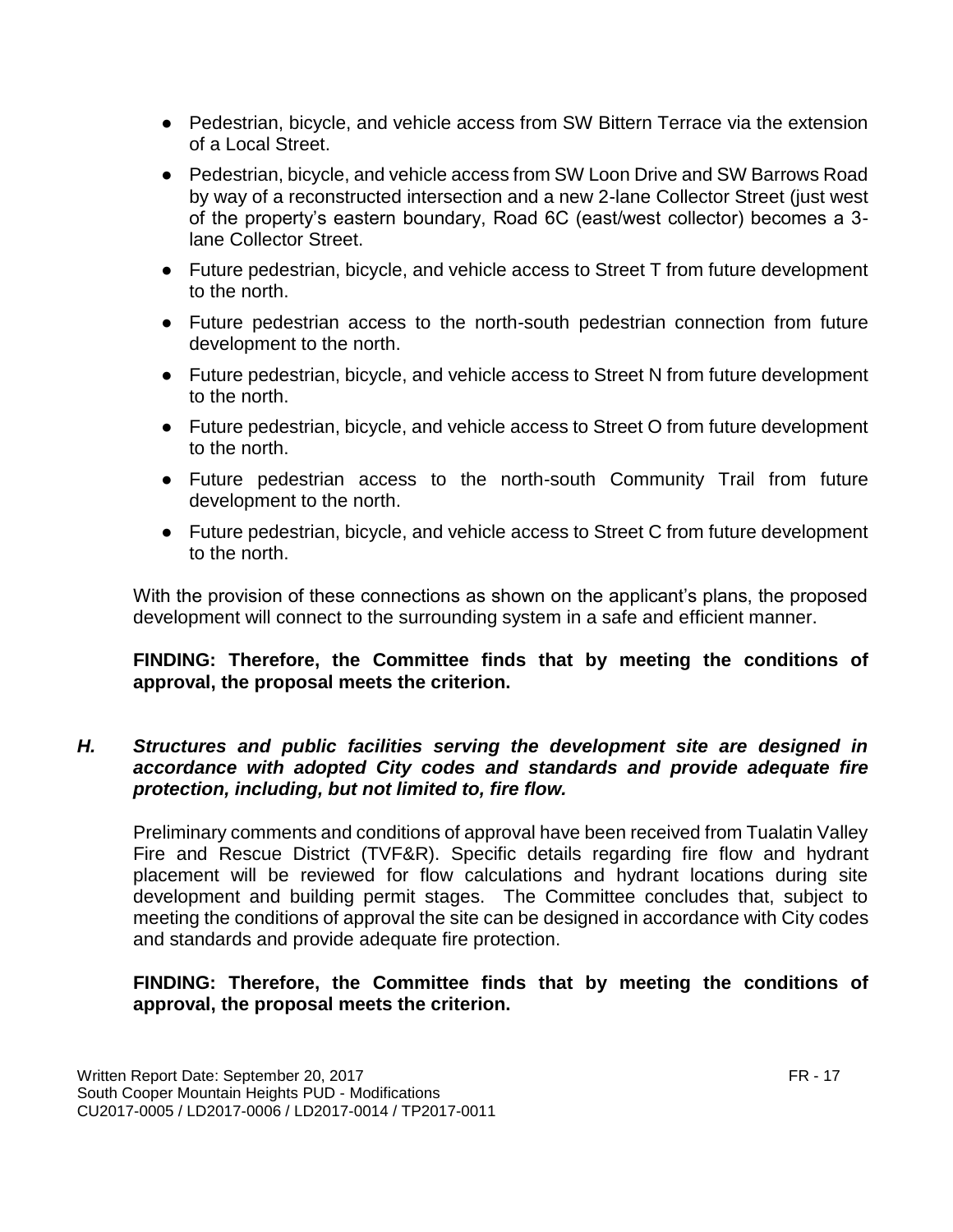*I.* **Structures and public facilities serving the development site are designed in accordance with adopted City codes and standards and provide adequate protection from hazardous conditions due to inadequate, substandard or illdesigned development.**

The applicant proposes public street lights. By meeting the City of Beaverton's Engineering Design Manual design standards for street lights, the Committee finds that the street illumination system will provide adequate protection from crime and accident. The Committee recommends a number of conditions pertaining to streets, as explained under criterion D.

The Committee finds that review of the construction documents at the building and site development permit stages will ensure protection from hazardous conditions due to inadequate, substandard or ill-designed development.

#### **FINDING: Therefore, the Committee finds that by meeting the conditions of approval, the proposal meets the criterion.**

*J. Grading and contouring of the development site is designed to accommodate the proposed use and to mitigate adverse effect(s) on neighboring properties, public right-of-way, surface drainage, water storage facilities, and the public storm drainage system.*

The applicant states that this Facilities Review Committee Criterion is met because the grading standards of Section 60.15.10 are met. However, the grading standards referenced by the applicant do not apply to the proposed new streets. The design of the new streets is required to meet the applicable standards of Section 210 of the Engineering Design Manual. Compliance with these standards will be reviewed with the Site Development Permits for the development; however, staff believe that grading can be feasibly accommodated in compliance with the Engineering Design Manual and Development Code requirements.

#### **FINDING: Therefore, the Committee finds that by meeting the conditions of approval, the proposal meets the criterion.**

*K. Access and facilities for physically handicapped people are incorporated into the development site and building design, with particular attention to providing continuous, uninterrupted access routes.*

The applicant will be required to meet all applicable accessibility standards of the International Building Code, Fire Code and other standards as required by the American Disabilities Act (ADA). Conformance with the technical design standards for Code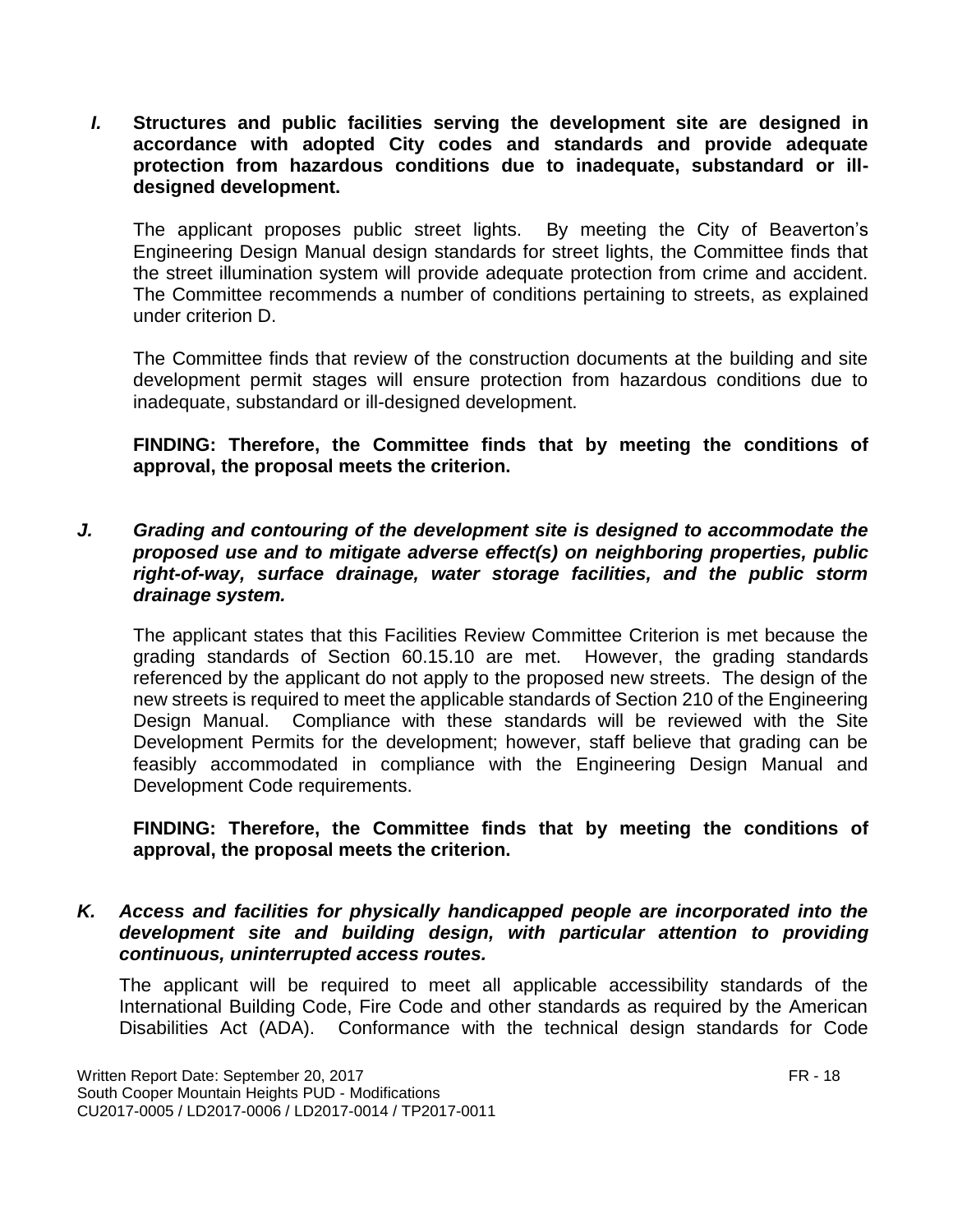accessibility requirements are to be shown on the approved construction plans associated with Site Development and Building Permit approvals.

With the addition of ADA ramps within the development as addressed in Criterion F, the Committee finds that as conditioned, the street sidewalks and walkways internal to the development appear to meet applicable accessibility requirements and through the site development and building permitting reviews will be thoroughly evaluated.

Therefore, the Committee finds that by meeting the conditions of approval, the site will be in conformance with ADA requirements, and would thereby be in conformance with Development Code Section 60.55.65.

**FINDING: Therefore, the Committee finds that by meeting the conditions of approval, the proposal meets the criterion for approval.**

#### *L. The proposal contains all applicable application submittal requirements as specified in Section 50.25.1 of the Development Code.*

The applicant submitted the application packet on May 3, 2017 and resubmitted materials on July 12, July 19, and August 7, 2017. Staff deemed the application complete on August 9, 2017. In review of the materials during the application review, the Committee finds that all applicable application submittal requirements, identified in Section 50.25.1 are contained within this proposal.

#### **FINDING: Therefore, the Committee finds the proposal meets the criterion for approval.**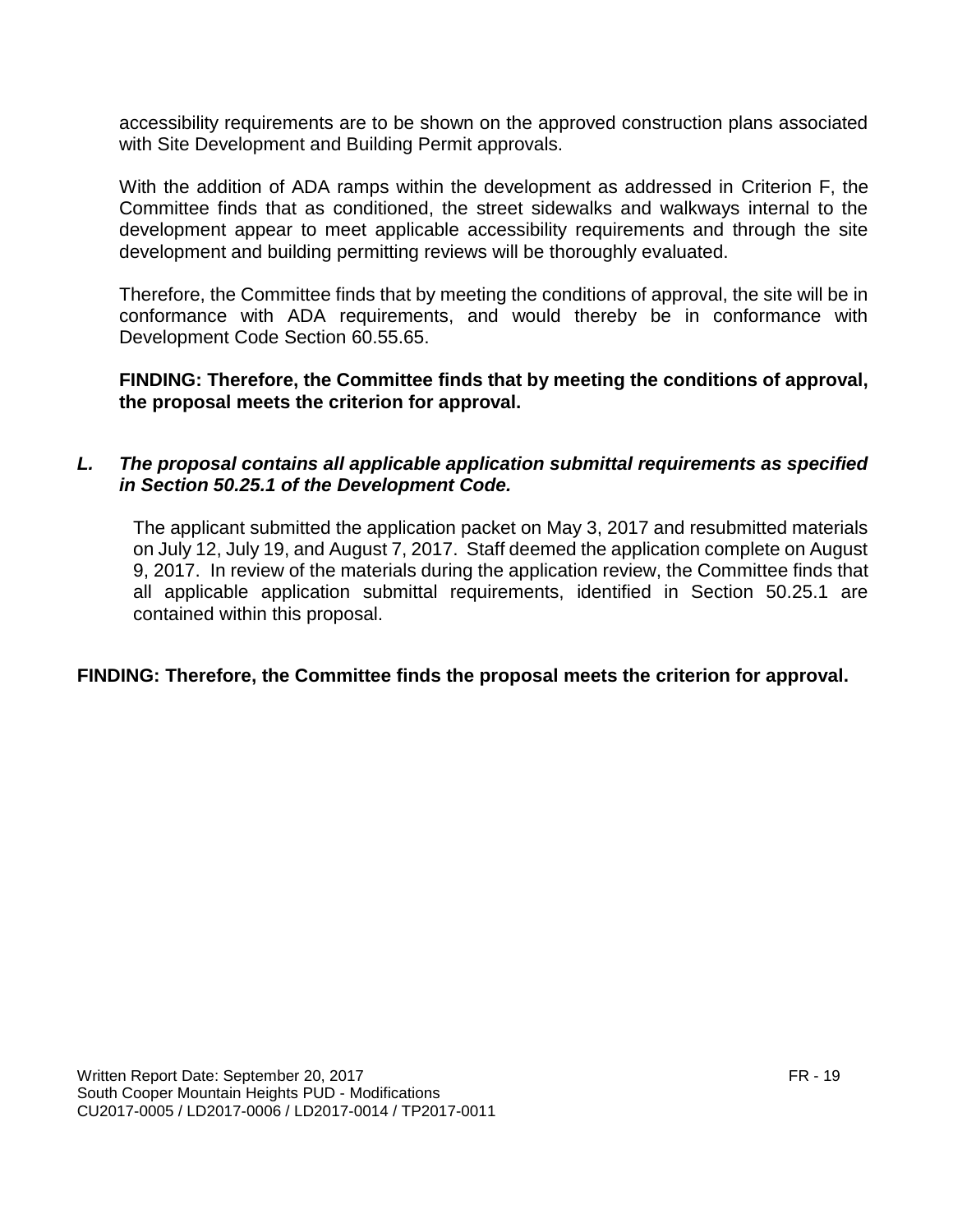# **Code Conformance Analysis Chapter 20 Use and Site Development Requirements**

| <b>CODE</b><br><b>STANDARD</b>           |                                                          | <b>CODE REQUIREMENT</b>                                                                                                                              | <b>PROJECT PROPOSAL</b>                                                                                                                                                                                                                                                                                                                                             | <b>MEETS</b><br>CODE?                    |  |
|------------------------------------------|----------------------------------------------------------|------------------------------------------------------------------------------------------------------------------------------------------------------|---------------------------------------------------------------------------------------------------------------------------------------------------------------------------------------------------------------------------------------------------------------------------------------------------------------------------------------------------------------------|------------------------------------------|--|
|                                          | Development Code Section 20.25.05 - Density Calculations |                                                                                                                                                      |                                                                                                                                                                                                                                                                                                                                                                     |                                          |  |
| Minimum<br><b>Residential</b><br>Density |                                                          | Minimum Density: 598 units<br>Maximum Density: 1410 units                                                                                            | The applicant proposes 732 units<br>which is within the permitted<br>density range.                                                                                                                                                                                                                                                                                 | Yes-See<br>Density<br><b>Table Below</b> |  |
|                                          |                                                          | <b>Development Code Section 20.05.20 (Uses)</b>                                                                                                      |                                                                                                                                                                                                                                                                                                                                                                     |                                          |  |
| Permitted<br>R <sub>1</sub>              |                                                          | <b>Multifamily Dwellings</b>                                                                                                                         | <b>Multifamily Dwellings</b>                                                                                                                                                                                                                                                                                                                                        | Yes                                      |  |
| R <sub>2</sub><br>Permitted              |                                                          | <b>Attached Single Family Dwellings</b>                                                                                                              | <b>Attached Single Family Dwellings</b>                                                                                                                                                                                                                                                                                                                             | Yes                                      |  |
| R4<br>Permitted                          |                                                          | <b>Detached Dwellings</b>                                                                                                                            | <b>Detached Dwellings</b>                                                                                                                                                                                                                                                                                                                                           | Yes                                      |  |
| R <sub>5</sub><br>Permitted              |                                                          | Detached Dwellings                                                                                                                                   | Detached Dwellings                                                                                                                                                                                                                                                                                                                                                  | Yes                                      |  |
| Permitted<br>R <sub>7</sub>              |                                                          | <b>Detached Dwellings</b>                                                                                                                            | <b>Detached Dwellings</b>                                                                                                                                                                                                                                                                                                                                           | Yes                                      |  |
|                                          |                                                          | Development Code Section 20.05.15 (Site Development Standards)                                                                                       |                                                                                                                                                                                                                                                                                                                                                                     |                                          |  |
|                                          |                                                          | R1 - 1,000 sq. ft. / DU<br>R2 - 2,000 sq. ft. / DU<br>Minimum Lot Area R4 - 4,000 sq. ft. / DU<br>R5 - 5,000 sq. ft. / DU<br>R7 - 7,000 sq. ft. / DU | Adjusted with PUD                                                                                                                                                                                                                                                                                                                                                   | See CU staff<br>report.                  |  |
| Minimum Yard<br><b>Setbacks</b>          |                                                          | Parent parcels are subject to the<br>minimum yard setbacks of the<br>zone                                                                            | Through the CU-PUD process the<br>parent parcels are subject to the<br>minimum yard setbacks of the<br>zone and individual lots may have<br>setbacks reduced through PUD<br>consideration. The applicant<br>proposes to meet the setbacks for<br>the parent parcels. See Setback<br>Table below for proposed<br>setbacks.                                           | See CU staff<br>report.                  |  |
| <b>Maximum Building</b><br>Height        |                                                          | $R1 - 60$ feet<br>$R2 - 40$ feet<br>$R4 - 35$ feet<br>$R5 - 35$ feet<br>$R7 - 35$ feet                                                               | Maximum building height will be<br>verified at the time of building<br>permit. The applicant has<br>requested maximum height<br>exceptions in the R1 and R7<br>zoning districts to allow a<br>maximum height of 72 feet<br>instead of 60 feet (R1), and 40<br>feet instead of 35 feet (R7). This<br>request will be discussed in the<br>PUD section of this report. | See CU Staff<br>Report                   |  |

Written Report Date: September 20, 2017 **FR - 20** South Cooper Mountain Heights PUD - Modifications CU2017-0005 / LD2017-0006 / LD2017-0014 / TP2017-0011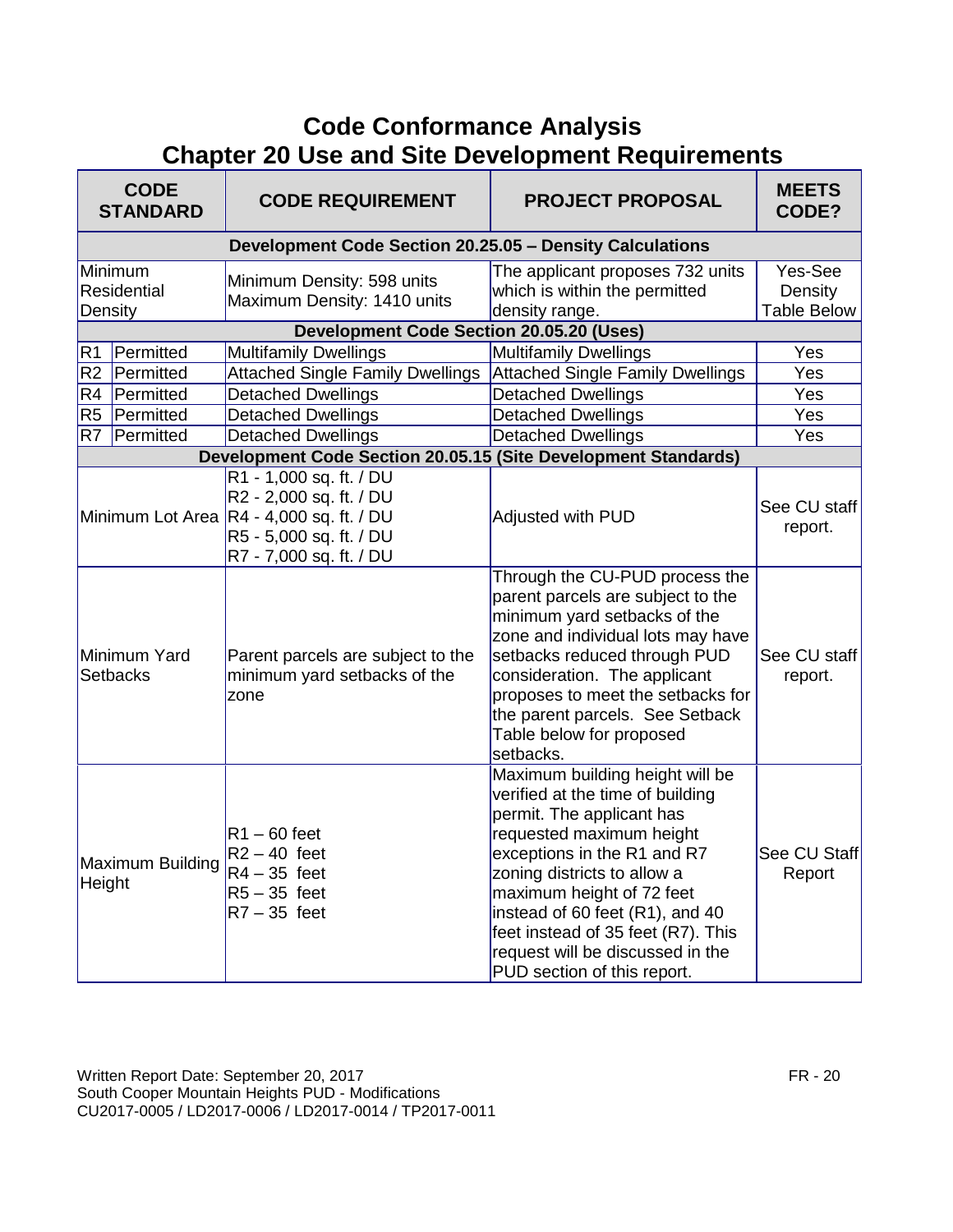# **Proposed Density**

| 20.25.05 Density Calculations                                                                                    |              |              |         |         |              |  |
|------------------------------------------------------------------------------------------------------------------|--------------|--------------|---------|---------|--------------|--|
| <b>Minimum Density</b><br><b>Max Density</b><br><b>Net</b><br><b>Proposed</b><br><b>Proposed</b><br><b>Gross</b> |              |              |         |         |              |  |
| Zoning                                                                                                           | <b>Acres</b> | <b>Acres</b> | (Units) | (Units) | <b>Units</b> |  |
| R <sub>1</sub>                                                                                                   | 11.53        | 9.224        | 502     | 321     | 340          |  |
| R <sub>2</sub>                                                                                                   | 11.18        | 4.39         | 244     | 76      | 110          |  |
| R <sub>4</sub>                                                                                                   | 18.56        | 7.46         | 202     | 65      | 83           |  |
| R <sub>5</sub>                                                                                                   | 19.83        | 3.35         | 173     | 23      | 33           |  |
| R7                                                                                                               | 46.63        | 22.53        | 290     | 112     | 166          |  |
| <b>Total</b>                                                                                                     | 107.7        | 47.0         | 1411    | 598     | 732          |  |

# **Proposed Lot Dimensions**

| <b>Condition /</b><br><b>Product</b>       | <b>Front loaded</b><br><b>Townhomes</b> | <b>Front loaded</b><br>single family<br>detached | <b>Rear loaded</b><br>townhomes<br>without driveway<br>parking | <b>Rear loaded</b><br>townhomes with<br>driveway<br>parking |
|--------------------------------------------|-----------------------------------------|--------------------------------------------------|----------------------------------------------------------------|-------------------------------------------------------------|
| Zone                                       | R <sub>2</sub>                          | R <sub>5</sub> , R <sub>7</sub>                  | R <sub>2</sub>                                                 | R <sub>2</sub>                                              |
| <b>Front</b><br><b>Building</b><br>setback | 12'                                     | 12'                                              | 10'                                                            | 10'                                                         |
| <b>Front garage</b><br>setback             | 20'                                     | 20'                                              | N/A                                                            | N/A                                                         |
| <b>Porch</b><br>setback                    | 10'                                     | 10'                                              | N/A                                                            | N/A                                                         |
| <b>Side</b><br>building<br>setback         | 5' (10' for<br>corner lots)             | 3' (6' for corner<br>lots)                       | 5' (10' for corner<br>lots)                                    | 5' or 10' plus (10'<br>for corner lots)                     |
| Rear<br>building<br>setback                | 15'                                     | 15'                                              | 4'                                                             | 20'                                                         |
| Rear garage<br>setback                     | N/A                                     | N/A                                              | 4'                                                             | 20'                                                         |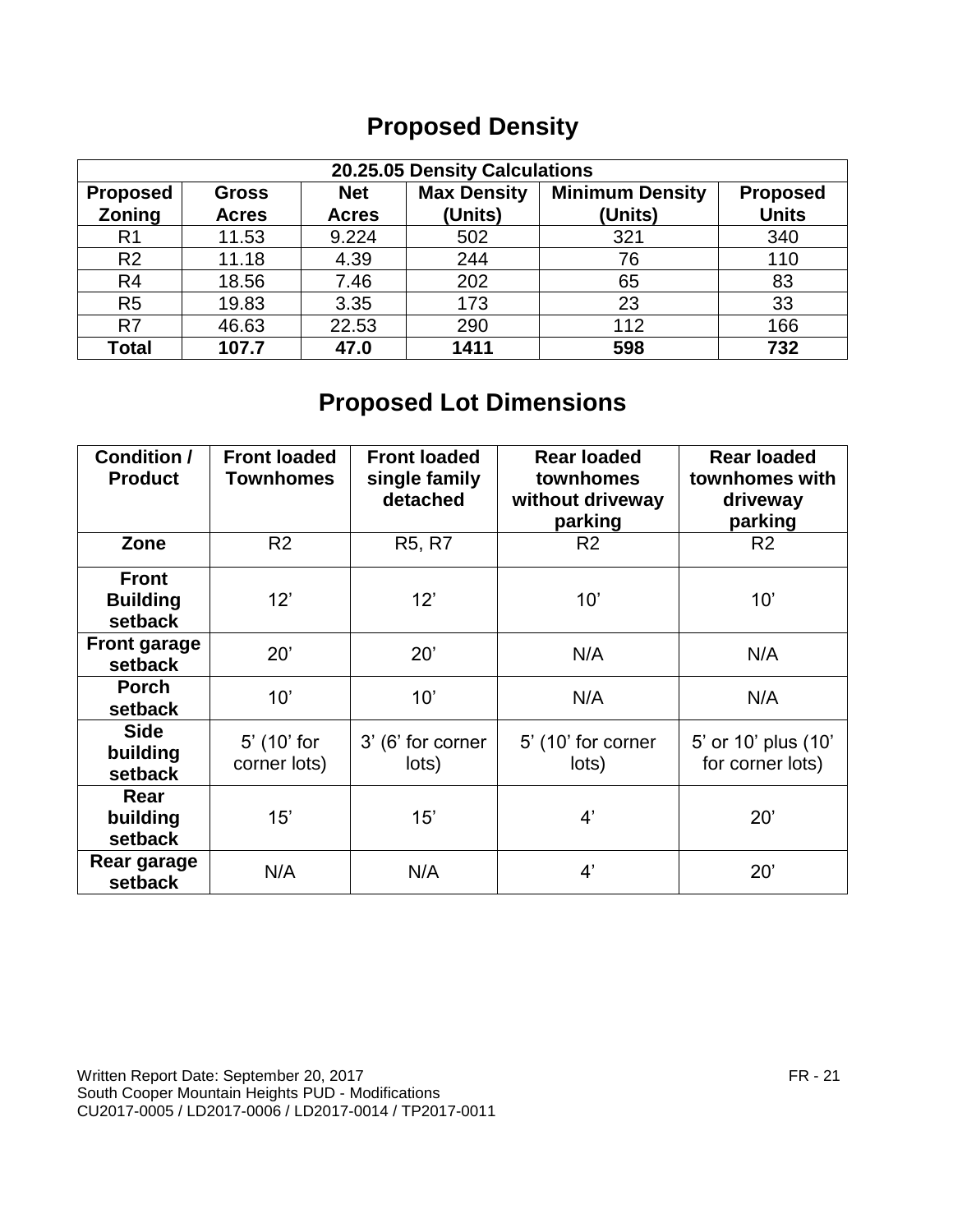# **Chapter 60 Special Requirements**

| <b>CODE</b><br><b>STANDARD</b>                                     | <b>CODE REQUIREMENT</b>                                                                                                                                                                                                            | <b>PROJECT PROPOSAL</b>                                                                                                                                                                                                       | <b>MEETS</b><br>CODE?            |  |  |  |  |  |
|--------------------------------------------------------------------|------------------------------------------------------------------------------------------------------------------------------------------------------------------------------------------------------------------------------------|-------------------------------------------------------------------------------------------------------------------------------------------------------------------------------------------------------------------------------|----------------------------------|--|--|--|--|--|
|                                                                    | <b>Development Code Section 60.05-Design Standards</b>                                                                                                                                                                             |                                                                                                                                                                                                                               |                                  |  |  |  |  |  |
| Design Review Principles,<br>Standards, and<br><b>Guidelines</b>   | Requirements for new development<br>and redevelopment.                                                                                                                                                                             | Design Review is applicable to<br>the proposed multi-family portion<br>consisting of Phase 5 which will<br>be reviewed under a separate<br>land use application                                                               | N/A                              |  |  |  |  |  |
|                                                                    | Development Code Section 60.12-Habitat Friendly & LID Practices                                                                                                                                                                    |                                                                                                                                                                                                                               |                                  |  |  |  |  |  |
| <b>Habitat Friendly and Low</b><br>Impact Development<br>Practices | Optional program offering various<br>credits available for use of specific<br>Habitat Friendly or Low Impact<br>Development techniques.                                                                                            | No Habitat Friendly or Low<br>Impact Development techniques<br>proposed.                                                                                                                                                      | N/A                              |  |  |  |  |  |
|                                                                    | Development Code Section 60.15 - Land Division Standards                                                                                                                                                                           |                                                                                                                                                                                                                               |                                  |  |  |  |  |  |
| Land Division Standards                                            | Standards pertaining to Land<br><b>Divisions</b>                                                                                                                                                                                   | A Land Division-Preliminary<br>Subdivision application has been<br>applied for in addition to a Land<br>Division - Preliminary Partition of<br>tax lot 103 into 3-lots and the<br>addition of 10 lots to Phases 2A<br>and 2B. | <b>See LD</b><br><b>Findings</b> |  |  |  |  |  |
|                                                                    | Development Code Section 60.30 - Off-Street Parking                                                                                                                                                                                |                                                                                                                                                                                                                               |                                  |  |  |  |  |  |
| <b>Off-street motor</b>                                            | <b>Detached Dwellings</b><br>1 space per unit= 271 spaces min<br><b>Attached Single Family</b><br>1.75 space per unit = 193 spaces min 228 spaces                                                                                  | <b>Detached Dwellings</b><br>554 spaces<br><b>Attached Single Family</b>                                                                                                                                                      |                                  |  |  |  |  |  |
| vehicle parking<br>Parking                                         | <b>Apartments</b><br>Parking for the multifamily<br>development will be evaluated at the<br>time of Design Review for those<br>units.                                                                                              | Apartments<br>Parking for the multifamily<br>development will be evaluated at<br>the time of Design Review for<br>those units.                                                                                                | <b>YES</b>                       |  |  |  |  |  |
| <b>Required Bicycle Park</b>                                       | No bicycle parking is required for<br>detached dwellings or single family<br>attached dwellings. Multi-family bike family attached dwellings. Multi-<br>parking will be evaluated at the time<br>of Design Review for those units. | No bicycle parking is required for<br>detached dwellings or single<br>family bike parking will be<br>evaluated at the time of Design<br>Review for those units.                                                               | N/A                              |  |  |  |  |  |
|                                                                    | Development Code Section 60.33 - Park and Recreation Facilities & Service Provisions                                                                                                                                               |                                                                                                                                                                                                                               |                                  |  |  |  |  |  |
| Parks & Recreation<br>Facilities                                   | Areas within the City must annex to<br>THPRD or provide commensurate<br>facilities.                                                                                                                                                | The subject site has been<br>annexed into the THPRD service<br>area.                                                                                                                                                          | <b>YES</b>                       |  |  |  |  |  |

Written Report Date: September 20, 2017 **FR - 22** FR - 22 South Cooper Mountain Heights PUD - Modifications CU2017-0005 / LD2017-0006 / LD2017-0014 / TP2017-0011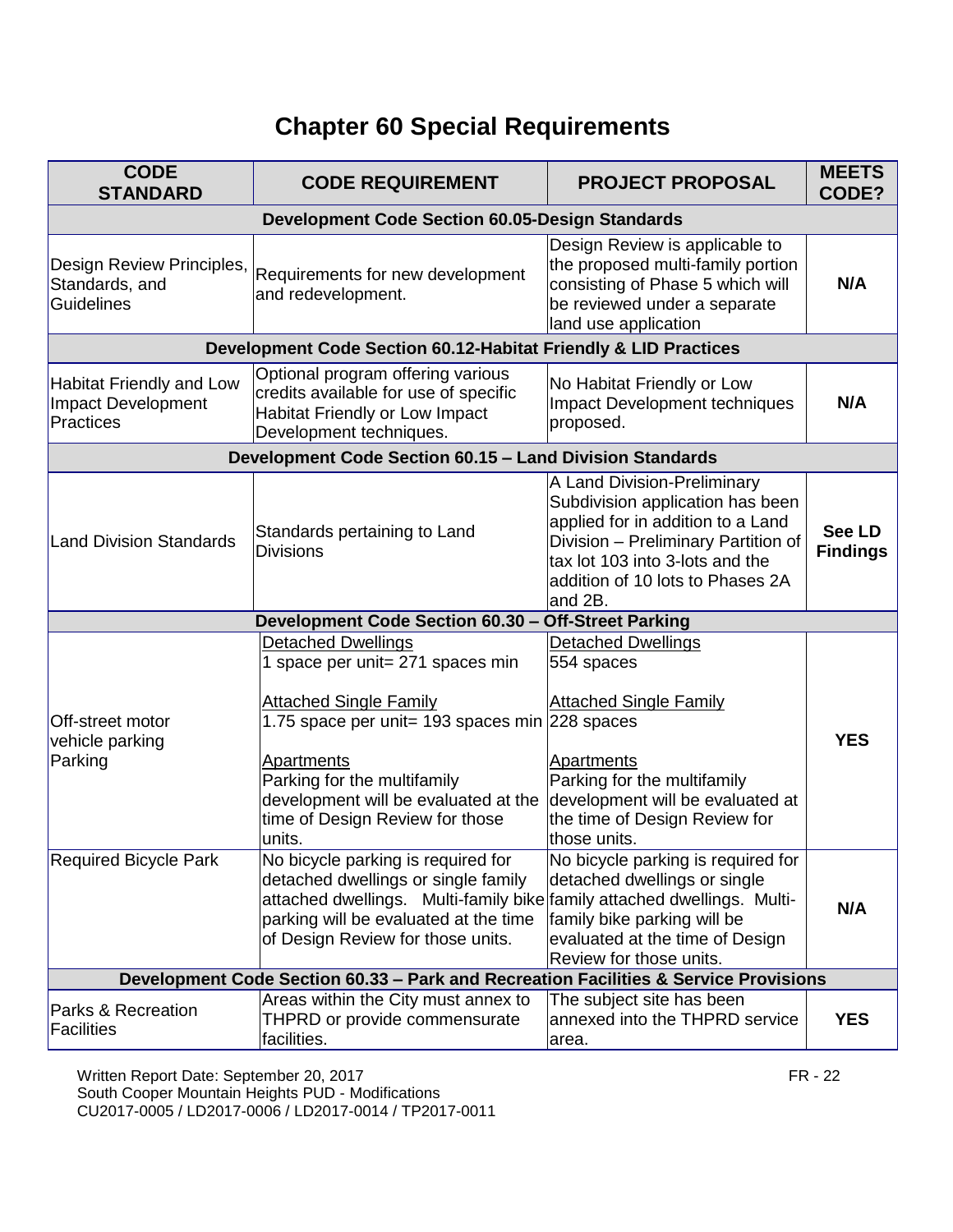| <b>Development Code Section 60.35 Planned Unit Development</b>      |                                                                                                                                                                                                    |                                                                                                                                                                                                                                               |                                  |
|---------------------------------------------------------------------|----------------------------------------------------------------------------------------------------------------------------------------------------------------------------------------------------|-----------------------------------------------------------------------------------------------------------------------------------------------------------------------------------------------------------------------------------------------|----------------------------------|
| <b>Standards</b>                                                    | Planned Unit Development Requirements for Planned Unit<br>Developments.                                                                                                                            | <b>Conditional Use-PUD is</b><br>applicable to the proposed<br>attached dwellings.                                                                                                                                                            | <b>See CU</b><br><b>Findings</b> |
| <b>Development Code Section 60.45 Solar Access Protection</b>       |                                                                                                                                                                                                    |                                                                                                                                                                                                                                               |                                  |
| <b>Solar Access Protection</b>                                      | Requirements for solar access<br>protection.                                                                                                                                                       | The applicant requests an<br>exemption based upon protection<br>of significant natural features and<br>the continuation of the required<br>road system.                                                                                       | <b>YES</b>                       |
| <b>Development Code Section 60.55 - Transportation</b>              |                                                                                                                                                                                                    |                                                                                                                                                                                                                                               |                                  |
| <b>Transportation Facilities</b>                                    | Regulations pertaining to the<br>construction or reconstruction of<br>transportation facilities.                                                                                                   | <b>Refer to Facilities Review</b><br>Committee findings herein.                                                                                                                                                                               | Yes- with<br><b>COA</b>          |
| Development Code Section 60.60-Trees & Vegetation                   |                                                                                                                                                                                                    |                                                                                                                                                                                                                                               |                                  |
| Trees & Vegetation                                                  | Regulations pertaining to the<br>removal and preservation of trees.                                                                                                                                | A Tree Plan Two application has<br>been applied for, for the removal<br>of 4 additional trees within a<br>significant resource area.                                                                                                          | <b>See TP</b><br><b>Findings</b> |
| Development Code Section 60.65-Utility Undergrounding               |                                                                                                                                                                                                    |                                                                                                                                                                                                                                               |                                  |
| <b>Utility Undergrounding</b>                                       | All existing overhead utilities and any<br>new utility service lines within the<br>project and along any existing<br>frontage, except high voltage lines<br>(>57kV) must be placed<br>underground. | The applicant states that all<br>proposed lines will be placed<br>underground. To ensure the<br>proposal meets requirements of<br>this section, staff recommends a<br>condition requiring<br>undergrounding completion prior<br>to occupancy. | Yes- with<br><b>COA</b>          |
| <b>Development Code Section 60.67-Significant Natural Resources</b> |                                                                                                                                                                                                    |                                                                                                                                                                                                                                               |                                  |
| <b>Significant Natural</b><br><b>Resources</b>                      | Regulations pertaining to Significant<br><b>Natural Resources</b>                                                                                                                                  | The applicant has provided a<br>natural resource study and will<br>be required to comply with the<br>South Cooper Mountain<br>Community Plan which identifies<br>natural resources in the vicinity of<br>the subject site.                    | <b>See CU</b><br><b>Findings</b> |

#### **RECOMMENDATION**

The Facilities Review Committee finds that the proposal complies with all the technical criteria. The Committee recommends that the decision-making authority **APPROVE** the **South Cooper Mountain Heights PUD Modifications (CU2017-0005, LD2017-0006, LD2017-0014, TP2017- 0011,** and adopt the conditions of approval identified in Attachment G.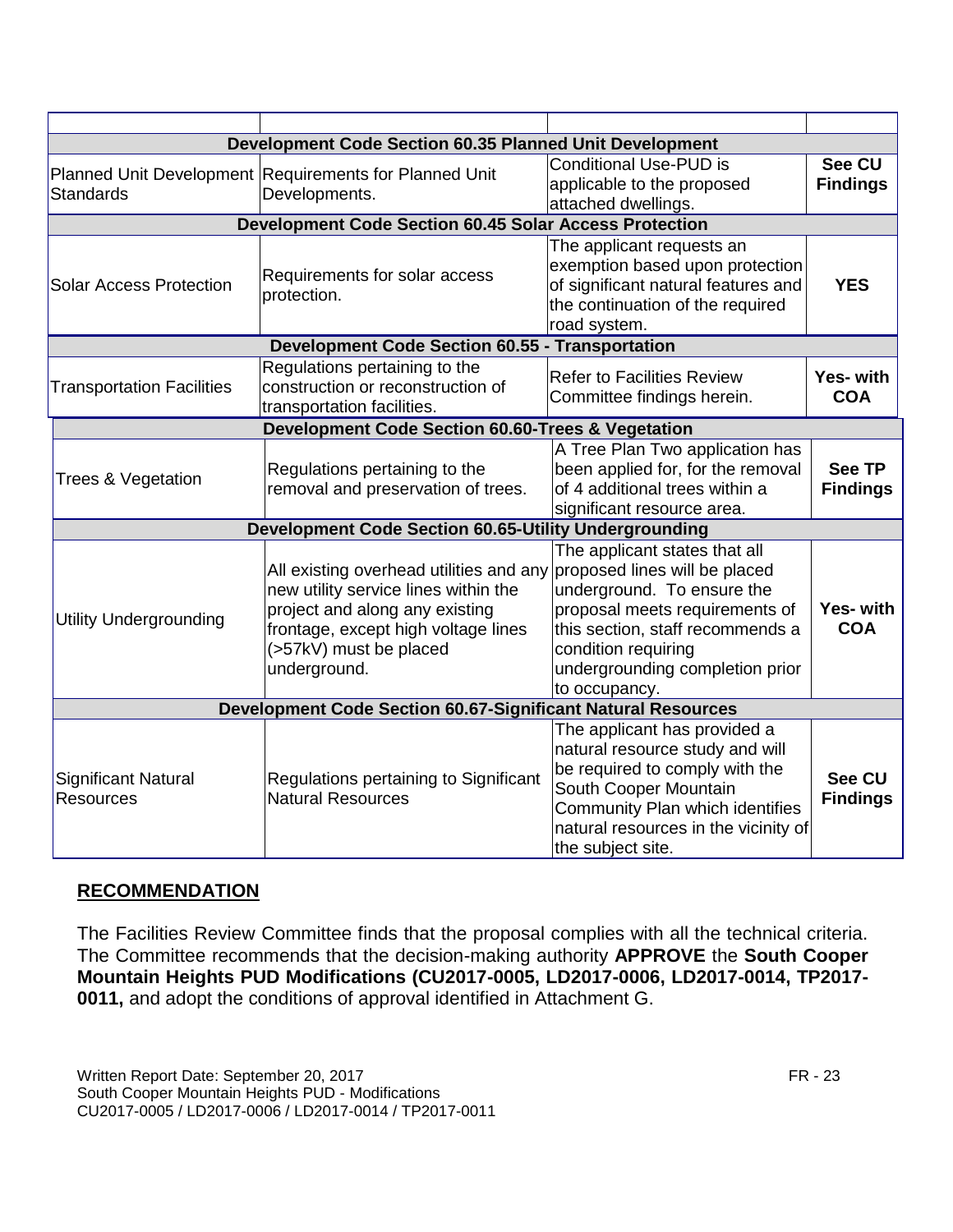#### **CU2017-0005 ANALYSIS AND FINDINGS FOR CONDITIONAL USE APPROVAL**

#### **Section 40.15.05 Conditional Use Applications; Purpose**

*The purpose of a Conditional Use application is to review uses that may be compatible in the underlying zoning district but because of their size, operation, or other characteristics require review on a case-by-case basis. These uses are subject to the regulations in this Section because they may, but do not necessarily, result in significant adverse effects upon the environment, overburden public services, alter the character of the surrounding area or create nuisances. Conditional Uses may be approved, approved with site-specific conditions designed to minimize or mitigate identified adverse impacts, or denied.*

#### **Section 40.15.15.**

#### **1. Minor Modification of a Conditional Use.**

- A. Threshold. An application for Minor Modification of a Conditional Use shall be required when one or more of the following thresholds apply:
	- 4. A projected or actual increase in vehicular traffic to and from a site approved for an existing Conditional Use of up to and including 100 vehicle trips per day as determined by using the Institute of Transportation Engineers (ITE) Trip Generation manual or an evaluation by a traffic engineer or civil engineer licensed by the State of Oregon for all properties that are located in a Residential zoning district or within a distance of up to and including 50 feet of a Residential zoning district.

#### **Section 40.15.15.1.C.**

**C. Approval Criteria. In order to approve a Minor Modification of a Conditional Use application, the decision making authority shall make findings of fact based on evidence provided by the applicant demonstrating that all the following criteria are satisfied:**

#### **1. The proposal satisfies the threshold requirements for a Minor Modification of a Conditional Use application.**

The applicant has requested to add 10-additional single-family residential lots to the approved PUD, which will result in additional vehicle trips per day. The applicant's traffic engineer, Kittelson Associates, Inc., has reviewed the ITE manual and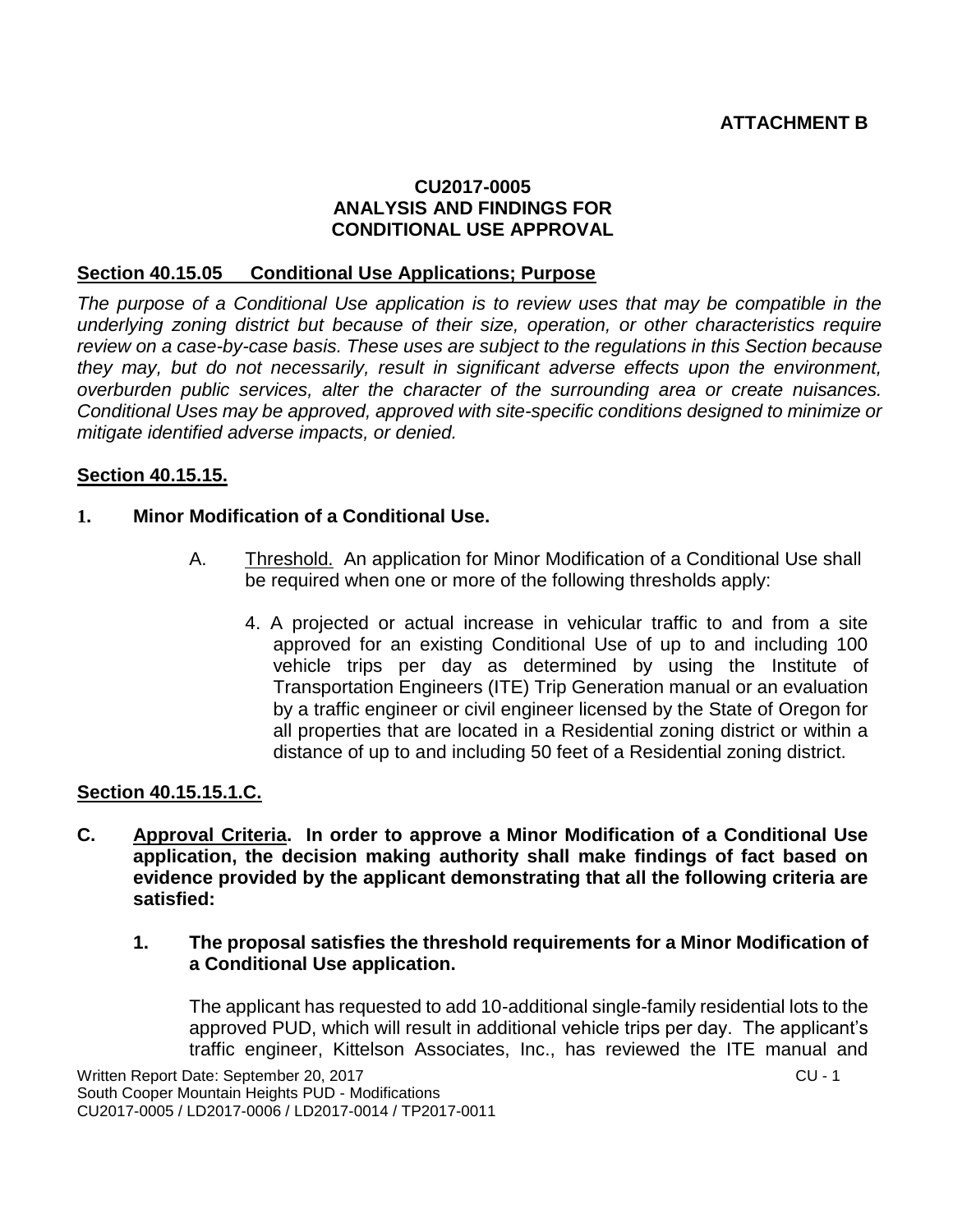evaluated the potential trip generation, and has concluded no more than 100 vehicle trips will be generated with this modification proposal. The proposed 10 additional residential lots are proposed to be smaller in size than the base zoning standard, as permitted under PUD section 60.35.10.2.B.1. Additionally the applicant requests to be allowed additional height in the R1 and R7 zoning districts under PUD section 60.35.20.C. The requested increase in height will not generate additional trips. Staff finds that the applicant meets threshold 4 for a Minor Modification of a Conditional Use as less than 100 new daily trips will be generated by the proposed modification.

**Therefore, staff finds the proposal meets the above threshold and criterion for approval. 60.35.10.2.B.1**

#### *2. All City application fees related to the application under consideration by the decision making authority have been submitted.*

The applicant paid the required fee associated with a Conditional Use – Minor Modification application.

**Therefore, staff finds the proposal meets the criterion for approval.**

#### *3.* **The proposal contains all applicable application submittal requirements as specified in Section 50.25.1. of the Development Code***.*

The applicant submitted the application packet on May 3, 2017 and resubmitted materials on July 12, July 19, and August 7, 2017. Staff deemed the application complete on August 9, 2017. In review of the materials during the application review, the Committee finds that all applicable application submittal requirements, identified in Section 50.25.1 are contained within this proposal

**Therefore, staff finds the proposal meets the criterion for approval.**

#### *4. The existing use has been approved as a Conditional Use as governed by the regulations in place when the use was established and complies with the applicable conditions of the Conditional Use approval.*

The proposed development, consisting of single-family and multi-family residential uses has been approved per the regulations in place at the time of review, and is in compliance with all applicable conditions of the approval of February 2016 (CU2015-0006). The applicant has requested, however to adjust the maximum height from the base zoning requirement, as is permitted under the PUD. The requested adjustments are as follows: in the R1 zoning district the applicant is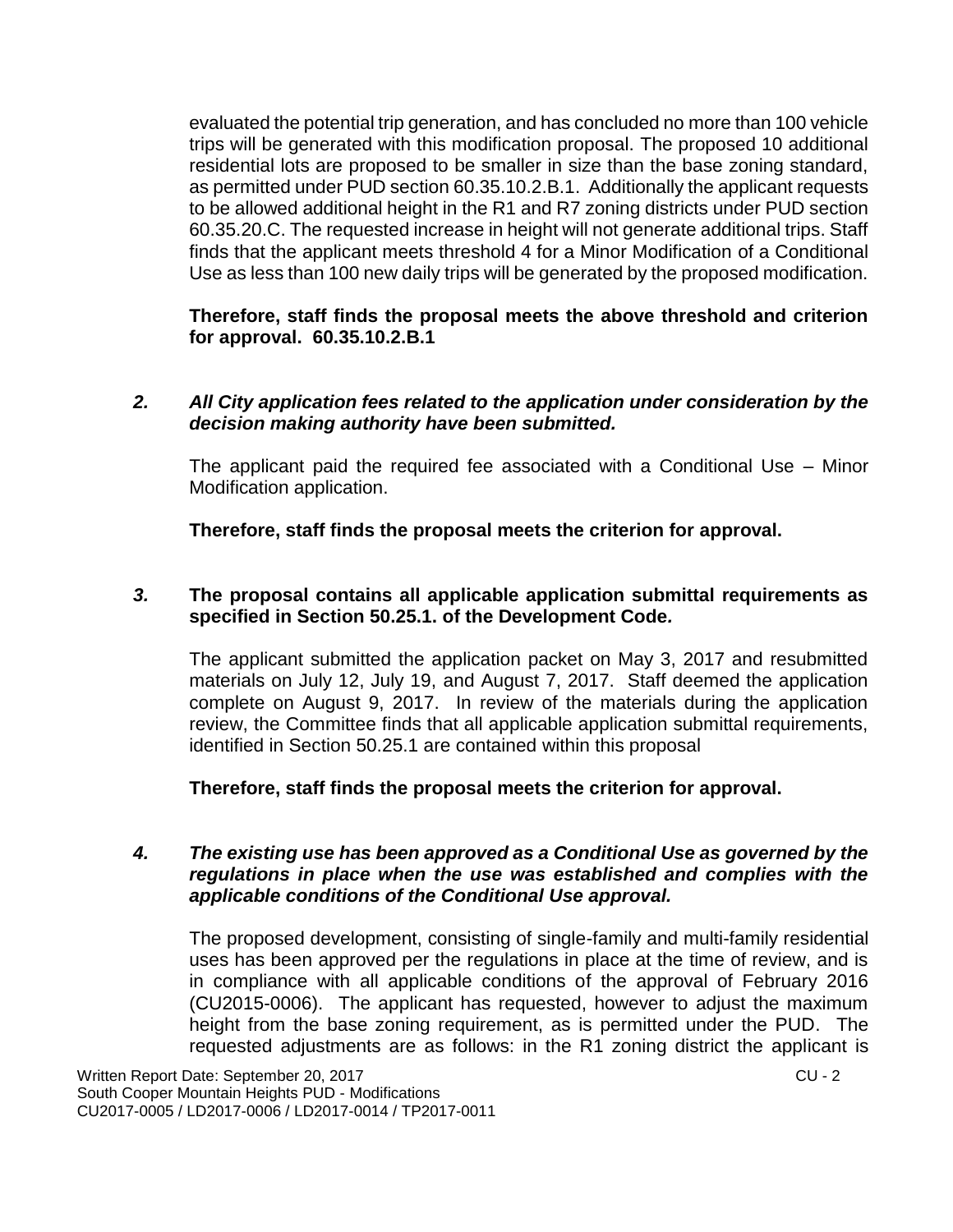increasing the maximum height to 72 feet rather than 60 feet (R1), and in the R7 zoning district and increase to 40 feet instead of 35 feet. The request is due to areas where existing topography is steep and requires either garage under, or daylight basement housing types to step the housing down the slope. The additional height request also encompasses the future apartment buildings for the Phase 5 multifamily development. Previous adjustments were approved under CU2015-0006 and are not requested to be further modified. Because the development is processed as a Planned Unit Development (PUD), adjustments to heights are addressed within the PUD process as outlined in Section 60.35.20.3.A-C.

The applicant is also proposing to add 10 additional single-family lots by reducing 10 lots from 40 feet in width to 30 feet in width to accommodate these additional lots. Because the development is processed as a PUD, the 10 additional residential lots are proposed to be smaller in size than the base zoning standard, as permitted under PUD section 60.35.10.2.B. Because this request does not add a significant change to the overall site layout by using the approved design and having minimal traffic impacts with the addition, staff consider this request to be *de minimis*, and therefore concur with this request.

**Therefore, staff finds the proposal meets the criterion for approval.**

#### *5. The proposal will not remove or modify previously established conditions of approval for the prior Conditional Use consistent with Section 50.95.6. of the Development Code.*

The applicant does not propose to modify any conditions of approval related to CU2015-0006. The applicant has proposed modifications to the conditions of approval of LD2015-0013 through the Modification of a Decision (Section 50.95) process. The Modification of a Decision (LD2017-0006) is reviewed in Attachment C of this report.

**Therefore, staff finds the proposal meets the criterion for approval.**

#### *6. Applications and documents related to the request, which will require further City approval, shall be submitted to the City in the proper sequence.*

The applicant has submitted this Minor Modification of a Conditional Use application with associated Preliminary Subdivision (Modification of a Decision to LD2015- 0013), Preliminary Partition, and Tree Plan 2 applications for this project. Concurrent review of the applications satisfies this criterion. No other applications are required of the applicant at this stage of City review. As the applications are being reviewed concurrently, the Commission will review all the applications at one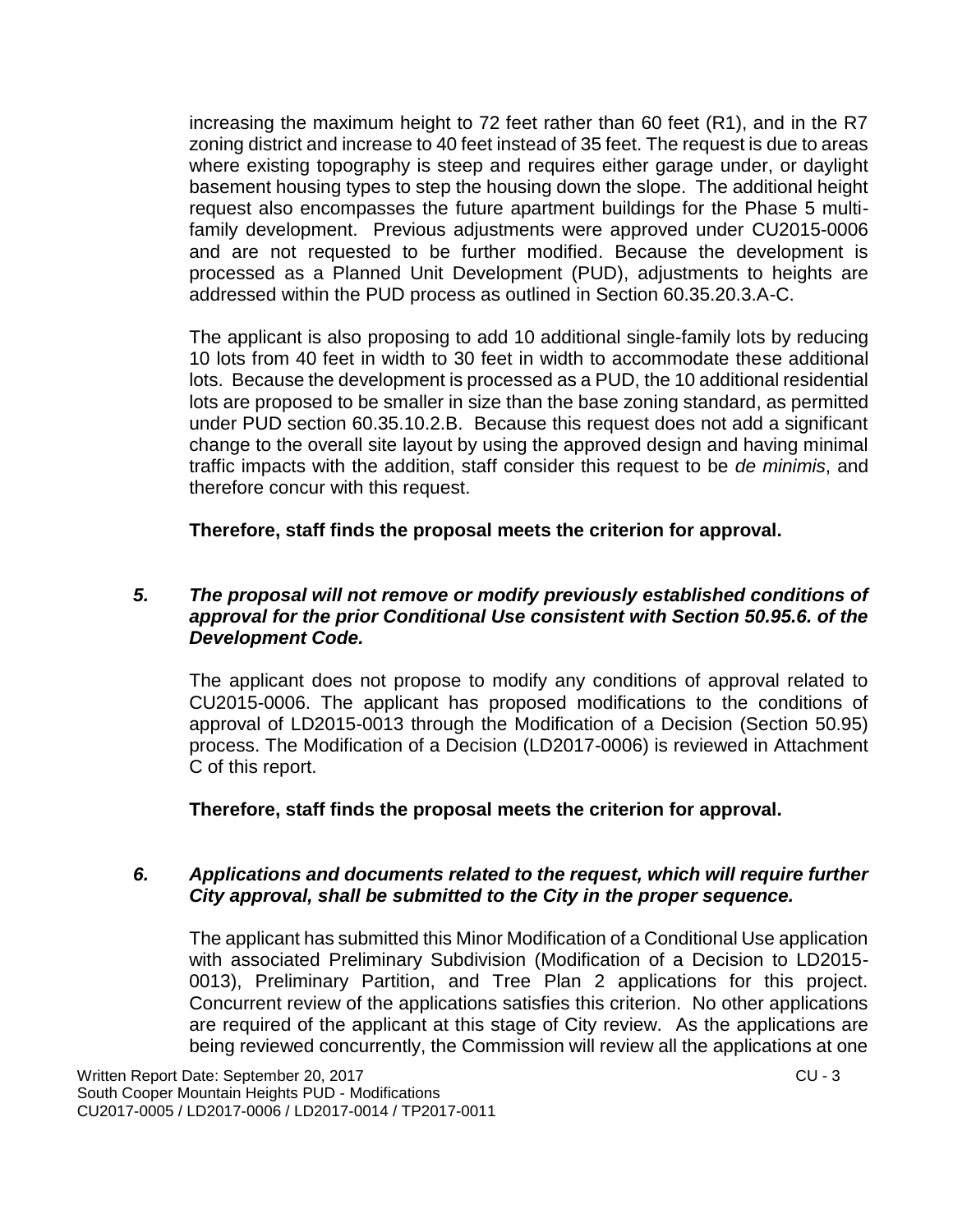public hearing. Staff recommends a condition of approval requiring the Land Division-Modification of a Decision application to be approved before a site development permit is issued.

**Therefore, staff find by meeting the Conditions of Approval, the proposal meets the criterion for approval.**

#### **Recommendation**

Based on the facts and findings presented, staff recommend **APPROVAL** of **CU2017-0005 (South Cooper Mountain Heights PUD Modifications)** subject to the applicable conditions identified in Attachment G.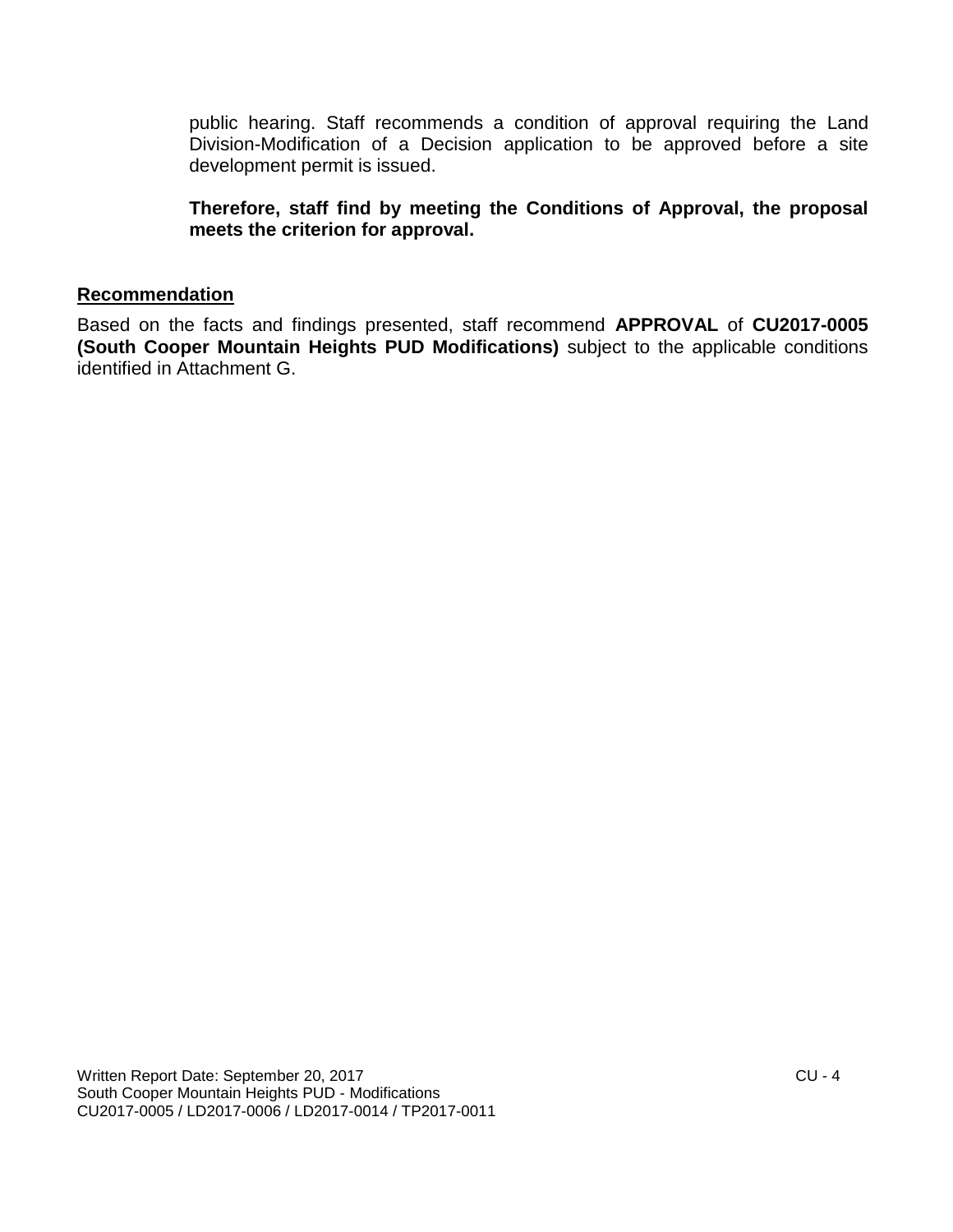# **ATTACHMENT C**

#### **LD2017-0006 ANALYSIS AND FINDINGS FOR LAND DIVISION-PRELIMINARY SUBDVISION APPROVAL**

#### **Section 50.95 Modification of a Decision -** *Procedures***.**

The applicant has requested modifications to the approved conditions of approval of the previously approved subdivision (LD2015-0013), Section 50.95 of the Development Code is applicable to the request.

1**. An applicant or successor in interest may file with the Director an application to modify a prior decision that was the subject of a Type 1, Type 2 or Type 3 procedure. In addition to other requirements, such an application to modify a prior decision shall describe the nature of the proposed change to the original decision and the basis for that change, including the applicable facts and law, together with the fee prescribed for that application type necessary to modify the prior decision. Such an application to modify a prior decision shall be subject to the approval criteria and development regulations in effect when the Director receives a complete application for the modification.**

The applicant has requested this modification to a decision, originally approved through a Type 3 Procedure, in order to modify original Conditions of Approval related to the Preliminary Subdivision (LD2015-0013), specifically conditions E-55 and E-72 which require the applicant to construct the east/west collector (Road 6C), including the bridge crossing over the wetland/natural resource areas on the western property's (currently Tax Lots 2S106AD 100 and 200 and referred to below by previous tax lot number 2S1060000200– Crescent Grove Cemetery property) eastern most property line, prior to Final Plat approval. Below are the original conditions of approval related to LD2015-0013, the subject of this modification request:

#### "**E. Prior to Final Plat Approval for a subdivision of Tax Lot 2S1060000200 or its successors:**

55. *The applicant shall construct and dedicate the new east/west collector, (Road 6C) between SW 175th Avenue and Street P along with the corresponding segment of the multi-use pathway between Street F and Street P, prior to final plat approval of Phase 1. The multi-use pathway shall have a paved width of a least 12 feet and shall be separated by at least a 7.5-foot planter strip (measured from the face of the curb to the front of the sidewalk) wherever practicable." (Transportation / KR)*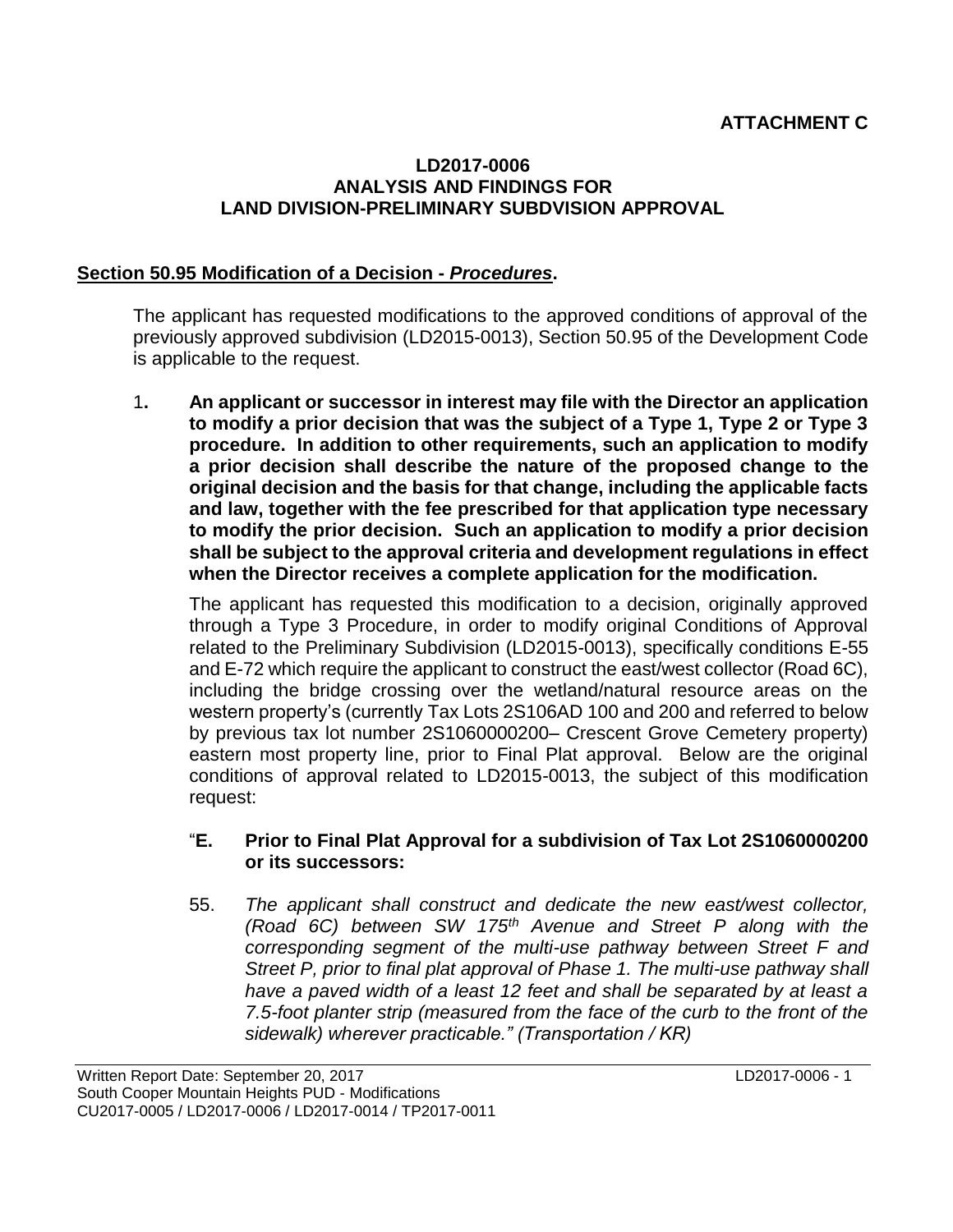- 72. *The applicant shall be responsible for the completion of the following improvements prior to final plat approval for the first subdivision:*
	- *a. All utilities shall be stubbed to the property line(s) of Taxlot 2S1060000200 or its successors (Map 2S106 TL 200 Crescent Grove property), including crossing the wetland area. (Planning Division / SLF)*
	- *b. The east/west collector road (identified as Road 6C on plan sheet P2.0) shall be constructed to the east property line(s) of Taxlot 2S1060000200 or its successors (Map 2S106 TL 200 Crescent Grove property), including crossing the wetland area. (Planning Division / SLF)"*

# *Phasing of Critical Facilities/Infrastructure Improvements*

In order to ensure that the critical infrastructure gets built when needed to serve each phase of development, and in response to the applicant's request to modify the above listed conditions, staff has created conditions of approval applicable to each phase of development in order for that phase to stand on its own with the necessary critical infrastructure in place, as required in Section 40.03 Facilities Review Approval Criteria. In recognizing the applicant's desire to adjust the order and timing of construction of each phase of the PUD, staff has re-organized the conditions of approval to better reflect each proposed phase of development and the critical facilities necessary to serve that phase. This approach allows the applicant greater flexibility in future phasing while clarifying which infrastructure improvements are required with each physical phase of development.

**Therefore, staff find by meeting the Conditions of Approval, the proposal meets the criterion for approval.**

**2. An application for modification is subject to pre-application conference and completeness review; provided, the Director shall only require an application for modification to contain information that is relevant or necessary to address the requested change or the facts and regulations on which it is based. An application for modification is not subject to the neighborhood review meeting requirement.**

The applicant met with staff accordingly for a pre-application conference on December 7, 2016, and was provided the information necessary to apply for a Modification of Decision application, along with the other appropriate applications necessary to make the changes as proposed.

**Therefore, staff find the proposal meets the criterion for approval.**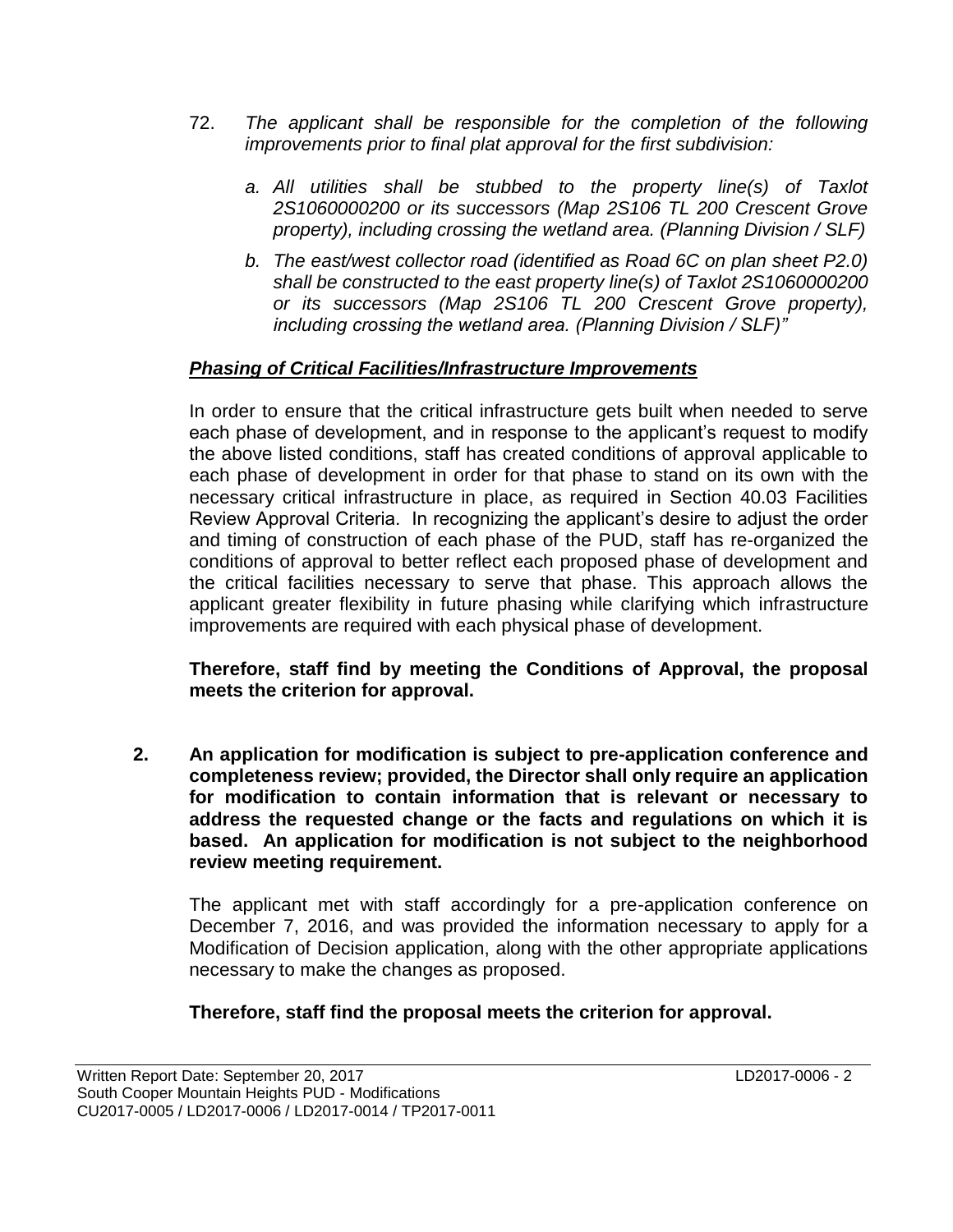**3. An application for modification does not extend the deadline for filing an appeal and does not stay appeal proceedings. An application for modification is subject to the 120 day requirement pursuant to ORS 227.178.**

This application does not request to extend the deadline for filing an appeal.

**Therefore, staff finds that the criterion for approval does not apply.**

#### **4. Only a decision that approves or conditionally approves an application can be modified. A decision denying an application cannot be modified. Refer to Section 50.99.**

The applicant has applied to modify the conditionally approved Land Division – *Preliminary Subdivision* LD2015-0013, part of the South Cooper Mountain Heights PUD project.

**Therefore, staff find the proposal meets the criterion for approval.**

#### **5. An application for modification shall be subject to a Type 1, Type 2, or Type 3 procedure as determined by the Director.**

The originally approved South Cooper Mountain Heights PUD project was originally processed under the Type 3 review procedures. The requested modifications to the approved project, and all submitted applications as part of this Modification of Decision will follow the Type 3 review procedures.

**Therefore, staff find the proposal meets the criterion for approval.**

- **6. The process type for an application to modify a decision shall be based upon the thresholds for the appropriate application listed in Chapter 40. In all cases, regardless of the thresholds listed in Chapter 40, when a proposed modification involves a condition of approval, that condition of approval can be modified or removed only by the same decision making authority that issued the original decision and through the same procedure that was followed to establish the condition to be modified. Modification or removal of a condition of approval shall only be granted if the decision making authority determines any one of the following:**
	- **A. The applicant or owner has demonstrated that a mistake of law or fact occurred, and that the mistake was substantial enough to warrant modification or removal of the condition to correct the mistake.**

Not Applicable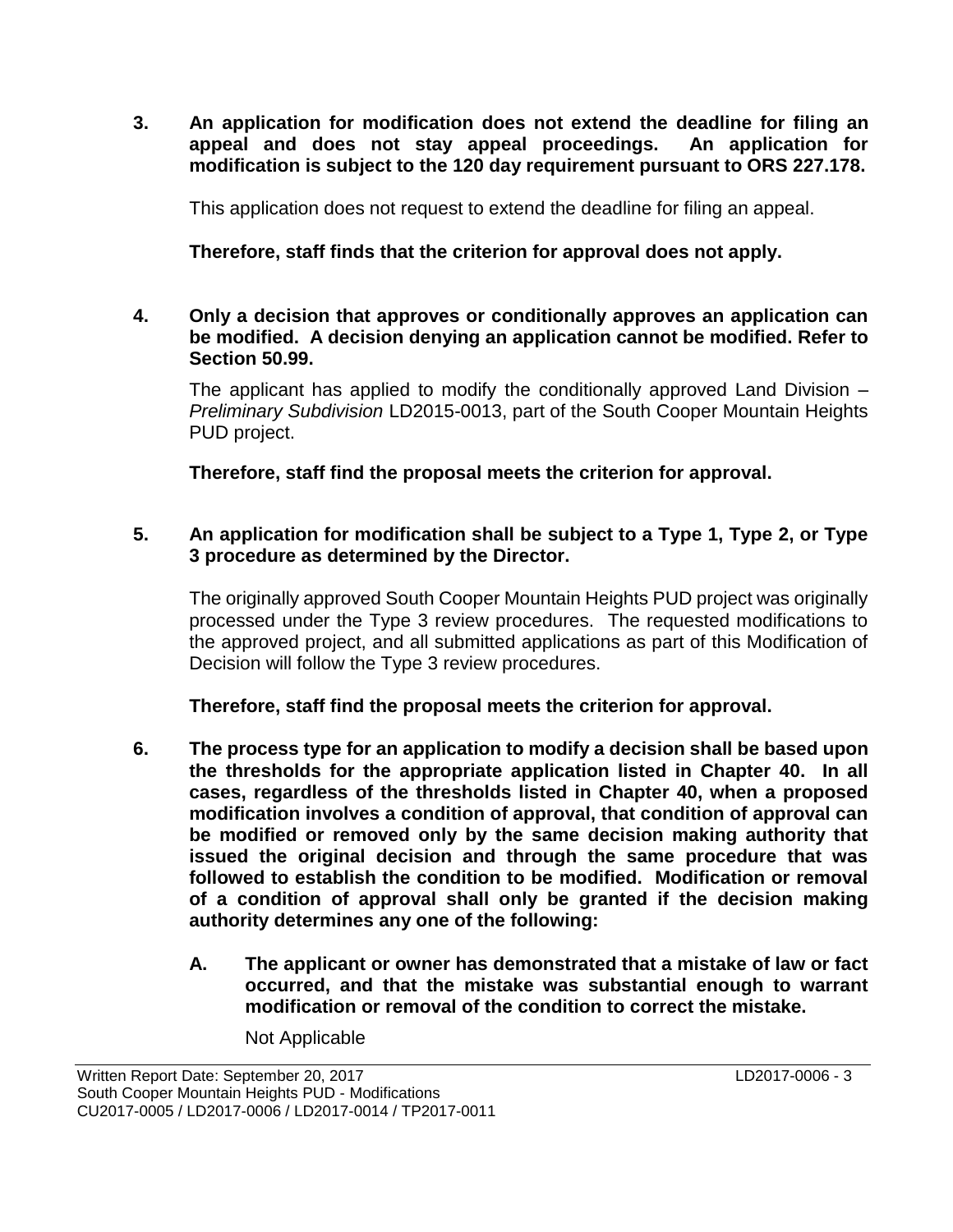**B. The condition could not be implemented for reasons beyond the control of the applicant and the modification will not require a significant modification of the original decision.**

Not Applicable

#### **C. The circumstances have changes to the extent that the condition is no longer needed or warranted.**

The applicant has stated in the narrative found on page 8 of the application materials that circumstances have changed, as a result of various factors not under the control of the applicant. Those factors as presented by the applicant include seasonal conditions (the very wet and long winter of 2016- 17), permit timing and an active marketplace, all of which have warranted this request to modify conditions of approval as they relate to the approved subdivision, specifically the timing of the construction of critical facilities / infrastructure as called out in existing conditions E-55, and E-72, as stated on page LD2017-0006 – 1 and 2 of this report. The applicant specifically is requesting that the conditions E-55 and E-72 be modified to allow for design and bonding to ensure construction at the time of final plat of the western portion of the project.

#### **D. A new or modified condition would better accomplish the purpose of the original condition.**

The applicant has requested to modify conditions of approval of the approved Land Division – *Preliminary Subdivision, as described above.*

In addition to the threshold requirements of Section 40.15.15 Land Division – *Preliminary Subdivision,* as a response to the applicant requesting to amend the conditions of approval, and adjust the phasing boundaries in conjunction with the timing of construction of critical facilities / infrastructure, staff have also modified the applicable conditions of approval to reflect the applicant's requests found within the four (4) land use applications submitted to the City. Specifically, staff have reworked the conditions of approval to better reflect the necessary critical facilities / infrastructure appropriate for each phase of development as that phase is constructed. The modified conditions of approval, in response to requests to separate phases 1 and 4 (west) and phases 2a, 2b, and 3 (east) into distinct phases with separate critical facilities requirements required significant modifications to the structure and in some cases content of the conditions of approval. The modified conditions as presented in Attachment G of this report provide for greater flexibility for the applicant in terms of phasing order as well as greater certainty for the City that critical infrastructure pieces will be constructed in a timely and orderly manner.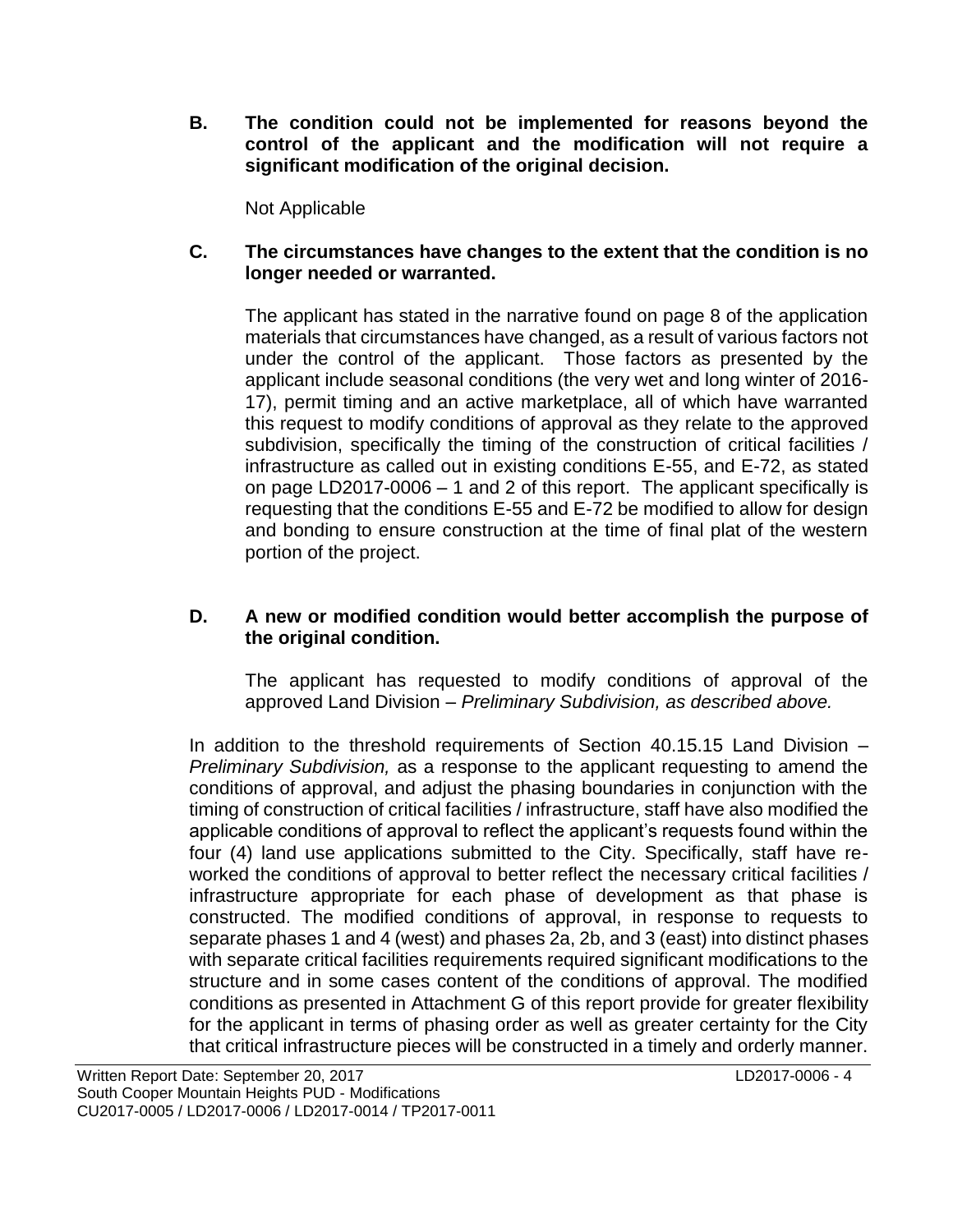It is critical that all infrastructure improvements be in place at the time of Final Plat recordation to any one of the phases of the project site. Discussion around the phasing can be found in the Facilities Review section of this report, starting on page FR-8, in addition to the specific Conditions of Approval related to each phase of development, which can be reviewed starting on page COA-6 of this report under *Attachment G.* Staff have also re-organized the Conditions of Approval in order to reflect a more orderly process for applying the conditions across all phases of development affecting the various types of permits being issued. Such permits may range from Site Development to Building permits, to occupancy permits for the first homes of the development. Staff have worked with the applicant in this reorganization of the conditions, in addition to modifying the necessary conditions of approval applicable to the Road 6C construction and bridge crossings, and the necessary easements for water and sewer connections to serve the entire development. Discussion around the necessary critical facilities can be found starting on page FR-1 in the Facilities Review section of this report, *Attachment A.* 

E-55. The applicant shall construct and dedicate the new east/west collector, (Road 6C) between SW 175<sup>th</sup> Avenue Street F and the Eastern boundary of the sensitive lands buffer, Street P along with the corresponding segment of the multi-use pathway between Street F and the Eastern boundary of the sensitive lands buffer, Street P prior to final plat Approval of Phase 44 of the development. The multi-use pathway shall have a paved width of at least 12 feet and shall be separated by at least a 7.5-foot planter strip (measured from the face of the curb to the front of the sidewalk) wherever practicable. (Transportation / KR)

E-72 The applicant shall be responsible for the completion of the following improvements prior to final plat approval for the first subdivision:

- a. All utilities shall be stubbed to the western edge of the sensitive lands buffer, corresponding to the eastern edge of lot 318 property line(s) within the parent Taxlot 2S1060000200 or its successors (Crescent Grove Cemetery property);
- b. The east/west collector road (identified as Road 6C on plan sheet P2.0) shall be constructed to the western edge of the sensitive lands buffer, corresponding to the eastern edge of lot 318 east property line(s) of Taxlot 2S1060000200 or its successors (Map 2S106 TL 200 Crescent Grove property), including crossing the wetland area. (Planning Division / SLF)
- c. The applicant will file a bond with the City of Beaverton to cover costs of extension of utilities and the east/west collector road to the east property line of Taxlot 2S1060000200 or its successors (Map 2S106 TL 200 Crescent Grove property), including crossing the wetland area. (Planning Division / SLF)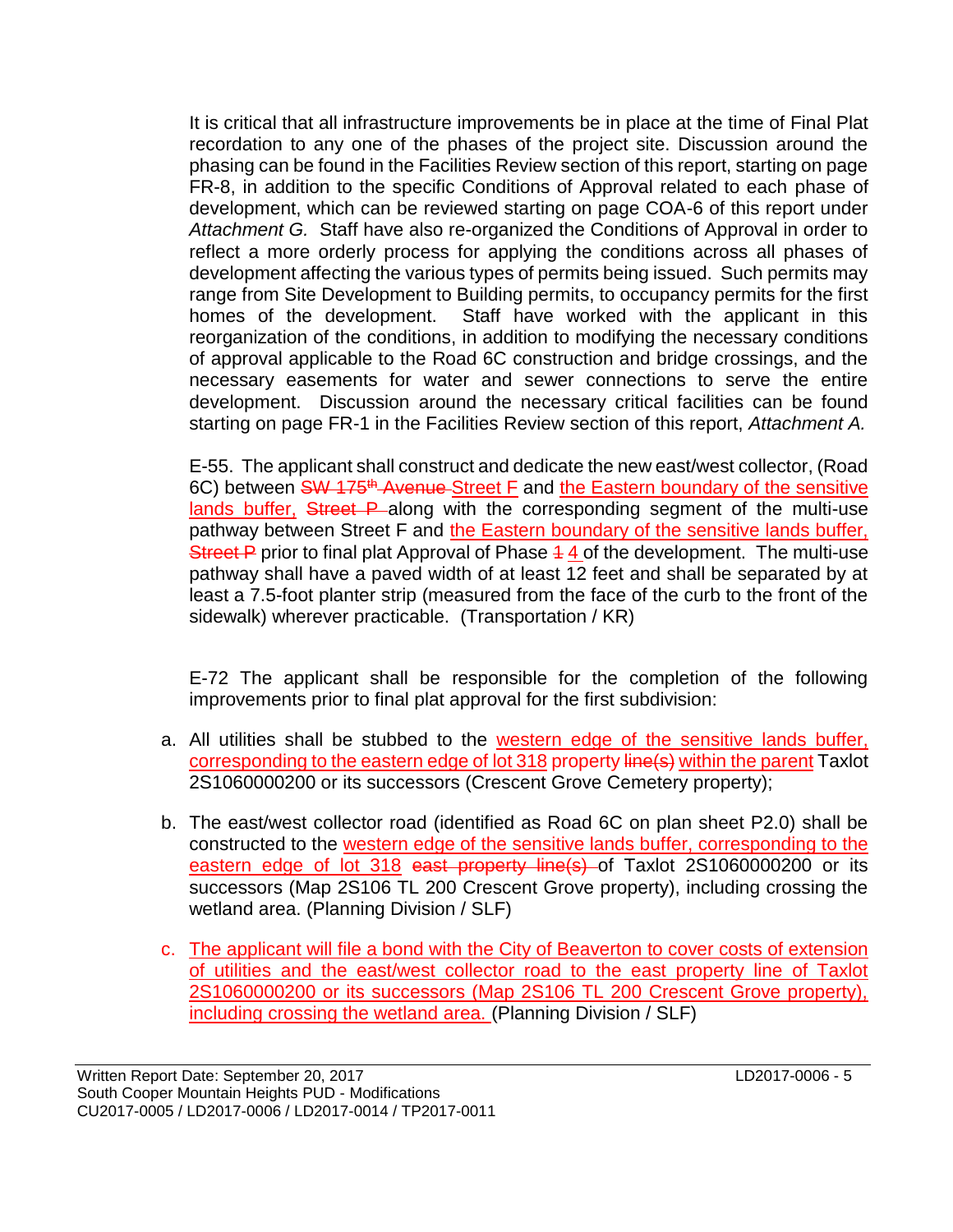The applicants proposed language for condition of approval E-55 is not consistent with the proposed modifications to the phasing plan nor the proposed language of modified condition E-72. Modified Condition E-72 request not to construct the western sensitive land crossing of Road 6C until construction occurs on the eastern phases of the development. Staff finds that deferring construction of the western sensitive lands crossing until construction located on a different property and phase of development runs the risk that the improvement could potential not be completed if the eastern tax lot (103) was sold to a different entity or development didn't move forward, leaving the City responsible for the significant cost of construction of the crossing. However staff is comfortable allowing the construction of the crossing to be deferred until the platting of Phase 1 as Phase 4 does not rely on the crossing for future access to the site and is small enough that the cost of the improvement would be a substantial burden on Phase 4 alone.

Staff has relied upon the completed phasing plans in the creation of modified conditions of approval in order to ensure that critical facilities are constructed at the time they are needed. Staff finds that the modified conditions of approval proposed by staff better accomplish orderly phasing and critical facility construction and extension than the proposed modified conditions of approval in light of the proposed phasing modification by the applicant. Therefore staff finds that the new/modified conditions of approval better accomplish the purpose of the original conditions.

#### **Therefore, staff find by meeting the Conditions of Approval, the proposal meets the criterion for approval.**

## **Section 40.45.05 Land Division Applications; Purpose**

*The purpose of the Land Division applications is to establish regulations, procedures, and standards for the division or reconfiguration of land within the City of Beaverton.* 

## **5. Preliminary Subdivision.**

#### **A.** *Threshold. An application for Preliminary Subdivision shall be required when the following threshold applies:*

*1. The creation of four (4) or more new lots from at least one (1) lot of record in one (1) calendar year*.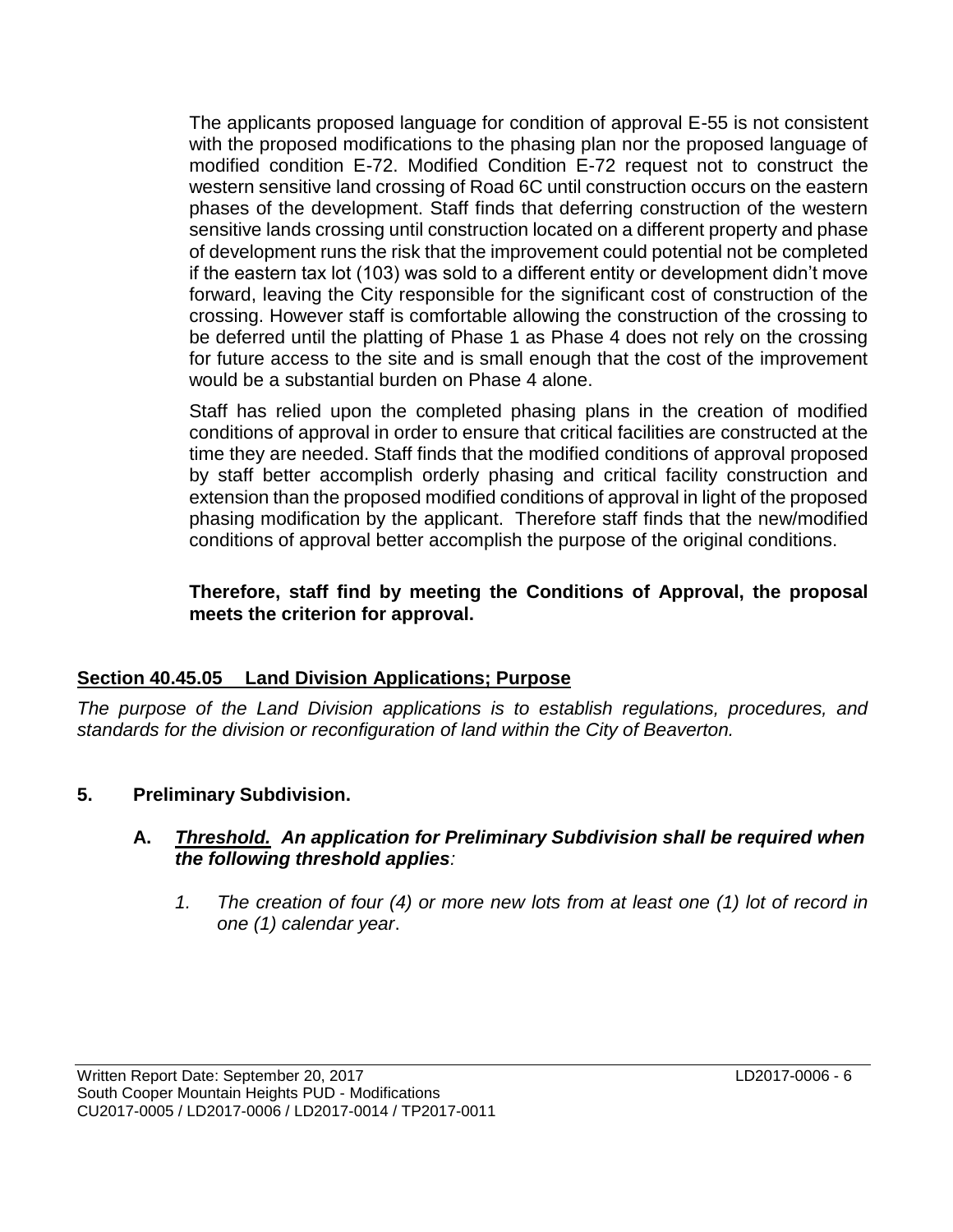#### **Section 40.45.15.5.C Approval Criteria:**

- *C.* **Approval Criteria.** *In order to approve a Preliminary Subdivision application, the decision making authority shall make findings of fact based on evidence provided by the applicant demonstrating that all the following criteria are satisfied:*
- *1. The application satisfies the threshold requirements for a Preliminary Subdivision application. If the parent parcel is subject to a pending Legal Lot Determination under Section 40.47, further division of the parent parcel shall not proceed until all of the provisions of Section 40.47.15.1.C have been met.*

The applicant is also proposing to add 10 additional single-family lots by reducing 10 lots from 40 feet in width to 30 feet in width to accommodate these additional lots. Because the development is processed as a PUD, the 10 additional residential lots are proposed to be smaller in size than the base zoning standard, as permitted under PUD section 60.35.10.2.B. These new lots will not be oversized lots. The parent parcels are not subject to a Legal Lot Determination. This meets Threshold 1 for a Preliminary Subdivision.

**Therefore, staff finds that the proposal meets the threshold and criterion for approval.**

*2. All City application fees related to the application under consideration by the decision making authority have been submitted.*

The applicant has paid the required application fee for a Preliminary Subdivision application.

**Therefore, staff finds that the proposal meets the criterion for approval.**

#### *3. The proposed development does not conflict with any existing City approval, except the City may modify prior approvals through the subdivision process to comply with current Code standards and requirements.*

The applicant has requested to modify a previously approved Land Division-Preliminary Subdivision application, the request for which is being considered here. The proposal seeks to implement a portion of the South Cooper Mountain Community Plan, in addition to implementing the previously approved South Cooper Mountain Heights PUD with minor modifications, as this criteria allows the City to modify prior approvals through the subdivision process this application meets the criterion for approval.

## **Therefore, staff finds that the proposal meets the criterion for approval.**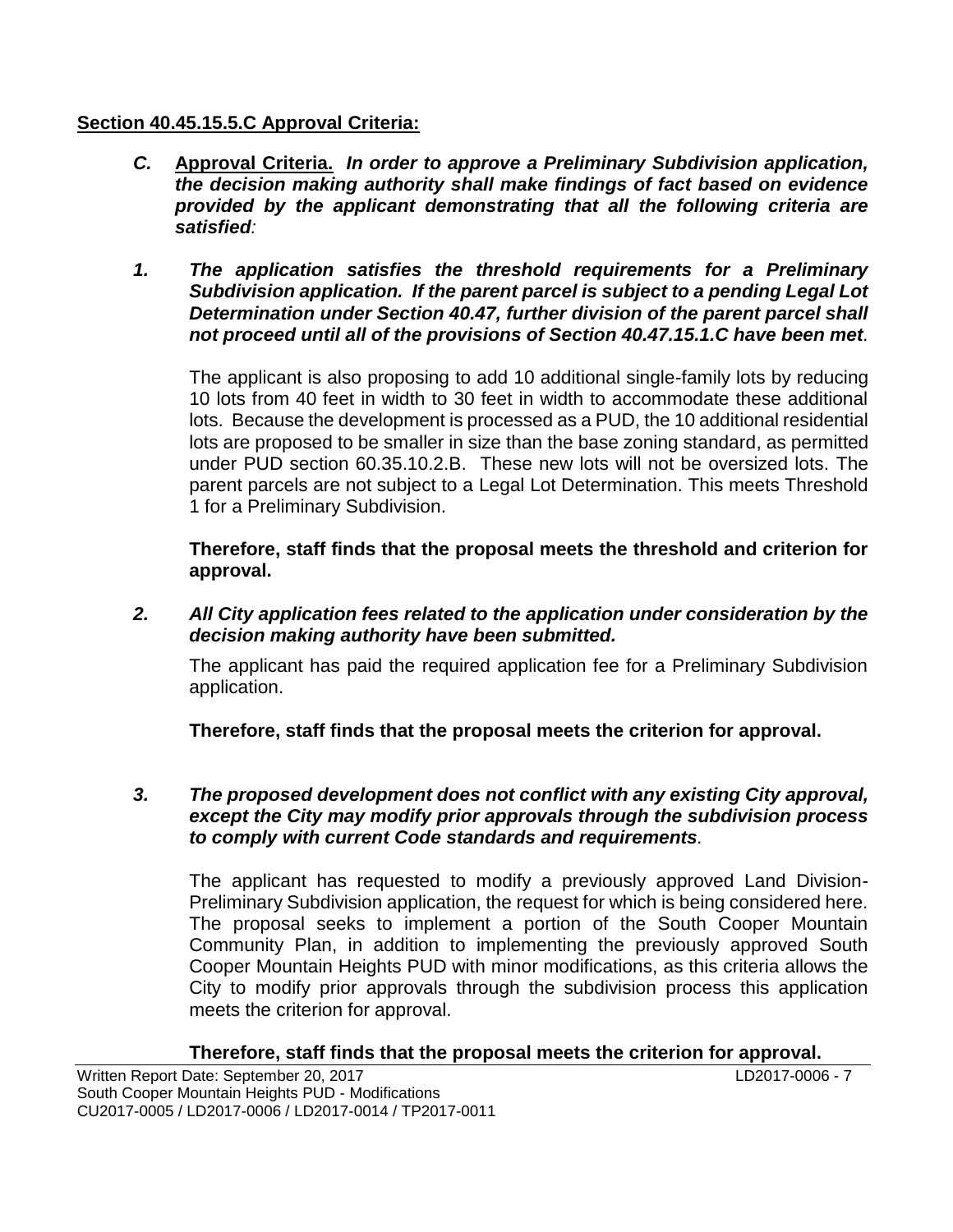*4. Oversized lots resulting from the subdivision shall have a size and shape which will facilitate the future potential partitioning or subdividing of such oversized lots in accordance with the requirements of the Development Code. In addition, streets, driveways, and utilities shall be sufficient to serve the proposed subdivision and future potential development on oversized lots.*

The applicant has proposed 10 additional residential lots within the R7 Standard Density Residential zone. These lots will be used for single-family homes, as part of Phases 2A and 2B development of the PUD, and as such are not considered over-sized lots.

**Therefore, staff finds that the proposal meets the criterion for approval.** 

#### *5. If phasing is requested by the applicant, the requested phasing plan meets all applicable City standards and provides for necessary public improvements for each phase as the project develops.*

The applicant has proposed a six (6) phase approach for the development of the South Cooper Mountain Heights subdivision. As part of the phased approach, the applicant has submitted a modified phasing plan, taking the phases out of chronological order, adding 10 additional residential lots, and splitting Phase 2 into two phases; Phases 2A and 2B (page 25 of applicant materials). The applicant has proposed this approach in order to better time the placement of infrastructure with the ongoing construction in order to provide certainty of the critical facilities required to serve the development.

The applicant has presented a tentative schedule of the phasing for the overall development, as listed in *Figure 2* below.

| Summer 2017          | 67 Attached SFR Lots<br>Phase 4 |                                              |  |
|----------------------|---------------------------------|----------------------------------------------|--|
|                      | Phase 1                         | 43 Attached SFR Lots<br>82 Detached SFR Lots |  |
| <b>Fall 2017</b>     | Phase 2A                        | 86 Detached SFR Lots                         |  |
|                      | Phase 3                         | 33 Detached SFR Lots                         |  |
| Spring / Summer 2018 | Phase 5                         | 340 Attached MFR Units                       |  |
| Summer 2018          | Phase 2B                        | 80 Detached SFR Lots                         |  |

*Figure 2*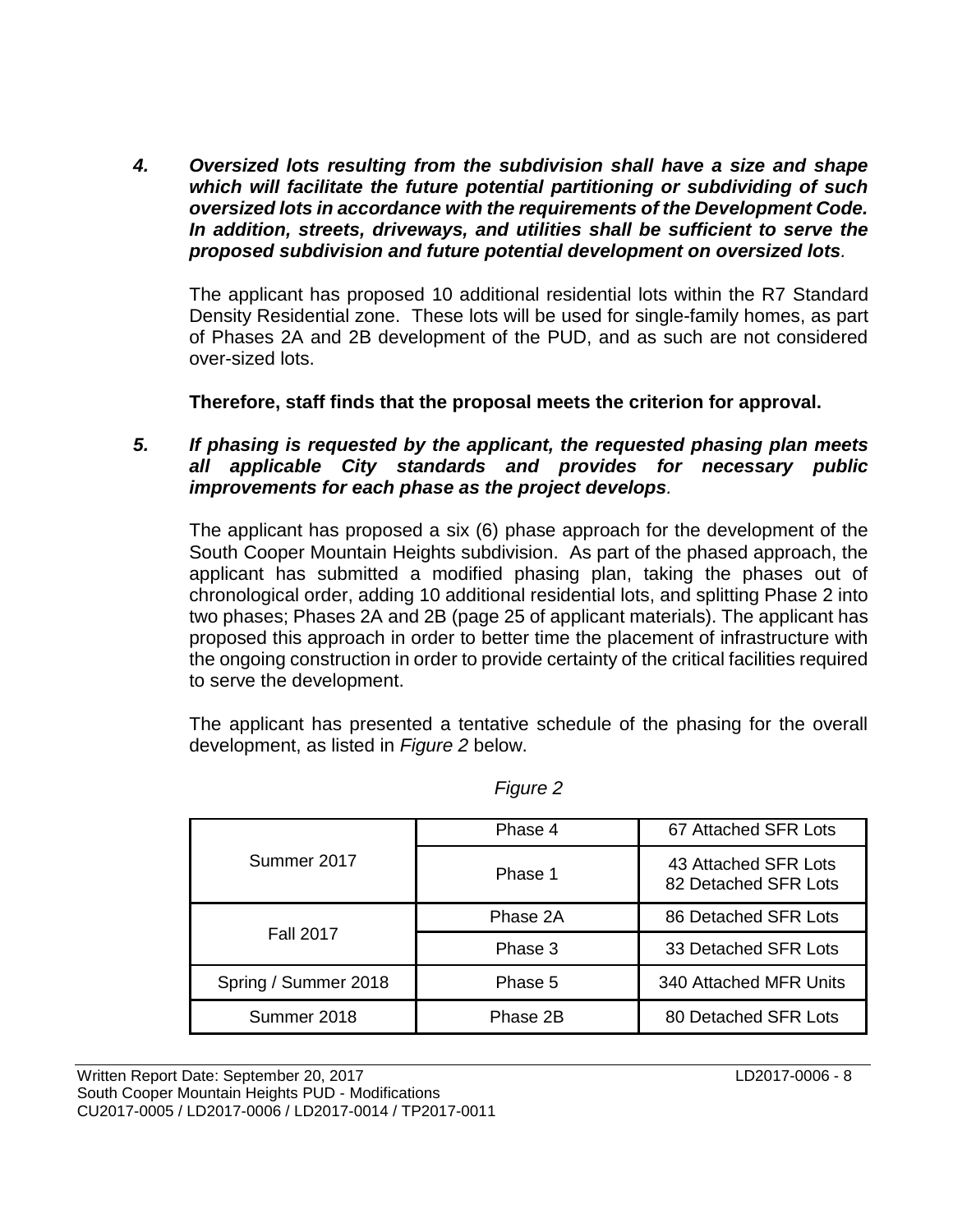This Modification of a Decision to a Land Division-Preliminary Subdivision (LD2015- 0013) application is specifically to modify previously approved conditions of approval related to the timing of the aforementioned critical facilities/infrastructure improvements in conjunction with each proposed Phase as well as add ten (10) additional single family lots in phases 2A and 2B. Though not in chronological order, it is of critical importance that the infrastructure is in place in order for each phase of development to stand on its own as a stand-alone development. Staff concur with this approach and have included specific conditions of approval related to each Phase of the development which can be found in Attachment G, *Conditions of Approval* at the end of this staff report. The Modification of a Decision to a Land Division-*Preliminary Subdivision* (LD2015-0013) has been reviewed prior to this section, where individual findings shall be made as listed in Section 50.95.6.

**Therefore, staff find by meeting the Conditions of Approval, the proposal meets the criterion for approval.**

- *6. Applications that apply the lot area averaging standards of Section 20.05.50.1.B shall demonstrate that the resulting land division facilitates the following:*
	- *a) Preserves a designated Historic Resource or Significant Natural Resource (Tree, Grove, Riparian Area, Wetland, or similar resource); or,*
	- *b) Complies with minimum density requirements of [the Development] Code, provides appropriate lot size transitions adjacent to differently zoned properties, and where a street is proposed provides a standards street cross section with sidewalks.*

The applicant proposes to reduce the minimum lot size through the Planned Unit Development (PUD) process, not using the lot averaging standards of Section 20.05.20.1.B.

**Therefore, staff finds that the criterion for approval does not apply.**

#### *7. Applications that apply the lot area averaging standards of Section 20.05.50.1.B do not require further Adjustments or Variance for the Land Division.*

The proposal does not apply the lot area averaging standards. The applicant proposes to reduce the minimum lot size through the Planned Unit Development (PUD) process, not using the lot averaging standards of Section 20.05.20.1.B.

**Therefore, staff finds that the criterion for approval does not apply.**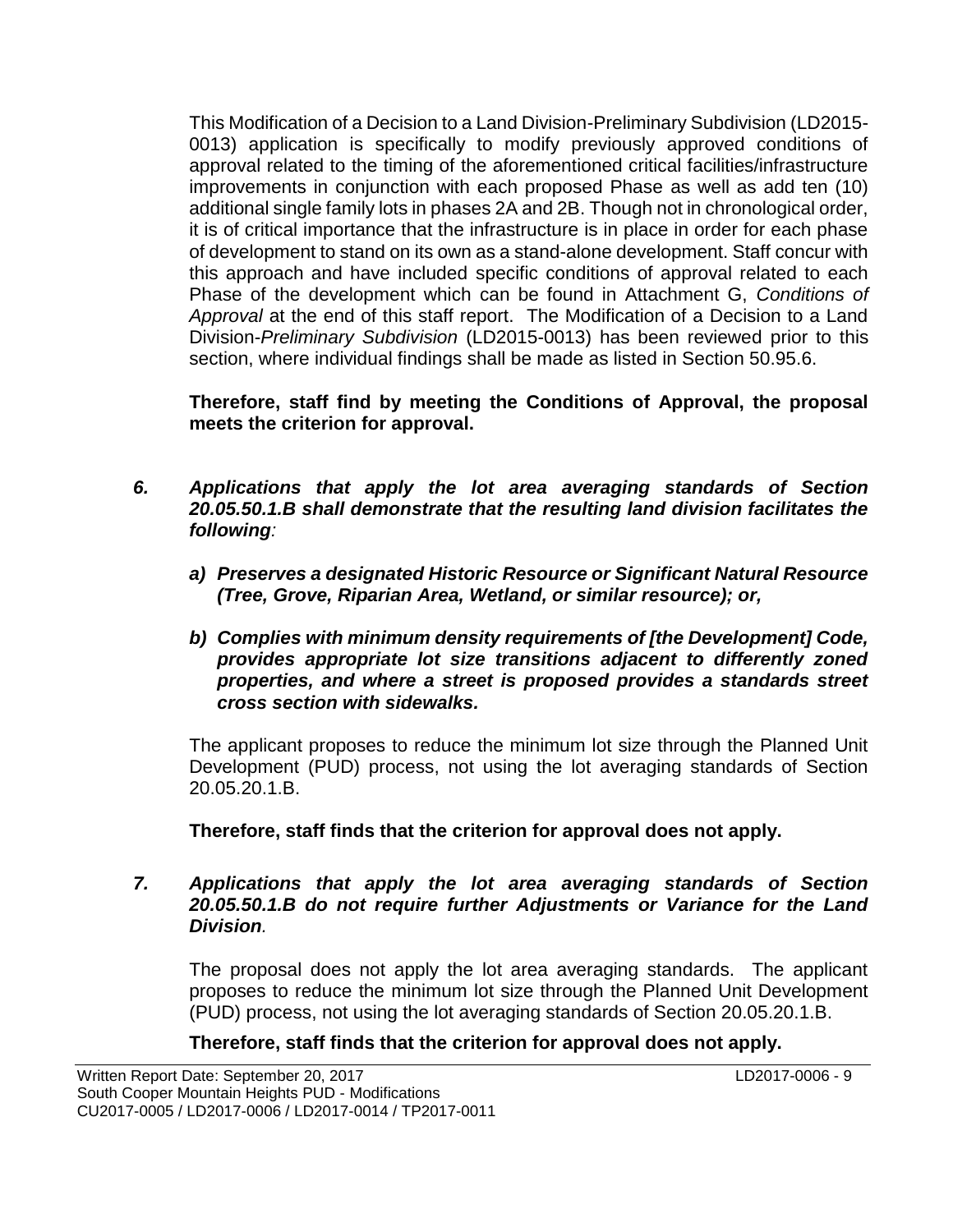#### *8. The proposal does not create a parcel which will have more than one (1) zoning designation.*

The previously approved Zoning Map Amendment (ZMA2015-0006), implemented the land use designations adopted as part of the South Cooper Mountain Community Plan (SCMCP) for the two subject properties that make up the PUD. The current zoning of the project site is R1 (Urban High Density Residential), R2, R4 (Urban Medium Density Residential), and R5, R7 (Urban Standard Density Residential). The proposal does not create a parcel which will have more than one (1) zoning designation.

**Therefore, staff finds that the proposal meets the criterion for approval.**

#### *9. Applications and documents related to the request, which will require further City approval, shall be submitted to the City in the proper sequence.*

The applicant has submitted this Preliminary Subdivision (Modification of a Decision to LD2015-0013), with the associated Minor Modification of a Conditional Use application, Preliminary Partition, and Tree Plan 2 applications for this project. Concurrent review of the applications satisfies this criterion. No other applications are required of the applicant at this stage of City review. As the applications are being reviewed concurrently, the Commission will review all the applications at one public hearing. Staff recommends a condition of approval requiring the associated applications (CU2017-0005 and TP2017-0011) to be approved before a site development permit is issued.

#### **Therefore, staff find by meeting the Conditions of Approval, the proposal meets the criterion for approval.**

#### **Recommendation**

Based on the facts and findings presented, staff recommend **APPROVAL** of **LD2017-0014 (South Cooper Mountain Heights PUD Modifications),** with the proposed modifications to LD2015-0013, as presented, subject to the applicable conditions identified in Attachment G.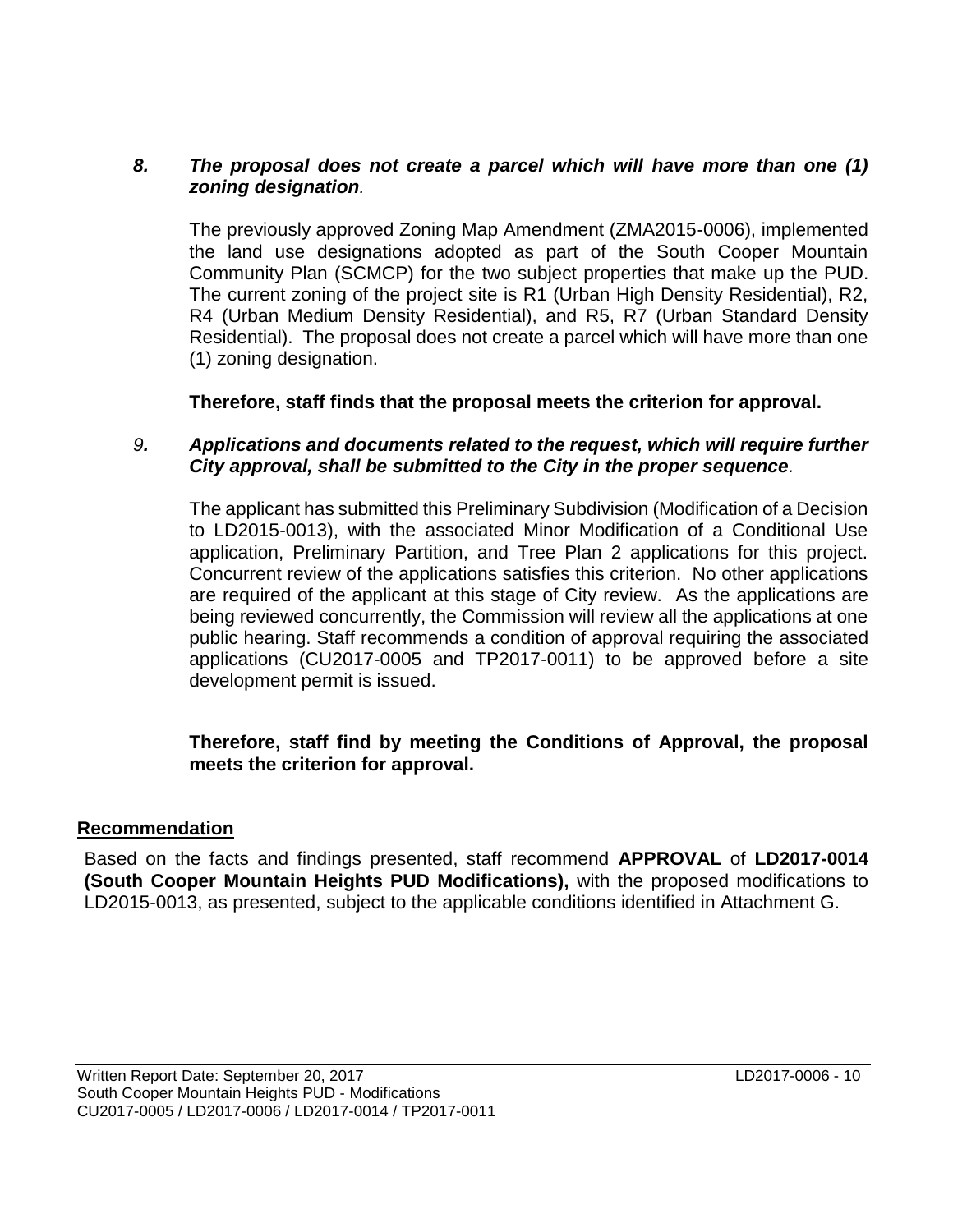# **Land Division Standards Code Conformance Analysis**

| <b>CODE</b><br><b>STANDARD</b>                       | <b>CODE REQUIREMENT</b>                                                                                                                                                                                                             | <b>PROJECT PROPOSAL</b>                                                                                                                                                                                                                                                                     | <b>MEETS</b><br>CODE? |
|------------------------------------------------------|-------------------------------------------------------------------------------------------------------------------------------------------------------------------------------------------------------------------------------------|---------------------------------------------------------------------------------------------------------------------------------------------------------------------------------------------------------------------------------------------------------------------------------------------|-----------------------|
| <b>Grading Standards</b>                             |                                                                                                                                                                                                                                     |                                                                                                                                                                                                                                                                                             |                       |
| 60.15.10.1<br>Applicability                          | Grading standards apply to all land<br>divisions where grading is proposed<br>but do not supersede Section<br>60.05.25 Design Review.                                                                                               | The proposal is subject to the<br>grading standards contained<br>herein.                                                                                                                                                                                                                    | <b>Yes</b>            |
| 60.15.10.2.A-C<br>Exemptions                         | Exemptions include: Public right-of-<br>way, storm water detention facilities,<br>grading adjacent to an existing public-<br>right of way which results in a finished<br>grade below the elevation of the<br>adjacent right-of-way. | The applicant is not requesting<br>any exemptions be applied to this<br>development. All proposed<br>stormwater facilities will reviewed<br>and approved by the City<br>Engineer in conjunction with<br>CWS.                                                                                | <b>Yes</b>            |
| 60.15.10.3.A-E<br>On-site surface contouring         | When grading a site within 25 feet of<br>a property line within or abutting any<br>residentially zoned property, the on-<br>site surface contours shall observe A-<br>E of this code section.                                       | The applicant has proposed the<br>phasing of slopes abutting<br>adjacent residential properties.                                                                                                                                                                                            | <b>Yes</b><br>w/COA   |
| 60.15.10.3.F                                         | Where an existing (pre-development)<br>slope exceeds one or more of the<br>standards in subsections<br>60.15.10.3.A-E above, the slope after<br>grading (post-development) shall not<br>exceed the pre-development slope.           | The proposal will grade in<br>accordance with Site<br>Development permit<br>requirements.                                                                                                                                                                                                   | <b>Yes</b>            |
| 60.15.10.3.G                                         | The on-site grading contours stated<br>above apply only to the property lines<br>of the parent parcel(s). They do not<br>apply to internal property lines within<br>a development.                                                  | The proposal, for each phase,<br>has one or more edges that are<br>adjacent to internal property<br>lines.                                                                                                                                                                                  | <b>Yes</b>            |
| <b>Significant Trees and Groves</b>                  |                                                                                                                                                                                                                                     |                                                                                                                                                                                                                                                                                             |                       |
| 60.15.10.4<br>Significant<br><b>Trees and Groves</b> | Standards for grading within 25 feet of the significant natural resource<br>significant trees or groves.                                                                                                                            | The applicant indicates that the<br>Western Hemlock, Mountain<br>Hemlock, Pacific Madrone, or<br>Bigleaf Maple are present within<br>area. Existing trees that do<br>remain onsite will be protected in<br>accordance with Tree Protection<br>standards in Section 60.60.20 of<br>the Code. | <b>Yes</b>            |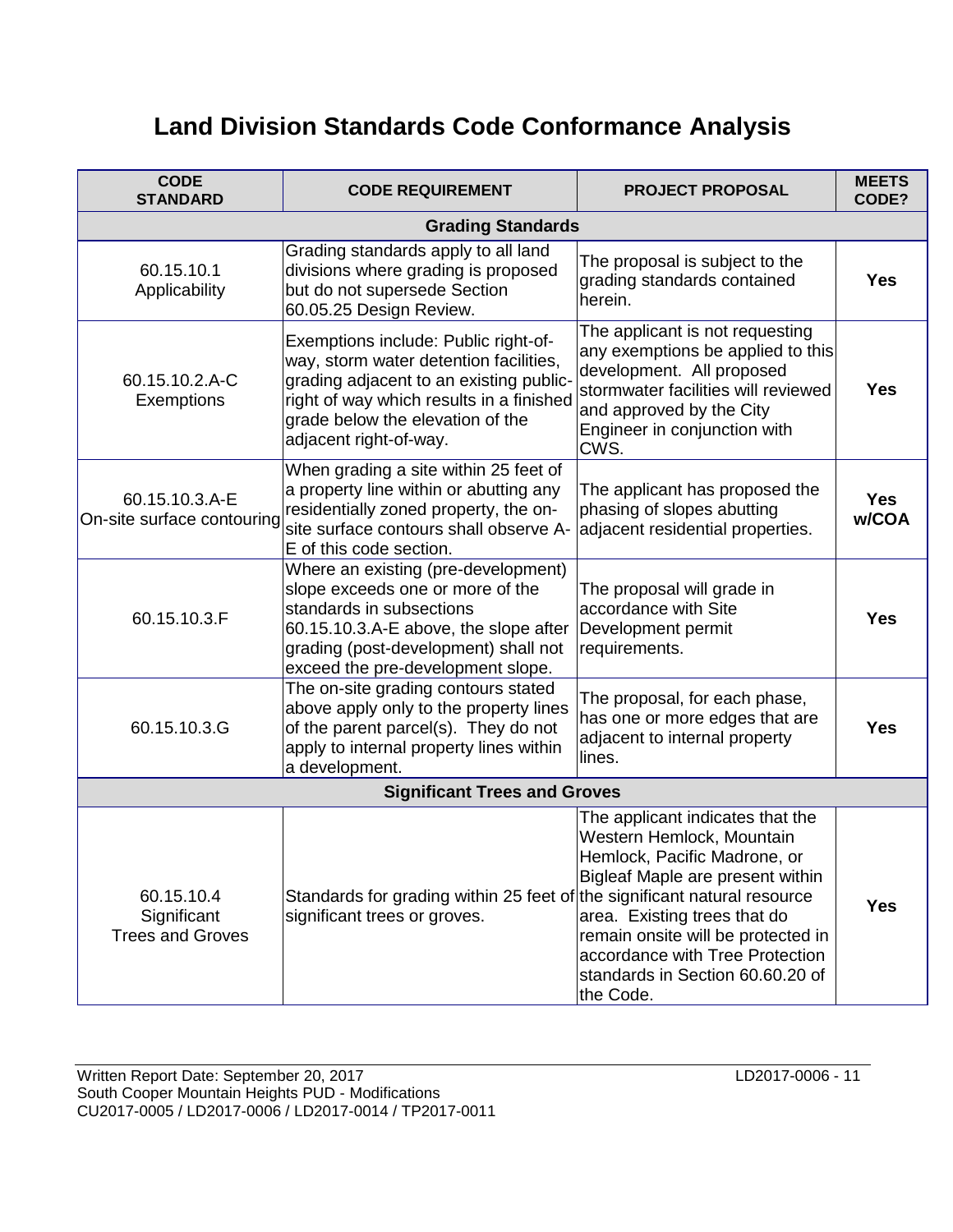## **ATTACHMENT D**

#### **LD2017-0014 ANALYSIS AND FINDINGS FOR LAND DIVISION-PRELIMINARY PARTITION APPROVAL**

#### **Section 40.45.05 Land Division Applications; Purpose**

*The purpose of the Land Division applications is to establish regulations, procedures, and standards for the division or reconfiguration of land within the City of Beaverton.* 

#### **Section 40.45.15.4.C Approval Criteria**

*In order to approve a Preliminary Partition application, the decision making authority shall make findings of fact based on evidence provided by the applicant demonstrating that all the following criteria are satisfied:*

1. The application satisfies the threshold requirements for a Preliminary Partition *application. If the parent parcel is subject to a pending Legal Lot Determination under Section 40.47., further division of the parent parcel shall not proceed until all of the provisions of Section 40.47.15.1.C. have been met.*

The applicant proposes to divide one parcel into three parcels, with no Legal Lot Determination pending for either parcel, therefore meeting the threshold for a Preliminary Partition below.

**1.** *The creation of up to and including three (3) new parcels from at least one (1) lot of record (parent parcel) in one (1) calendar year.*

**Therefore, staff find that the proposal meets the criterion for approval.**

*2. All City application fees related to the application under consideration by the decision making authority have been submitted.*

The applicant has paid the required application fee for a Preliminary Partition application.

**Therefore, staff find that the proposal meets the criterion for approval.**

*3. The proposed development does not conflict with any existing City approval, except the City may modify prior approvals through the partition process to comply with current Code standards and requirements.*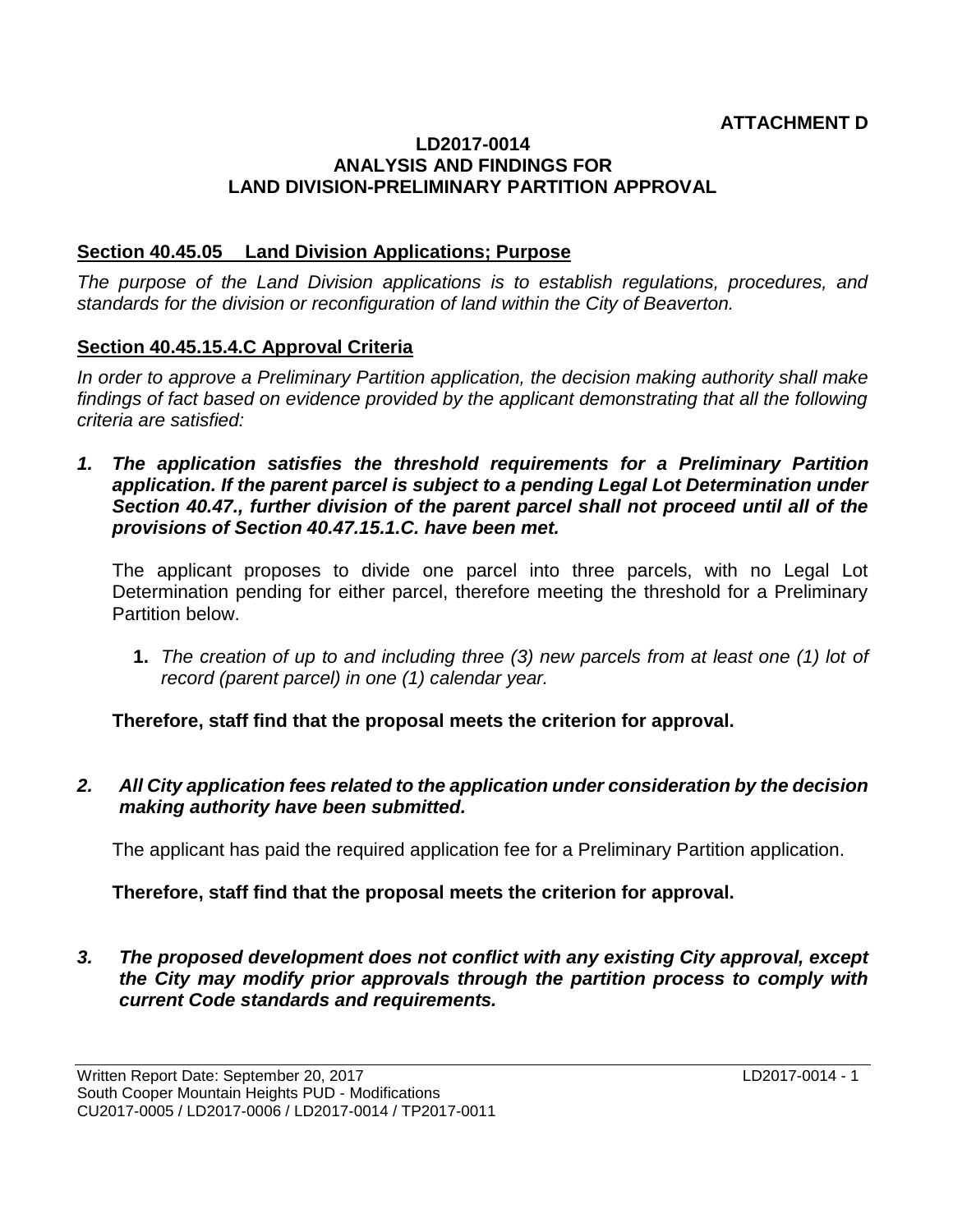The subject property, Tax Lot 103 is not a part of any platted land division. Tax Lot 103 is part of the greater South Cooper Mountain Heights PUD, approved under CU2015-0006, DR2015-0071, LD2015-0013, TP2015-0008, and ZMA2015-0006 and subject to modification review concurrent with this application. The proposal to divide Tax Lot 103 into 3 lots will not affect the conditions of approval or final outcome related to the South Cooper Mountain Heights PUD. The intention of the partition is to help the developer facilitate a phased approach to development. Staff finds that the proposal will not conflict with any existing City approval.

**Therefore, staff find that the proposal meets the criterion for approval.**

*4. Oversized parcels (oversized lots) resulting from the Replat shall have a size and shape which will facilitate the future potential partitioning or subdividing of such oversized lots in accordance with the requirements of the Development Code. In addition, streets, driveways, and utilities shall be sufficient to serve the proposed lots and future potential development on oversized lots. Easements and rights-of-way shall either exist or be provided to be created such that future partitioning or subdividing is not precluded or hindered, for either the oversized lot or any affected adjacent lot.*

Because this partition is part of the overall South Cooper Mountain Heights PUD project, subsequent final plat approvals for proposed Phases 2A, 2B, and 3 on the subject tax lot 103 (Dyches Family, LLC) will result in the creation of up to 199 single-family residential lots as part of the overall PUD. The creation of 3 parcels from this parent tax lot, along with the proposed lot pattern and right-of-way pattern illustrate full use of the property, thus not resulting in oversized parcels at the time of project completion. Through the approval of the South Cooper Mountain Heights PUD the applicant has shown how the size and shape of the proposed parcels will not preclude future subdivision in compliance with zoning standards.

**Therefore, staff find that the proposal meets the criterion for approval.**

*5. Applications that apply the lot area averaging standards of Section 20.05.15.D. shall demonstrate that the resulting land division facilitates the following:* 

*a) Preserves a designated Historic Resource or Significant Natural Resource (Tree, Grove, Riparian Area, Wetland, or similar resource); or,* 

*b) Complies with minimum density requirements of the Development Code, provides appropriate lot size transitions adjacent to differently zoned properties, minimizes grading impacts on adjacent properties, and where a street is proposed provides a standard street cross section with sidewalks.*

Lot averaging is not proposed with this development.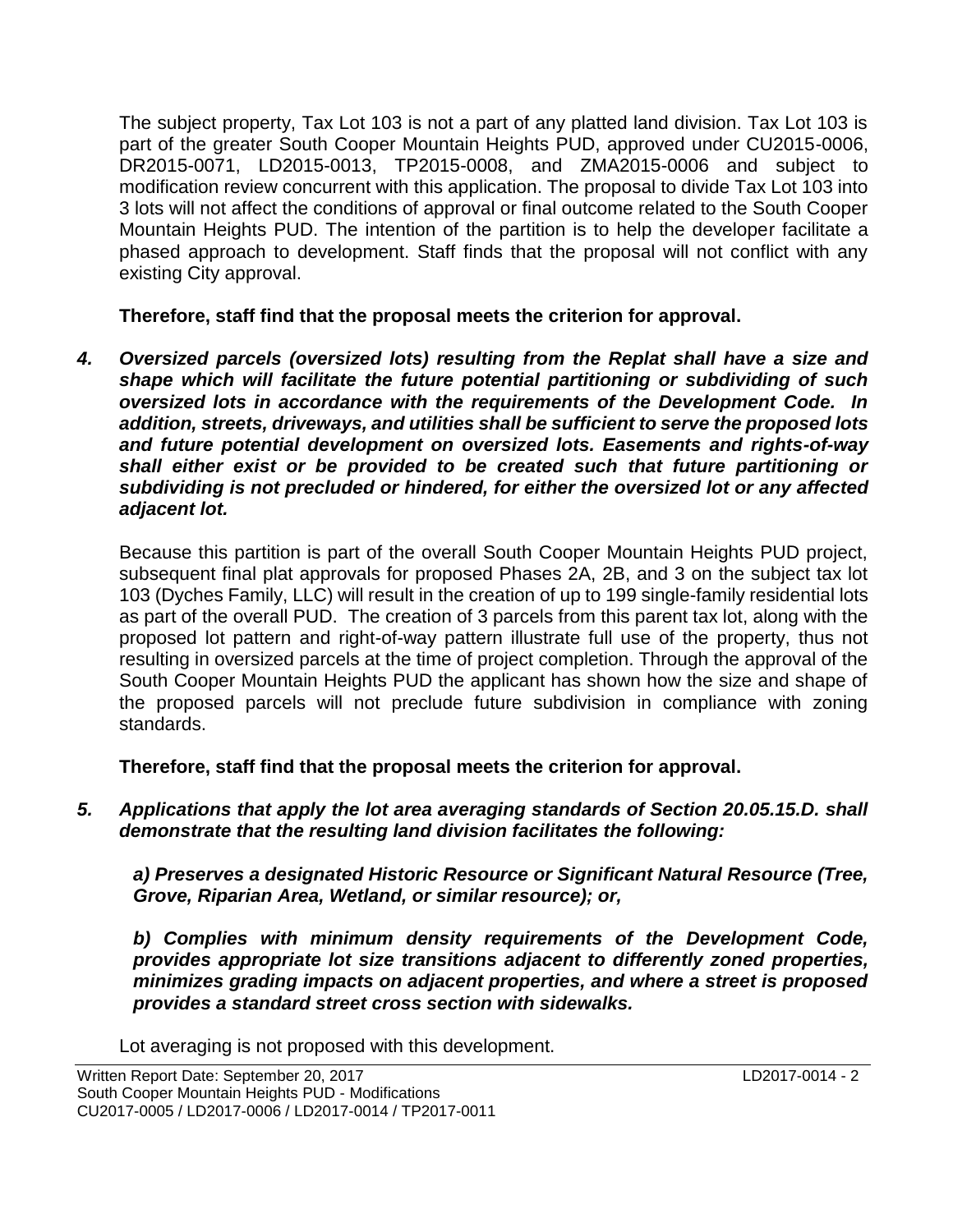**Therefore, staff find that the criterion for approval does not apply.**

*6. Applications that apply the lot area averaging standards of Section 20.05.15.D. do not require further Adjustment or Variance approvals for the Land Division.*

Lot averaging is not proposed with this development.

**Therefore, staff find that the criterion for approval does not apply.**

#### *7. The proposal does not create a lot which will have more than one (1) zoning designation.*

The proposal will result in three (3) separate lots, where Parcels 1 and 2 are both zoned R7 - Standard Density Residential, and Parcel 3 is zoned R5 - Medium Density Residential, as shown on page 23 of the applicant materials. No proposed lot will have more than one zoning designation.

## **Therefore, staff find that the proposal meets the criterion for approval.**

## *8. Applications and documents related to the request requiring further City approval, shall be submitted to the City in the proper sequence.*

The applicant has submitted this Preliminary Partition, with the associated Minor Modification of a Conditional Use application, Preliminary Subdivision (Modification of a Decision to LD2015-0013), and Tree Plan 2 applications for this project. Concurrent review of the applications satisfies this criterion. No other applications are required of the applicant at this stage of City review. As the applications are being reviewed concurrently, the Commission will review all the applications at one public hearing.

#### **Therefore, staff find by meeting the Conditions of Approval, the proposal meets the criterion for approval.**

## **RECOMMENDATION**

Based on the facts and findings presented, staff recommends **APPROVAL** of **LD2017-0014 (West Hills/Dyches Family 3-Lot Partition)**, subject to the applicable conditions identified in Attachment G.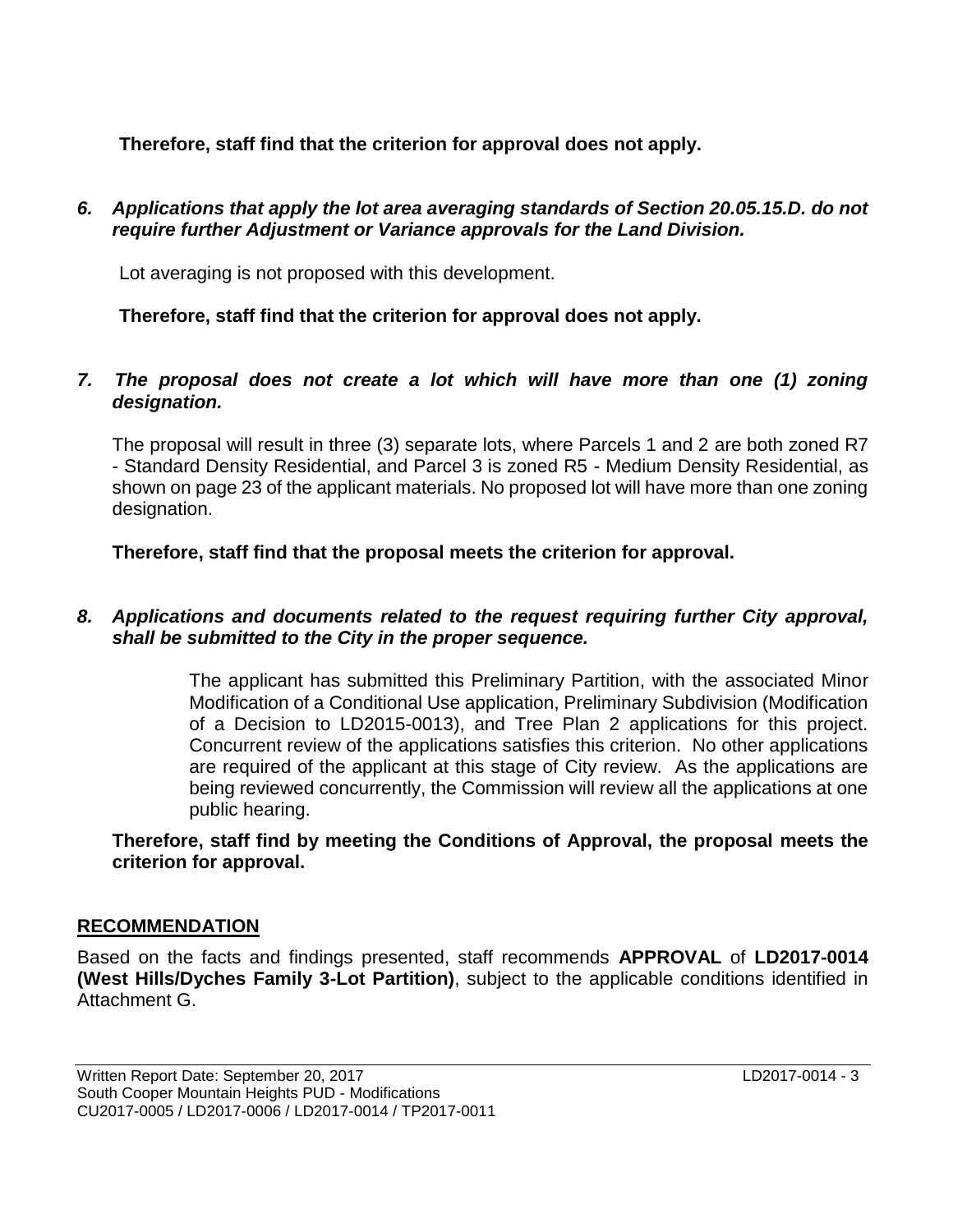# **Land Division Standards Code Conformance Analysis**

| <b>CODE</b><br><b>STANDARD</b>                   | <b>CODE REQUIREMENT</b>                                                                                                                                                                                                             | <b>PROJECT PROPOSAL</b>                                                                   | <b>MEETS</b><br>CODE? |
|--------------------------------------------------|-------------------------------------------------------------------------------------------------------------------------------------------------------------------------------------------------------------------------------------|-------------------------------------------------------------------------------------------|-----------------------|
|                                                  | <b>Grading Standards</b>                                                                                                                                                                                                            |                                                                                           |                       |
| 60.15.10.1<br>Applicability                      | Grading standards apply to all land<br>divisions where grading is proposed.                                                                                                                                                         | The proposal is subject to the<br>grading standards contained<br>herein.                  | <b>Yes</b>            |
| 60.15.10.2.A-C<br>Exemptions                     | Exemptions include: Public right-of-<br>way, storm water detention facilities,<br>grading adjacent to an existing public-<br>right of way which results in a finished<br>grade below the elevation of the<br>adjacent right-of-way. | No exemptions are applicable.                                                             | N/A                   |
| 60.15.10.3.A<br>0-5 Feet From Property<br>Line   | Maximum of two (2) foot slope<br>differential from the existing or<br>finished slope of the abutting<br>property.                                                                                                                   | No grading or site work is<br>proposed with this partition.                               | <b>Yes</b>            |
| 60.15.10.3.B<br>5-10 Feet From Property<br>Line  | Maximum of four (4) foot slope<br>differential from the existing or<br>finished slope of the abutting<br>property.                                                                                                                  | No grading or site work is<br>proposed with this partition.                               | <b>Yes</b>            |
| 60.15.10.3.C<br>10-15 Feet From Property<br>Line | Maximum of six (6) foot slope<br>differential from the existing or<br>finished slope of the abutting<br>property.                                                                                                                   | No grading or site work is<br>proposed with this partition.                               | <b>Yes</b>            |
| 60.15.10.3.D<br>15-20 Feet From Property<br>Line | Maximum eight (8) foot slope<br>differential from the existing or<br>finished slope of the abutting<br>property.                                                                                                                    | No grading or site work is<br>proposed with this partition.                               | <b>Yes</b>            |
| 60.15.10.3.E<br>20-25 Feet From Property<br>Line | Maximum ten (10) foot slope<br>differential from the existing or<br>finished slope of the abutting<br>property.                                                                                                                     | No grading or site work is<br>proposed with this partition.                               | <b>Yes</b>            |
| 60.15.10.3.F<br>Pre-development slope            | Where a pre-development slope<br>exceeds one or more of the standards<br>in subsections 60.15.10.3.A-E, the<br>slope after grading shall not exceed<br>the pre-development slope                                                    | The applicant does not propose<br>to exceed these standards of<br>pre-development slopes. | <b>Yes</b>            |
| <b>Significant Trees and Groves</b>              |                                                                                                                                                                                                                                     |                                                                                           |                       |
| 60.15.10.4<br>Significant Trees and<br>Groves    | Standards for grading within 25 feet of proposed with this partition<br>significant trees or groves.                                                                                                                                | No grading or site work is<br>therefore no trees will be<br>impacted.                     | N/A                   |

Written Report Date: September 20, 2017 LD2017-0014 - 4 South Cooper Mountain Heights PUD - Modifications CU2017-0005 / LD2017-0006 / LD2017-0014 / TP2017-0011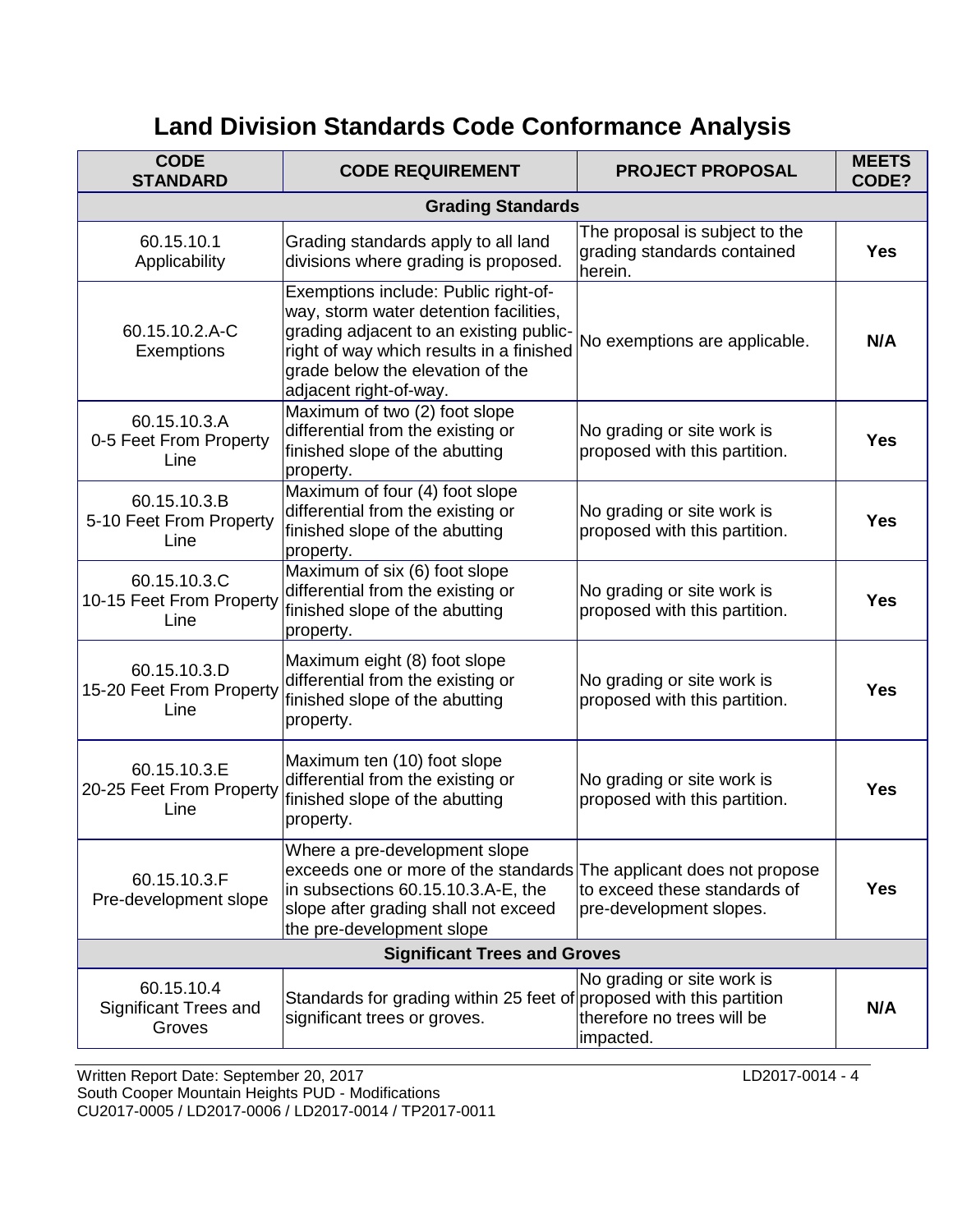#### **TP2017-0011 ANALYSIS AND FINDINGS FOR TREE PLAN TWO APPROVAL**

#### **Section 40.90.05 Tree Plan Applications: Purpose**

*Healthy trees and urban forest provide a variety of natural resource and community benefits for the City of Beaverton. Primary among those benefits is the aesthetic contribution to the increasingly urban landscape. Tree resource protection focuses on the aesthetic benefits of the resource. The purpose of a Tree Plan application is to provide a mechanism to regulate pruning, removal, replacement, and mitigation for removal of Protected Trees (Significant Individual Trees, Historic Trees, trees within Significant Groves and Significant Natural Resource Areas (SNRAs)), and Community Trees, thus helping to preserve and enhance the sustainability of the City's urban forest.* 

- **2. Tree Plan Two**
	- **A.** *Threshold. An application for Tree Plan Two shall be required when none of the actions listed in Section 40.90.10. apply, none of the thresholds listed in Section 40.90.15.1. apply, and one or more of the following thresholds apply:*
		- *3. Commercial, Residential, or Industrial zoning district: Removal of up to and including 75% of the total DBH of non-exempt surveyed trees(s) found on the project site within SNRAs, Significant Groves, or Sensitive Areas as defined by Clean Water Services.*

## **Section 40.45.15.5.C Approval Criteria:**

- *C. Approval Criteria. In order to approve a Tree Plan Two application, the decision making authority shall make findings of fact based on evidence provided by the applicant demonstrating that all the following criteria are satisfied*
	- *1. The proposal satisfies the threshold requirements for a Tree Plan Two application.*

The subject site contains Community Tress as well as protected trees located within SNRA areas as identified by the South Cooper Mountain Community Plan (SCMCP). Per the definition of Significant Natural Resource Areas (SNRAs) found in Chapter 90 of the Development Code, trees located within the areas of Upland Wildlife Habitat Class A and B, and areas of Riparian Wildlife Habitat Class I and II, are to be protected through existing tree protection policies.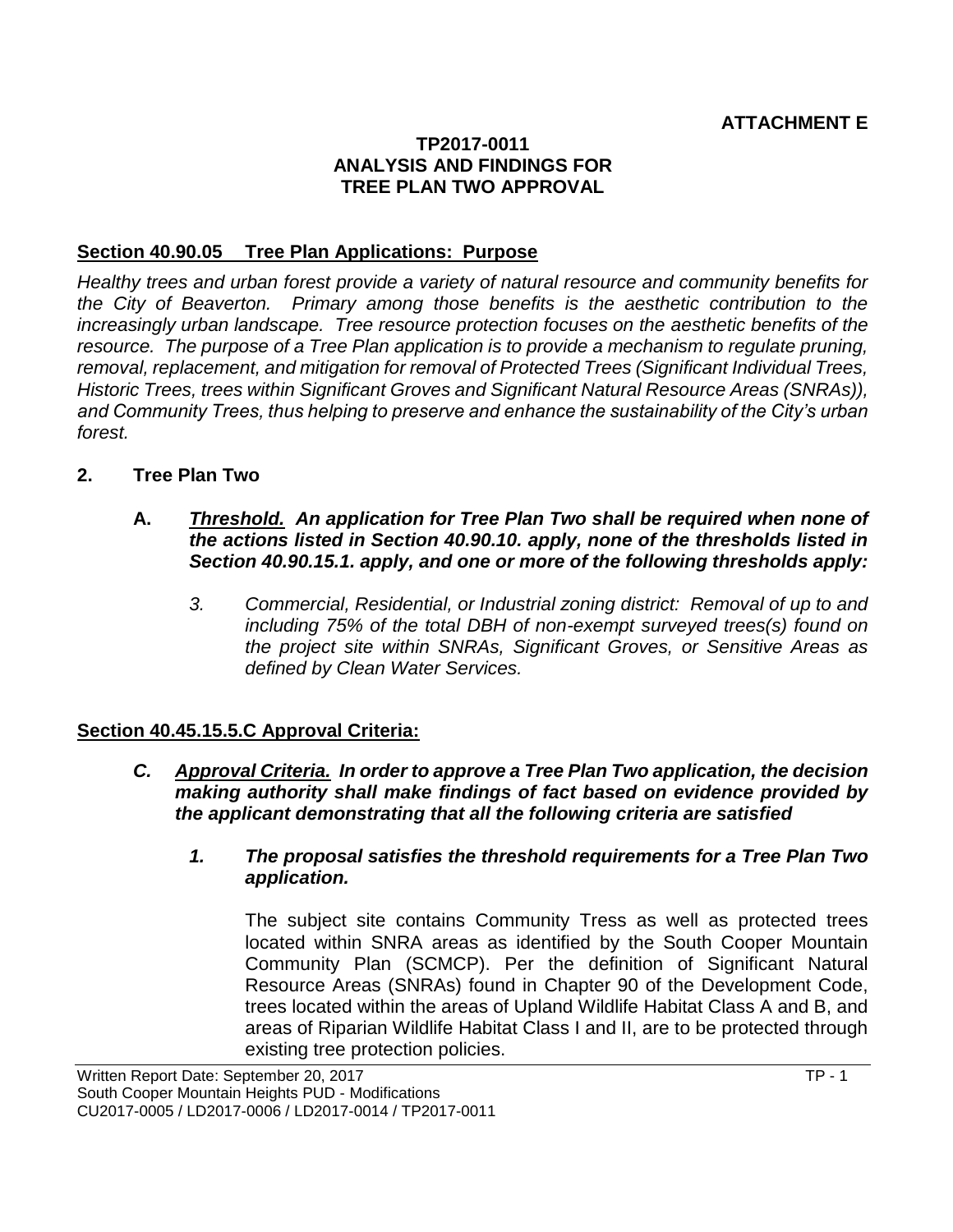Under the previous approval, TP2015-0008, and part of the overall PUD approval, the applicant proposed to remove 75 community trees, with a total DBH of 1,280 inches from the site to accommodate the proposed residential development and associated improvements, and to remove nine (9) trees, with a total DBH of 155 inches, within the Significant Natural Resource Area (SNRA). The conditions of approval related to TP2015-0008 will remain in effect as approved.

As part of this Tree Plan Two application (TP2017-0011), the applicant proposes to remove four (4) additional trees, three (3) of which are within the SNRA, and one (1) outside the SNRA to the southeast of the property near the Churchill Forest development which is classified as a Community Tree and not subject to this application. The three (3) trees along the northern property line, within an SNRA, are being removed to accommodate a water line extension along the norther property line area. The additional trees are labeled 387 (Douglas Fir) with a DBH of 11 inches; 389 (Douglas Fir) with a DBH of 16 inches, and 390 (Red Alder) with DBH of 18 inches, found on plan sheets LTP-1r and LTP-11; and the fourth tree (a Community Tree) is labeled 314 (Oregon Oak) with a DBH of 20 inches, found on plan sheets LTP-8r and LTP-11. These four (4) trees are listed to be in fair condition.

Staff finds the proposal meets Threshold 3 for a Tree Plan Two application.

## **Therefore, staff finds that the proposal meets the threshold and criterion for approval.**

*2. All City application fees related to the application under consideration by the decision making authority have been submitted.*

The applicant has paid the required fee for a Tree Plan Two application.

**Therefore, staff finds that the proposal meets the criterion for approval.**

*3. If applicable, removal of any tree is necessary to observe good forestry practices according to recognized American National Standards Institute (ANSI) A300-1995 standards and International Society of Arborists (ISA) standards on the subject.*

According to the applicant, the trees are not proposed for removal to observe good forestry practices. The trees are proposed for removal to accommodate the development of a water line to serve the development as well as other developments within the South Cooper Mountain Community Plan area. Criterion No. 3, solely related to good forestry practices, is not applicable.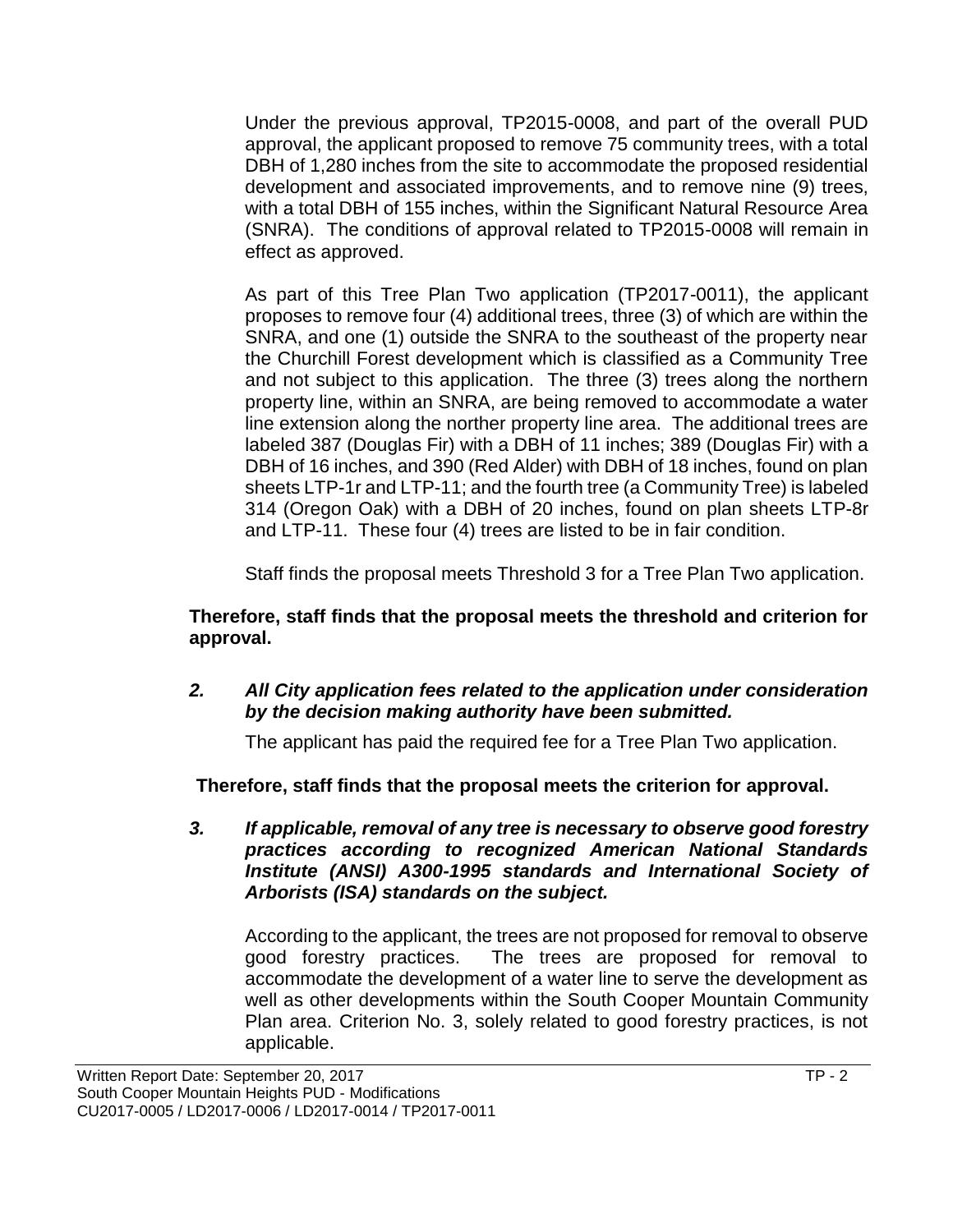**Therefore, staff finds that the criterion for approval does not apply.**

#### *4. If applicable, removal of any tree is necessary to accommodate physical development where no reasonable alternative exists.*

In response to the applicant's statement, staff confirms that the proposed development pattern / plan has been designed to accommodate construction of the public water line necessary to serve the development and other developments within the South Cooper Mountain Community Plan are. Staff concurs with the applicant's response to Criterion No. 4 with the finding that the tree trees in the SNRA cannot reasonably be avoided in the construction of the water line.

**Therefore, staff finds that the proposal meets the criterion for approval.**

#### *5. If applicable, removal of any tree is necessary because it has become a nuisance by virtue of damage to property or improvements, either public or private, on the subject site or adjacent sites.*

According to the applicant, property damage or other nuisances are not the reason the trees are being removed. Trees are being removed to facilitate development of the site. Staff concur.

## **Therefore, staff finds that the criterion for approval does not apply.**

*6. If applicable, removal is necessary to accomplish public purposes, such as installation of public utilities, street widening, and similar needs, where no reasonable alternative exists without significantly increasing public costs or reducing safety.*

The removal of the trees is in order for the proposed development to construct a critical piece of public infrastructure, a high pressure water line to serve portions of the development as well as other developments within the South Cooper Mountain Community Plan area.

## **Therefore, staff finds that the proposal meets the criterion for approval.**

*7. If applicable, removal of any tree is necessary to enhance the health of the tree, grove, SNRA, or adjacent trees, [or] to eliminate conflicts with structures or vehicles.*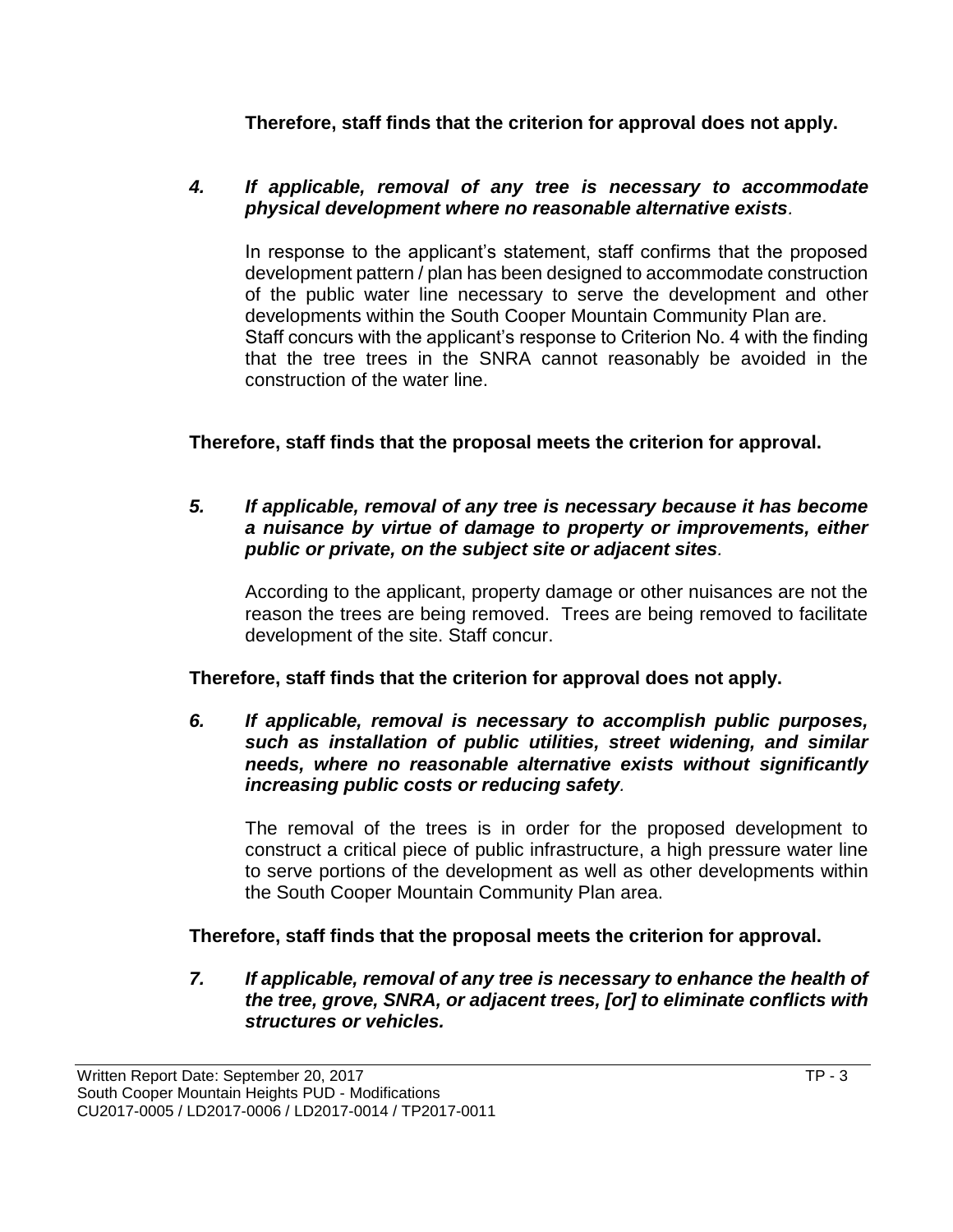The removal of the trees is in order for the proposed development to construct a critical piece of public infrastructure, a high pressure water line to serve portions of the development as well as other developments within the South Cooper Mountain Community Plan area.

**Therefore, staff finds that the proposal meets the criterion for approval.**

*8 If applicable, removal of a tree(s) within a SNRA or Significant Grove will not result in a reversal of the original determination that the SNRA or Significant Grove is significant based on criteria used in making the original significance determination*

The applicant indicates that the tree removal is limited to the area intended for the public water line. The removal of three trees to accommodate the water line will not result in a reversal of the original SNRA determination. The majority of the SNRA remains undisturbed by the proposed development. Staff find the applicant's tree removal proposal will not result in a reversal of the original determination for SNRA.

**Therefore, staff finds that the proposal meets the criterion for approval.**

#### *9. If applicable, removal of a tree(s) within a SNRA or Significant Grove will not result in the remaining trees posing a safety hazard due to the effects of windthrow.*

The applicant indicates remaining trees on-site will not pose a safety hazard due to windthrow. The proposed removal of trees will be limited to locations intended for development, or for stream rehabilitation. Staff concur.

**Therefore, staff finds that the proposal meets the criterion for approval.**

#### *10. The proposal is consistent with all applicable provisions of Section 60.60* **Trees and Vegetation** *and Section 60.67* **Significant Natural Resources***.*

The Code Conformance Analysis chart found within the original Tree Plan Two application (TP2015-0008) is applicable to all proposed tree removal, and shall include these four (4) additional trees. This Tree Plan Two application is in compliance, as conditioned, with all code requirements of Sections 60.60 through 60.67.

#### **Therefore, staff find by meeting the Conditions of Approval, the proposal meets the criterion for approval.**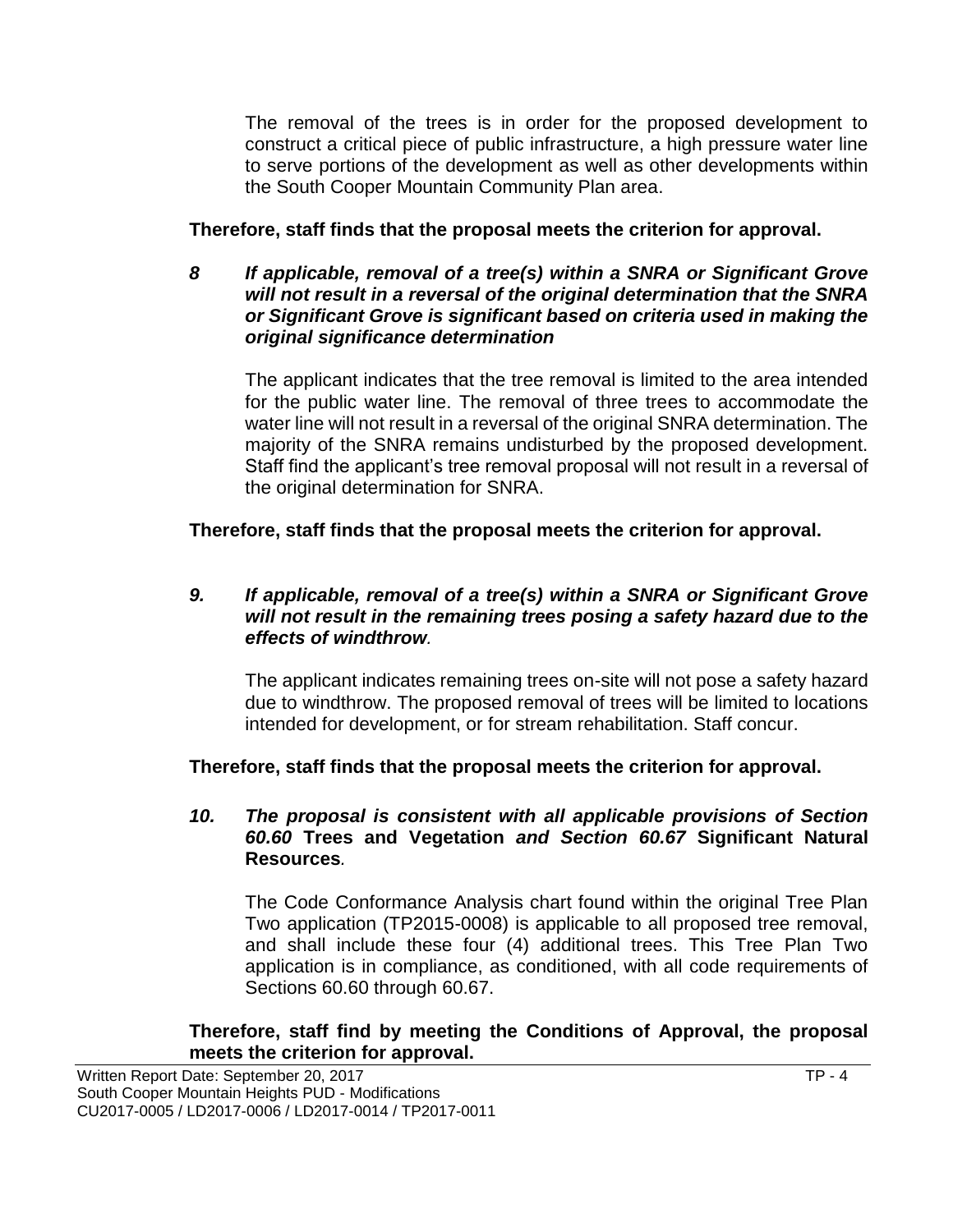*1. Grading and contouring of the site is designed to accommodate the proposed use and to mitigate adverse effect(s) on neighboring properties, public right-of-way, surface drainage, water storage facilities, and the public storm drainage system.*

This approval criterion is identical to Facilities Review approval criterion J found within Attachment A above, page FR-17. The applicant is not proposing substantial new grading with the modification of a decision application. The only changes to existing grading will occur with the 10 additional lots proposed in phases 2A and 2B which are outside any protected areas.

**Therefore, staff finds that the proposal meets the criterion for approval.**

*12. The proposal contains all applicable application submittal requirements as specified in Section 50.25.1 of the Development Code.*

The submitted tree plan proposal contained all applicable submittal requirements necessary to be deemed complete.

## **Therefore, staff finds that the proposal meets the criterion for approval.**

#### *13. Applications and documents related to the request, which will require further City approval, shall be submitted to the City in the proper sequence.*

The applicant has submitted this modified Tree Plan Two application with associated Minor Modification of a Conditional Use application (CU2017- 0005), and Preliminary Subdivision (Modification of a Decision to LD2015- 0013), LD2017-0006 for this project. Concurrent review of the applications satisfies this criterion. No other applications are required of the applicant at this stage of City review. Because the applications are being reviewed concurrently, the Commission will review all the applications at one public hearing.

**Therefore, staff find by meeting the Conditions of Approval, the proposal meets the criterion for approval.**

## **Recommendation**

Based on the facts and findings presented, staff recommend **APPROVAL** of **TP2017-0011 (South Cooper Mountain Heights PUD Modifications)** subject to the applicable conditions identified in Attachment G.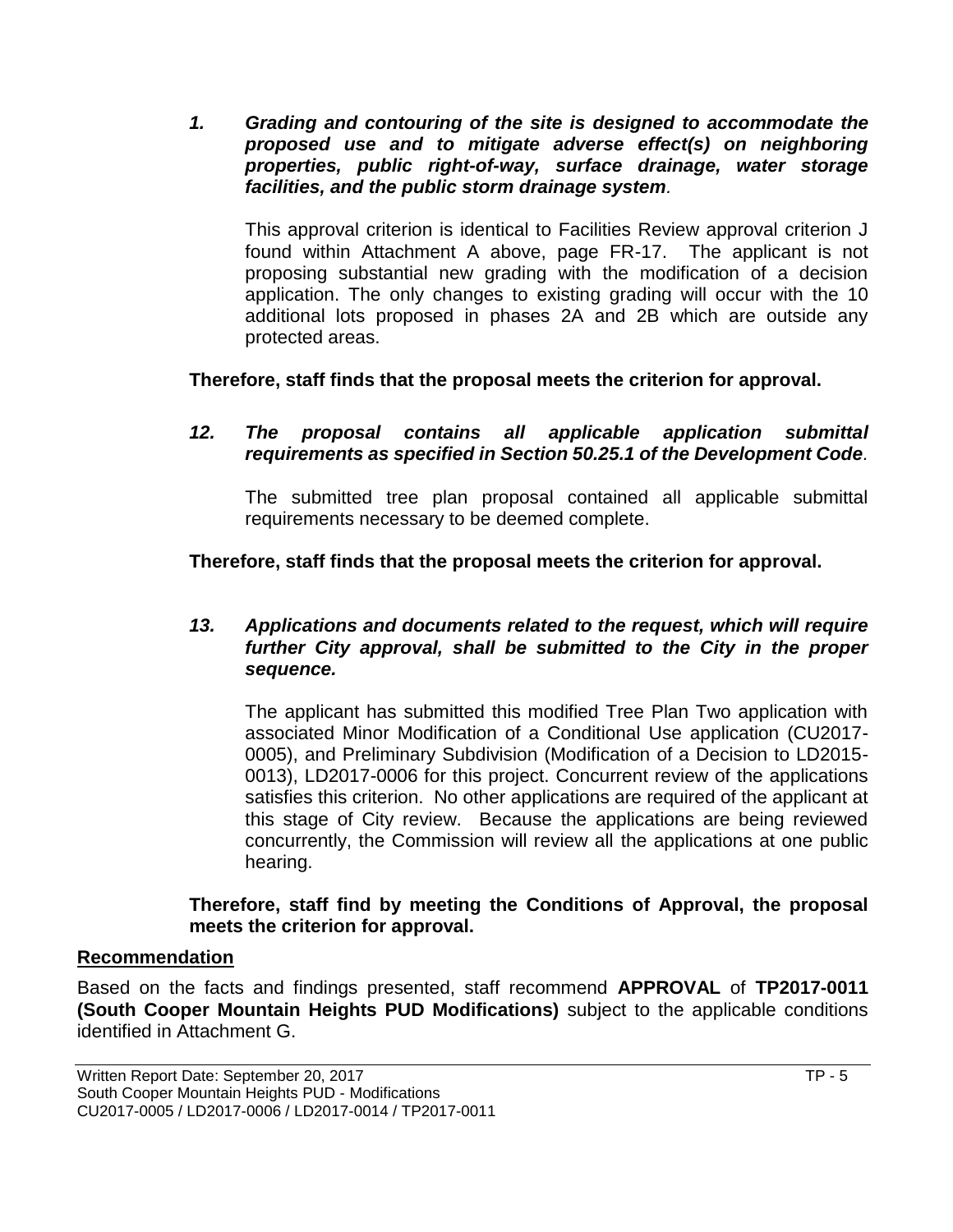## **Code Conformance Analysis Chapter 60.60 Trees and Vegetation & Chapter 60.67 Significant Natural Resources**

| <b>CODE</b><br><b>SECTION</b> | <b>CODE REQUIREMENT</b>                                                             | <b>PROJECT PROPOSAL</b>                                                                                                                                                                                                                                             | <b>MEET</b><br><b>STANDARD</b> |
|-------------------------------|-------------------------------------------------------------------------------------|---------------------------------------------------------------------------------------------------------------------------------------------------------------------------------------------------------------------------------------------------------------------|--------------------------------|
|                               |                                                                                     |                                                                                                                                                                                                                                                                     |                                |
|                               |                                                                                     | 60.60.15 Pruning, Removal, and Preservation Standards                                                                                                                                                                                                               |                                |
| 60.60.15.1A-B                 | <b>Pruning Standards</b>                                                            | All pruning must comply<br>with the City's adopted<br>Tree Planting and<br>Maintenance Policy.                                                                                                                                                                      | <b>YES w/COA</b>               |
| 60.60.15.2.A                  | <b>Removal of Protected</b><br>Trees must be in<br>accordance with this<br>section. | The proposed tree removal<br>complies with this section<br>(see findings below).                                                                                                                                                                                    | <b>YES</b>                     |
| 60.60.15.2.B                  | Mitigation is required as<br>set forth in 60.60.25                                  | Mitigation is not required<br>for community trees. The<br>applicant does not<br>proposed to remove<br>greater than 50% of the<br>trees within the SNRA<br>therefore no mitigation is<br>necessary for the removal<br>of three (3) trees within the<br>wetland area. | <b>YES</b>                     |
| 60.60.15.2.C.1                | Standards for SNRA &<br><b>Significant Groves</b>                                   | The applicant will preserve<br>more than 25% of the<br>surveyed non-exempt trees<br>on site.                                                                                                                                                                        | <b>YES</b>                     |
| 60.60.15.2.C.2                | DBH shall be retained in<br>cohesive Preservation<br>Areas.                         | Trees not proposed to be<br>removed in the SNRA's will<br>be preserved. The removal<br>of three trees will not<br>impact the preservation of<br>the other trees within the<br>SNRA which will be<br>preserved within natural<br>resource tracts                     | <b>YES</b>                     |
| 60.60.15.2.C.3                | Native understory<br>vegetation and trees                                           | Native and understory<br>vegetation will be                                                                                                                                                                                                                         | <b>YES</b>                     |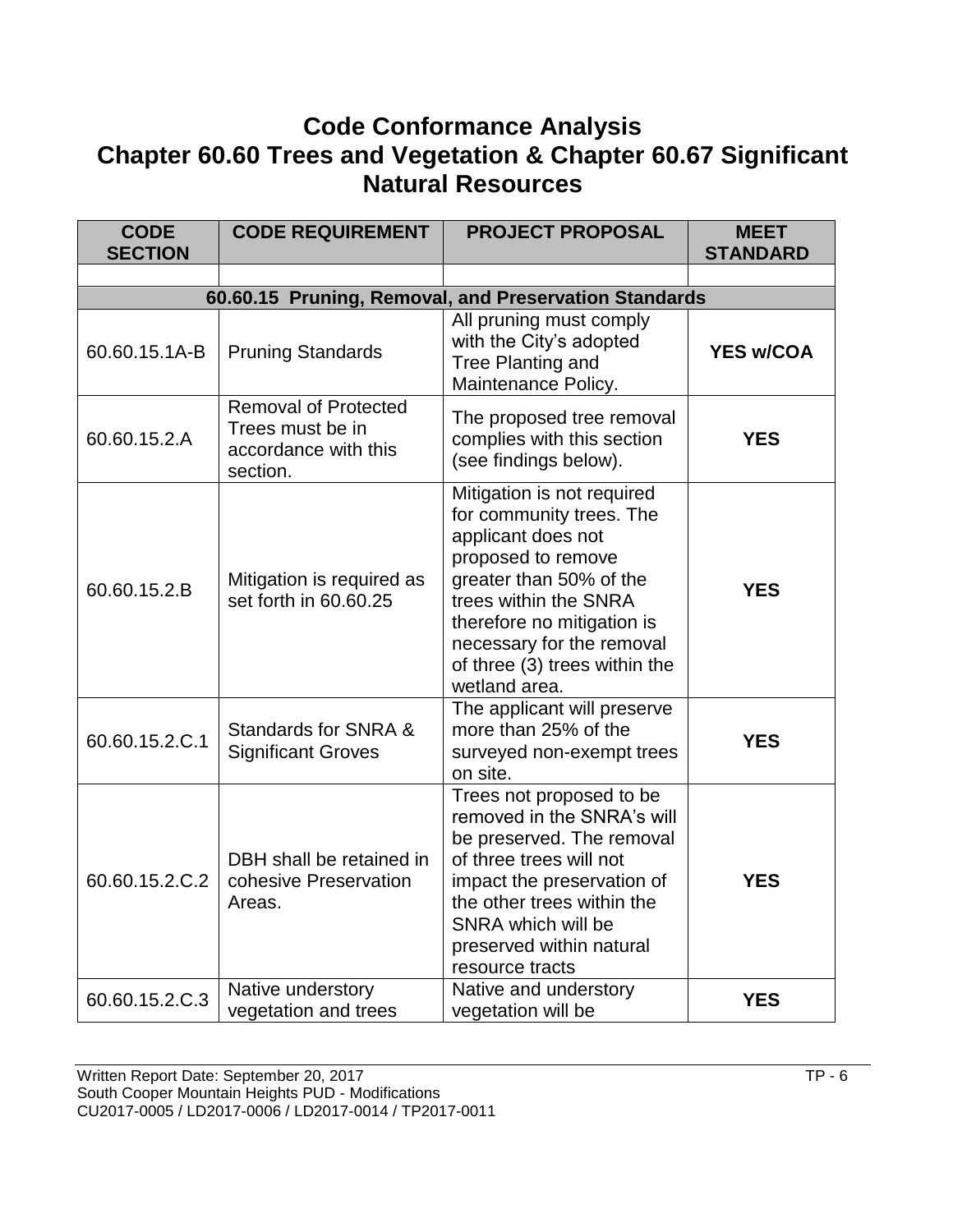|                                                       | shall be preserved in<br><b>Preservation Areas.</b>                                                                                                                                                                        | preserved within the<br>natural resource tracts.                                                                                                                                                                                                                                                     |                   |
|-------------------------------------------------------|----------------------------------------------------------------------------------------------------------------------------------------------------------------------------------------------------------------------------|------------------------------------------------------------------------------------------------------------------------------------------------------------------------------------------------------------------------------------------------------------------------------------------------------|-------------------|
| 60.60.15.2.C.4                                        | <b>Preservation Areas shall</b><br>be clustered and<br>connect with adjoining<br>portions of the SNRA or<br>Significant Grove.                                                                                             | Preservation tracts are<br>proposed for the natural<br>resources on the site in<br>accordance with the<br>resource's existing<br>location.                                                                                                                                                           | <b>YES</b>        |
| 60.60.15.2.C.5                                        | <b>Preservation Areas shall</b><br>be set aside in<br>conservation<br>easements.                                                                                                                                           | Resource areas are not<br>proposed through Design<br>Review. Preservation<br>areas will be in natural<br>resource tracts.                                                                                                                                                                            | N/A               |
| 60.60.15.2.C.6                                        | <b>Preservation Areas</b><br>conditioned for<br>protection through the<br>Land Division process.                                                                                                                           | Preservation areas will be<br>set aside in natural<br>resource tracts, per the<br>proposal.                                                                                                                                                                                                          | <b>YES</b>        |
| 60.60.15.2.C.7                                        | Native species shall be<br>preferred for<br>preservation over non-<br>native species.                                                                                                                                      | The three trees that are<br>proposed to be removed in<br>the SNRA are to<br>accommodate the high<br>pressure water line,<br>daylighting the creek,<br>stormwater facilities and<br>trails.                                                                                                           | <b>YES</b>        |
| 60.60.15.2.C.8                                        | Hazardous and dead<br>trees should be fallen<br>only for safety and left at<br>the resource site unless<br>the tree has been<br>diagnosed with a<br>disease.                                                               | No dead or dying trees are<br>proposed to be removed.                                                                                                                                                                                                                                                | N/A               |
| 60.60.20 Tree Protection Standards During Development |                                                                                                                                                                                                                            |                                                                                                                                                                                                                                                                                                      |                   |
| 60.60.20.1                                            | Trees shall be protected<br>during construction by a<br>4' orange plastic fence<br>and activity within the<br>protected root zone shall<br>be limited. Other<br>protections measures<br>may be used with City<br>approval. | Protection measures are<br>proposed in conformance<br>with section 60.60.20,<br>including construction<br>fencing and efforts to<br>ensure minimal impacts to<br>existing vegetation that is<br>to be retained. Some trees<br>closer to development may<br>need alternative<br>protections measures. | <b>YES w/ COA</b> |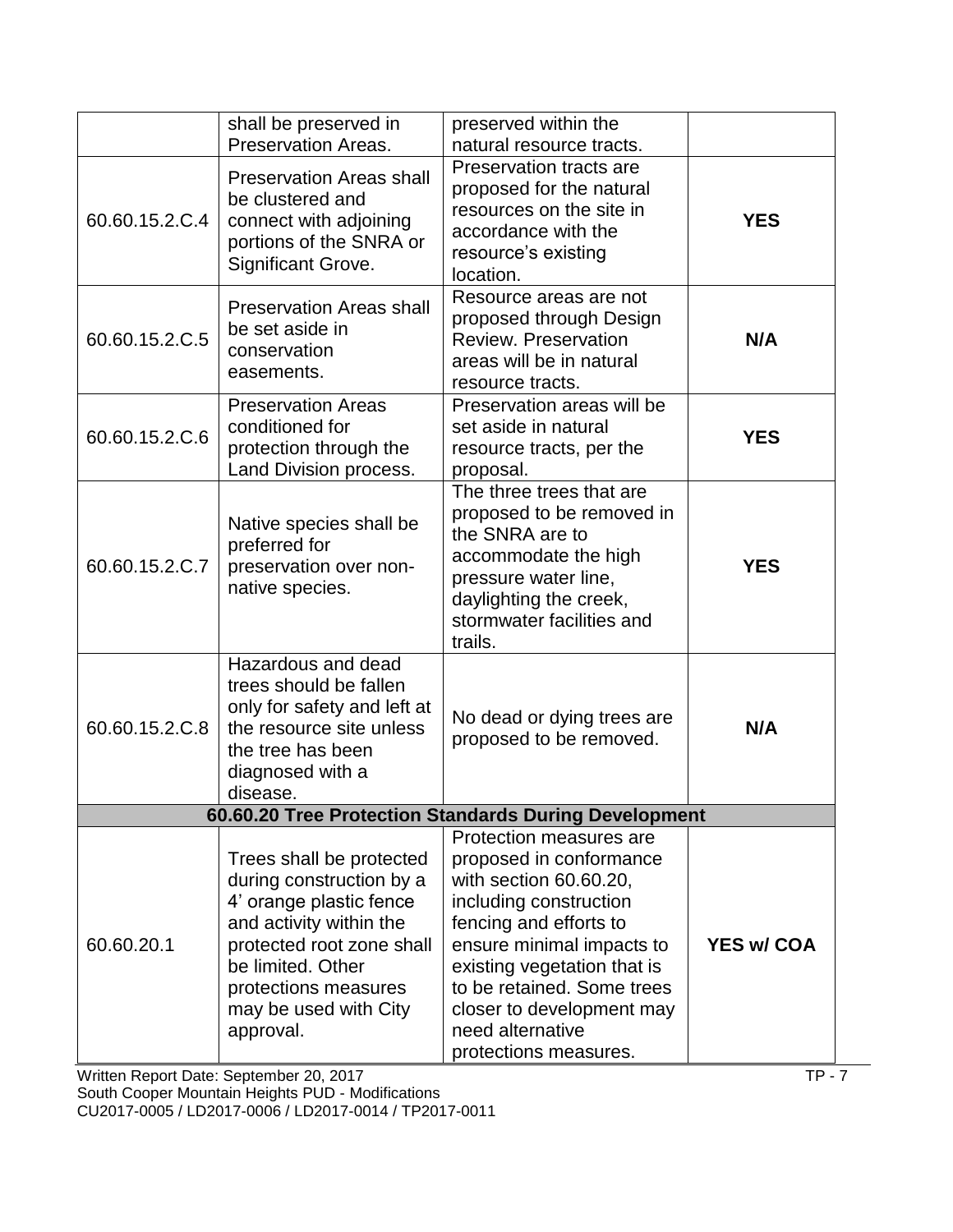|            |                                                                                                                                                                              | Staff recommends a<br>condition of approval that<br>the applicant adhere to<br>Section 60.60.20 unless<br>modified in agreement with<br>the City Arborist.                                                                                                                                                                          |            |
|------------|------------------------------------------------------------------------------------------------------------------------------------------------------------------------------|-------------------------------------------------------------------------------------------------------------------------------------------------------------------------------------------------------------------------------------------------------------------------------------------------------------------------------------|------------|
|            |                                                                                                                                                                              | 60.60.25 Mitigation Requirements                                                                                                                                                                                                                                                                                                    |            |
| 60.60.25   | <b>Mitigation Standards:</b><br>$(60.60.25.2.B)$ if less<br>than 50% of the total<br>DBH is proposed for<br>removal no mitigation is<br>required.                            | Three (3) trees with a total<br>DBH of 45 inches are<br>proposed to be removed<br>from the SNRA area. Total<br><b>DBH of Community Trees</b><br>is 6,244. Total DBH of<br>trees for removal project<br>wide is 1,280, which is<br>approximately 20% of the<br>total DBH within SNRA's<br>on the site. No mitigation is<br>required. | <b>YES</b> |
|            |                                                                                                                                                                              | <b>60.67 Significant Natural Resources</b>                                                                                                                                                                                                                                                                                          |            |
| 60.67.05.1 | Development activities<br>in locations of possible<br>significant natural<br>resources and/or<br>wetlands are subject to<br>relevant procedures<br>identified in Chapter 50. | The proposed<br>development and<br>associated tree removal is<br>subject to the relevant<br>procedures identified in<br>Chapter 50 including types<br>1, 2 and 3 land use<br>applications. Review by<br>CWS has been completed.                                                                                                     | <b>YES</b> |
| 60.67.10   | Development activities<br>in locations of Significant<br><b>Riparian Corridors are</b><br>subject to relevant<br>procedures identified in<br>Chapter 50.                     | The proposed<br>development and<br>associated tree removal is<br>subject to the relevant<br>procedures identified in<br>Chapter 50 including types<br>1, 2 and 3 land use<br>applications. Protective<br>buffers will be established<br>and enforced accordingly,<br>per CWS.                                                       | <b>YES</b> |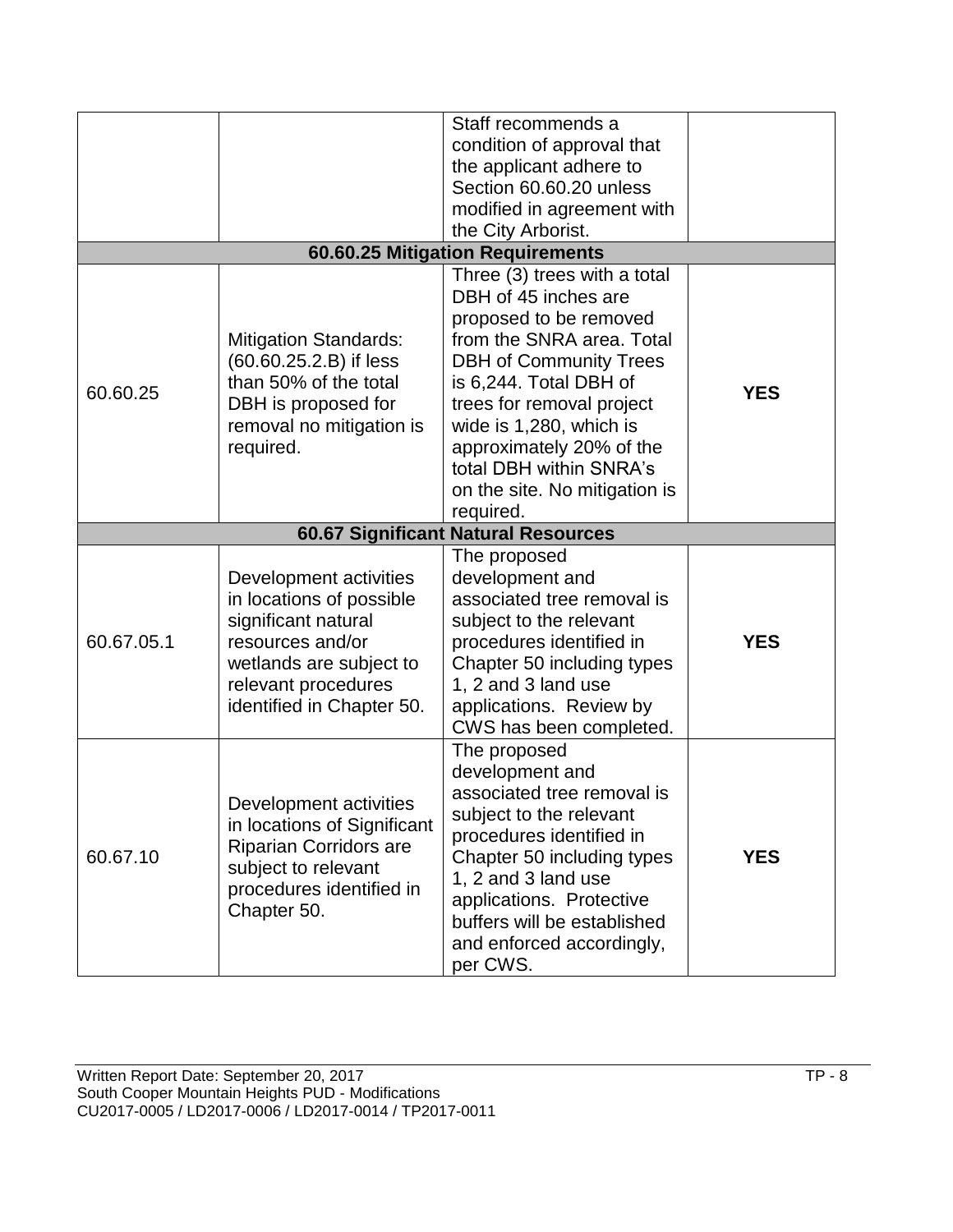## **ATTACHMENT G**

## **CONDITIONS OF APPROVAL**

#### **CU2017-0005 Minor Modification of a Conditional Use-PUD**

1. Ensure the associated land use application LD2017-0006 has been approved and is consistent with the submitted plans. (Planning / SLF)

#### **LD2017-0006 Modification of a Land Division-Subdivision**

#### **A. General Conditions:**

- 1. Ensure the associated land use application CU2017-0005 has been approved and are consistent with the submitted plans. (Planning / SLF)
- 2. All conditions of approval for LD2015-0013 (South Cooper Mountain Heights Preliminary Subdivision) are superseded by this approval. (Planning / SLF)
- **B. Prior to Site Development Permit Issuance for Any / All Phases:** *(conditions are*  applicable within the phase boundary the permit is sought for, consistent with the phasing *plan associated with this application, unless otherwise specified. Conditions applicable to specific phases are applicable in addition to the conditions listed below and may be found in Sections G-L below.) Note: as of September 2017, the Site Development Permit for Phases 1 and 4 has already been issued but is anticipated to be modified pursuant to this approval.* 
	- 3. The applicant shall submit plans that show a 3-lane Collector Street per City standards, with landscaped median islands for Road 6C (east/west collector) between SW 175<sup>th</sup> Avenue and Loon Drive, including the realignment of Loon Drive at the new intersection with Road 6C. Where existing houses near the Loon Drive connection limit the available right-of-way (ROW) width, the new Collector Street shall have a 2-lane configuration. (Transportation / KR)
	- 4. The applicant shall submit plans that show that the nature trails are designed to be 10 feet wide, with gravel shoulders of at least 1 foot. The nature trails should have a maximum slope of no more than 10 percent. The trails shall be within a property corridor that is at least 15 feet wide, centered on the trail. The property corridor shall either be dedicated as a tract to the public or a public agency, or shall be within a public access easement. (Transportation / KR)
	- 5. Where a Community Trail is combined with a sidewalk, the trail shall consist of at least 12 feet of concrete, separated by a planter strip with street trees whenever possible. (Transportation / KR)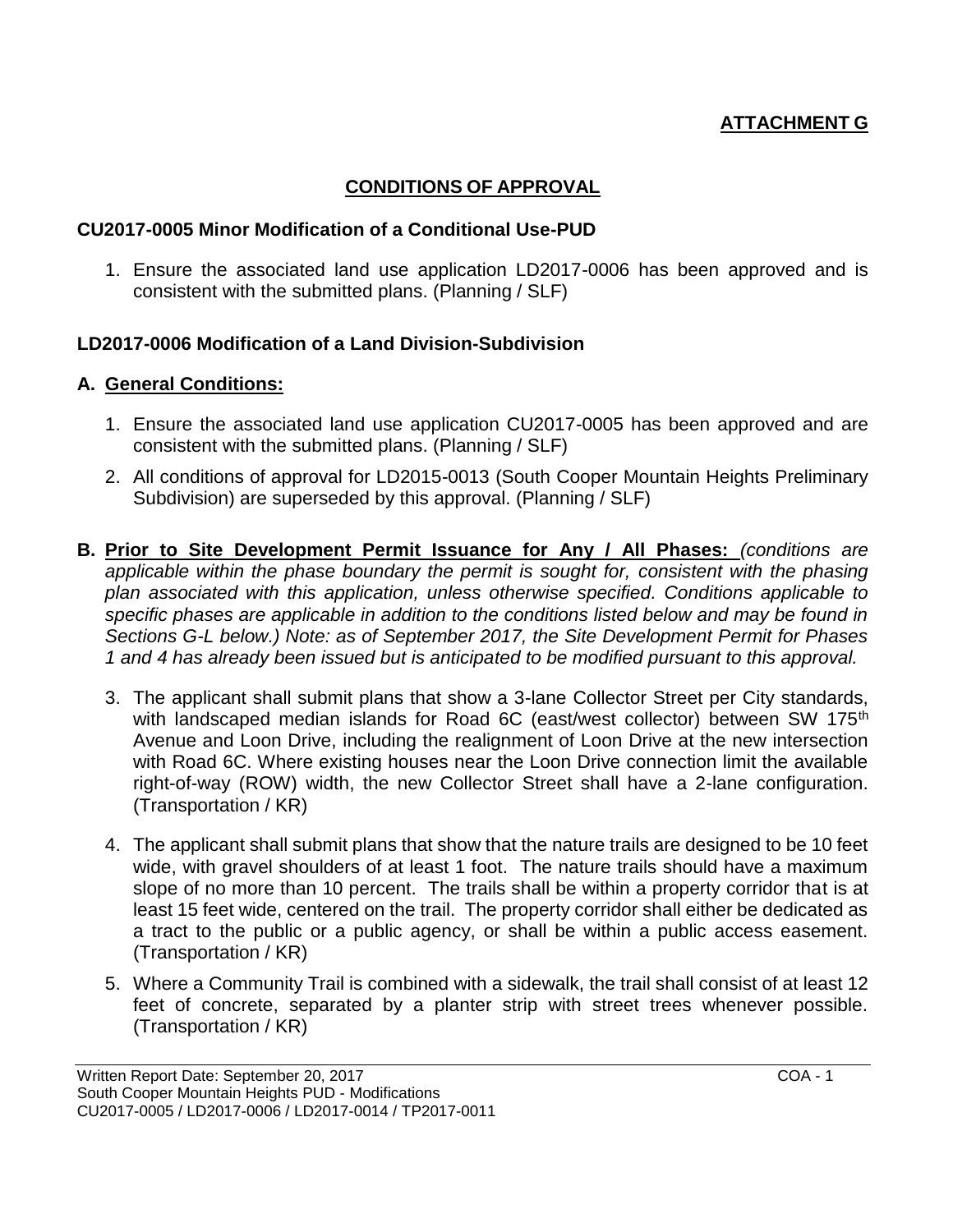- 6. The applicant shall submit plans that show that the following streets are constructed to the City's L1 standard: Street C, Street H, Street K, Street L, and Street P. (Transportation / KR)
- 7. The applicant shall make all arrangements necessary to allow for the substantial completion of the permitted public water, storm and sanitary sewer improvements in SW 175<sup>th</sup> Avenue by the Beaverton School District for the new South Cooper Mountain High School, in addition to the Barrows Road Clean Water Services gravity sewer project, needed to serve this development as determined by the City Engineer. If at the time of a pending site development permit issuance for the first phase of the South Cooper Mountain Heights development and these necessary projects have not been substantially completed, then the approval of a final land division and plat recordation shall be delayed until all the critical public infrastructure referenced is in place, accepted by the City, and able to serve the South Cooper Mountain Heights development. (Site Development Div./JDD)
- 8. The applicant shall submit the required plans, application form, fee, and other items needed for a complete site development permit application per the applicable review checklist. (Site Development / JJD)
- 9. The applicant shall contract with a professional engineer to design and monitor the construction for any work governed by Beaverton Municipal Code 9.05.020, as set forth in Ordinance 4417 (City Engineering Design Manual and Standard Drawings), Beaverton Development Code (Ordinance 2050, 4010 +rev.), the Clean Water Services District Design and Construction Standards (June 2007, Resolution and Ordinance 2007-020), and the City Standard Agreement to Construct and Retain Design Professionals in Oregon. (Site Development / JJD)
- 10.The applicant shall submit a completed and executed City Standard Agreement to Construct Improvements and Retain Design Professional(s) Registered in Oregon. After the site development permit is issued, the City Engineer and the Planning Director must approve all revisions as set out in Ordinances 2050, 4010+rev., and 4417; however, any required land use action shall be final prior to City staff approval of the engineering plan revision and work commencing as revised. (Site Development / JJD)
- 11.The applicant shall have the ownership of the subject property guarantee all public improvements, site grading, storm water management (quality and quantity) facilities, Clean Water Services SPL (Service Provider Letter) required plantings, private streets, and common driveway paving by submittal of a City-approved security. The security approval by the City consists of a review by the City Attorney for form and the City Engineer for amount, equivalent to 100 percent or more of estimated construction costs. (Site Development / JJD)
- 12.The applicant shall submit any required off-site easements, executed and ready for recording, to the City after approval by the City Engineer for legal description of the area encumbered and City Attorney as to form. (Site Development / JJD)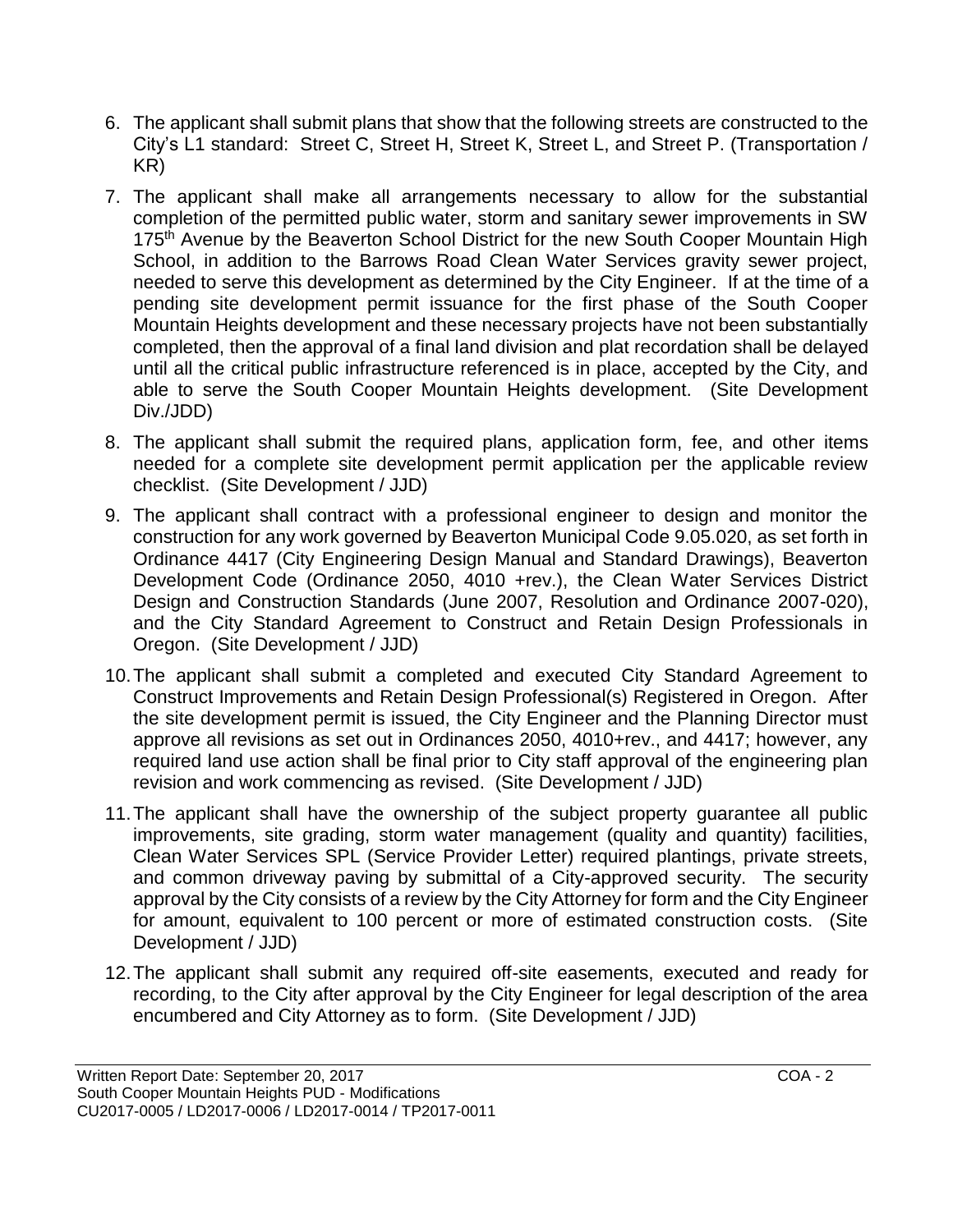- 13.The applicant shall submit to the City a copy of issued permits or other approvals needed from Washington County for work within, and/or construction access to, the 175<sup>th</sup> Avenue and Scholls Ferry Road right of ways. (Site Development / JJD)
- 14.The applicant shall submit a copy of issued permits or other approvals as needed from the State of Oregon Division of State Lands and the United States Army Corps of Engineers (for work within or affecting a jurisdictional wetland). (Site Development / JJD)
- 15.The applicant shall have obtained the Tualatin Valley Fire and Rescue District Fire Marshal's approval of the site development plans as part of the City's plan review process. (Site Development / JJD)
- 16.The applicant shall have obtained approvals needed from the Clean Water Services District for storm system connections as a part of the City's plan review process. (Site Development / JJD)
- 17.The applicant shall provide a public utility plan for water provision as documented in the attached October 28, 2015, correspondence from David Winship, City Utilities Engineer, including a large telemetry-monitored pressure reducing valve station in the northwest corner of the development and a minimum 16 inch diameter water line crossing the development from Loon Drive to 175<sup>th</sup> Avenue within the proposed collector street. The project shall be eligible for a water system development charge credit equal to the estimated construction cost value of extra capacity improvements as determined and administered by the City Utilities Engineer. This condition is subject to revisions as approved by the City Engineer. (Site Development / JJD)
- 18.The applicant shall submit a completed 1200-C Permit (DEQ/CWS/City Erosion Control Joint Permit) application to the City. The applicant shall use the 2006 plan format per requirements for sites 5 acres or larger adopted by DEQ and Clean Water Services.(Site Development Div. /JJD)
- 19.The applicant shall provide final construction plans and a final drainage report, as generally outlined in the submitted preliminary drainage report (December 2015), demonstrating compliance with City storm detention requirements (per Section 330, of City Ordinance 4417) and with CWS Resolution and Order 2007-020 in regard to water quality treatment. However, it will need to be supplemented to include how the entire development proposal including Phase 1 will meet the SLOPES V requirement for stormwater management. (Site Development / JJD)
- 20.The applicant shall provide final grading plans with a detailed drainage analysis of the subject site by a professional engineer meeting the standards set by the City Engineer. The analysis shall identify all contributing drainage areas and plumbing systems on and adjacent to the site with the site development permit application. The analysis shall also delineate all areas on the site that are inundated during a 100-year storm event, including the safe overflow conveyance from proposed constructed stormwater management facilities. On all plan sheets that show grading and elevations, the 100 year inundation level shall be identified. (Site Development / JJD)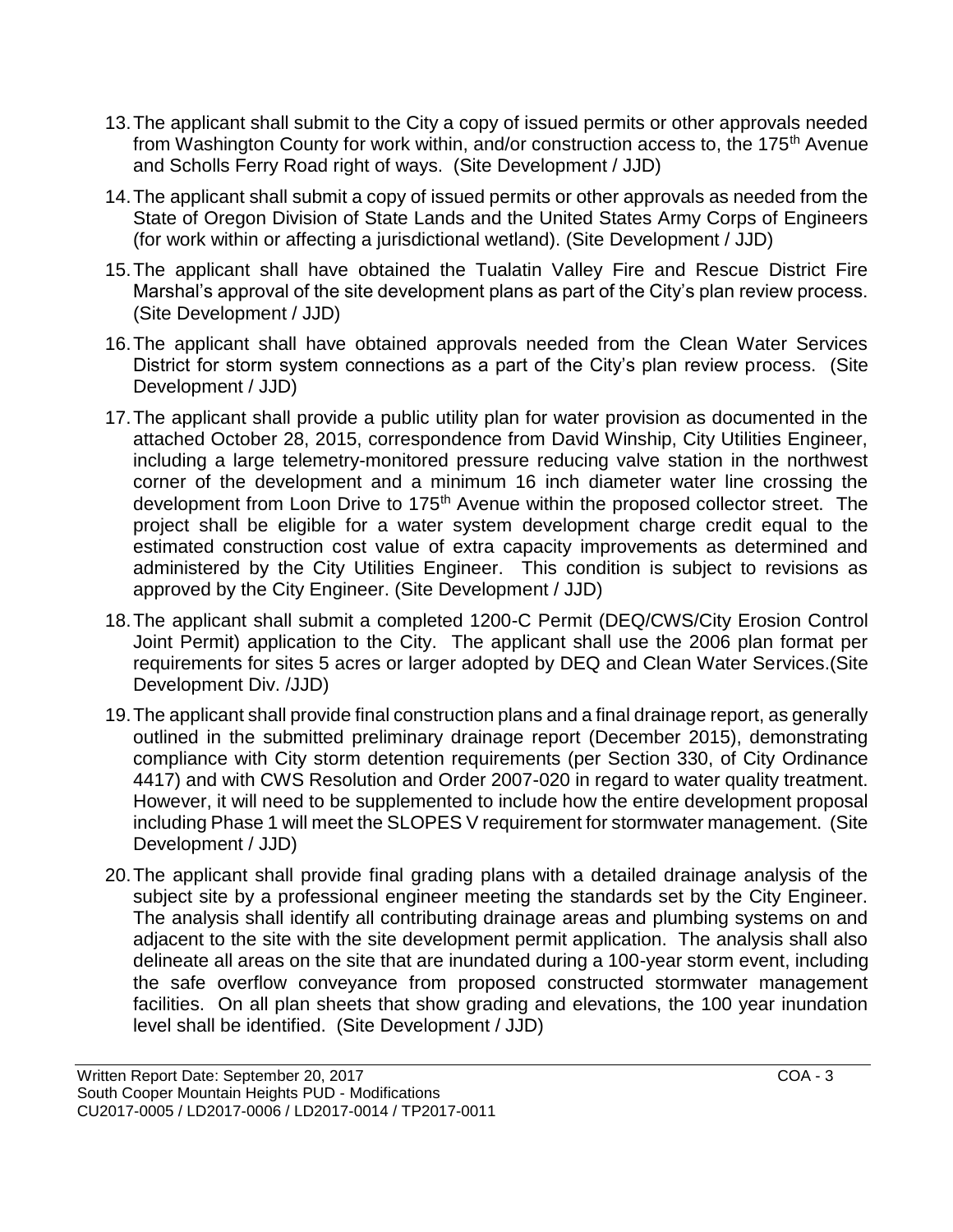- 21.The applicant shall provide construction plans that show how each lot will be independently served by utility systems as required by the City Engineer and City Building Official per City standards. Any extra-capacity water and storm water facility improvements, as defined and determined by the City Utilities Engineer, shall be eligible for system development charge credits to be assigned to lots within the subdivision. All site sewer (storm and sanitary) plumbing that serves more than one lot, or crosses onto another lot, shall be considered a public system and shall be constructed to the requirements of the City Engineer. (Site Development / JJD)
- 22.The applicant shall submit a revised grading plan showing that each lot or adjacent residential property has a minimum building pad elevation that is at least one foot higher than the maximum possible high water elevation (emergency overflow) of the storm water management facilities. Additionally, a minimum finished floor elevation that is at least three feet higher than the maximum possible high water elevation shall be established for each new building lot and documented on the plans. This land-use approval shall provide for minor grade changes less than four vertical feet variance to comply with this condition without additional land-use applications, as determined by the City Engineer and City Planning Director. (Site Development / JJD)
- 23.The applicant shall submit a design for the retaining walls surrounding, adjacent, and within storm water quality facilities designed by a civil engineer or structural engineer for the expected hydrological conditions. These retaining walls shall be watertight for all areas of earthen fill or where deemed necessary by the City Engineer. Additionally, these walls shall be designed as poured-in-place, reinforced, 4000 PSI, portland cement concrete with cobblestone face texturing, or a City Engineer approved equivalent, and with minimum 18 inch wide, 4-inch thick, cap on the top of the stem of each wall. (Site Development / JJD)
- 24.The plans shall show access for a maintenance vehicle within 6-feet from the front, or within 15-feet from the side of a vehicle to all storm control structures unless otherwise specifically approved by the City Engineer. A direct walking route to the structures in the pond area shall be no steeper than 4 (horizontal) to 1 (vertical) slope. This direct route shall be a minimum of 6-feet wide and have a surface consisting of the equivalent of 3 inches of crushed rock (to allow walking access in winter) and vegetation shall allow easy access. This direct access route shall be delineated on the plans. (Site Development / JJD)
- 25.The applicant shall submit a geotechnical and geo-environmental report with the site development permit application for review and approval by the City Engineer. The report shall include an assessment of the soil and any ground/surface water issues, slope stability, and recommended construction methods. It shall be prepared by a professional engineer or registered geologist to the specifications of the City Engineer. (Site Development / JJD)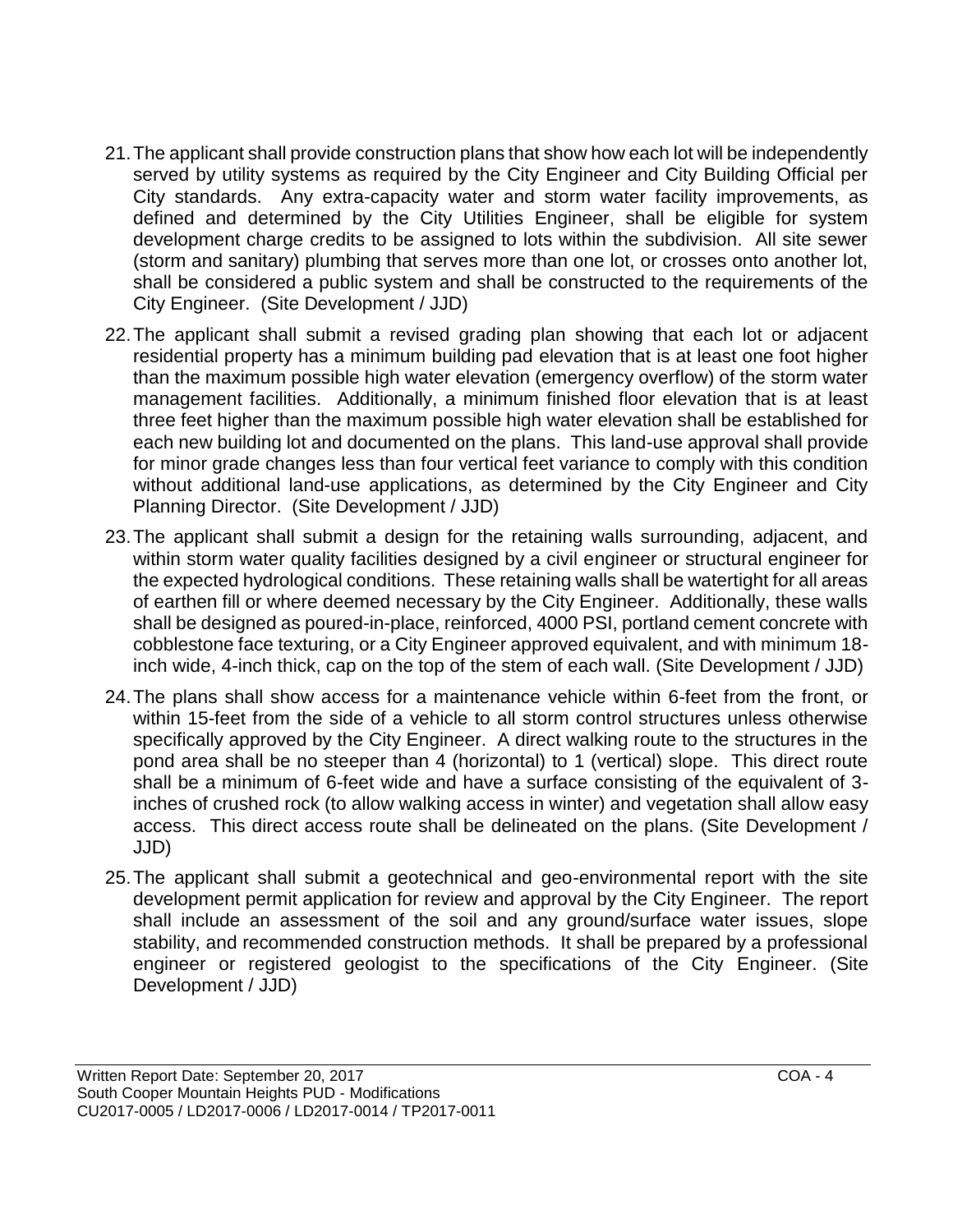- 26.The applicant shall submit to the City a certified impervious surface determination of the proposed project's net new impervious area proposed for any common areas and private streets prepared by the applicant's engineer, architect, or surveyor. The certification shall consist of an analysis and calculations determining the square footage of all impervious surfaces as a total for the common areas and private streets. In addition, specific types of impervious area totals, in square feet, shall be given for parking areas and driveways, sidewalk and pedestrian areas, and any gravel surfaces. Calculations shall also indicate the square footage of pre-existing impervious surface, the new impervious surface area created, and total final impervious surface area on the entire site and individual lots/tracts. (Site Development / JJD)
- 27.The applicant shall pay a storm water system development charge (overall system conveyance) for the net new impervious area proposed for any common areas or private streets. (Site Development / JJD)
- 28.The applicant shall make provisions for installation of all mandated erosion control measures to achieve City inspector approval at least 24 hours prior to call for foundation footing form inspection from the Building Division. (Site Development / JJD)
- 29.The applicant shall provide plans for street lights (Illumination levels to be evaluated per City Design Manual, Option C requirements unless otherwise approved by the City Public Works Director) and for the placement of underground utility lines along street frontages, within the site, and for services to the proposed new development. If existing utility poles along existing street frontages must be moved to accommodate the proposed improvements, the affected lines must be either undergrounded or a fee in lieu of undergrounding paid per Section 60.65 of the Development Code. (Site Development / JJD)
- 30.The applicant shall provide plans showing a City standard commercial driveway apron at the intersection of any private, common driveway and a public street. (Site Development / JJD)
- 31.The applicant shall provide plan showing trails are designed consistent with Tualatin Hills Park & Recreation District (THPRD) Functional Plan standards, as applicable. (Planning / SLF & TG)
- 32.The applicant shall provide certification from a registered professional engineer that adequate sight distance exists in both directions (or can be obtained pursuant to specific improvements) at both public street connections, Road 6C and Street F, to SW 175<sup>th</sup> Avenue prior to commencing any site preparation activities. These sight distance measurements should account for ROW dedication. (Transportation / KR)
- 33.The applicant shall provide plans showing extension of the purple pipe, non-potable water system, as approved by the City Engineer. (Engineering, DW)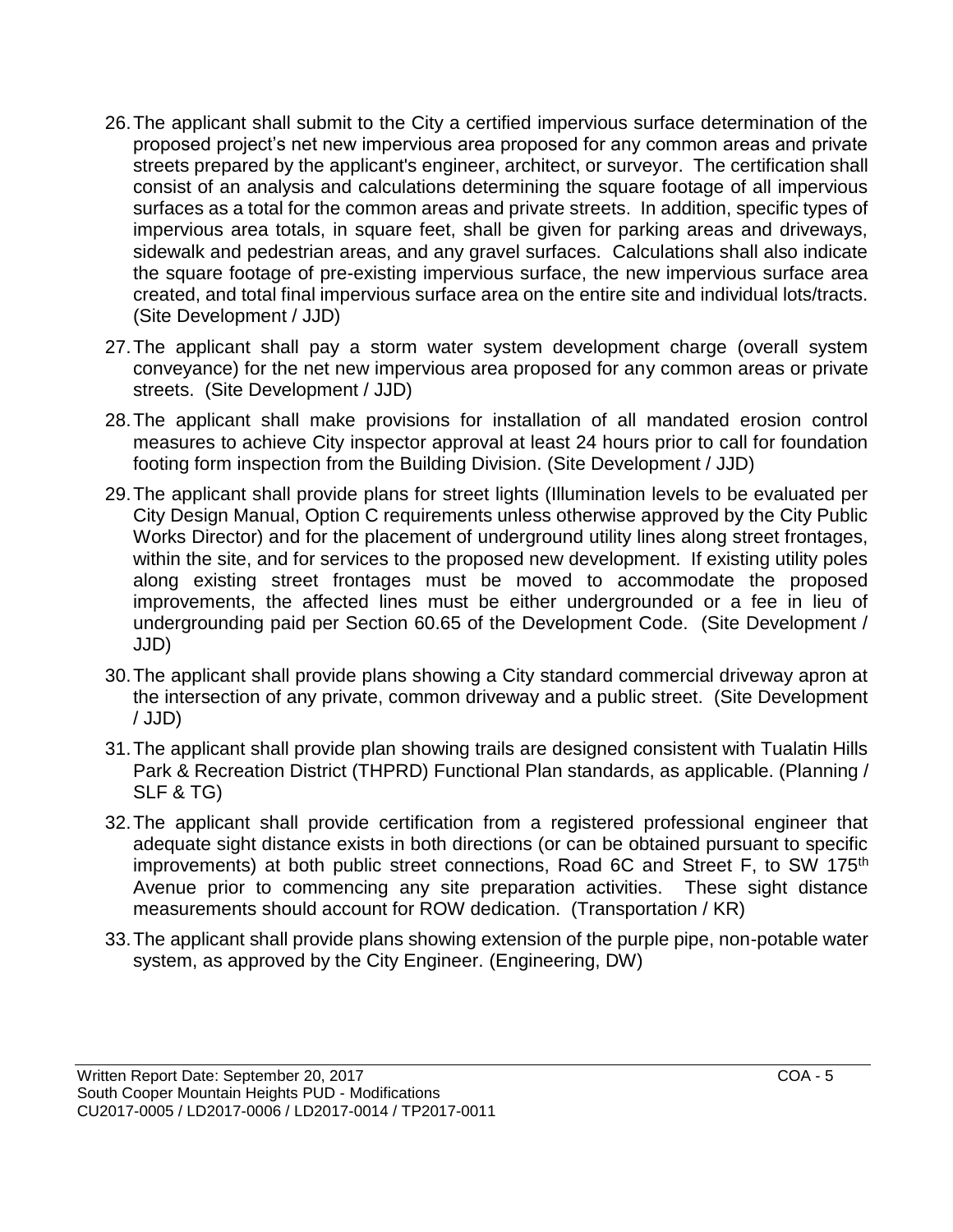- **C. Prior to Recording of a Plat for Any/All Phases:** *(conditions are applicable within the phase boundary the permit is sought for, consistent with the phasing plan associated with this application unless otherwise specified. Conditions applicable to specific phases are applicable in addition to the conditions listed below and may be found in Sections G-L below.)*
	- 34.The applicant shall dedicate an easement to the city for a public water line that extends from the planned water line connection at the Prentice property (tax lot 1S131DD01500) west to SW 175th Avenue. The easement shall be 20 feet wide and located generally along the northern boundary of Dyches property (tax lot 2S10600000103) and West Hills property (tax lot 2S106AB00100) or their successors, consistent with the South Cooper Mountain Water System Concept Plan dated 9/11/2017. The applicant shall also grant a 10-foot-wide temporary construction easement, with a minimum duration of 12 months from the start of construction, to run adjacent to the south of the dedicated water line easement; and the applicant shall grant a 10-foot wide temporary access easement on Tax Lot 100, east of the creek, from the constructed Road 6C to the northern most property line of Tax Lot 100; or, the applicant shall grant a 10-foot wide temporary construction access to run adjacent to the south of the dedicated water line easement to SW Oystercatcher via Street T to Street O and south across Road 6C.
	- 35.The applicant shall submit to the City a copy of the CC&Rs that provide for the maintenance of the private common open space, including all the trails, pathways, and walkways. (Transportation / KR)
	- 36.The applicant shall have commenced construction of the site development improvements to provide minimum critical public services to each proposed lot (access graded, cored and rocked; wet utilities installed) as determined by the City Engineer and to allow for verification that the location and width of proposed rights of way and easements are adequate for the completed infrastructure, per adopted City standards. (Site Development / JJD)
	- 37.The applicant shall show granting of any required on-site easements on the subdivision plat, along with plat notes as approved by the City Engineer for area encumbered and County Surveyor as to form and nomenclature. All public storm water facility tracts shall be conveyed to the City of Beaverton by means of the plat. The applicant's engineer or surveyor shall verify all pre-existing and proposed easements are of sufficient width to meet current City standards in relation to the physical location of existing site improvements. (Site Development / JJD)
	- 38.The applicant shall show the granting of public easements over the entirety of all trails and pedestrian connections shown on the applicants approved plans. (Planning / SLF)
	- 39.The applicant shall demonstrate that all lots meet ordinance standards for lot size, dimension and frontage, as approved. The final plat shall be fully dimensioned and indicate the square footage of each lot, include all yard setbacks. (Planning / SLF)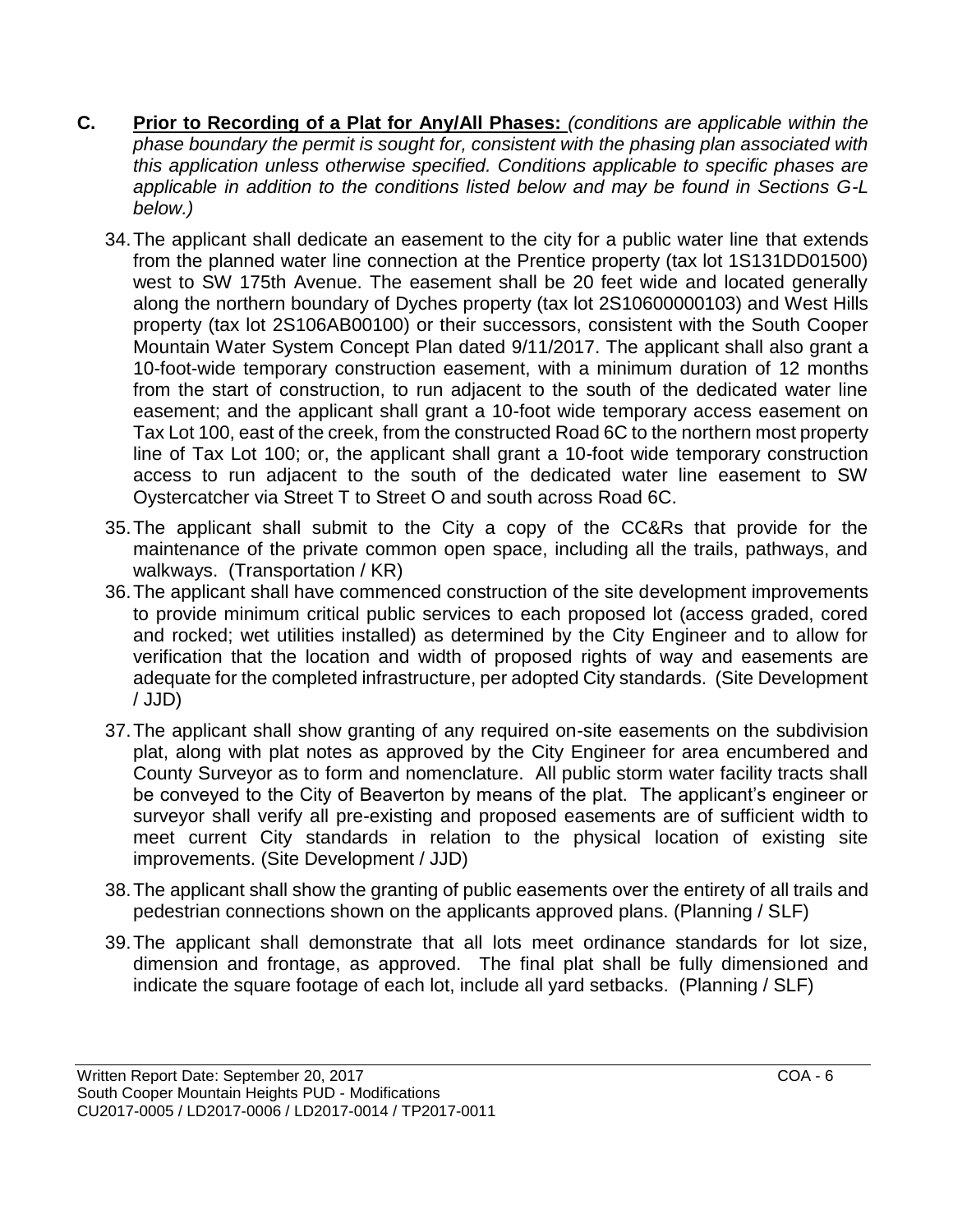- 40.The applicant shall provide written assurance to the Planning Division that each and every lot is buildable without variance under City Ordinances effective as of the date of preliminary plat approval. Tracts and other parcels not proposed for development shall also be listed with a statement of their purpose. (Planning / SLF)
- 41.The applicant shall pay all City liens, taxes and assessments or apportion to individual lots. Any liens, taxes and assessments levied by Washington County shall be paid to them according to their procedures. (Planning / SLF)
- 42.The applicant shall submit a completed Land Division Agreement form to provide assurance that all the conditions of approval shall be met and that the development will be constructed in accordance with City requirements. (Planning / SLF)
- 43.The applicant shall submit a Final Land Division Application. In accordance with Section 50.90 of the Development Code, submittal of a complete final land division application shall be made within 24 months after preliminary plat approval, unless a time extension is approved. (Planning / SLF)
- 44.The applicant shall identify all improvements within tracts and public rights-of-ways and specify the maintenance responsibilities of those improvements. (Planning / SLF)
- 45.The applicant shall provide a street name plan shown on the proposed plat consistent with the City's Street Name Plan. Street name signs shall not be installed prior to final plat approval. (Planning / SLF)
- 46.The HOA shall be responsible for maintenance of all tracts unless said tract is transferred to a public agency for maintenance or ownership. The plat shall specify maintenance responsibilities of each tract. (Planning / SLF)
- 47.The applicant shall submit a complete site development permit application and obtain the issuance of site development permit from the Site Development Division. (Site Development / JJD)
- 48.The applicant shall have substantially completed the site development improvements as determined by the City Engineer, including streetlights being fully functional. (Site Development / JJD)
- 49.The applicant shall have placed underground all existing overhead utilities and any new utility service lines within the project and along any existing street frontage, as determined at site development permit issuance. (Site Development / JJD)
- 50.The applicant shall have constructed all sidewalks and walkways, except for those specifically authorized by the City to be deferred until after the construction of the adjacent home(s) has been completed. (Transportation / KR)
- 51.The applicant shall have completed the construction of each street, with at least the first lift of asphalt in place. The final lift of asphalt is to be completed prior to issuance of the first building permits (excluding any model homes) for the affected phase. (Transportation / KR)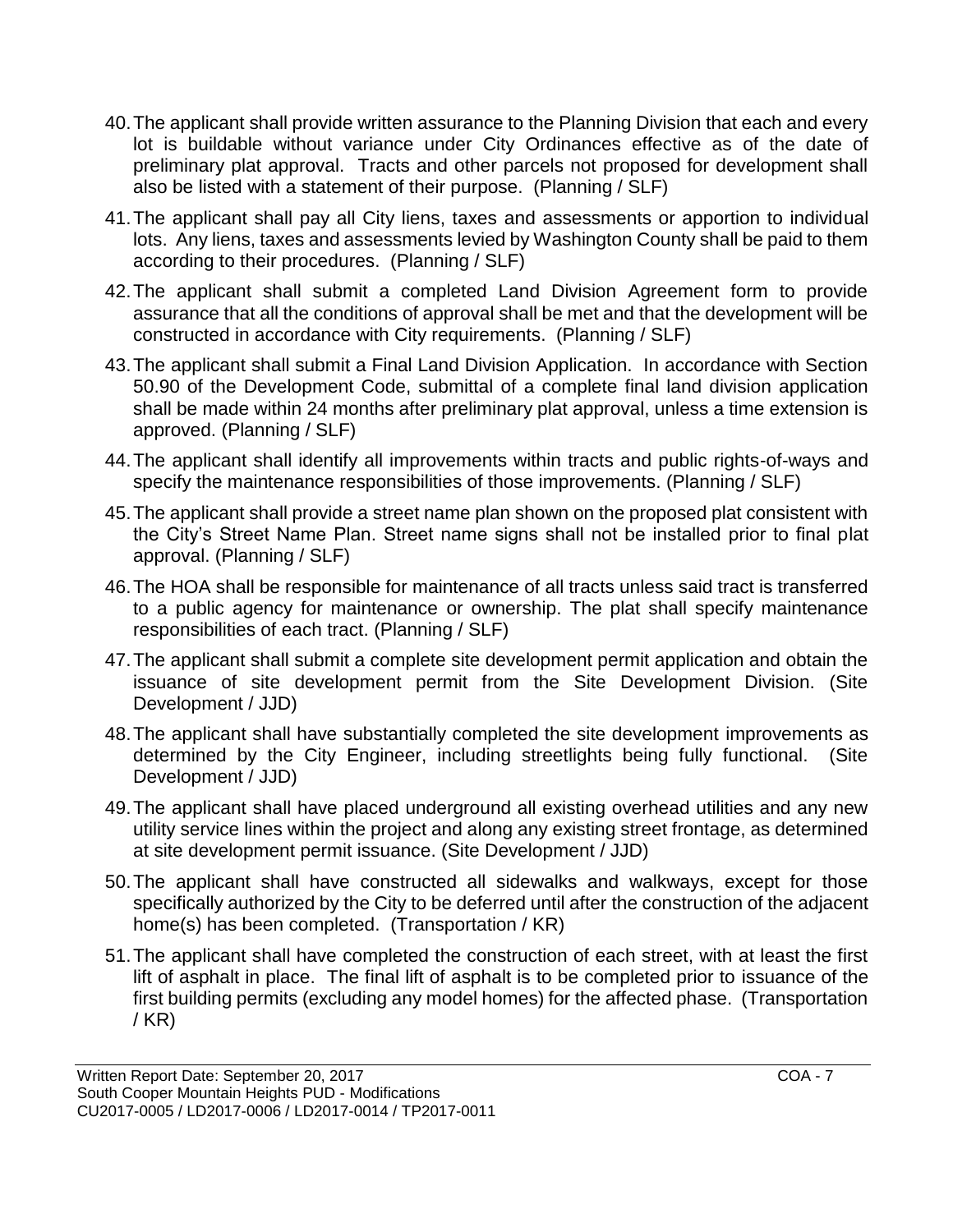- 52.The applicant shall have paid to Washington County—and provided proof of payment to the City—the pro rata share of the cost to mitigate the safety and performance issues with the intersection of SW 175<sup>th</sup> Avenue and SW Kemmer Road. (The total amount for all phases is \$216,808, with the proportional splits for each phase detailed below.) (Transportation / KR)
- 53.For the single family phases, the applicant shall pay the City's street tree planting fee for the street trees within that phase. Currently, the fee is \$200 per tree, with one tree on each side of the street required per 30 lineal feet of street frontage. For the attached dwelling phases, the applicant shall install the street trees as approved through the Design Review process. (The total amount of the street tree fee is \$180,000, with the amounts for each phase detailed below.) (Transportation / KR)
- 54.The applicant shall record a pedestrian and bicycle access easement across all public walkways. (Transportation / KR)
- 55.The applicant shall sign a waiver of remonstrance to the formation of a local improvement district to provide water service to properties in the South Cooper Mountain Community Plan Area.
- **D. Prior to Building Permit Issuance of the First Dwelling of Each Phase, the Applicant Shall:** *(conditions are applicable within the phase boundary the permit is sought for, consistent with the phasing plan associated with this application unless otherwise specified. Conditions applicable to specific phases are applicable in addition to the conditions listed below and may be found in Sections G-L below.)*
	- 56.The applicant shall pay a storm water system development charge (overall system conveyance). (Site Development / JJD)
	- 57.Have completed the final lift of asphalt on all streets required to be constructed with the phase with the exception of a model home agreement. (Transportation / KR)

## **E. Prior to Final Inspection of any Building Permit, the Applicant Shall:**

- 58.Prior to occupancy (Final Permit Inspection) of the first residential unit in each phase, not including model homes, the applicant shall have completed construction of the main elements of the pedestrian trail system located in said phase, including the pedestrian connections to SW 175th Avenue from the Local Streets and the pedestrian connection to SW Scholls Ferry Road west of the natural resource area. The pedestrian circulation system may be expanded and extended with future phases of development to improve pedestrian connectivity. (Transportation / KR)
- 59.Prior to occupancy of any new dwelling unit, the applicant shall submit final certification of adequate sight distance in accordance with County Code, prepared and stamped by a registered professional engineer. (Transportation / KR).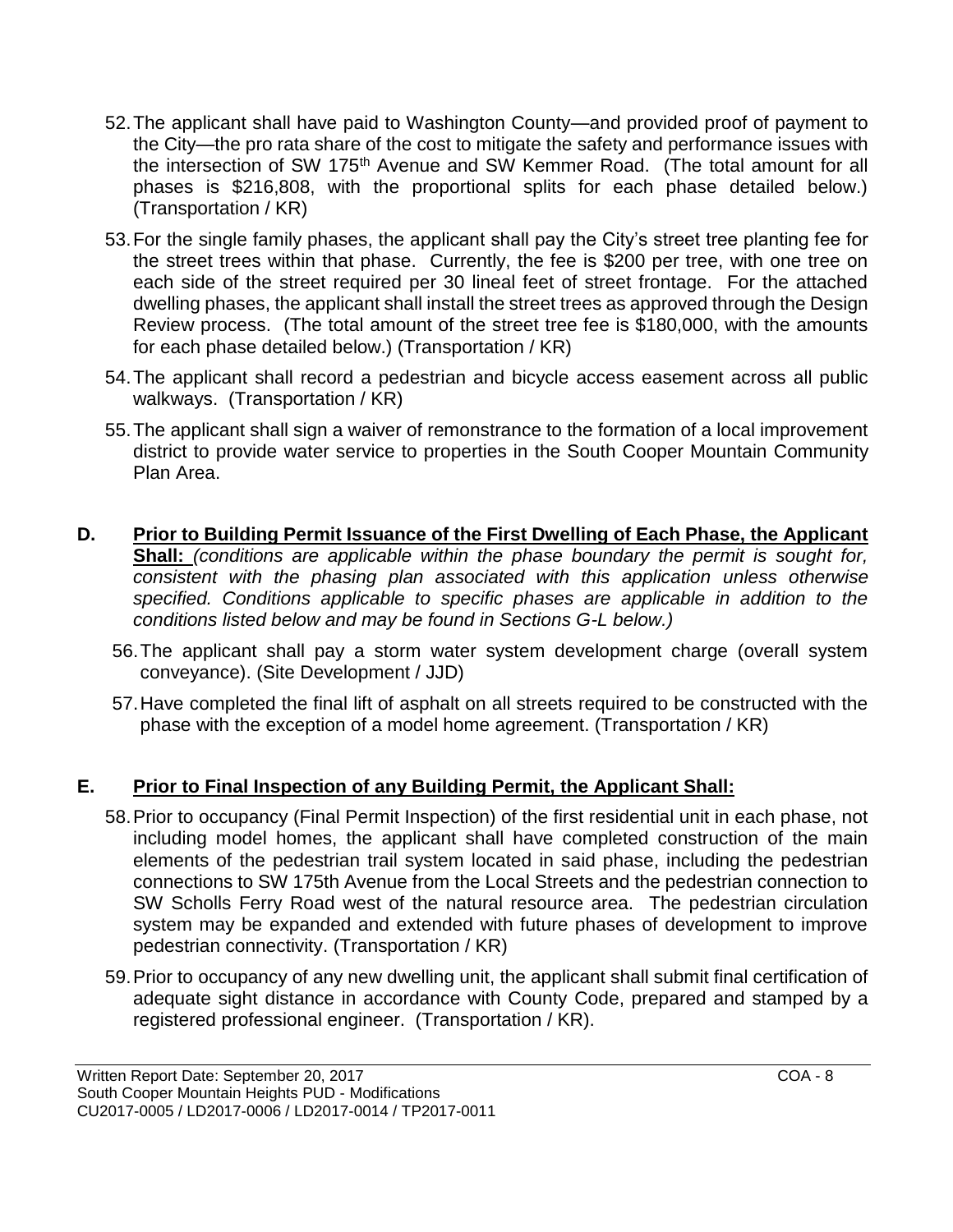- 60.Install or replace, to City specifications, all sidewalks, curb ramps and driveway aprons which are missing, damaged, deteriorated, or removed by construction along the house frontage. (Site Development / JJD)
- 61.Have the landscaping completely installed or provide for erosion control measures around any disturbed or exposed areas per Clean Water Services standards. (Site Development / JJD)
- *F.* **Prior to Release of the Performance Security:** *(conditions are applicable within the phase boundary the permit is sought for, consistent with the phasing plan associated with this application. Conditions applicable to specific phases are applicable in addition to the conditions listed below and may be found in Sections G-L below.)*
	- 62.The applicant shall have completed the site development improvements as determined by the City Engineer and met all outstanding conditions of approval as determined by the City Engineer and Planning Director. Additionally, the applicant and professional(s) of record shall have met all obligations under the City Standard Agreement to Construct Improvements and Retain Design Professional Registered in Oregon, as determined by the City Engineer. (Site Development / JJD)
	- 63.The applicant shall submit any required on-site easements not already dedicated on the subdivision plat, executed and ready for recording, to the City after approval by the City Engineer for area encumbered and City Attorney as to form. The applicant's engineer or surveyor shall verify all pre-existing and proposed easements are of sufficient width to meet City standards. (Site Development / JJD)
	- 64.The applicant shall provide an additional performance security for 100 percent of the cost of plants, planting materials, and any maintenance labor (including irrigation) necessary to achieve establishment of the vegetation within the construction disturbed or sediment affected areas surrounding or within the surface water quality facility, vegetated corridor, and the common use areas, as determined by the City Engineer. If the plants are not well established (as determined by the City Engineer) within a period of two years from the date of substantial completion, a plan shall be submitted by the engineer of record and landscape architect (or wetland biologist) that documents any needed remediation. The remediation plan shall be completely implemented and deemed satisfactory by the City prior to release of the security. (Site Development / JJD)
	- 65.Ensure all landscape areas are served by an underground landscape irrigation system. For approved xeriscape (drought-tolerant) landscape designs and for the installation of native or riparian plantings, underground irrigation is not required provided that temporary above-ground irrigation is provided for the establishment period. (Planning / SF)
	- 66.The applicant shall have completed all vegetated corridor mitigation area plantings within the phase area. (Planning/ SLF)
	- 67.All pedestrian pathways and trails shall be completed in their entirety within the phase area. (Planning / SLF)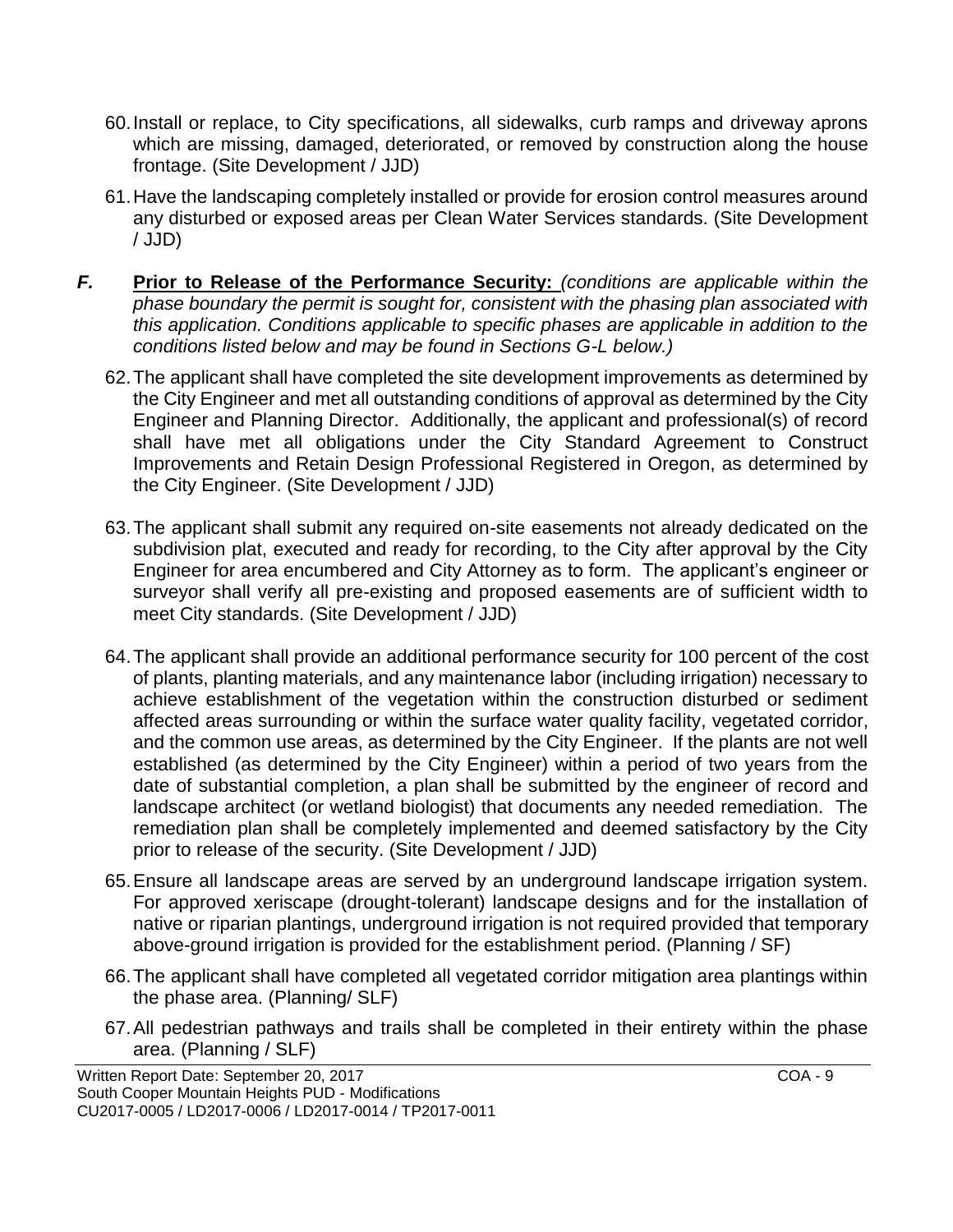**G. Phase 1 Specific Conditions of Approval:** *Note: as of September 2017, the Site Development Permits for Phases 1 and 4 have already been issued and are anticipated to be modified pursuant to this approval.* 

## **Prior to Site Development Permit Issuance**

- 68.The applicant shall provide a plan showing that Street A will have emergency access onto SW 175<sup>th</sup> Avenue. The access shall have a gate (installed and maintained by the applicant and/or HOA) with a Knox box lock and drivable landscaping or paving materials. (TVF&R / JF)
- 69.The applicant shall provide a revised public utility plan for sanitary sewer that extends the minimum 12-inch diameter sewer guaranteed by the Beaverton School District northward within 175th Avenue to the northernmost point along the South Cooper Mountain Height's development frontage. This is as per the City of Beaverton South Cooper Mountain Sewer Master Plan requirement and is the alternate plan for sanitary sewer described in the application narrative within the conclusion of the September 8, 2015, sanitary sewer phasing memo. (Site Development / JJD)
- 70.The applicant shall provide plans that show right-of-way dedication sufficient to provide a minimum of 51 feet from ROW centerline along the northern portion of the SW 175<sup>th</sup> Avenue frontage and a minimum of 59 feet from centerline along the southern portion of the site's SW 175<sup>th</sup> Ave. frontage. (Transportation / KR)
- 71.The applicant shall provide plans that show construction of the new east/west collector, (Road 6C) between SW 175th Ave and the eastern property line of Tax Lot 100 along with the corresponding segment of the multi-use pathway between SW 175th Ave and the eastern property line of Tax Lot 100. The multi-use pathway shall have a paved width of at least 12 feet and shall be separated by at least a 7.5-foot planter strip (measured from the face of the curb to the front of the sidewalk) wherever practicable. (Transportation / KR)
- 72.The applicant shall provide plans showing construction of a 6-foot sidewalk along the SW 175<sup>th</sup> Avenue frontage, with a buffered bike lane, from SW Scholls Ferry Road to Street A in the ultimate location, as shown on the Washington County and City of Beaverton Transportation System Plans, which matches the SW 175<sup>th</sup> Avenue cross-sections shown on the applicant's submitted plans. (Transportation / KR)
- 73.The applicant shall provide plans showing street lighting at the outer edge of the ultimate right-of-way of SW 175<sup>th</sup> Avenue to meet Washington County illumination standards. (Transportation / KR)
- 74.The applicant shall provide plans showing construction of the entirety of Streets A, B, C, D, E, F, I, J and V and Street 6C (Barrows) from 175<sup>th</sup> Avenue to the eastern property line of Tax Lot 100, including the drainage crossing.
- 75. The applicant shall provide plans showing construction of the approaches to SW 175<sup>th</sup> Avenue at Road 6C (Barrows), Street F, and the fire access for Street A.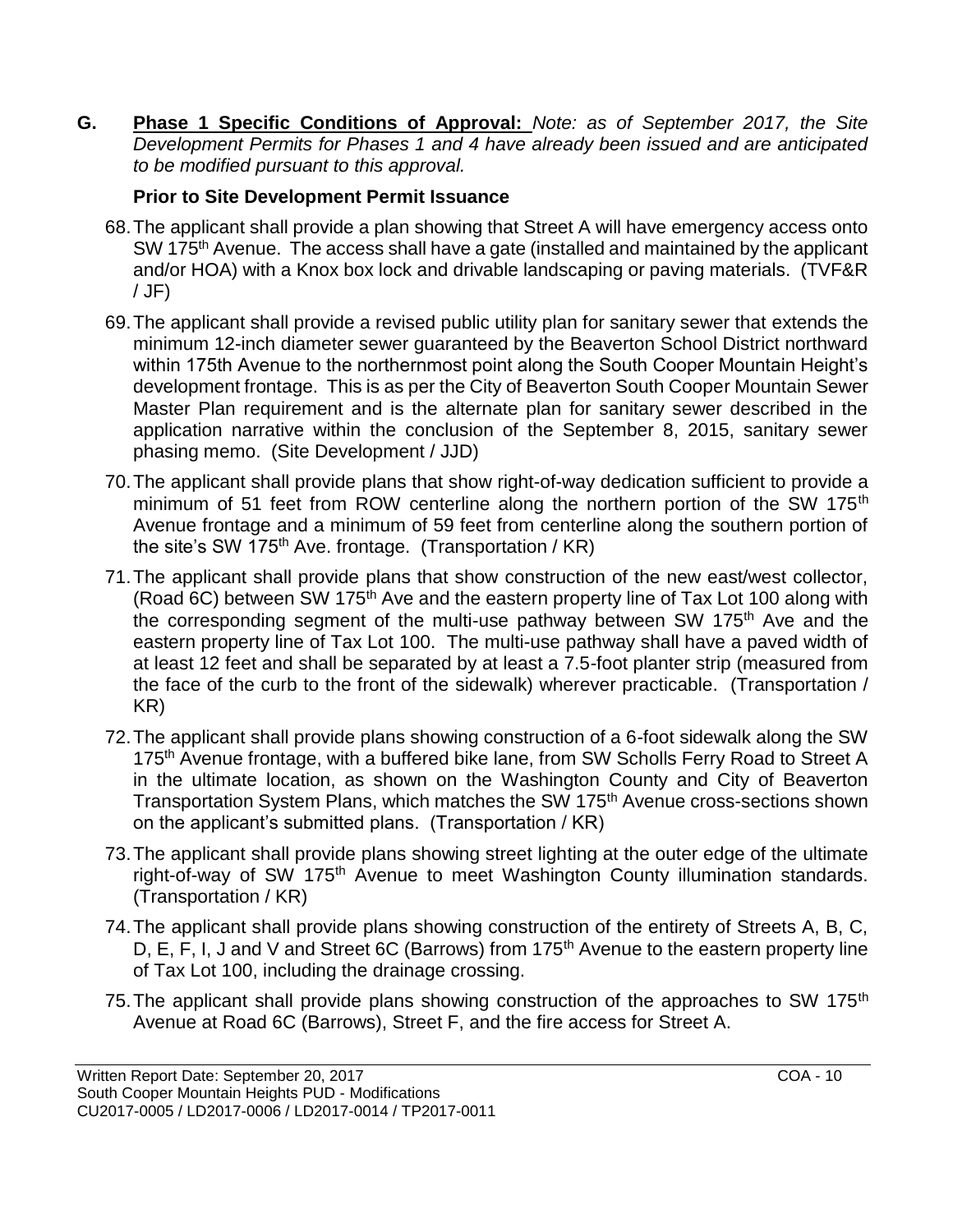- 76.The applicant shall provide plans showing construction of water, sewer, and storm services to serve each lot.
- 77.The applicant shall provide plans showing water service stubbed to the eastern property line of Tax Lot 100 within the right-of-way for Road 6C to tie into development of Tax Lot 103.
- 78.The applicant shall provide plans showing construction of the sanitary sewer connection to SW Scholls Ferry Road.
- 79.The applicant shall provide plans showing construction of stormwater facilities located within Tracts E, K, L and AA, including the stormwater line to Tract AA within the right-ofway of Street L.
- 80.The applicant shall provide plans showing extension of the purple pipe, non-potable water system through the site, including the construction of the PRV structure adjacent to Road 6C (Barrows).
- 81.The applicant shall provide plans showing pedestrian connections from the terminus of the following streets to SW 175<sup>th</sup> Avenue; E, V, B, and A.

## **Prior to Final Plat Approval**

- 82.The applicant shall pay a proportional share of the cost to improve the intersection of SW 175<sup>th</sup> Avenue and SW Kemmer Road to Washington County and provide proof of payment to the City of Beaverton. The Phase 1 share is \$37,942 (Transportation / KR).
- 83.The applicant shall pay the City's Street Tree Fee of \$63,200 for the street trees within Phase 1. (Transportation / KR)
- 84.The applicant shall demonstrate that the bid to construct the required improvements to SW 175<sup>th</sup> Avenue has been awarded by Washington County for the following improvements to SW 175<sup>th</sup> Avenue: a southbound left-turn lane at the Road 6C intersection with 100 feet of storage, and a southbound left-turn lane at the Street F/high school entrance intersection with 100 feet of storage. Alternatively, the applicant may construct these improvements. (Transportation / KR)
- 85.Unless previously completed by Washington County, the applicant shall construct halfstreet improvements to Washington County's A-2 (5-lane) Arterial Street Standards, modified to include Arterial Street planter strip and sidewalk to meet City of Beaverton standards, along the SW 175<sup>th</sup> Avenue frontage of Tax Lots 2S106AB 100 and 200 or all of their successors. If the County has these improvements included in a programmed and funded street improvement program at the time of Final Plat Approval for a subdivision of this property, the enforcement of this Condition of Approval shall be deferred until the completion of the County's street improvement project, provided that the street improvements are expected to be completed within 1 year of the Final Plat Approval. (Transportation / KR)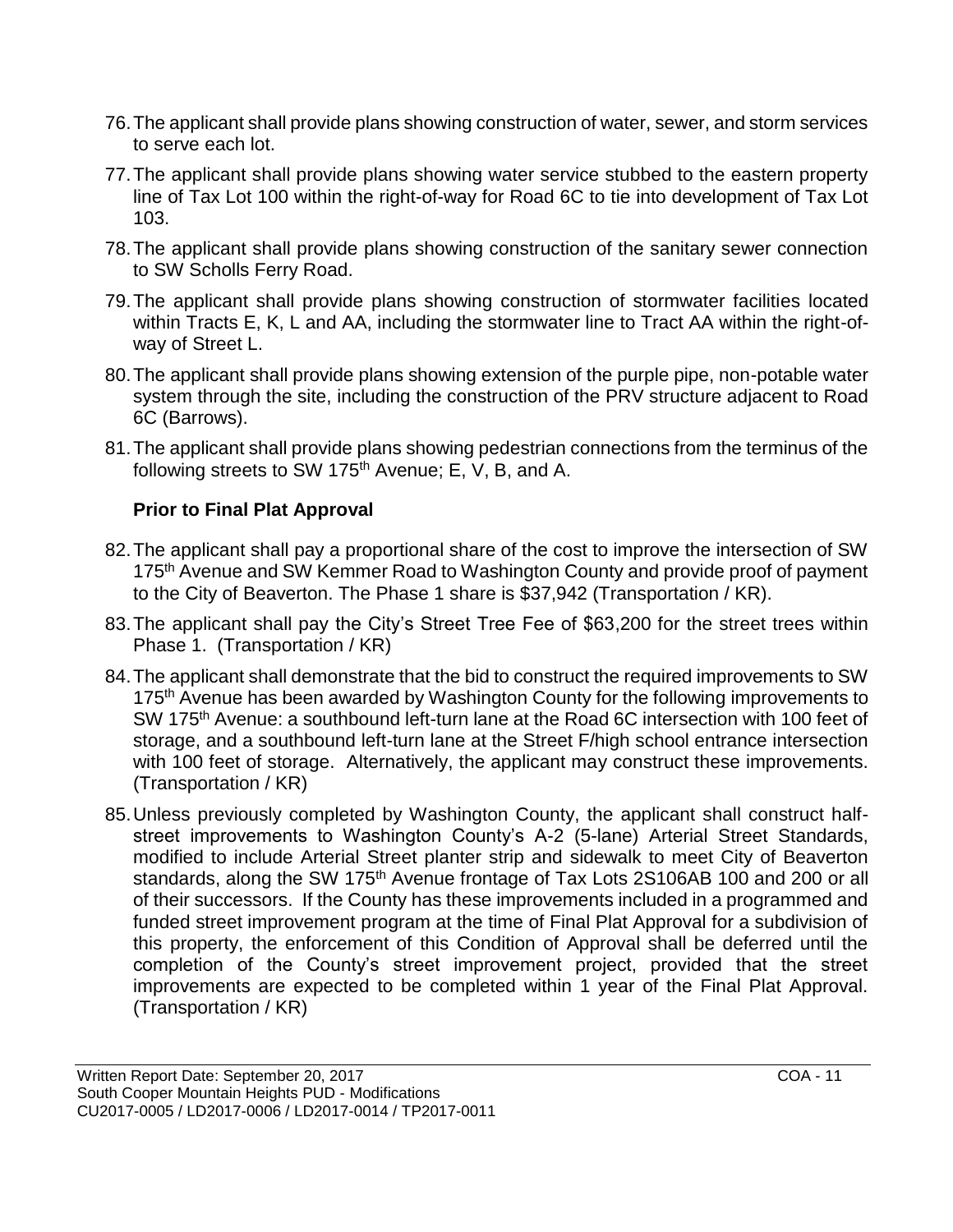- 86.The applicant shall coordinate with the Beaverton School District for the design and installation of the traffic signals for the SW 175<sup>th</sup> Avenue / SW Scholls Ferry Road and SW 175<sup>th</sup> Avenue / Street F intersections. (Transportation / KR)
- 87.All streets shall have a minimum of 1 lift of asphalt in place, with the exception of Street A west of the intersection of Street I to allow for future construction of the PRV installment for the high pressure water line.

## **H. Phase 2A Specific Conditions of Approval:**

## **Prior to Site Development Permit Issuance**

- 88.The applicant shall submit plans that show a pedestrian crossing at the southern terminus of the north-south pedestrian walkway with a Rectangular Rapid Flashing Beacon. (Transportation / KR)
- 89.The applicant shall submit plans that include a barricade and future street extension sign for the northwestern terminus of Street O which comply with all of the standards in the Engineering Design Manual. (Transportation / KR)
- 90.The applicant shall submit plans that show construction of the north-south community trail connection from Road 6C (east/west collector) to the northern property line of Tax Lot 103 and the pedestrian staircase from Road 6C to the northern edge of Phase 2A between lots 195 and 196. (Transportation / KR)
- 91.The applicant shall submit plans showing construction of the new east/west collector road, (Road 6C) between the intersection of Street F and Loon Drive, including the intersection of Road 6C with Loon Drive along with the corresponding segment of the 12-foot multi-use pathway, prior to final plat Approval of Phase II of the development. The pathway shall have a paved width of at least 12 feet and shall be separated by at least a 7.5-foot planter strip (measured from the face of the curb to the front of the sidewalk) wherever practicable. The intersection of Loon Drive and Road 6C shall have a marked crosswalk with Rectangular Rapid Flashing Beacons (Transportation / KR)
- 92.The applicant shall provide plans showing construction of the entirety of Streets O, P, Q, F, Street 6C (Barrows) from Loon Drive through the intersection of Street F, including the eastern and western drainage crossings, and Street T from O Street to the edge of Lots 190 and 191.
- 93. The Street F approach to SW 175<sup>th</sup> shall be constructed.
- 94.The applicant shall provide plans showing construction of water, sewer, and storm services to serve each lot.
- 95.The applicant shall provide plans showing water service stubbed to the western property line of Tax Lot 100 within the right-of-way for Road 6C and Street F.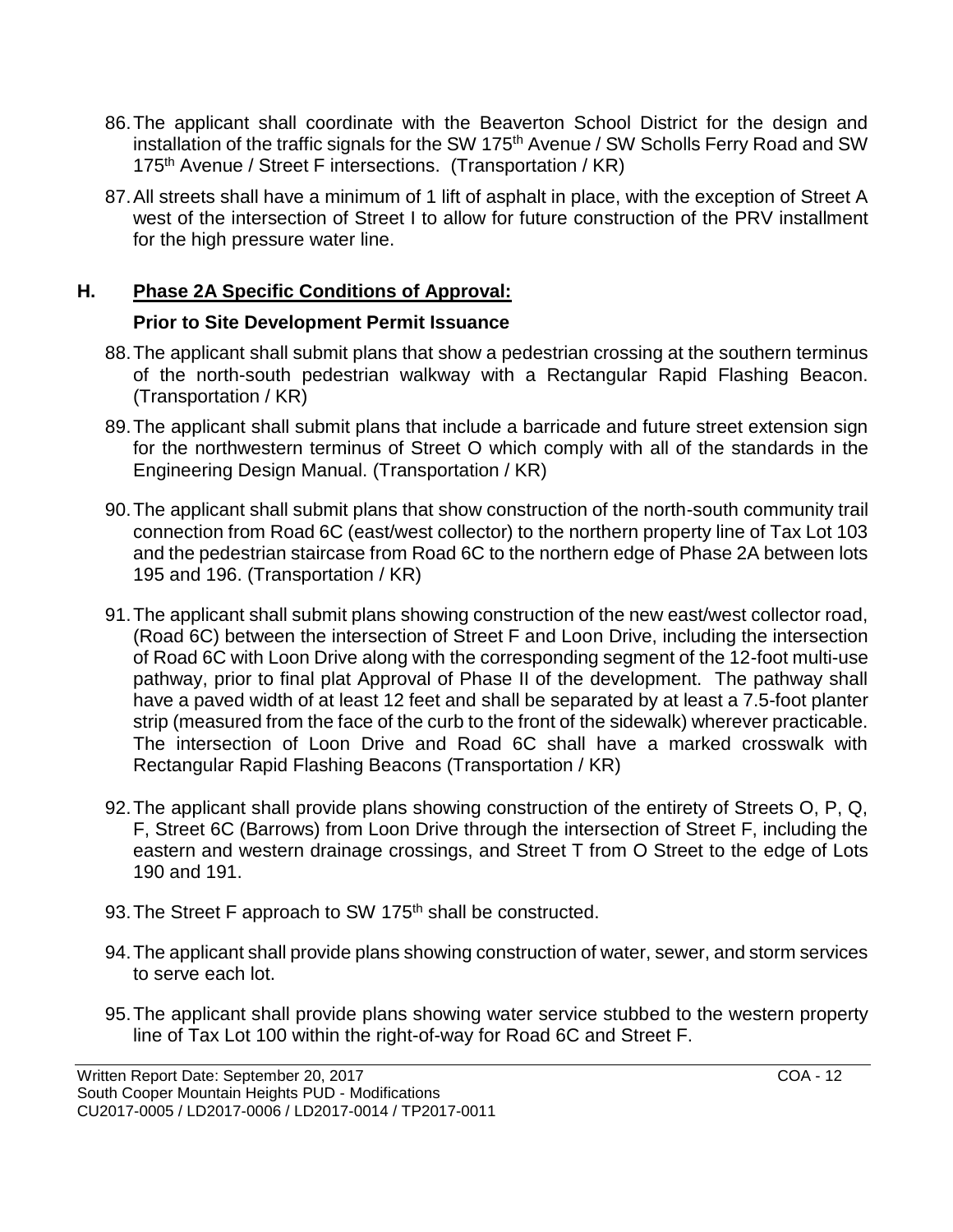- 96.The applicant shall provide plans showing construction of the sanitary sewer connection to SW Scholls Ferry Road through Phase 3.
- 97.The applicant shall provide plans showing construction of stormwater facilities located within Tracts K and T, including any needed stormwater lines to these tracts to serve the proposed phase.

## **Prior to Final Plat Approval**

- 98. The applicant shall construct a southbound left-turn lane on SW 175<sup>th</sup> Avenue at the Street F/high school entrance intersection with 100 feet of storage. (Transportation / KR)
- 99. The applicant shall have installed the barricade and future street extension sign for the northwestern terminus of Street O which comply with all of the standards in the Engineering Design Manual. (Transportation / KR)
- 100. The applicant shall pay a proportional share of the cost to improve the intersection of SW 175<sup>th</sup> Avenue and SW Kemmer Road to Washington County and provide proof of payment to the City of Beaverton. The Phase 2A share is \$26,017 (Transportation / KR).
- 101. The applicant shall pay the City's Street Tree Fee of \$57,800 for the street trees within Phase 2A. (Transportation / KR)
- 102. Unless previously completed by Washington County, the applicant shall construct halfstreet improvements to Washington County's A-2 (5-lane) Arterial Street Standards, modified to include Arterial Street planter strip and sidewalk to meet City of Beaverton standards, along the SW 175<sup>th</sup> Avenue frontage of Tax Lots 2S106AB 100 and 200 or all of their successors. If the County has these improvements included in a programmed and funded street improvement program at the time of Final Plat Approval for a subdivision of this property, the enforcement of this Condition of Approval shall be deferred until the completion of the County's street improvement project, provided that the street improvements are expected to be completed within 1 year of the Final Plat Approval. (Transportation / KR)
- 103. The applicant shall coordinate with the Beaverton School District for the design and installation of the traffic signals for the SW 175<sup>th</sup> Avenue / SW Scholls Ferry Road and SW 175<sup>th</sup> Avenue / Street F intersections. (Transportation / KR)

## **I. Phase 2B Specific Conditions of Approval:**

## **Prior to Site Development Permit Issuance**

104. The applicant shall submit plans that show a pedestrian crossing at the southern terminus of the north-south pedestrian walkway with a Rectangular Rapid Flashing Beacon. (Transportation / KR)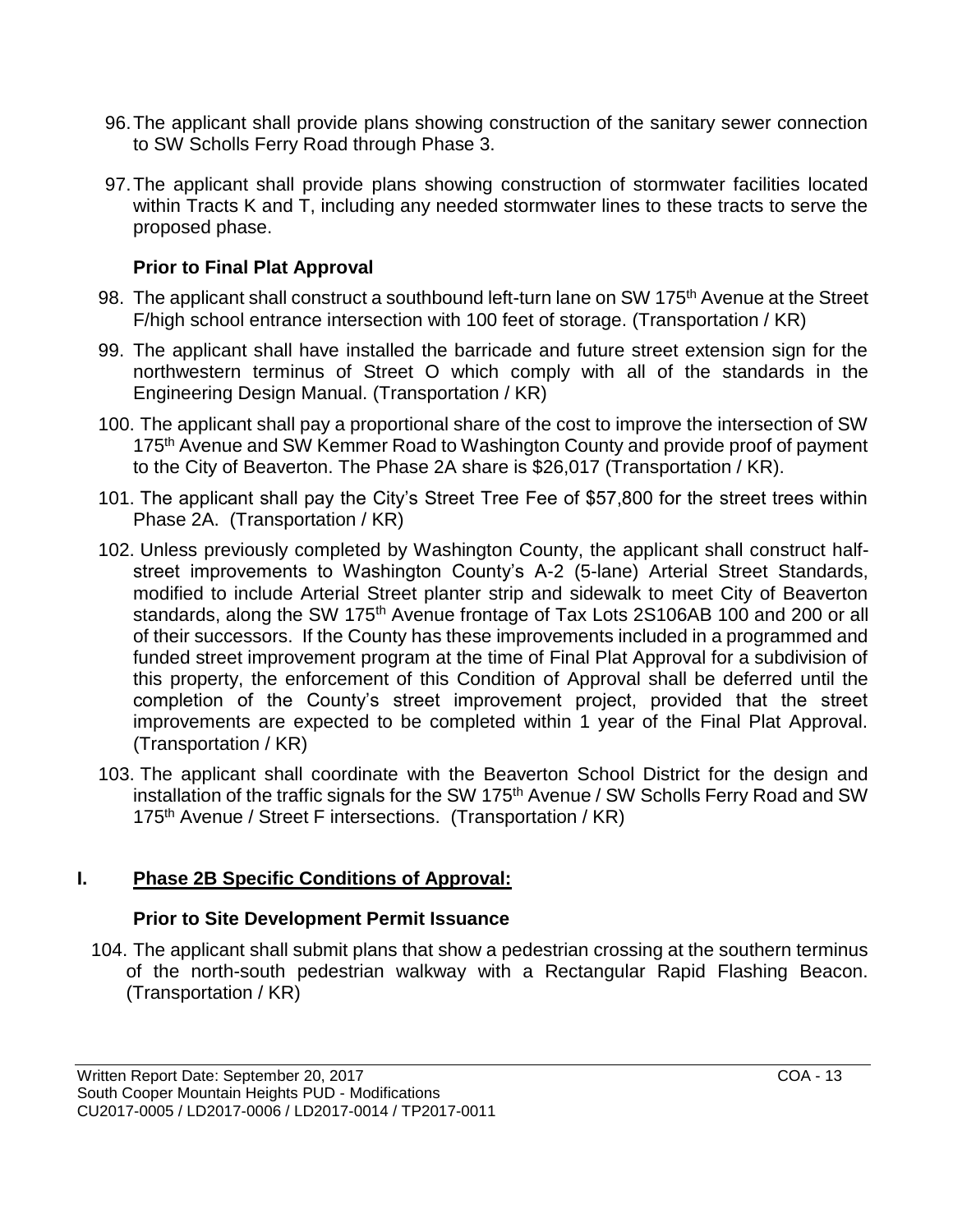- 105. The applicant shall submit plans that show construction of the pedestrian staircase within the phase 2B boundary. (Transportation / KR)
- 106. The applicant shall submit plans showing construction of the new east/west collector road, (Road 6C) between the intersection of Street F and Loon Drive, including the intersection of Road 6C with Loon Drive along with the corresponding segment of the 12-foot multi-use pathway, prior to final plat Approval of Phase II of the development. The pathway shall have a paved width of at least 12 feet and shall be separated by at least a 7.5-foot planter strip (measured from the face of the curb to the front of the sidewalk) wherever practicable. The intersection of Loon Drive and Road 6C shall have a marked crosswalk with Rectangular Rapid Flashing Beacons (Transportation / KR)
- 107. The Street F approach to SW 175<sup>th</sup> shall be constructed.
- 108. The applicant shall provide plans showing construction of water, sewer, and storm services to serve each lot.
- 109. The applicant shall provide plans showing water service stubbed to the western property line of Tax Lot 100 within the right-of-way for Road 6C and Street F.
- 110. The applicant shall provide plans showing construction of the sanitary sewer connection to SW Scholls Ferry Road through Phase 3.
- 111. The applicant shall provide plans showing construction of the entirety of Streets N, M, F, Street 6C (Barrows) from Loon Drive through the intersection of Street F, including the eastern and western drainage crossings, and Street T the southern edge of Lots 225 and 226 to the northern property line of Tax Lot 103.
- 112. The applicant shall provide plans showing construction of stormwater facilities located within Tracts K and T, including any needed stormwater lines to these tracts to serve the proposed phase.
- 113. The applicant shall submit plans showing the construction of the high pressure water line from the water service stub on the Prentice property to 175th Avenue, including the Pressure Reducing Valve (PRV) installation, as approved by the City Engineer.

## **Prior to Final Plat Approval**

- 114. The applicant shall construct a southbound left-turn lane on SW 175<sup>th</sup> Avenue at the Street F/high school entrance intersection with 100 feet of storage. (Transportation / KR)
- 115. The applicant shall pay a proportional share of the cost to improve the intersection of SW 175<sup>th</sup> Avenue and SW Kemmer Road to Washington County and provide proof of payment to the City of Beaverton. The Phase 2B share is \$23,632 (Transportation / KR).
- 116. The applicant shall pay the City's Street Tree Fee of \$36,200 for the street trees within Phase 2B. (Transportation / KR)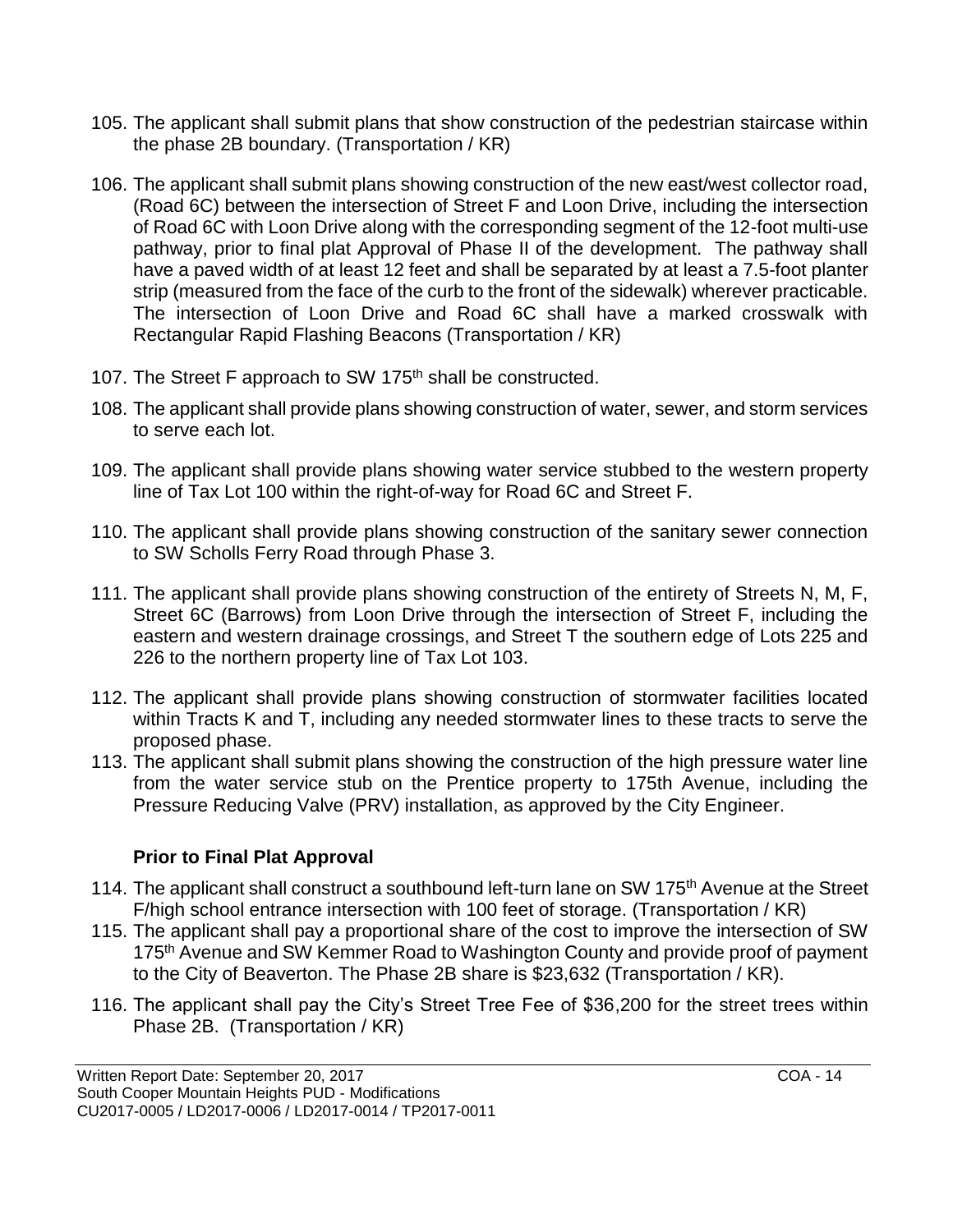- 117. Unless previously completed by Washington County, the applicant shall construct halfstreet improvements to Washington County's A-2 (5-lane) Arterial Street Standards, modified to include Arterial Street planter strip and sidewalk to meet City of Beaverton standards, along the SW 175<sup>th</sup> Avenue frontage of Tax lot 2S106AB 100 and 200 or all of its successors If the County has these improvements included in a programmed and funded street improvement program at the time of Final Plat Approval for a subdivision of this property, the enforcement of this Condition of Approval shall be deferred until the completion of the County's street improvement project, provided that the street improvements are expected to be completed within 1 year of the Final Plat Approval. (Transportation / KR)
- 118. The applicant shall coordinate with the Beaverton School District for the design and installation of the traffic signals for the SW 175<sup>th</sup> Avenue / SW Scholls Ferry Road and SW 175<sup>th</sup> Avenue / Street F intersections. (Transportation / KR)

## **Prior to Building Permit Issuance**

119. Due to having only a single fire department access, the applicant shall be required to provide/install fire sprinklers, complying with NFPA 13D, on lots 207-225 and lots 247-280. The fire sprinklers shall be shown on the approved building plans for each lot. (TVF&R & Planning)

## **J. Phase 3 Specific Conditions of Approval:**

## **Prior to Site Development Permit Issuance**

- 120. The applicant shall submit plans that show a pedestrian crossing at the southern terminus of the north-south pedestrian walkway with a Rectangular Rapid Flashing Beacon. (Transportation / KR)
- 121. The applicant shall submit plans that show construction of the north-south community trail connection from Churchill Forest to Road 6C, through Tract V. (Transportation / KR)
- 122. The applicant shall submit plans showing construction of the new east/west collector road, (Road 6C) between the western terminus of the intersection with Street O and Loon Drive, including the intersection of Road 6C with Loon Drive along with the corresponding segment of the 12-foot multi-use pathway, prior to final plat Approval of Phase II of the development. The pathway shall have a paved width of at least 12 feet and shall be separated by at least a 7.5-foot planter strip (measured from the face of the curb to the front of the sidewalk) wherever practicable. The intersection of Loon Drive and Road 6C shall have a marked crosswalk with Rectangular Rapid Flashing Beacons (Transportation / KR)
- 123. The applicant shall provide plans showing construction of water, sewer, and storm services to serve each lot.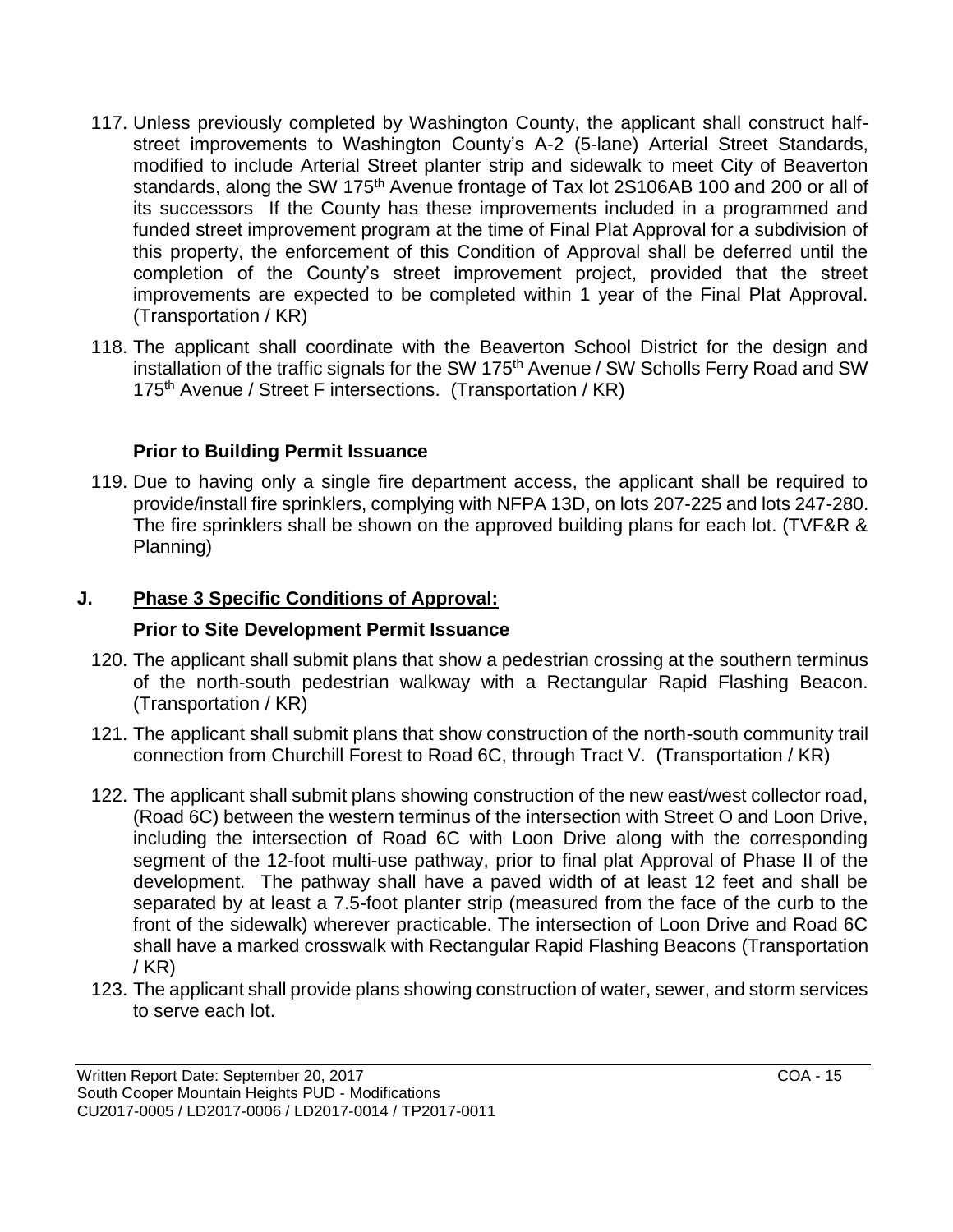- 124. The applicant shall provide plans showing construction of the sanitary sewer connection to SW Scholls Ferry Road.
- 125. The applicant shall provide plans showing construction of the entirety of Streets R (Oystercatcher), S (Moorhen), U, Street O from 6C to SW Bittern Terrace, Street 6C (Barrows) from Loon Drive through the intersection of Street O, including the eastern drainage crossing.
- 126. Provide plans showing construction of a temporary construction access through Tract V to avoid construction traffic through the Churchill Forest Development.
- 127. The applicant shall provide plans showing construction of stormwater facilities located within T, including any needed stormwater lines to these tracts to serve the proposed phase.

#### **Prior to Final Plat Approval**

- 128. The applicant shall pay a proportional share of the cost to improve the intersection of SW 175<sup>th</sup> Avenue and SW Kemmer Road to Washington County and provide proof of payment to the City of Beaverton. The Phase 3 share is \$9,973. (Transportation / KR).
- 129. The applicant shall pay the City's Street Tree Fee of \$22,800 for the street trees within Phase 1. (Transportation / KR)
- **K. Phase 4 Specific Conditions of Approval:** *Note: as of September 2017, the Site Development Permits for Phases 1 and 4 have already been issued and are anticipated to be modified pursuant to this approval.*

#### **Prior to Site Development Permit Issuance**

- 130. The applicant shall construct a southbound left-turn lane on SW 175<sup>th</sup> Avenue at the Street F/high school entrance intersection with 100 feet of storage. (Transportation / KR)
- 131. The applicant shall submit plans that show construction of the north-south community trail connection from the southern phase 4 boundary along Tract AA to Street H. (Transportation / KR)
- 132. The applicant shall provide plans showing construction of the entirety of Streets K, H, L, G and F.
- 133. The applicant shall provide plans showing construction of the sanitary sewer connection to SW Scholls Ferry Road through phase 5.
- 134. The applicant shall provide plans showing construction of stormwater facilities located within T, including any needed stormwater lines to these tracts to serve the proposed phase.
- 135. The applicant shall provide plans showing construction of water, sewer, and storm services to serve each lot.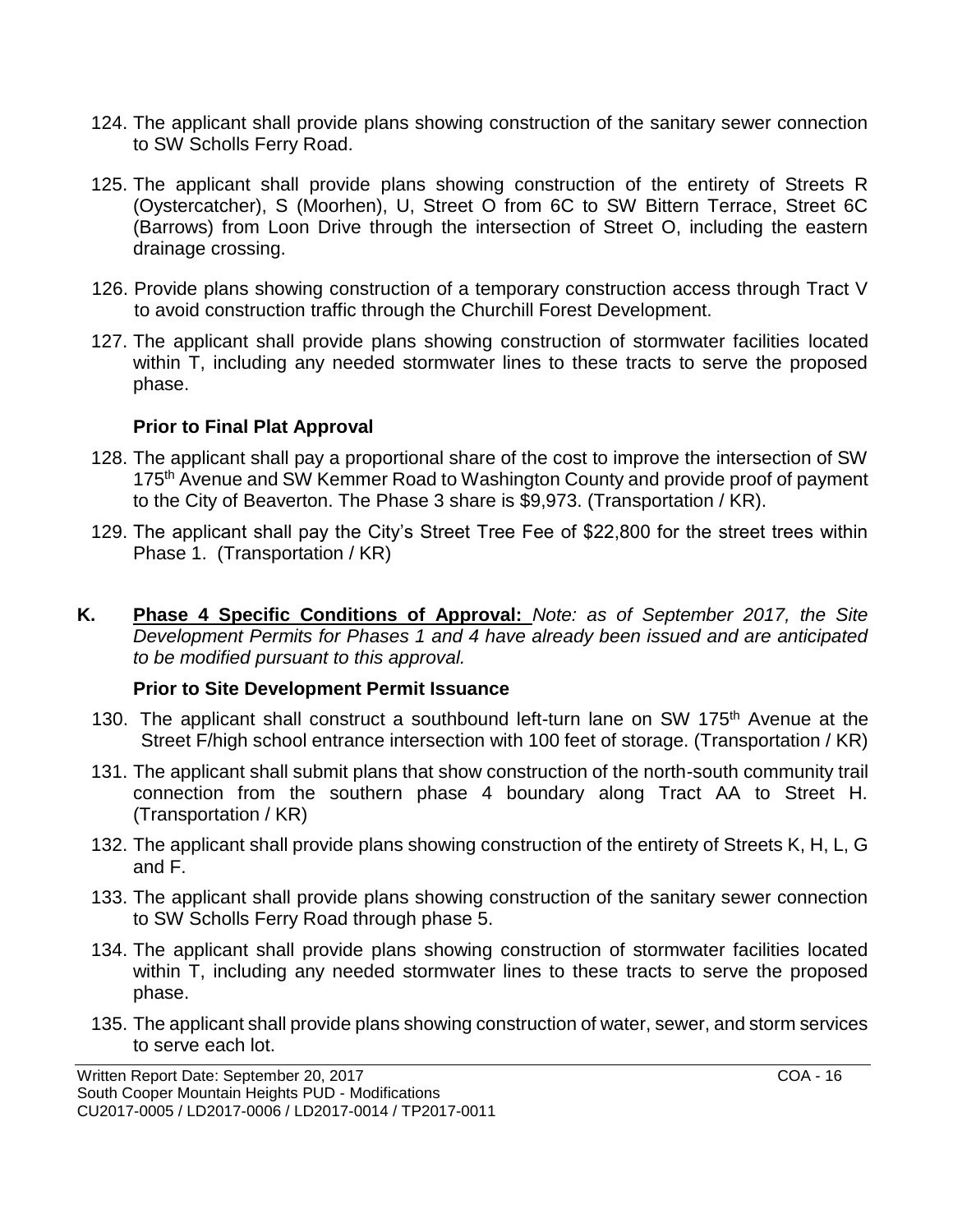### **Prior to Final Plat Approval**

- 136. The applicant shall pay a proportional share of the cost to improve the intersection of SW 175<sup>th</sup> Avenue and SW Kemmer Road to Washington County and provide proof of payment to the City of Beaverton. The Phase 1 share is \$20,163 (Transportation / KR).
- 137. The applicant shall coordinate with the Beaverton School District for the design and installation of the traffic signals for the SW 175<sup>th</sup> Avenue / SW Scholls Ferry Road and SW 175<sup>th</sup> Avenue / Street F intersections. (Transportation / KR)
- 138. Unless previously completed by Washington County, the applicant shall construct halfstreet improvements to Washington County's A-2 (5-lane) Arterial Street Standards, modified to include Arterial Street planter strip and sidewalk to meet City of Beaverton standards, along the SW 175<sup>th</sup> Avenue frontage of Taxlot 2S106AB 100 and 200 or all of their successors. If the County has these improvements included in a programmed and funded street improvement program at the time of Final Plat Approval for a subdivision of this property, the enforcement of this Condition of Approval shall be deferred until the completion of the County's street improvement project, provided that the street improvements are expected to be completed within 1 year of the Final Plat Approval. (Transportation / KR)

## **Prior to Occupancy Permit Issuance**

139. Required street trees shall be planted or a fee-in-lieu shall be paid. The fee-in-lieu is calculated based on the current street tree fee at 1 tree per 30 lineal feet of sidewalk within the phase area. (Planning SLF)

# **L. Phase 5 Specific Conditions of Approval:**

## **Prior to Site Development Permit Issuance**

- 140. The applicant shall provide plans showing construction of stormwater facilities located within Phase 5, including any needed stormwater lines to these tracts to serve the proposed phase.
- 141. The applicant shall submit plans that show construction of the north-south community trail connection from Scholls Ferry Road to Tract AA. (Transportation / KR)
- 142. The applicant shall provide plans showing construction of the entirety of Streets K and F.
- 143. The applicant shall provide plans showing construction of the sanitary sewer connection to SW Scholls Ferry Road.
- 144. The applicant shall provide plans that show right-of-way dedication sufficient to provide a minimum of 51 feet from ROW centerline along the northern portion of the SW 175<sup>th</sup> Avenue frontage and a minimum of 59 feet from centerline along the southern portion of the site's SW 175<sup>th</sup> Ave. frontage. (Transportation /  $KR$ )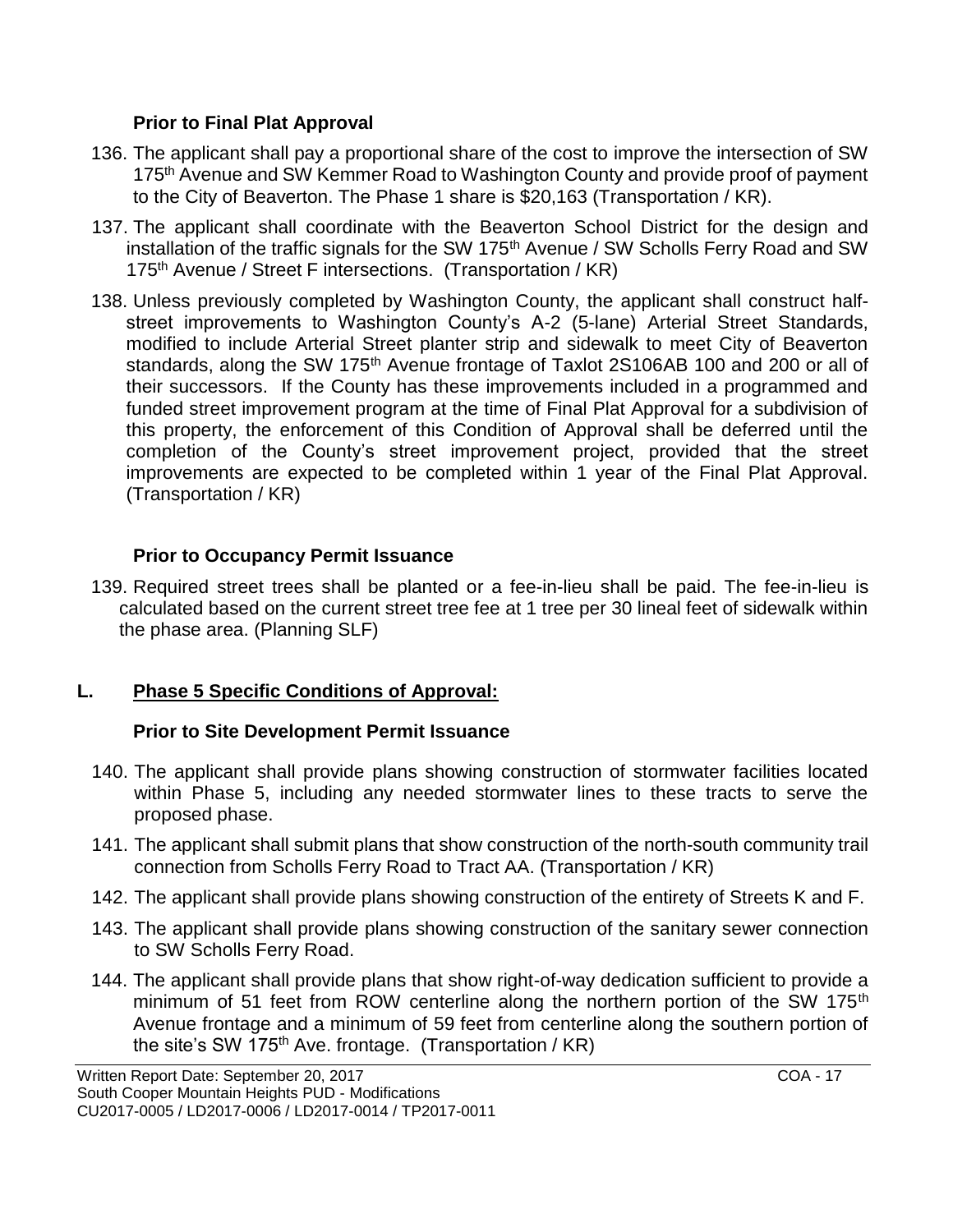145. The applicant shall provide a plan showing a minimum of 1.4 acres of active open space to serve the development. Excess active open space from prior phases (Phases 1-4) may be counted toward the requirement if construction is complete prior to any occupancy permit for the multi-family phase. (Planning Division / SLF)

### **Prior to Building Permit Issuance**

- 146. The applicant shall pay a proportional share of the cost to improve the intersection of SW 175<sup>th</sup> Avenue and SW Kemmer Road to Washington County and provide proof of payment to the City of Beaverton. The Phase 5 share is \$99,081. This fee may be allocated among the individual buildings, as long as the total collected matches the amount allocated to the phase. (Transportation / KR).
- 147. Unless previously completed by Washington County, the applicant shall construct halfstreet improvements to Washington County's A-2 (5-lane) Arterial Street Standards, modified to include Arterial Street planter strip and sidewalk to meet City of Beaverton standards, along the SW 175<sup>th</sup> Avenue frontage of Tax Lots 2S106AB 100 and 200 or all of their successors. If the County has these improvements included in a programmed and funded street improvement program at the time of Building Permit issuance, the enforcement of this Condition of Approval shall be deferred until the completion of the County's street improvement project, provided that the street improvements are expected to be completed within 1 year of the Building Permit issuance. (Transportation / KR)
- 148. The applicant shall coordinate with the Beaverton School District for the design and installation of the traffic signals for the SW 175<sup>th</sup> Avenue / SW Scholls Ferry Road and SW 175<sup>th</sup> Avenue / Street F intersections. (Transportation / KR)

#### **Prior to Final Occupancy**

- 149. The applicant shall construct all trails, pedestrian walkways, and sidewalks, as approved. (Transportation / KR)
- 150. Required street trees shall be planted or a fee-in-lieu shall be paid. The fee-in-lieu is calculated based on the current street tree fee at 1 tree per 30 lineal feet of sidewalk within the phase area. (Planning SLF)

**Conditions of Approval related to Final Plat, first partition of Tax Lot 2S10600200 separating said portion of the subject tax lot from the City of Tigard, as approved under City project file LD2016-0016, and recorded September 1, 2016, as Partition Plat No. 2016-038, Document No. 2016070676 with Washington County.**

- 151. The applicant shall have dedicated sufficient right-of-way along SW 175th Avenue to provide 51 feet from centerline (59 feet where additional turn lane required for the SW Scholls Ferry Rd. intersection), to meet the Washington County roadway design standards (Exhibit "A" to Washington County Ordinance No. 738). (Transportation / KR)
- 152. The applicant shall dedicate 7 feet of right-of-way along the SW Scholls Ferry Rd. frontage in order to meet the City's Planter Strip standard for an Arterial Street. (Transportation / KR)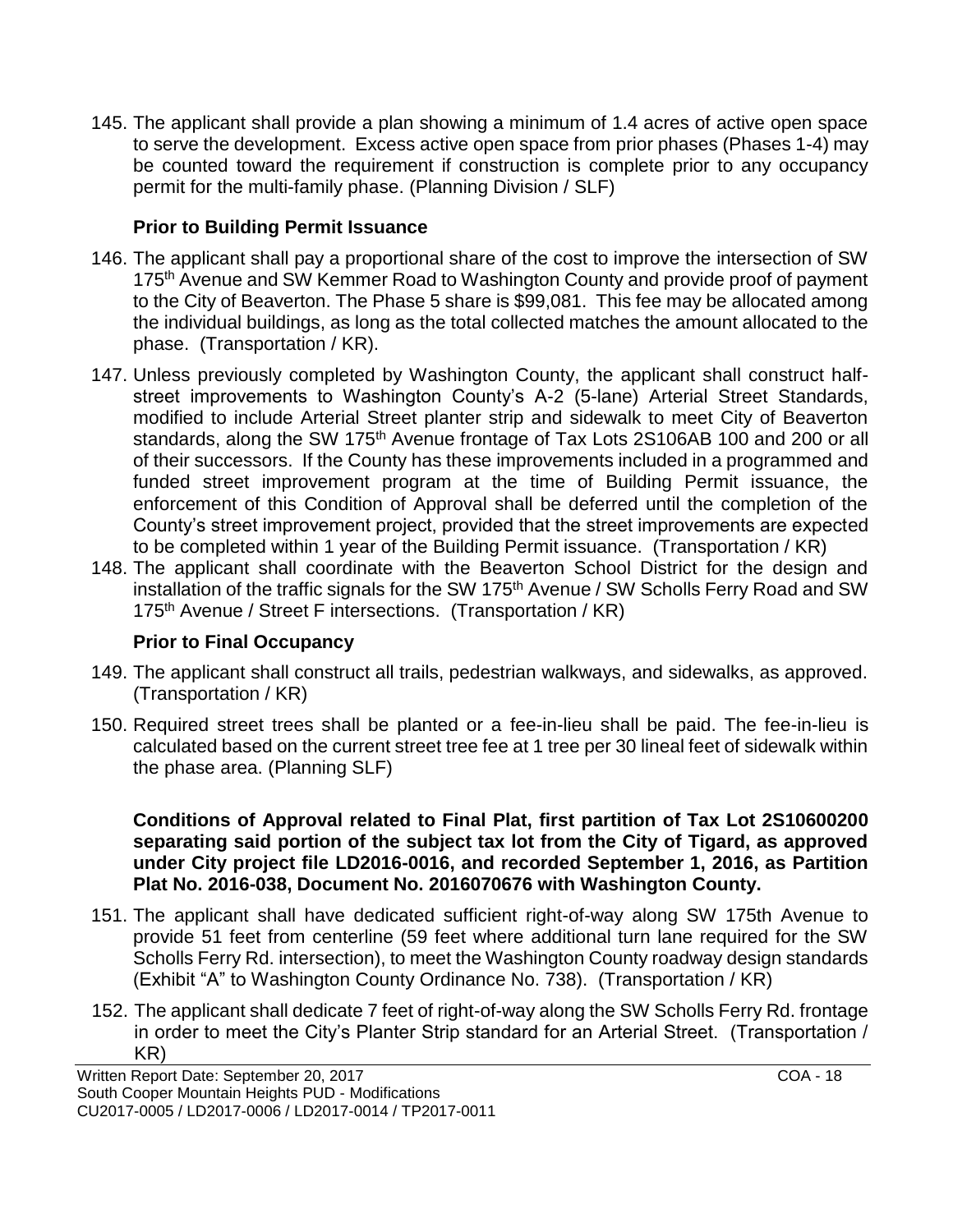### **Prior to Final Partition – for Tax Lot 200 inclusive of Tigard parcels**

- 153. The applicant shall record with Washington County a Final Land Division application for a partition, consistent with the City of Tigard and City of Beaverton IGA (Agenda Bill No. 15180). The primary purpose of this partition is to separate the portion of Tax Lot 2S10600200 which is within the City of Tigard from the portion within the City of Beaverton which is subject to this PUD approval. Please note that approval of a preliminary partition application is required prior to submittal of a Final Land Division application. (Planning / SLF)
- 154. The applicant shall record a motor vehicle access restriction along the site's frontage of SW Scholls Ferry Rd. and SW 175<sup>th</sup> Avenue, with the exception of the public street connections (Road 6C and Street F) approved to SW 175<sup>th</sup> Avenue. (Transportation / KR)
- 155. The applicant shall dedicate additional right-of-way to provide adequate corner radius at all intersections with County-maintained roads and adequate right-of-way for all signalized intersections. (Transportation / KR)

# **LD2017-0014 (3-Lot Partition of Dyches Family, LLC)**

**Prior to the Final Plat Approval for the partition of Tax Lot, 2S1060000103 the following shall occur**:

- 156. Provision of blanket access and utility easements across all proposed Collector and Neighborhood Route (Street F) right-of-ways (ROW). (Planning Division)
- 157. Dedication of right-of-way along all Arterial Streets to ultimate configuration, as approved. (Planning Division)
- 158. Dedication of additional ROW at Arterial intersections as needed for installation of signal equipment in its ultimate location. (Planning Division)
- 159. The applicant shall dedicate an easement to the city for a public water line that extends from the planned water line connection at the Prentice property (tax lot 1S131DD01500) west to SW 175<sup>th</sup> Avenue. The easement shall be 20 feet wide and located generally along the northern boundary of Dyches property (tax lot 2S10600000103) and West Hills property (tax lot 2S106AB00100) or their successors, consistent with the South Cooper Mountain Water System Concept Plan dated 9/11/2017. The applicant shall also grant a 10-foot-wide temporary construction easement, with a minimum duration of 12 months from the start of construction, to run adjacent to the south of the dedicated water line easement; and the applicant shall grant a 10-foot wide temporary access easement on Tax Lot 200, east of the creek, from the constructed Road 6C to the northern most property line of Tax Lot 200; or, the applicant shall grant a 10-foot wide temporary construction access to run adjacent to the south of the dedicated water line easement to SW Oystercatcher via Street T to Street O and south across Road 6C.